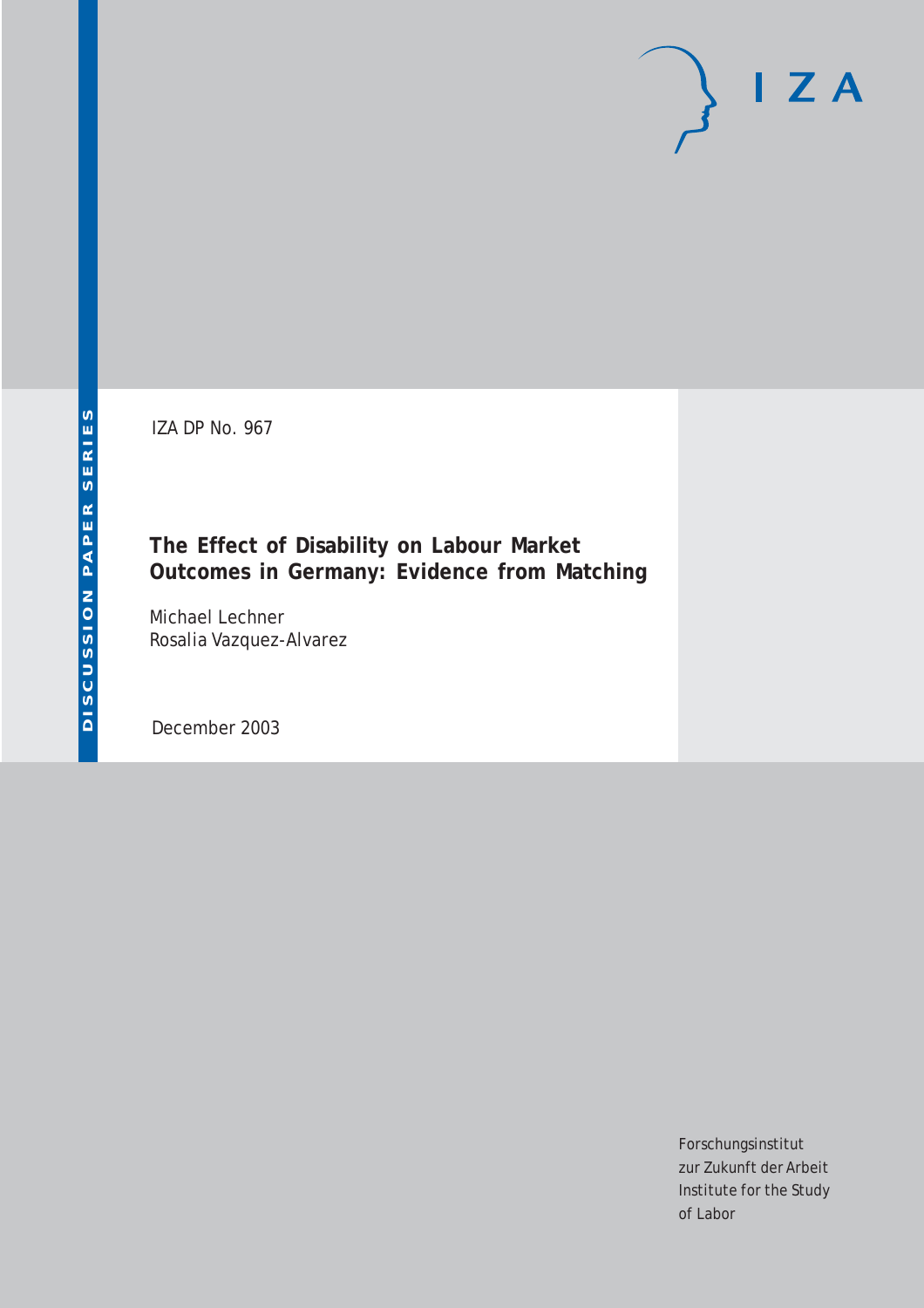# **The Effect of Disability on Labour Market Outcomes in Germany: Evidence from Matching**

## **Michael Lechner**

*University of St. Gallen, SIAW, CEPR, ZEW and IZA Bonn* 

### **Rosalia Vazquez-Alvarez**

*University of St. Gallen, SIAW*

Discussion Paper No. 967 December 2003

IZA

P.O. Box 7240 D-53072 Bonn **Germany** 

Tel.: +49-228-3894-0 Fax: +49-228-3894-210 Email: [iza@iza.org](mailto:iza@iza.org)

This Discussion Paper is issued within the framework of IZA's research area *Evaluation of Labor Market Policies and Projects.* Any opinions expressed here are those of the author(s) and not those of the institute. Research disseminated by IZA may include views on policy, but the institute itself takes no institutional policy positions.

The Institute for the Study of Labor (IZA) in Bonn is a local and virtual international research center and a place of communication between science, politics and business. IZA is an independent, nonprofit limited liability company (Gesellschaft mit beschränkter Haftung) supported by Deutsche Post World Net. The center is associated with the University of Bonn and offers a stimulating research environment through its research networks, research support, and visitors and doctoral programs. IZA engages in (i) original and internationally competitive research in all fields of labor economics, (ii) development of policy concepts, and (iii) dissemination of research results and concepts to the interested public. The current research program deals with (1) mobility and flexibility of labor, (2) internationalization of labor markets, (3) welfare state and labor market, (4) labor markets in transition countries, (5) the future of labor, (6) evaluation of labor market policies and projects and (7) general labor economics.

IZA Discussion Papers often represent preliminary work and are circulated to encourage discussion. Citation of such a paper should account for its provisional character. A revised version may be available on the IZA website ([www.iza.org](http://www.iza.org/)) or directly from the author.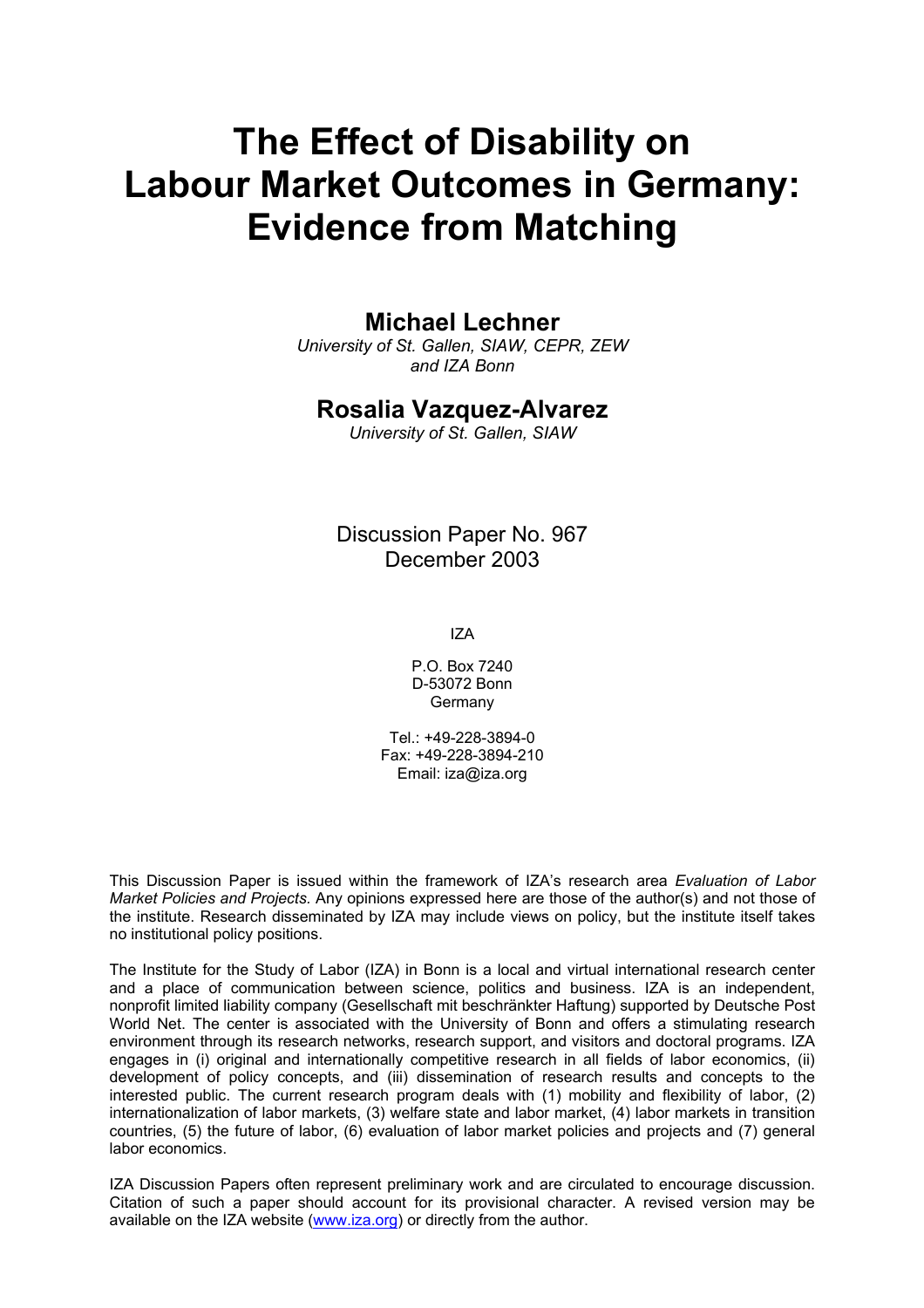IZA Discussion Paper No. 967 December 2003

## **ABSTRACT**

## **The Effect of Disability on Labour Market Outcomes in Germany: Evidence from Matching**

If labour market policies aimed at people with disabilities are effective, we should observe no significant difference in labour market outcomes between disable and non-disable individuals. This paper examines the impact of disability status on labour market outcomes using matching methods associated with treatment effect techniques for program evaluation. Such techniques are fairly robust with respect to model misspecification and account for the common support problem, thus improving the identification and estimation strategy. Using the German Socio Economic Panel (1984-2001) we estimate the impact of disability on labour market participation and different income measures. We find that those who are not disable experience higher employment rates and higher earnings relative to those who have become disable. This difference is almost always significant for all labour market outcomes considered.

JEL Classification: C13, C14, I12, I18, J23

Keywords: treatment effect, evaluation of disability policies, health status, causality, matching on the propensity score, labour market outcomes

Corresponding author:

Michael Lechner, SIAW, University of St.Gallen Dufourstrasse 48 St. Gallen, 9000 **Switzerland** Email: Michael.Lechner@unisg.ch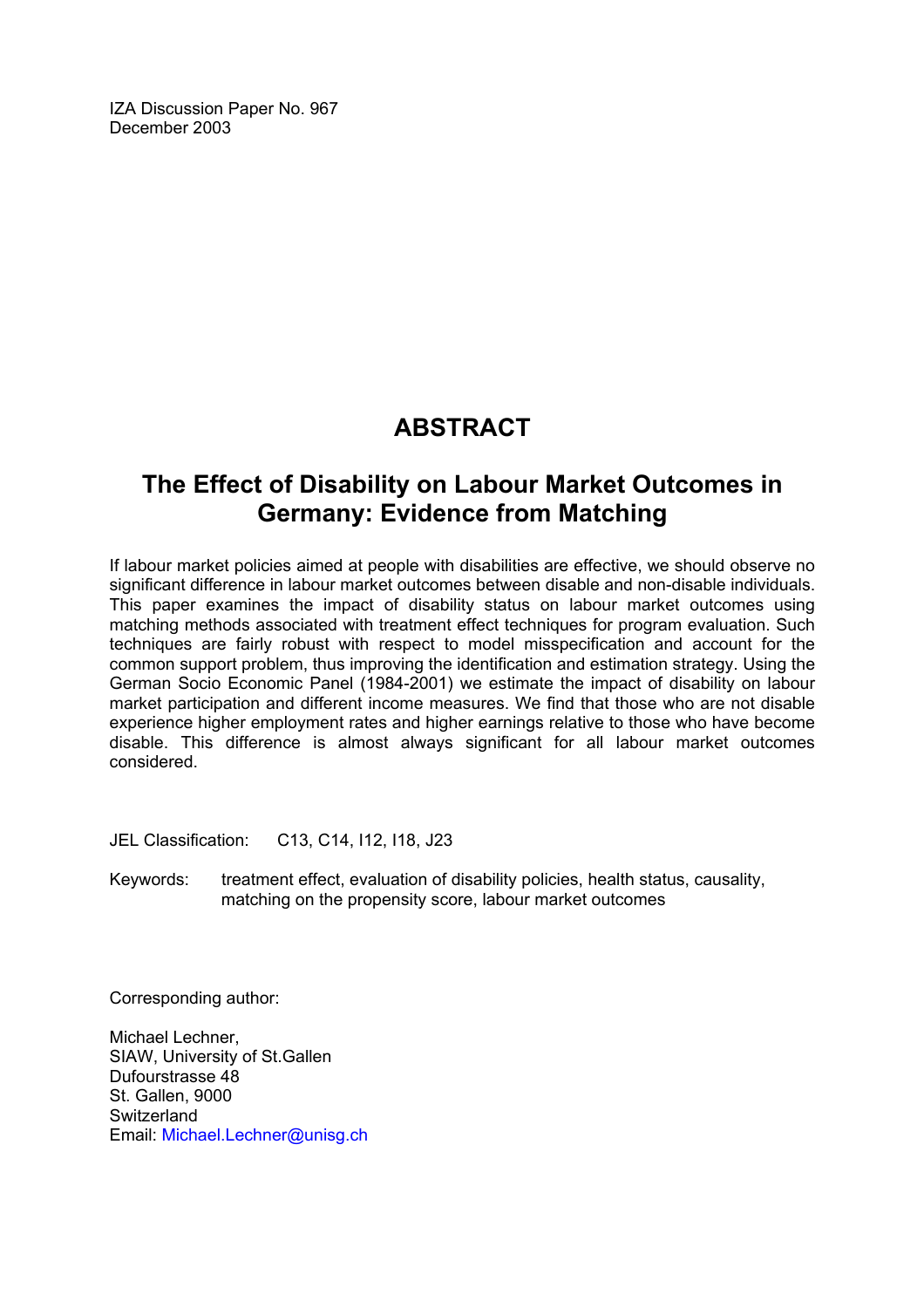### **1 Introduction**

 $\overline{a}$ 

Most industrialized economies recognize the need for effective policies and practices in support of workers whose prospects of either remaining or (re-)integrating in employment are jeopardised by work injury, long term illness and/ or disability. For example, in Germany the Severely Disabled Persons Act of 1974 (*Schewerbehindertengestz Schwbg*) – further amended in 1986 -, or SPDA for short, sets forth the obligation of an statutory quota of a minimum of 6% disable employees on employers with a workforce of 16 employees or more. The same Act obligates the employer to adjust their premises in order to accommodate disable workers, provides legislation which protects the disable against discrimination in recruitment, employment, and unfair dismissal, as well as setting down fines for those who fail to fulfil their quotas, along side a variety of generous subsidies to facilitate employers to adjust to such policies and practices. Likewise, the SDPA provides a wide range of advantages to encourage participation in paid labour market activities of disable individuals who are able to participate, for example, tax benefits, subsidized transport costs, re-training programs and the legal right to longer holidays per year, among others. Countries such as the UK, the USA, and Australia, follow practices similar to those in Germany.1

Research focusing on the effect of disability on labour market outcomes is in a sense very similar to empirical studies which focus on labour market outcomes differentials between genders or due to racial differences. Nevertheless, studies of the effect of disability on labour market outcomes is by no means as prolific, specially in Europe. In the United States many studies have focused on the importance of health status (i.e., disability status) on labour supply behaviour, but have centred attention on the population nearing retirement age (for example, see Kreider and Pepper (2002) and references therein, and

<sup>1</sup> For example, in the UK, the 1944 Disable Persons Employment Act (further amended in 1996), imposes an statutory quota of 3% of disable persons in the workforce for employers with 20 or more workers, imposing fines on those whose quotas are not met. The same Act defines the obligations on behalf of employers to adjust their premises in order to accommodate disable individuals, as well as legislation for the protection of disable employees with respect to discrimination in recruitment, employment, or dismissal for reasons which relates to disability.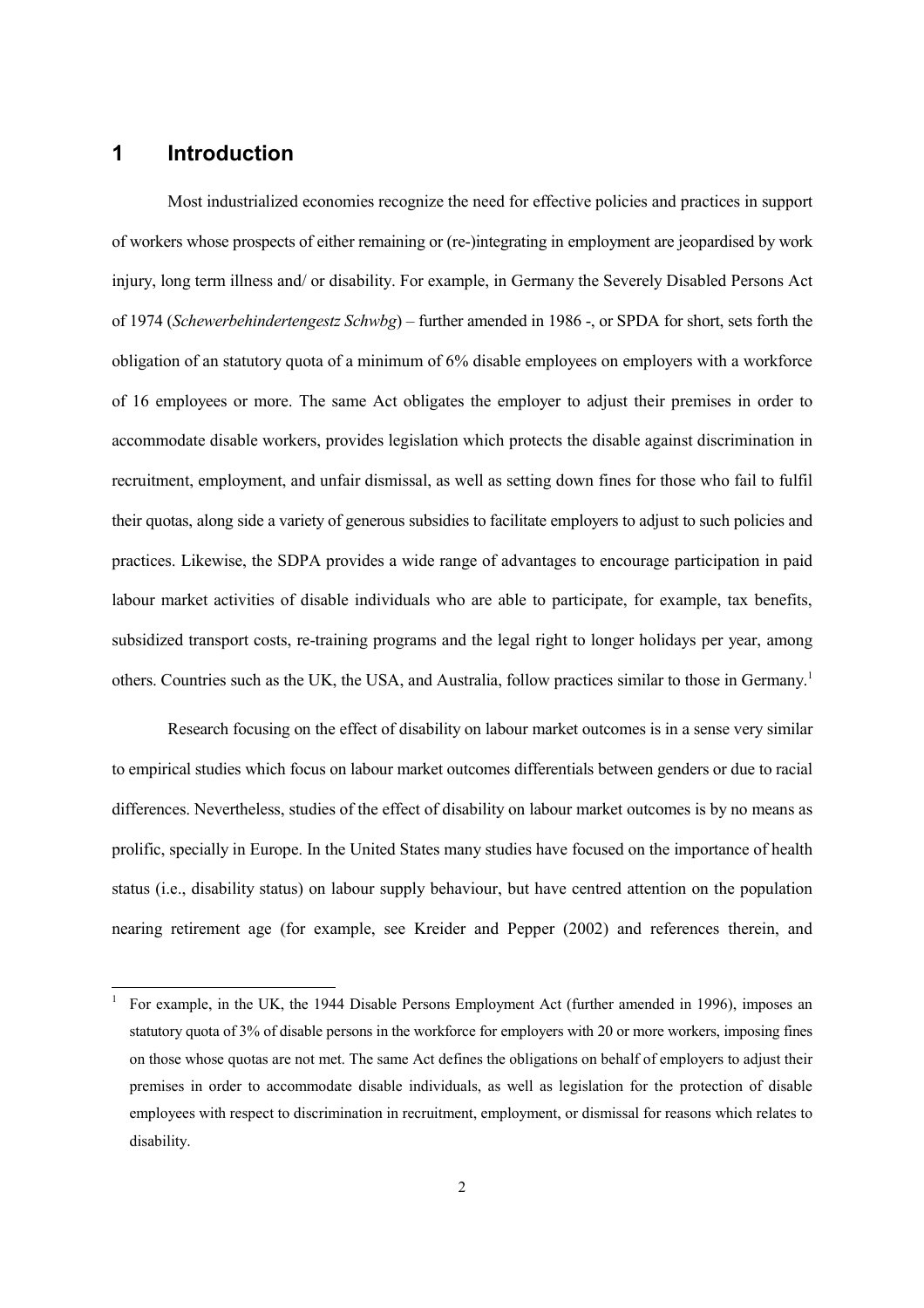Williamson and McNamara (2002)). With respect to Europe, examples of studies of the effect of health on labour outcomes are those of Sundberg (1996) – where health is self-reported health –, Walker and Thompson (1996), and Kidd, Sloane and Ferko (1998) – both of which allow define health with respect to disability levels. In the study by Walker and Thompson (1996), the selection process into employment is explicitly accounted for in a model that estimates the effect of various measures of disability on both hourly wages and labour force participation using British longitudinal data on males. They find that a health status that implies disability reduces wages, although it has an even stronger effect on the probability of participating into paid labour market activities. In fact, once they endogeneity of schooling on health is accounted for, the effect of disability status on wages is very small. The Kidd et al. (1998) study also provide an examples on the effect of disability on both wages and participation rates using data on males from the UK 1996 Labour Force Survey. Their study estimates the participation rates of disable on nondisable individuals using independent probit models for each of the two sub-populations. Following Even and McPherson (1991), they decompose the difference between the two estimated participation rates in explained and unexplained components. They find a 50% participation rate differential, and suggest that only half of this estimate can be explained by productivity related characteristics, thus providing evidence on the ineffectiveness of UK labour market policies which aim at integrating the disable into the labour force. Contoyannis (2001) and Aakvik (2003) provide the most recent studies of health status on labour market outcomes in Europe: whereas Contoyannis (2001) still relies on fairly strong parametric assumptions to identify the effects of (self-reported general and psychological) health on hourly wages, Aakvik (2003) offers a more flexible framework to analyse the labour force participation rate on a sample of (objectively diagnosed) disable individuals, conditional on the event that they have received the impact of particular labour market policies. In his study, Aakvik (2003) finds that disable individuals who have received the benefits of further educational programs are at least 5% more likely to find employment relative to those who are also diagnosed as disable but do not receive an increase in their existing level of general educational achievement.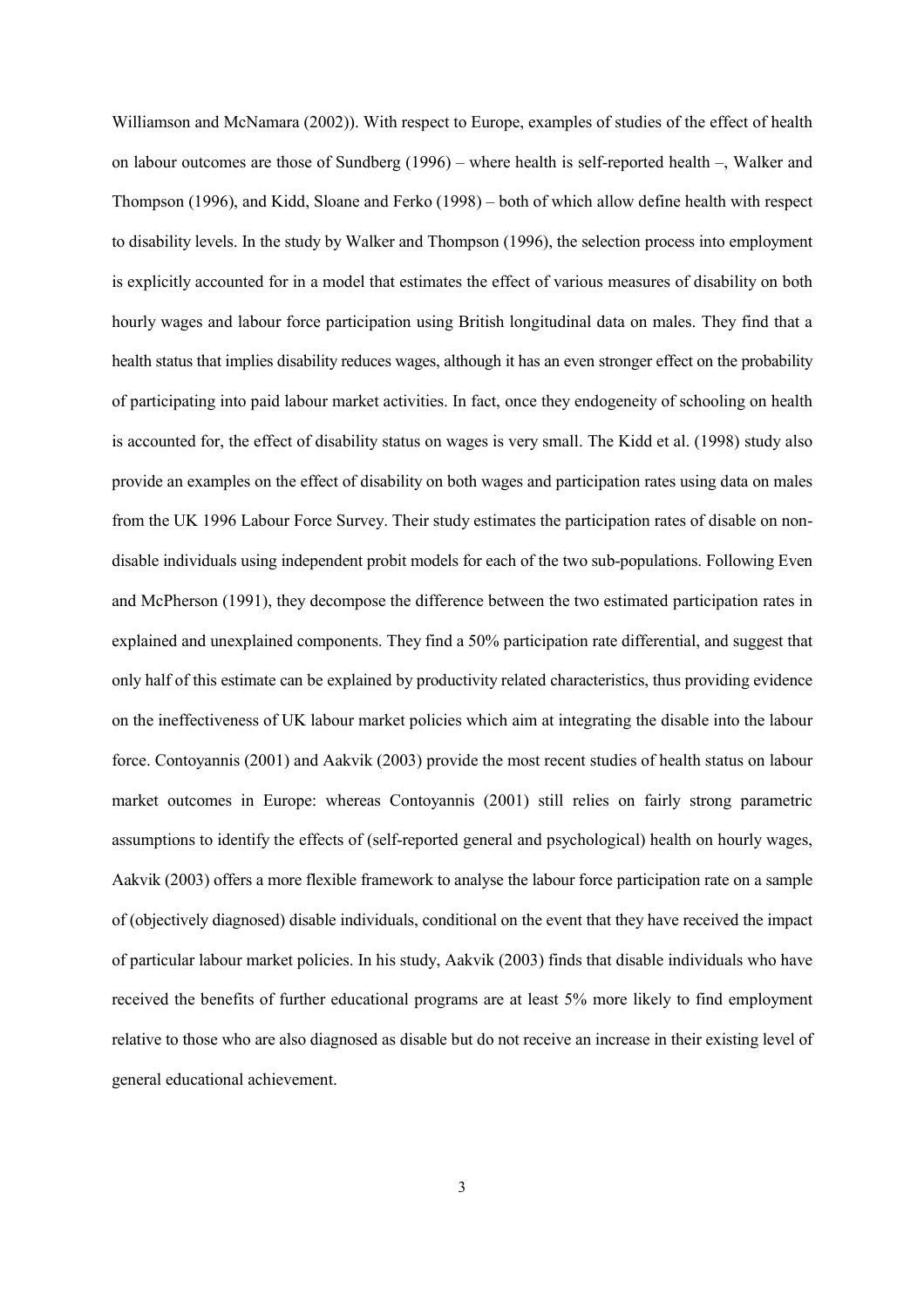Other than in the Aakvik (2003) study, the key econometric difficulty in the aforementioned literature results from the nonrandom selection of individuals into different status with respect to disability, i.e., workers in sectors with higher occupational hazard, individuals with at taste for sports with high risk, living on a highly urbanized metropolitan area, are all factors which increase the chances of an individual to become disable. For example, in Kidd et al (1998) identification of the effect of disability in the presence of such nonrandom selection comes from conditioning on pre-determined observed characteristics of both participants and non-participants, assuming that such observable characteristics will account for any bias which might result from differentials in the chances of becoming disable.

There are two potential problems with this approach. The first problem is that for any given set of conditioning variables, we might fail to observe persons in each of the two states (disable and nondisable) we seek to compare, known as the failure of the common support condition.

The second problem is that even when the support problem is not an impediment in identifying disability effects, the choice of model (parametric, semiparametric) is often based on strong functional form assumptions, to the extend that model misspecification might also lead to a second source of bias. For example, in the Contoyannis et al. (2001) study, their results are subject to the rather strong assumption that health status is uncorrelated with time variant covariates and/or individual-specific error that might determine the outcome wages, an assumption that the study itself puts in question in the light of the finding in Sundberg (1996).

The two above mention problems are typical when evaluating the effect of a particular treatment (in our case disability) using non-experimental data. However, recently, micro-econometricians have adopted the techniques of epidemiologists based on studying the effect of an intervention (or treatment) to evaluate non-experimental rather than laboratory data.<sup>2</sup> By using nonparametric techniques, such as matching procedures, it is possible to address both the common support issue and problems associated with model specification. As with other commonly used specifications, matching also assumes selection on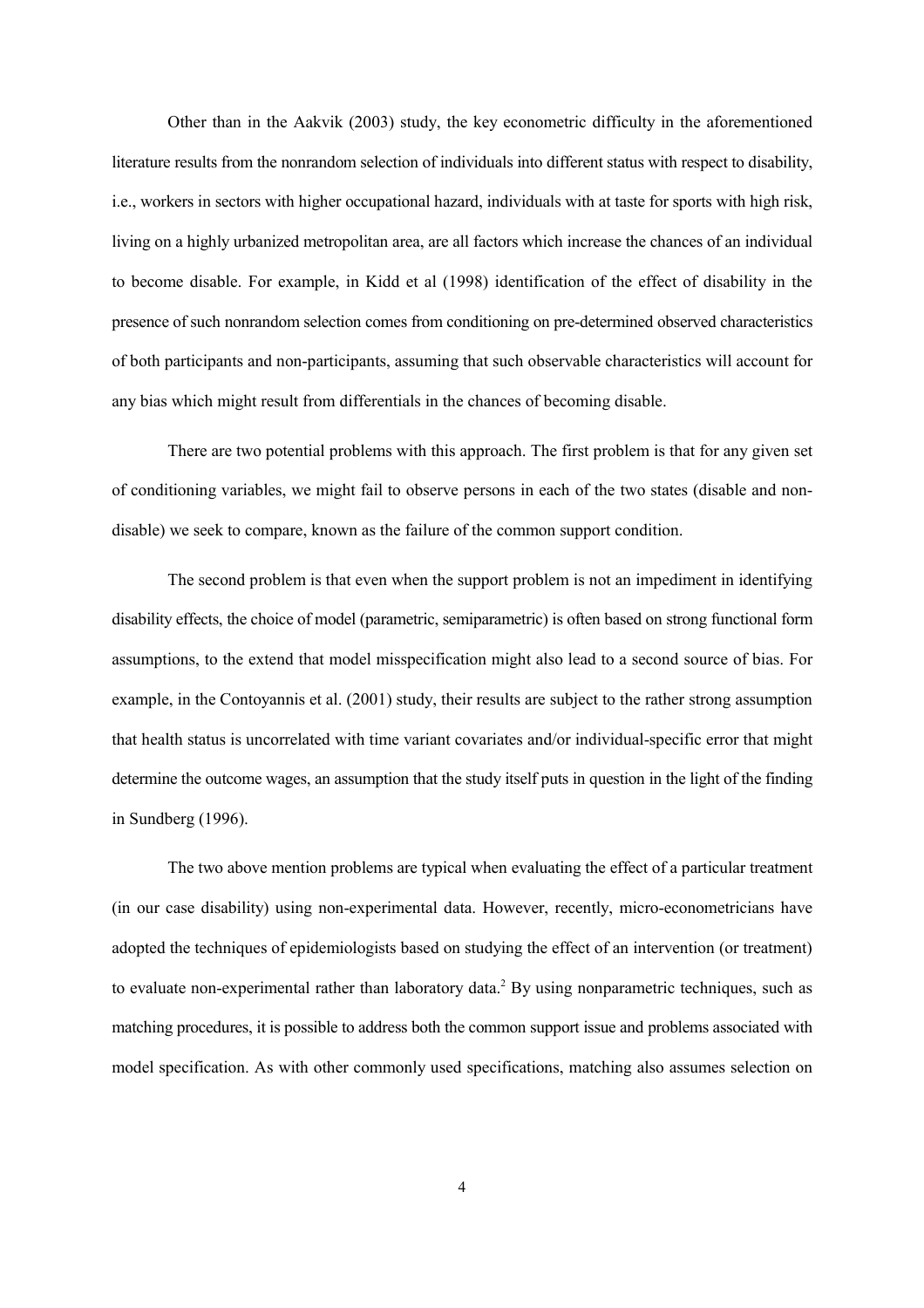observable characteristics. The idea is that there exists a set of observed variables such that conditional on these, the impact of the treatment is independent of the outcome that would occur without disability. Such assumption is known as the Conditional Independence Assumption (CIA). Using matching methods requires us to assume that given a set of *X* variables becoming disable is unrelated to what various definitions of labour market outcomes would be if she had not become disable. Thus, conditional on *X* , we can find a counterfactual outcome to each treated observation and estimate the impact of the treatment.

The empirical results of this paper are based on data from the sample of West German respondents to the German Socio Economic Panel (GSOEP, 1984-2001).<sup>3</sup> This annual survey is very informative with respect to labour market outcomes as well as on social, economic and living conditions in Germany. The panel dates from 1984, and starting from this first wave a section on health issues elicits both disability status as well as degree of disability from each surveyed individuals. We believe that the richness of the data allows us to make the assumption that outcomes (labour market participation, earnings, income) and disability status are independent conditional on observed attributes, thus solving the identification problem inherent in causal analysis.

Besides our contribution to a growing body of applied econometric literature using treatment effect techniques for program evaluation, this paper wants to contribute to the understanding of how disable individuals fair in the labour market. Our empirical results indicate the following conclusions. We have examined the impact of disability labour policies on the labour market participation rate, annual labour earnings and per capita household disposable income. We consider two different sample selection criteria. In the first selection (SSC1), the underlying population are prime age individuals irrespective of their

 $\frac{1}{2}$  See Angrist (1991), Heckman and Horz (1989), Ichimura and Todd (1997), Lechner (1995, 1996, 1997), Smith and Todd (2000), but to mention a prominent few.

<sup>3</sup> There are various reasons for selecting the West German sample only. One reason is the need for many waves in order to construct the groups of control and treatment (see Section 4), and whereas West Germany has been providing information to the panel since 1984, information from East Germany is only available from 1990. Furthermore, disability policies might have had different effects in these two regions, as it might take various years after unification for East German labour markets to react to such policies in the same way as West German labour markets do.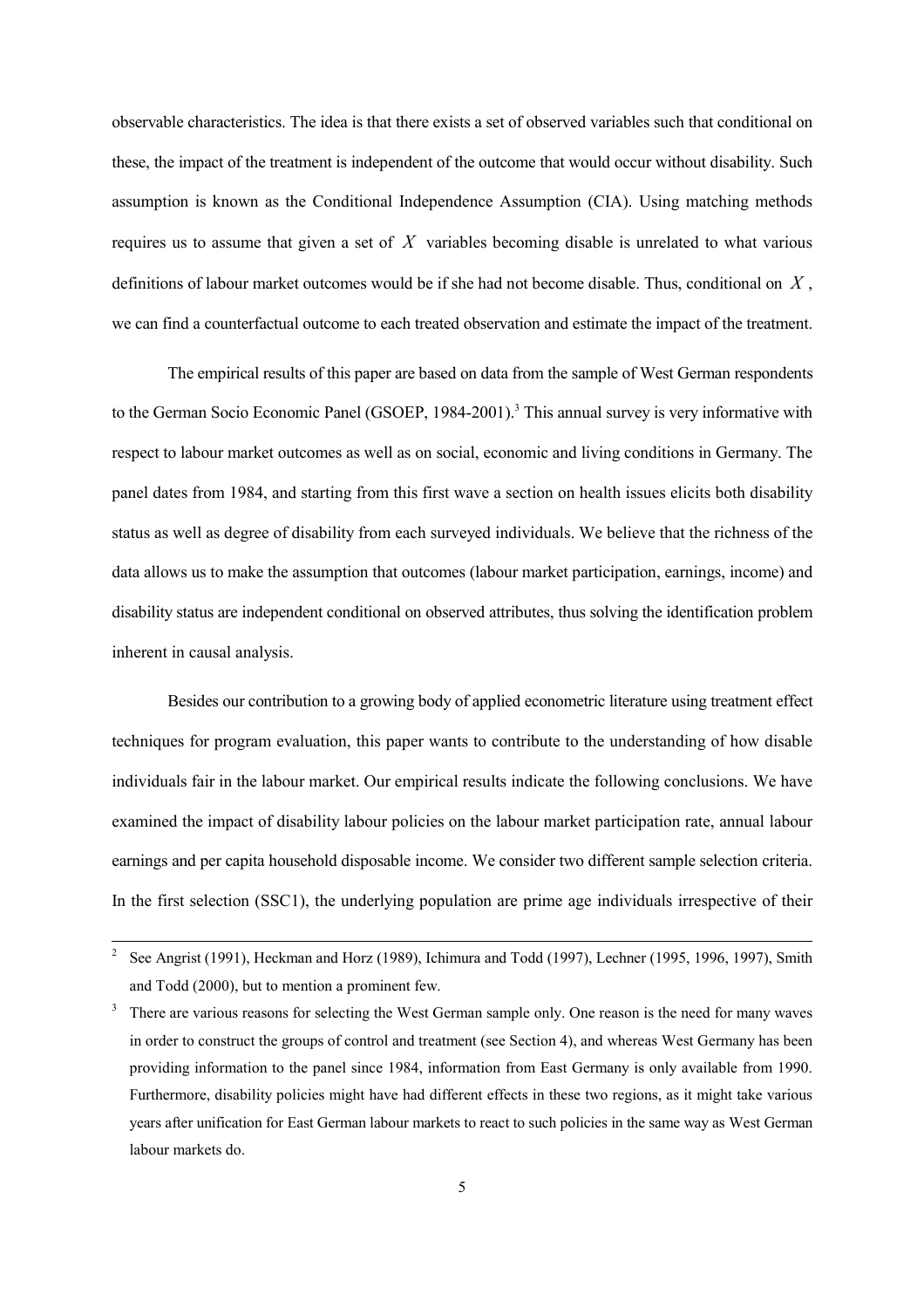working status at the beginning of the sequence under observation, while the second selection criteria (SSC2) allows for an underlying population of individuals who, been at prime age with respect to labour market participation, declare to be employed on a full time basis before they might become disable. In both cases our results suggest that those who receive the impact of disability are less likely to be working, will see their labour income reduced and will have lower per capita disposable income, relative to those individuals who, other than not having received the impact of becoming disable at the beginning of the period, are nevertheless identical to the disable population. For example, allowing for SSC1, estimates of the mean impact of disability on the disable show that non-disable are between 3% and 10% more likely to be in employment relative to prime age individuals who declare a disability status. This impact is almost always statistically significant. Analogous estimates for SSC2 show that such difference is between 8% and 12%, and is also statistically significant. With respect to labour income, our estimates for SSC1 show that mean annual labour earnings for the non-disable can be as much as DM 6,200 (DM 10,700 for SSC2) higher than for those who, other than been disable, are identical to their non-disable counterparts. Not only is this difference statistically significant, but it also represents an earning gap of approximately 16% (20%). The difference with respect to per capita disposable household income – thus allowing for a measure of purchasing power inequality – shows lower differentials, with at most a gap of DM 2,500. However, as with all other outcomes considered, the difference is significant, with implications for social policies for the disable, since per capita household income is a measure that takes into account both household composition as well as overall government policy because it directly reflects government intervention in the form of benefits and transfers between groups.

In analysing our results, we make the very plausible assumption that, for each of the sequences of three years, the policies have had time to work on the outcomes of those whose status is disability (see Aakvik (2003) for a comparative time span). Thus, overall, our results suggest that in Germany, the impact of disability policies on the disable are not effective at reducing their participation cost into competitive labour market activities. We analyse 18 years and our results appear to be fairly similar over time.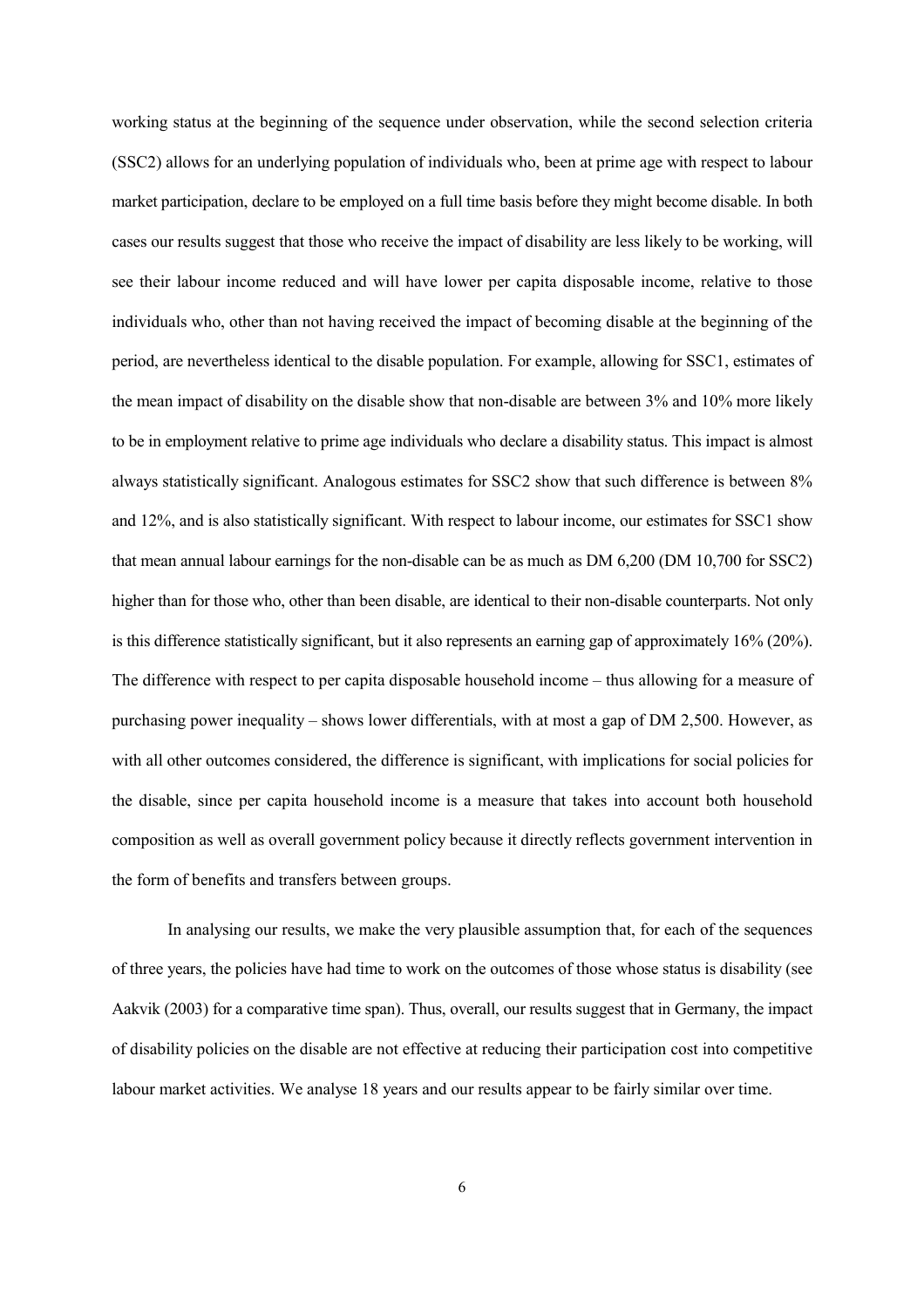The remainder of this paper is organized as follows. Section 2 explains the labour market policies and legislation in Germany with respect to disable persons. Section 3 describes the GSOEP data used in the empirical section. Section 4 defines the econometric methodology, identifying conditions and matching methods used. Section 5 presents the estimated impact of disability on different labour market outcomes. Section 6 concludes.

# **2 Policies and practices in Germany for labor market participants with disabilities**

The main legislation concerning disable persons in Germany is the "Severely Disabled Persons Act (1974)" – *Schwerbehindertengesetz*– which was further amended in 1986<sup>4</sup> and issued by the Federal Ministry for Labour and Social Affairs. In short, we refer to this Act as the SDPA. Although the SDPA does not adhere to one exact definition of disability, in its broader terms it takes up the three tiered definition proposed by the World Health Organization (WHO), where disable persons are defined as those who suffer from the consequences of the effects of a physical, mental or psychological condition which is not typical for the respective age, and where the consequences are not merely of a temporary nature. The definition covers the terms handicap, disability and impairment.<sup>5</sup> With such definition as a benchmark, each individual who wishes – voluntarily – to be assessed in terms of disability has to go through a formal medical procedure conducted by a special independent institution (*Versorgungsamt*), where he or she is identified with a particular degree of disability. The degree of disability is express in percentage increments from 0 to 100% (total disability). The degree of disability is given to each person independently from his or her fitness to work in his or her present occupation or in future view of desired occupation. Once an individual is assigned a particular degree of disability, the public welfare authorities (*Hauptfuersorgestellen*) decides if the legislation as set in the SDPA is applicable to that person. Two

l

<sup>4</sup> See Footnote 1.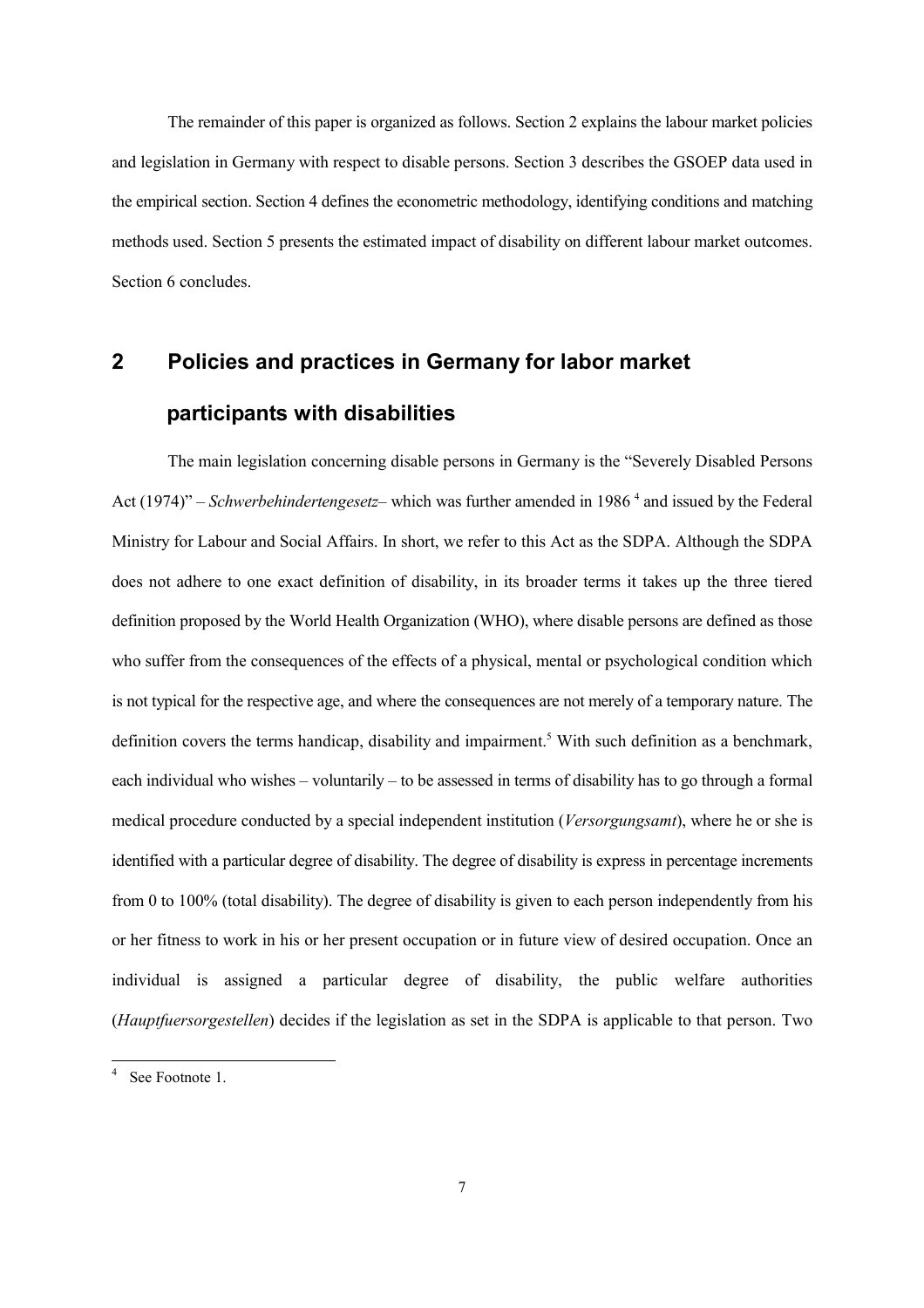possibilities exist. First, legislation as set in the Act covers all individuals with a degree of disability greater or equal to 50%. Second, individuals with a degree between 30 and 50% are also covered if the *Hauptfuersorgestellen* considers that the disability is the reason why the individual cannot find or hold an existing job. The SPDA prescribes and legislates for both sides of the labour market, namely the employer and the employee. Whereas the SDPA provides legislation, prescriptions, penalties and benefits for the employer, legislation with respect to employees are penalty free and only with the voluntary consent of the disable person.

The SPDA legislates that employers with a workforce greater or equal to 16 are legally obliged to employ a minimum of 6% disable workers. Furthermore, employers subject to the legislation have to provide adequate workspace for disable employees, according to their skills and capabilities, as well as appointing a representative inside the workplace who will look after the disable person's interest. Employers who do not fulfil the quota have to pay a levy of DM 200 (equivalent to approximately  $\epsilon$ 105) per month for unfulfilled compulsory placements.<sup>6</sup> This revenue is used fully to finance national measures for the integration of severely disable persons. Since the quotas system was introduced in 1974, the fulfilment of the quota has steadily declined over the years; while the 6% target has never been achieved, the highest percentage was in 1982 with 5.9% with the latest figures showing an average for West Germany of 4.2% over the period since the Act was passed (Zentras, 1997).<sup>7</sup> One could think of such figures as a measure that the policies are not working, and consequently disable are less likely to be employed than non-disable. However, other evidence suggest that what such figures show is a badly

 <sup>5</sup> The definition varies according to additional requirements for the application to specific situations, and with regards to the assistance required by different circumstances and institutions (*Bunderministerium fuer Arbeit und Socialordnung (BMA, 1996 Publication, p.11)*)

 $6$  An alternative to paying the full levy, enterprises can see their levy reduced if they award contracts to sheltered workshops. This workshops are places where severely disable individuals participate on paid labour market activities while sheltered from the competitiveness of the labour market. It is often the case that mentally handicap individuals, e.g., Down Syndrome persons, will work in such shelters.

<sup>&</sup>lt;sup>7</sup> In general the public sector is better at fulfilling its quotas – e.g., the federal government has to report to parliament every year on such quotas, so it makes an effort to employ at least up to the minimum of 6%.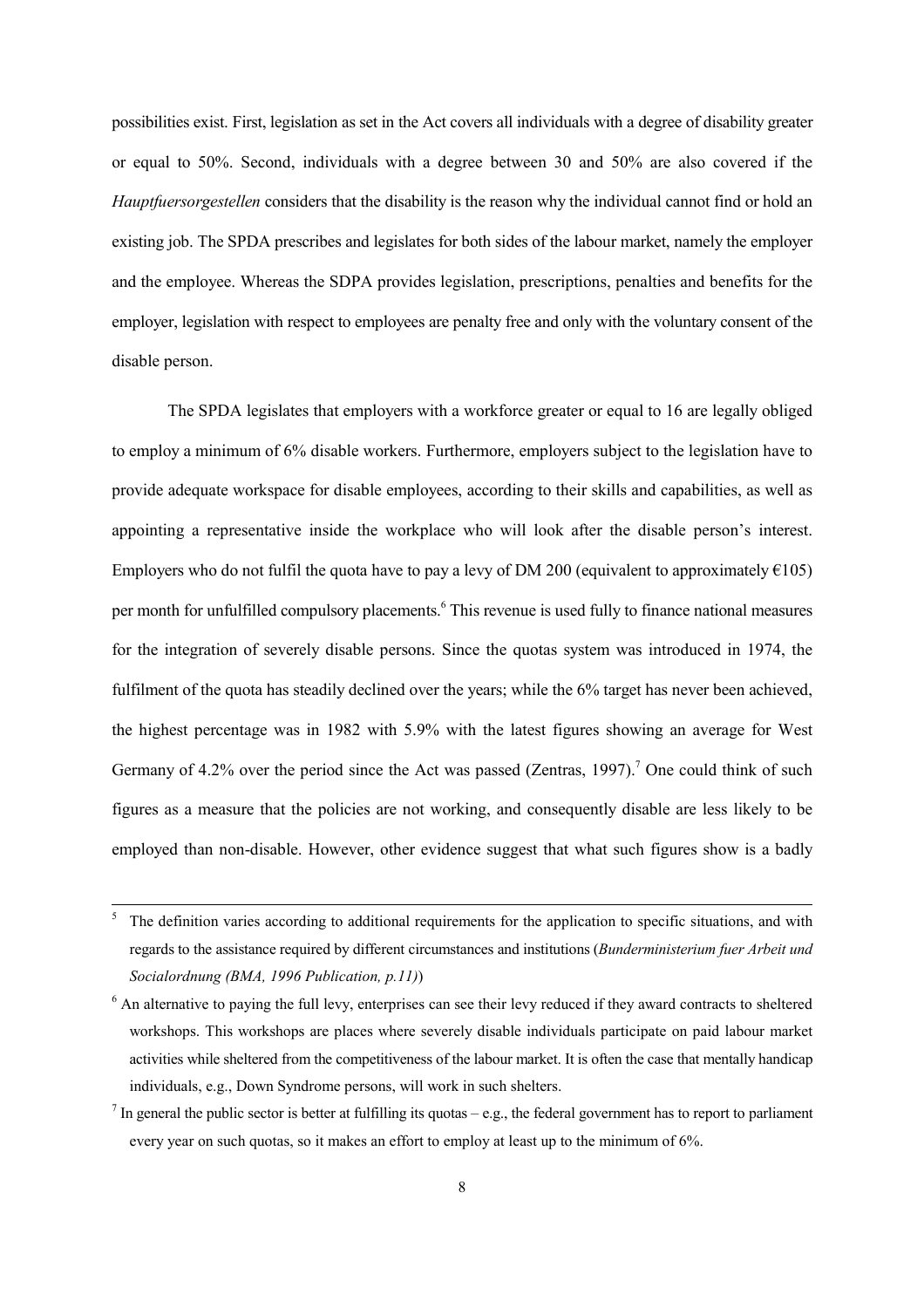designed quotas system. In 1995, and according to the quota requirement, there should have been 397,700 vacancies allocated to the disable in West Germany, but during that year only 155,500 severely disable persons (i.e., with at least 30% degree of disability) were registered as unemployed.<sup>8</sup> In 1999 the figures for West Germany were 513,187 required vacancies versus 181,200 registered unemployed with disabilities, while there was an almost balance with respect to the number of disable and vacancies offered to them with a ration of 112:110 (although this does not indicate the ratio of match vacancies). Furthermore, the quota system does not take into account the number of disable employees who are employed beyond the required quota and companies who, without an obligation, still employ disable individuals (Albrecht and Braun, 1998).

The quota legislation comes along with other financial mechanisms that benefit the employer, with an aim to retain and or (re-)employ disable people. Examples of these are subsidizing the creation of new vacancies that would otherwise not be created, wage subsidies with reference to existing vacancies (this can be up to 80% of gross wages for the first year, 70% for the second year and 60% for the third year), financial support for the adaptation of the workplace (with loans and subsidies of up to 100%) and financial support for special employee training and vocational rehabilitation which can also cover up to 100% of the cost. However, according to Thornton and Lunt (1997) the reason why this financial mechanism are rarely taken up by employers is because of lack of information, specially for small enterprises, as well as too much bureaucratised procedures which discourages many small and medium size employers. Furthermore, in the case where benefits might only extend to workspace adaptation, perhaps this is not needed, at least not for existing employees. One further possibility for the failure of enterprise to take advantage of such benefits is because of the double role of the Hauptfuersorgestellen; while employers might take up some of the benefits, they also become fully subject to the sovereignty of the authorities, and this might make employers to be reserved (Albrecht and Braun, 1998). On the other hand,

 $8$  Although East Germany is not the target of our study, is worth noting that the same quota problem applies to this region of Unified Germany, since figures for East Germany show 20,000 disable persons registered as unemployed, versus 107,000 quota required vacancies.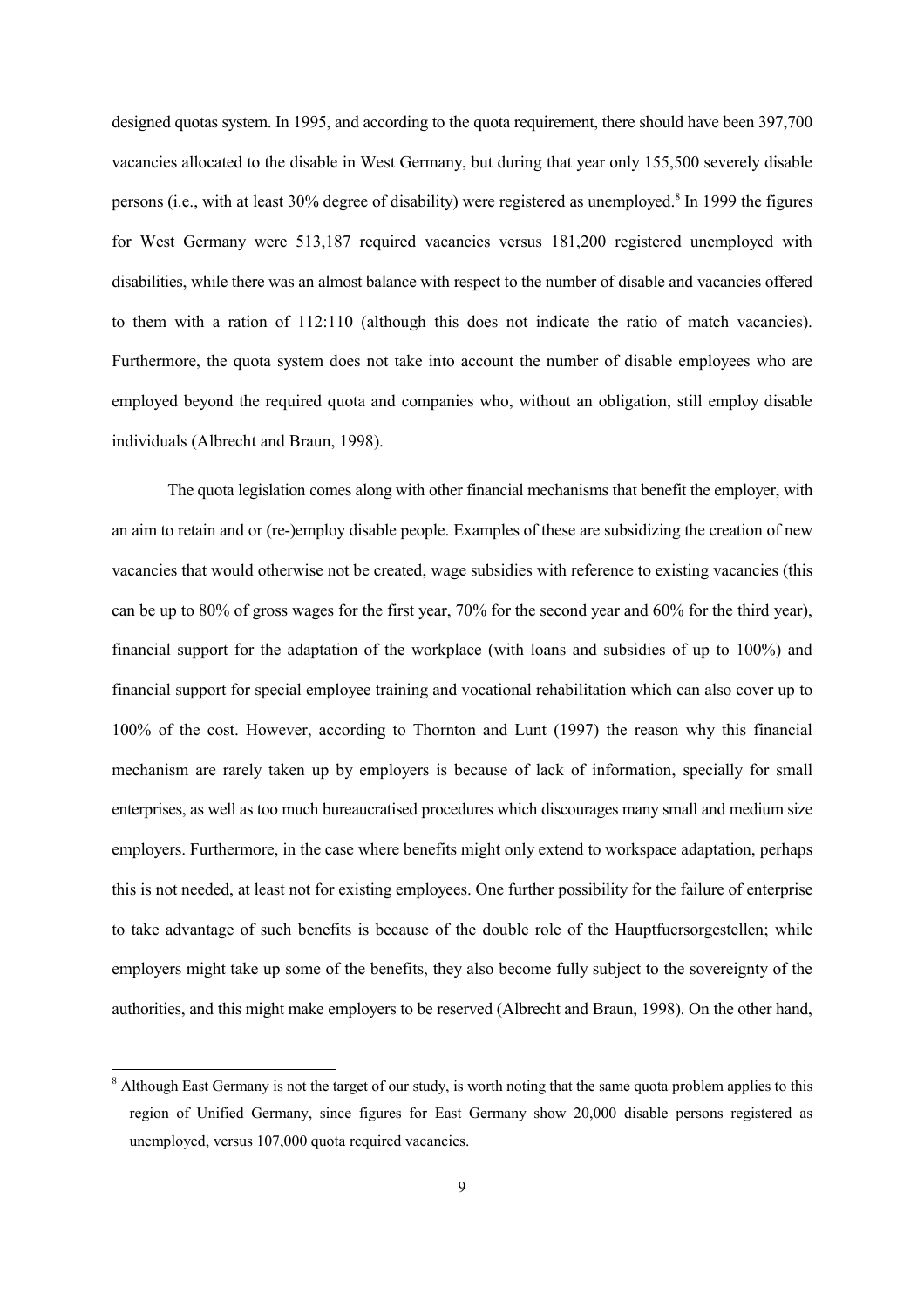it is often the case that such subsidies might end up having a dead weight effect with respect to promoting additional disability employment, since employers who receive the subsidy might have employed (or continued to employ) the disable individual anyway. Already in the late 1980's (Oyen, 1989), in Germany, it was noticed that financial incentives do not promote and/ or maintain employment of disable people, but rather they reinforce a willingness to do so for the already existing disable workforce.

The SDPA also sets legislation for the protection of disable employees making dismissal of such workers a very difficult task. if an employer decides to dismiss a disable individual, the representative of the disable in the workplace has to be informed, and such dismissal has to be approved by the welfare authorities (*Hauptfuersorgestellen*). Such protective measures apply also to individuals whose disability degree is been ascertained (e.g., those who become disable with respect to or outside work, are given protection as if severely disable, at least until their disability degree is been assessed). The decision of the *Hauptfuersorgestellen* is mandatory, unless there is some outside agreement on behalf of the employer and employee which satisfies both parties. The basic guidance is that the dismissal will be approved if the employer can proof that the employee stands against the interest of the enterprise. If the dismissal is not approved the employer can appeal to a labour court. In 1995, 35% of such dismissals resulted in job retention (with 15.5% been in disapproval with the employer) while 46.9% resulted in job loss without the consent of the disable employee. The reminder (18.1%) also resulted in job loss but with consent of the employee (e.g., early retirement).

Besides legal protection, disable are also offered financial incentives to encourage them into paid working activities. These include financial support of vocational rehabilitation measures, reimbursement of the cost resulting from job search activities (e.g., application forms, travelling expenses), financial assistance to set up self-employment, purchase of working aids, subsidizing public and private transport, and subsidizing expenses associated with promoting mobility (e.g., subsidize adaptation of a new house if reallocating for work reasons).

All the above legislations and prescriptions should motivate profit maximising employers to employ a percentage of disable at least up to the minimum quota. Likewise, such policies should increase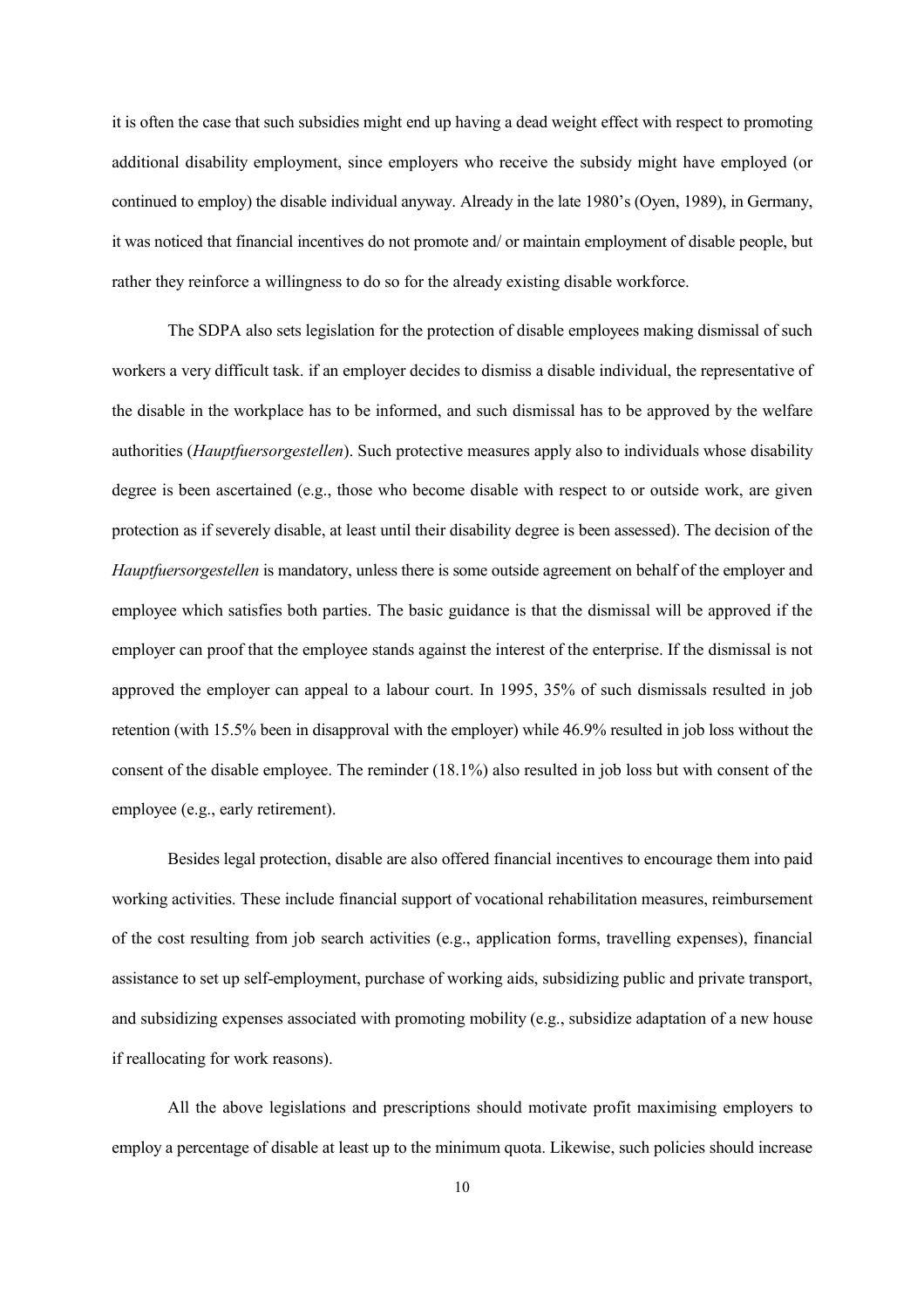the motivation of disable persons who are capable to enter a competitive labour market, since the aim of such policies is to lower the entry cost of participation.

Overall, if such policies work, we should observed no differential between disable and non-disable participation rate. Wages subsidizing and tax incentives should also account for disability related productivity differentials. Social scientist suggest otherwise, and focus attention on macroeconomic figures as a way to back up the argument that persons with disability fair worst in the labour market than nondisable. A set of figures often mentioned is the overall unemployment rate. For example, Albrecht and Braun (1998) compare the 1996 unemployment rate of officially unemployed disable persons in West Germany (15.9%) to that of the non-disable population (9.1%), and suggest this figures as evidence that the policies do not work. However, this figures compares groups without telling us about the causal relation between disability status and employment status. It might be that the disable who are registered unemployed are associated with occupational sectors that suffers from higher unemployment rates than the non-disable in the population, thus the above snap-shot provides a distorted comparison between two subpopulations. Table 1 shows the distribution of disable employees among economic sectors using data for two selected years (1995 and 2000).<sup>9</sup> For any of the two years, disable individuals are more likely to be associated with blue collar occupations (manufacturing, transportation, production and related) than any of the other economic sectors. Furthermore, in 1995 the difference between disable and non-disable blue collar workers in terms of percentage is positive (disable are 7.2% more likely to belong to this sector) and significant (the estimated t-value of the difference is 2.1). Comparing estimates between 1995 and 2000

 $9^9$  The study by Albrecht and Braun (1998) provides a brake-down of disable employees between occupational sectors using the national estimates of 1995 based on Zentras (1997). The problem is that neither Albrecht and Braun (1998) or Zentras (1997) provide comparative figures for non-disable employees. The GSOEP data set used in Table 1 provides a representative sample of the West German population. Using the 1-digit ISCO classification, allows for a brake down occupational sector similar to that in the study of Albrecht and Braun (1998), with the added advantage that we can compare disable to non-disable employees. Our estimates compare very well to those in Albrecht and Braun (1998). For example, in their study the share of disable employees in manufacturing, transportation, building and construction is equal to 45.9%, while the share of such employees in sales and services (trade, banking and insurance) is 21.9%. Our estimates (2000) are 42.3% and 22.6, respectively.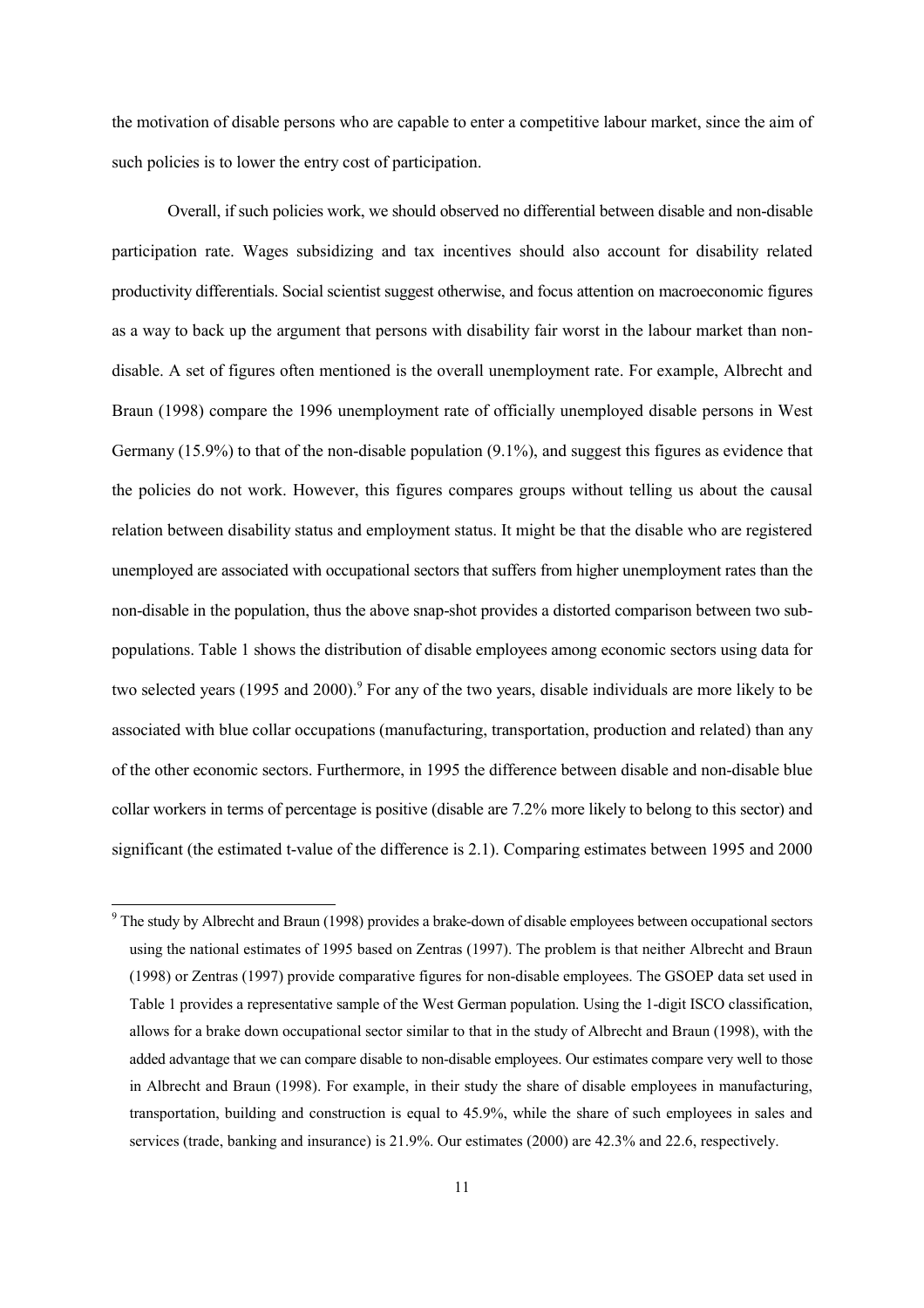suggests that the share of disable and non-disable between occupational sectors have not changed over time. The other two sectors that employ a relatively large percentage of disable persons are the service sector and that related to office-work (e.g., clerk, bookkeeper, etc), however the difference between disable and non-disable for these two sectors is almost negligible. Nevertheless, occupation by sector differs between disable and non-disable, therefore it is not sufficient to simply compare the overall unemployment rate of West Germany between different disability status, but instead, a better practice is to make inference within cells defined by personal attributes, and not only with respect to occupational sector, but also with respect to other characteristics that might affect the employment probability of both disable and nondisable (e.g., ability, motivation, vacancy matching, etc). Examination of micro-economic survey data over time might provide a more robust set of conclusions.

#### *Table 1: Distribution of disabled among economic sectors, 1995 and 2000 (population estimates for*

#### *West Germany)*

|                                                  | 1995               |                | 2000               |                |
|--------------------------------------------------|--------------------|----------------|--------------------|----------------|
| <b>Occupational Category</b>                     | <b>Non-Disable</b> | <b>Disable</b> | <b>Non-Disable</b> | <b>Disable</b> |
| Sample size                                      | 3.578              | 202            | 3,220              | 194            |
| Professional, technical and related              | 16.2               | 11.4           | 19.0               | 11.9           |
| Administration and managerial work               | 5.2                | 3.5            | 4.2                | 2.6            |
| <b>Clerical and related office work</b>          | 19.3               | 22.3           | 19.9               | 20.6           |
| Sales worker                                     | 7.7                | 5.9            | 8.3                | 7.7            |
| <b>Service Worker</b>                            | 17.4               | 16.3           | 16.8               | 14.9           |
| Agricultural, animals, forestry, fishery         | 2.0                | 0.5            | 1.8                |                |
| Production, manufacturing, transport and related | 25.0               | 32.2           | 22.6               | 35.1           |
| <b>Others</b>                                    | 7.2                | 7.4            | 7.4                | 7.2            |

Source: West German Sample as defined in the text; 100% GSOEP 1995, 2000.

Note 1: Table 1 is based on the representative sample from West Germany of disable and non-disable who declare to be active labour market participants at the time of the survey. The percentage of disables in the sample is in line with national estimates; according to the *Mikrozensus* statistical survey the average percentage of disable of the workforce (1998 – 2000) in West Germany was between 4.1 and 4.2 % (Statistisches Bundesamt Deutschland, see www.destatis.de). Our sample of disable in employment in the 1995 GSOEP account for 5.9 % of the working population.

## **3 The GSOEP data**

The data used in this study is based on 18 waves of the German Socio Economic Panel (GSOEP,

1984-2001). The GSOEP is an annual microeconomic panel with the first wave starting in 1984. In 1990

the panel was extended to cover the new adhered East German states. The aim of the panel is to provide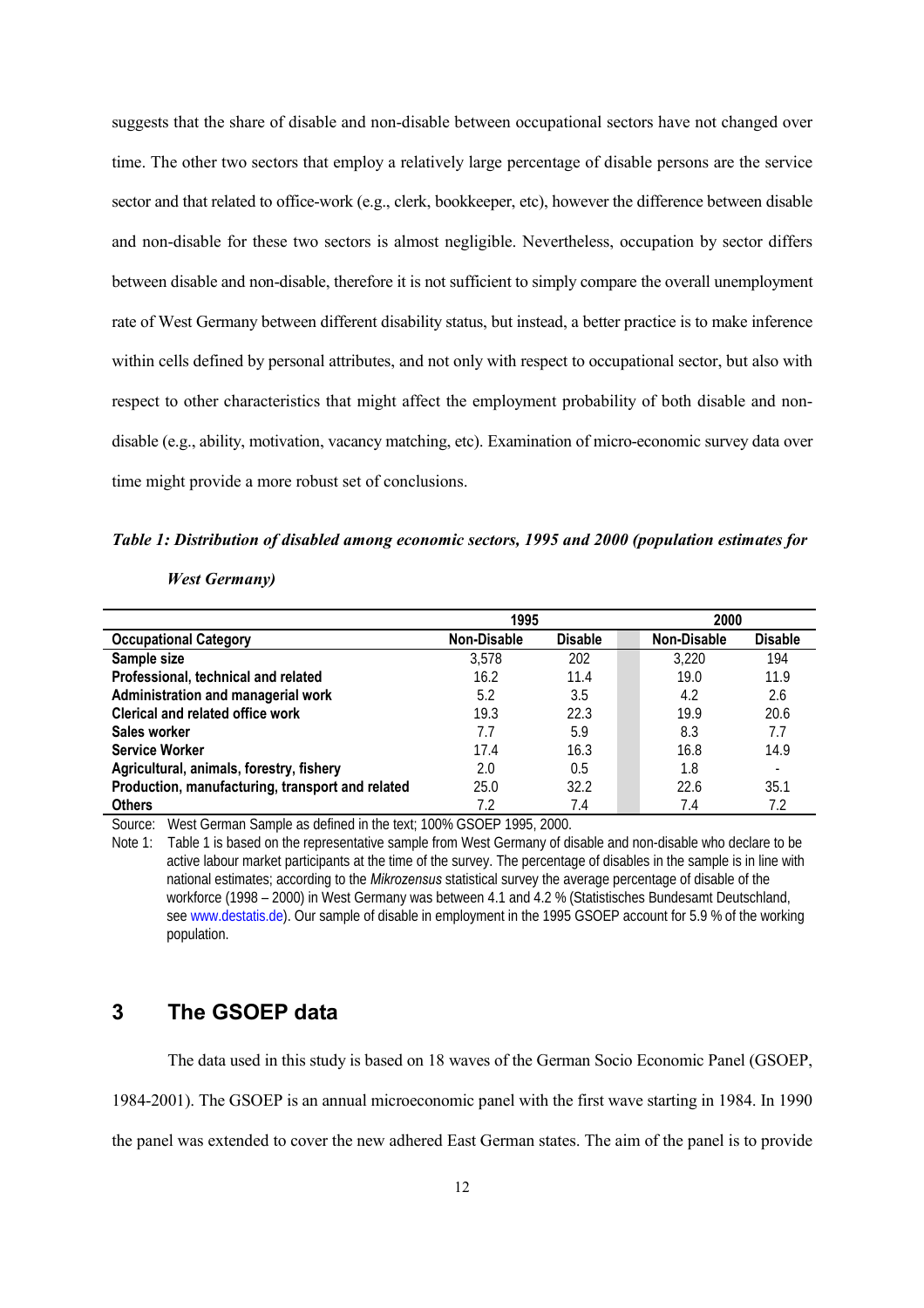data for the analysis of social, economic and living conditions in Germany, with data representative of the German population at individual, household and family level. The core questions cover demographics, education, labour market status and labour market history, earnings, housing information, health outcomes, household production and a section on subjective valuations (e.g., satisfaction with work, life, etc.). Apart from the core sample representing the full German population, the panel also contains specific sub-samples representative of minority groups, for example, migration workers (those who are German resident but of Spanish, Turkish, Italian or Yugoslav origin), and immigrants (of any origin) who have settled in Germany since 1984.<sup>10</sup>

Interview are carried out face to face, with each household member age 16 or over counting as an individual observation. Questions referring to household issues are answered by an appointed household representative. In 1994 the survey format changed so that for the first time since unification East and West German households received identical questions harmonized into one single questionnaire. This implies that only from 1994 onwards the questions which objectively identifies if a person is legally classified as disable was identical for both East and West Germany. Clearly, the effect of disability policies will differ between East and West Germany for reasons that might not be easily controlled given the available data (e.g., different cultural response behaviour to the status of disability between East and West Germany, with East German employers taking much longer to adapt to disability laws), while the use of weights in order to join the East and West German samples into one single set of data can be problematic since it might not be the case that weights are built accounting for disability status. One other reason for not mixing the samples is the loss of data from 1984 (starting of the panel) to 1994, since it is only in 1994 when the data set provides full information on disability for households surveyed in East Germany. In order to avoid all these problems our analysis centres on the representative sample from West Germany using data from 1984 to 2001.<sup>11</sup>

 $10$  For a more detail account of the structure and contents of the panel visit www.diw.de

 $11$  At the time of this version, this is the latest wave to be released in the GSOEP by the DIW.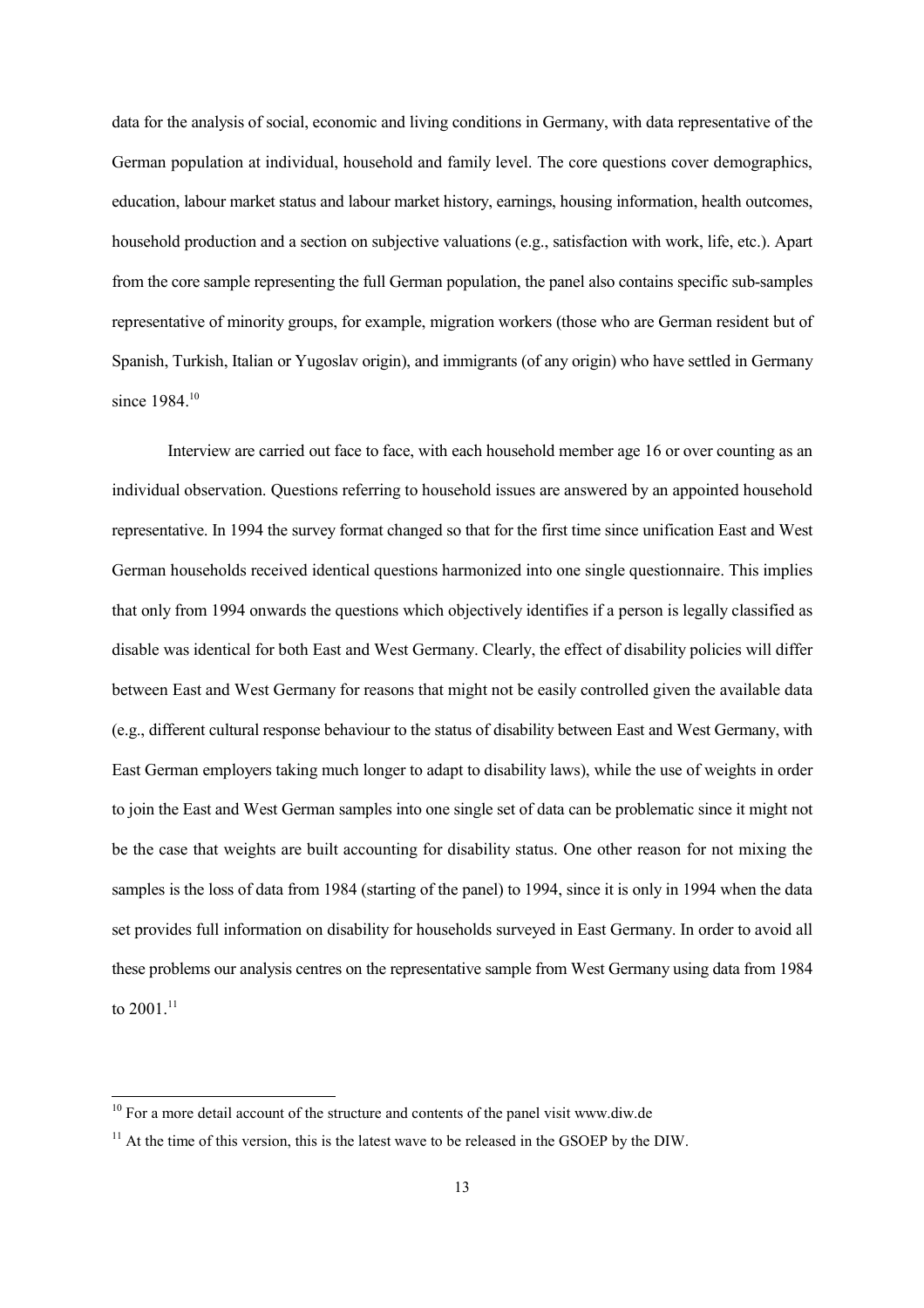The health section of the questionnaire identifies both if a person has been assessed for disability and the degree of disability assigned to the person, if any. Appendix A shows the exact wording for all questions in the survey related to disability and disability status. According to disability laws in Germany (see Section 2), an individual can benefit from policies on disability with respect to labour market outcomes if they are assigned a degree of disability of 50% or greater. However, those with a degree between 30 and 50% also fall within the benefits of the policies, and therefore, in our empirical section we identify individuals as disable if they declare a degree of disability equal or greater than 30%.<sup>12</sup>

Our target population becomes the permanent inhabitants of West Germany, before and after unification. This is a population that has received the effect of the SDPA – thus the effect of disability policies with respect labour market outcomes – consistently since its enactment in 1974. Potentially there are 16,455 (unique) adult respondents in the West German sample since 1984 to 2001. For each wave since 1984, we select these individuals and independently for each year we apply the same selection criteria consistently over the 18 years under study. Our first selection criteria (SSC1) selects individual respondents between 17 and 60 years of age, excluding those in full time education and individuals performing military service. We also exclude individuals who declare a degree of disability greater or equal to 90% since these are individuals often employed in sheltered workshops where competitive labour market forces are absent. The selection criteria leads to an unbalanced panel with 10,995 different individuals over the 18 year period, which includes employees, self-employed, registered unemployed as well as those who been at prime labour market age declare a non-employment status, i.e., either early retired or individuals

 $12$  The fact that there is a clear cut distinction between those in the 30%-49% group and those in the 50%-100% does not imply that the second group are the only ones to benefit from the policies prescribed by the SDPA. In fact, application of the Act is discretionary and becomes very much dependent on the judgement of the labour officer in the implementing institution. Semlinger (1995) shows that it is sufficient to show *some* kind of disability as permanently reducing the chances of integration into working life to benefit fully from legislation in the SDPA. Intuitively, if an individual *voluntarily* submits to an assessment on the degree of disability, we would expect that he or she is already aware of the benefits, if only because of tax incentives and disability allowances. It is therefore very plausible to assume that anyone who has been diagnosed with a degree of disability of 30% or above is treated equally as anyone with a degree of 50% or above.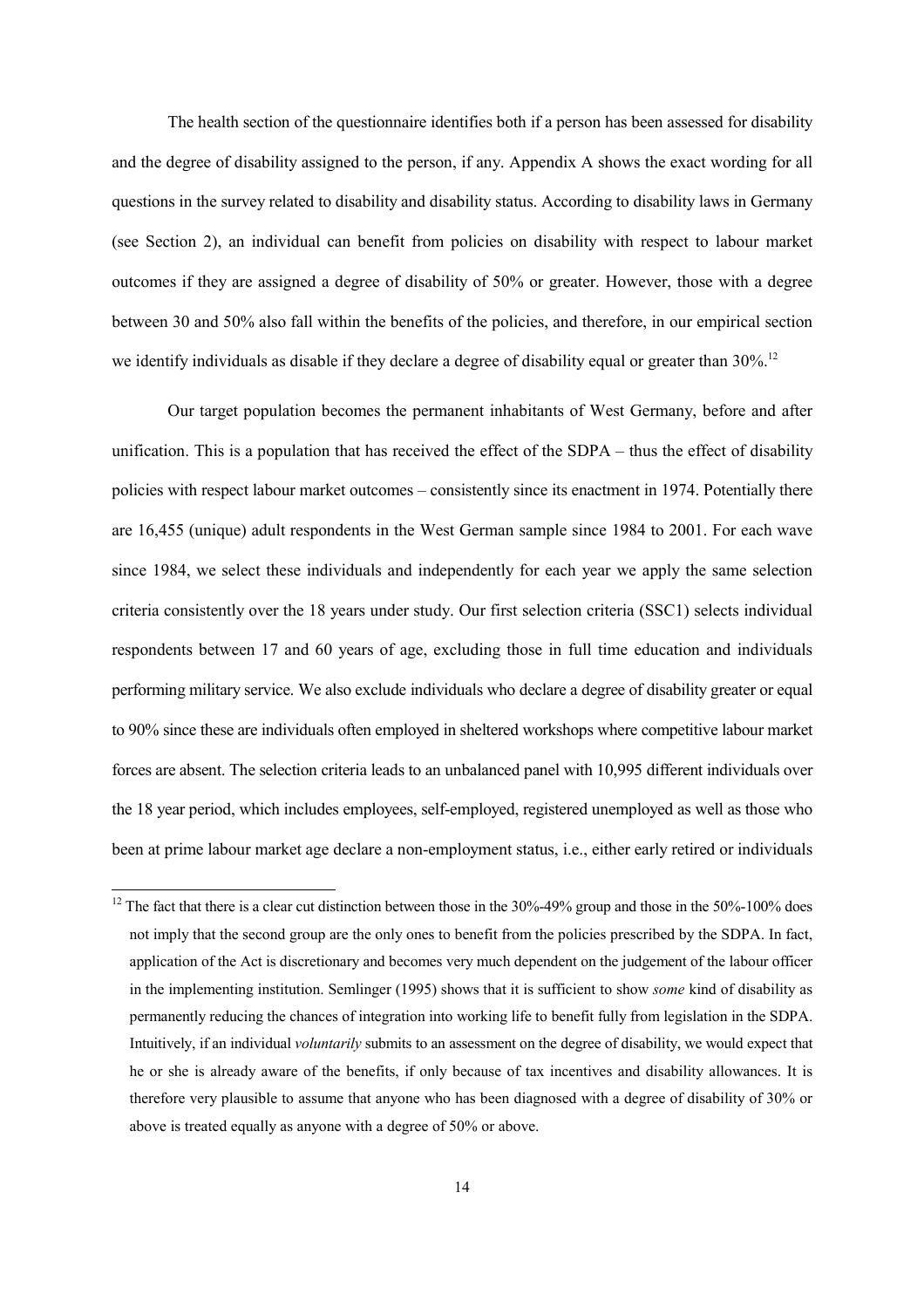who declare house work as main activity. Notice that factors such as inadequate information channels, motivation (e.g., inadequate policies do not provide enough motivation for the disable to participate), etc., might result on non-participant disable persons opting not to register as unemployed. Thus, to avoid selecting on characteristics correlated to the efficacy of the policies on disability/labour, and to avoid conditioning on motivation, we focus on working versus non working status as one possible labour market outcome, rather than employed versus registered unemployed. Two further measures of labour market outcomes considered in the empirical section are individual annual labour earnings and per capita household disposable income. Furthermore, we consider a second sample selection criteria (SSC2) that is a sub-sample of SSC1. As suggested in Section 1, we define our overall sample as the sum of subsamples of individuals who both comply to the sample selection criteria for each of the years under study while they are observed consecutively over sequences of three years each. Whereas in SSC1 individuals are allowed to be of any working status (full time employed, part time employed, unemployed, etc.), in SSC2 this changes so that in the first year of each of the three-year sequences we select those who claim full time employment in the first year of the sequences of three years. By comparing estimates of SSC1 and SSC2 we are performing a sensitivity analysis of the impact of disability since we compare the impact between the overall prime age population and a section of this population that might be more incline to be aware of the policies that aim at reducing entry cost for disable into paid labour market activities.

#### *3.1 Constructing the comparison and treatment groups*

 $\overline{a}$ 

One way to observe the effect of becoming disable on labour market outcomes is to examine the labour market outcomes at time *t* for individuals who been classified as non-disable at some point in the past, became disable at time  $t - s$ , where s is sufficiently large elapse of time to justify the adaptation of such individuals to the new health status, the workings of disability policies that help disable back into paid labour market activities, and/or a combination of the two. It is to this aim that we use several waves of the panel. Allowing for one time period (*t*) to represent one year, we define an individual  $i \in n$  (where *n*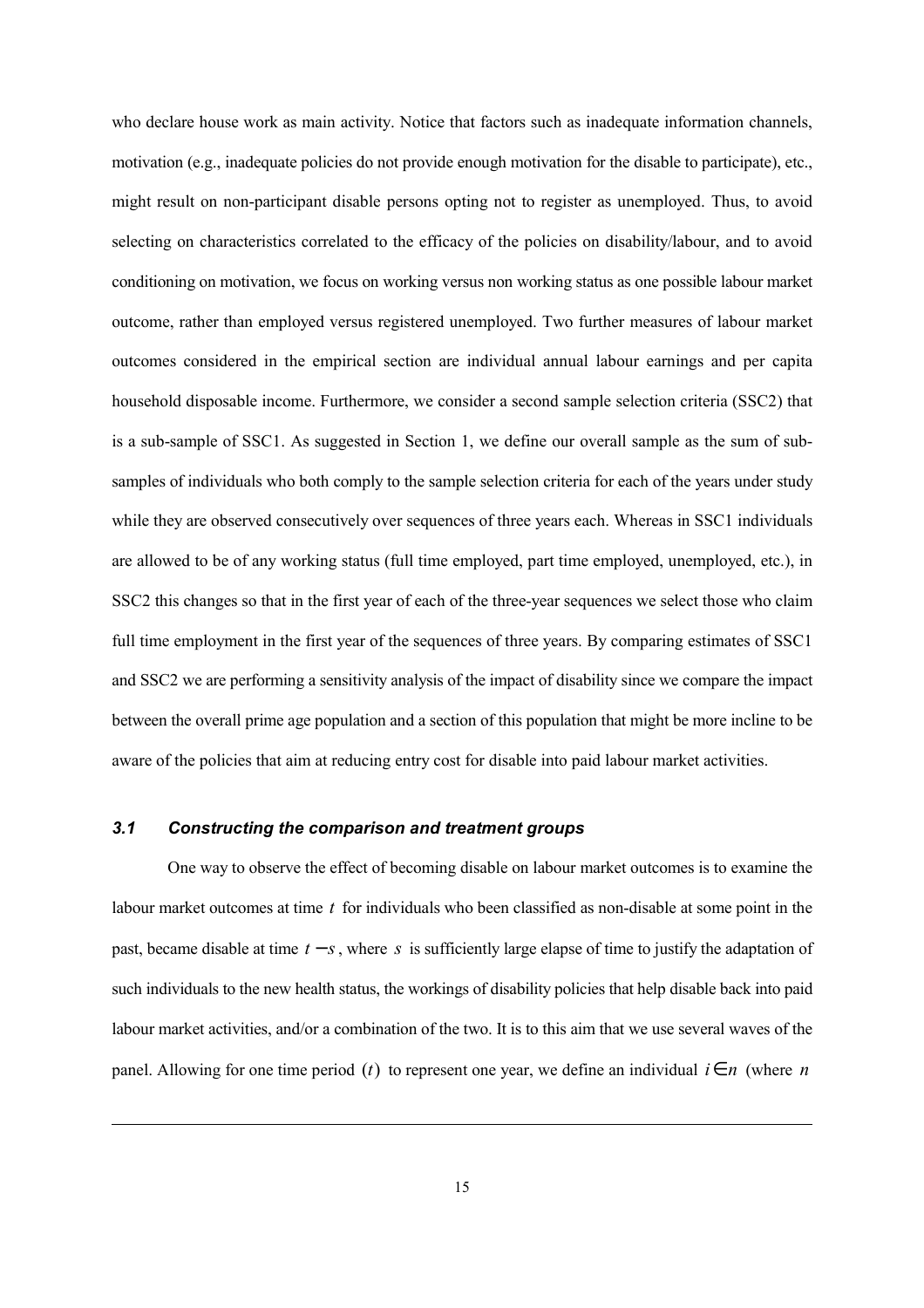is the sample size of both treated and non-treated) as a treatment unit, if such person is non-disable at  $t_1$ , becomes disable in period  $t_2$  and remains classified as disable in period  $t_3$ . We identify such unit with the mnemonic  $ADD_i$  – where *A* defines non-disability status while *D* defines disability. Individuals in the *ADD* group can receive the treatment of the policies (at the latest) in the start of the second time period  $t_2$  but potentially also as soon as immediately after they have been surveyed in period  $t_1$ . It is plausible to assume (with a high degree of certainty) that using data from a yearly survey, if a person has been classified as legally disable at  $t_2$ , the effect of disability policies on their labour market outcomes can only be evident at period  $t<sub>3</sub>$  and beyond, since it is then when both the policies and the individual's adaptation to the new status will have had an impact on such outcomes. With annual data we require at least three waves to construct the treatment group. The use of 18 waves from the GSOEP (1984-2001) allows the formation of 16 sequences ( $S_1$  to  $S_{16}$ ) of three years each ( $t_1, t_2, t_3$ ).<sup>13</sup> Having more than one sequence increases the number of observed treatment units, thus increasing the precision with which we estimate the impact of disability on labour market outcomes. The control (or untreated) group is defined by individuals who declare themselves as non-disable at  $t_1$ ,  $t_2$  and  $t_3$  at any given sequence, and therefore do not receive the impact of the policies. We define these control individuals with the mnemonic *AAA*. 14

<sup>&</sup>lt;sup>13</sup> Clearly, with four or more waves, it is possible to define treatment groups over more than three time periods, for example, define a treatment group over four years, such that we can analyse the effect of disability on labour market outcomes after three years in disability status. One problem immediately obvious is that an increase in the time periods reduces the number of observations in the treatment groups for each of the sequences, thus increasing the uncertainty in the estimation of the effect of disability. For example, allowing for SSC1 and three time periods, the first sequence of three years  $S<sub>1</sub>$  (i.e., 1984-1986), allows for 46 observations in the treated group, to be compared to 5056 control units. If instead the treatment is observed over four years (i.e., 1984-1987) attrition implies that 12 of the original 46 treated units are no longer observed, thus reducing the treated sample by almost 30%. Ignoring this drop in observations would imply assuming that attrition and disability are independent events, which is a very strong assumption. Similar decreases are observed for all sequences of time periods considered.

<sup>&</sup>lt;sup>14</sup> When constructing the control group, we clean each sequence (independently) eliminating individuals who classify as AAA in a sequences but, at the same time, declare a degree of disability between 1 and 29% at any of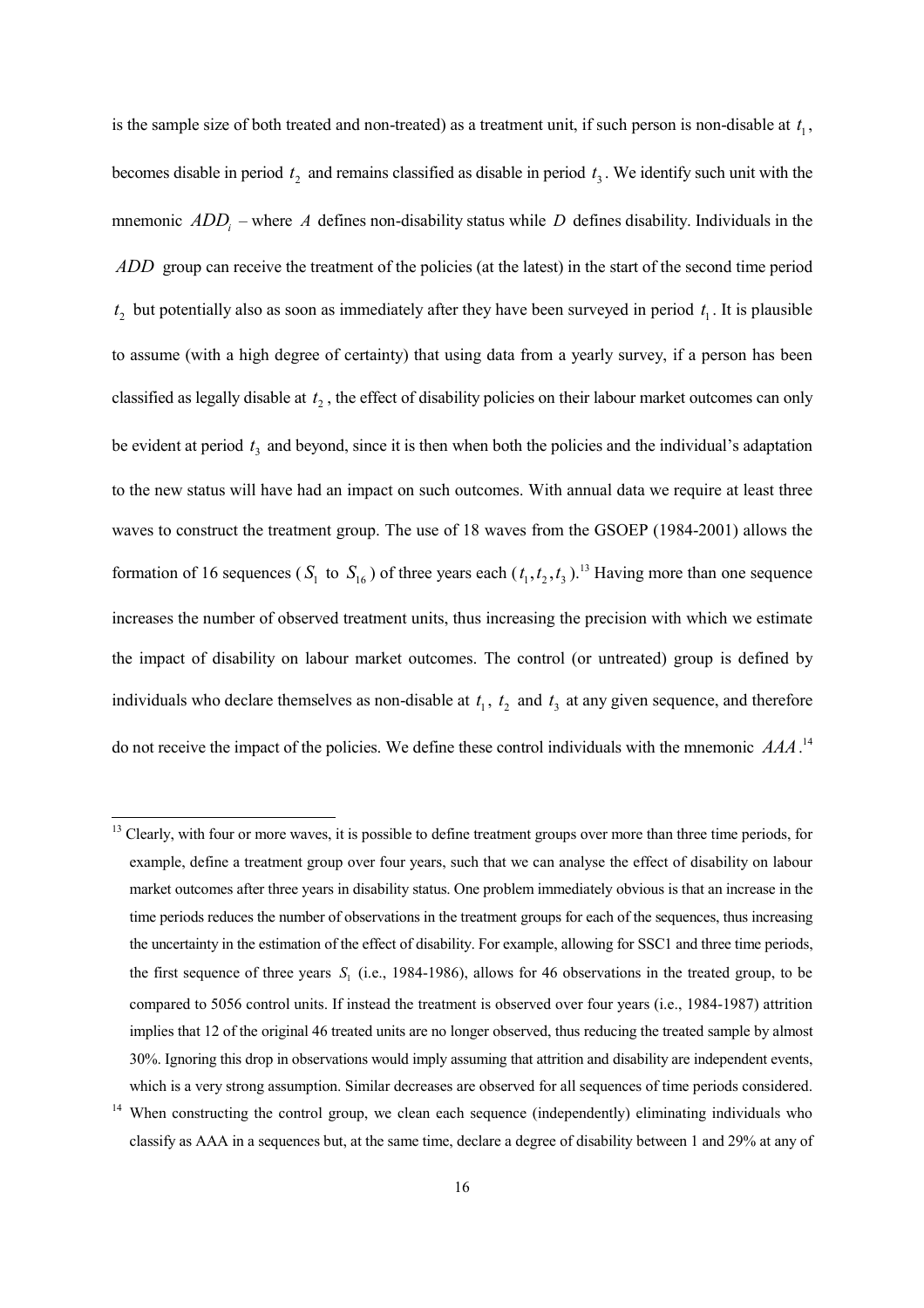Having constructed these two groups ( *AAA* and *ADD* ) we perform an appropriate comparison of the labour market outcomes of individuals in  $AAA$  versus those in  $ADD$  at  $t<sub>2</sub>$ .

Table 2 shows the dynamics of the data, the formation of the sequences and the possible combinations between the treated and untreated samples over time. This table shows that an individual who is a control in  $S_i$  for  $j = 1, \ldots, 16$ , can be a control unit as many times as 16, that is, for any given sequence. For example, an individual who is a control in  $S<sub>1</sub>$  and is further observed as non-disable in 1987, is also counted as a control in  $S_2$ . However, individuals who are observed as controls in various sequences, count as independent observations for each of the different sequences. That is, for  $S_{k, k \in J, J \in [1, 16]}$ , we are interested at the labour market outcomes at  $t_3 | S_k$  whereas at  $S_{l \neq k, l \in J, J \in [1,16]}$  the labour outcomes that need to be compared are at  $t_3 | S_i$ . For example, at  $S_i$  we are interested in comparing labour outcomes of disable and non-disable in 1986, whereas at  $S_2$  the outcomes of interest are those observed in 1987. The reason for treating controls in different sequences as mutually independent (of course when computing standard errors their correlation is accounted for) is that macro-economic conditions can change over time, as well as the design of the policies affecting disable (and also non-disable) individuals. To control for any bias resulting of these macroeconomic changes over time, we compare labour market outcomes between groups of control and treatments independently within each sequence. The final estimate of the effect of disability on labour market outcomes is based on the average over all the (sequence based) independent estimates.15

Although it is possible for an individual to contribute as control unit at each sequence considered, this is not the case for the units in the sample classified as treated. For example, by construction, a treatment unit in the sequence  $S_1$ , cannot be a treatment unit in  $S_2$ . In theory it is possible to observe treatment units  $S_i$  further participating as treatment units at  $S_{i+3}$  and beyond; for example, an individual

the three years that makes the sequence in question. Such individuals could in practice – although very unlikely – be benefiting from some sort of disability policies.

<sup>&</sup>lt;sup>15</sup> See Sections 4 and 5 for further details on the estimation techniques, and Appendix B for the algorithm followed in the estimation process.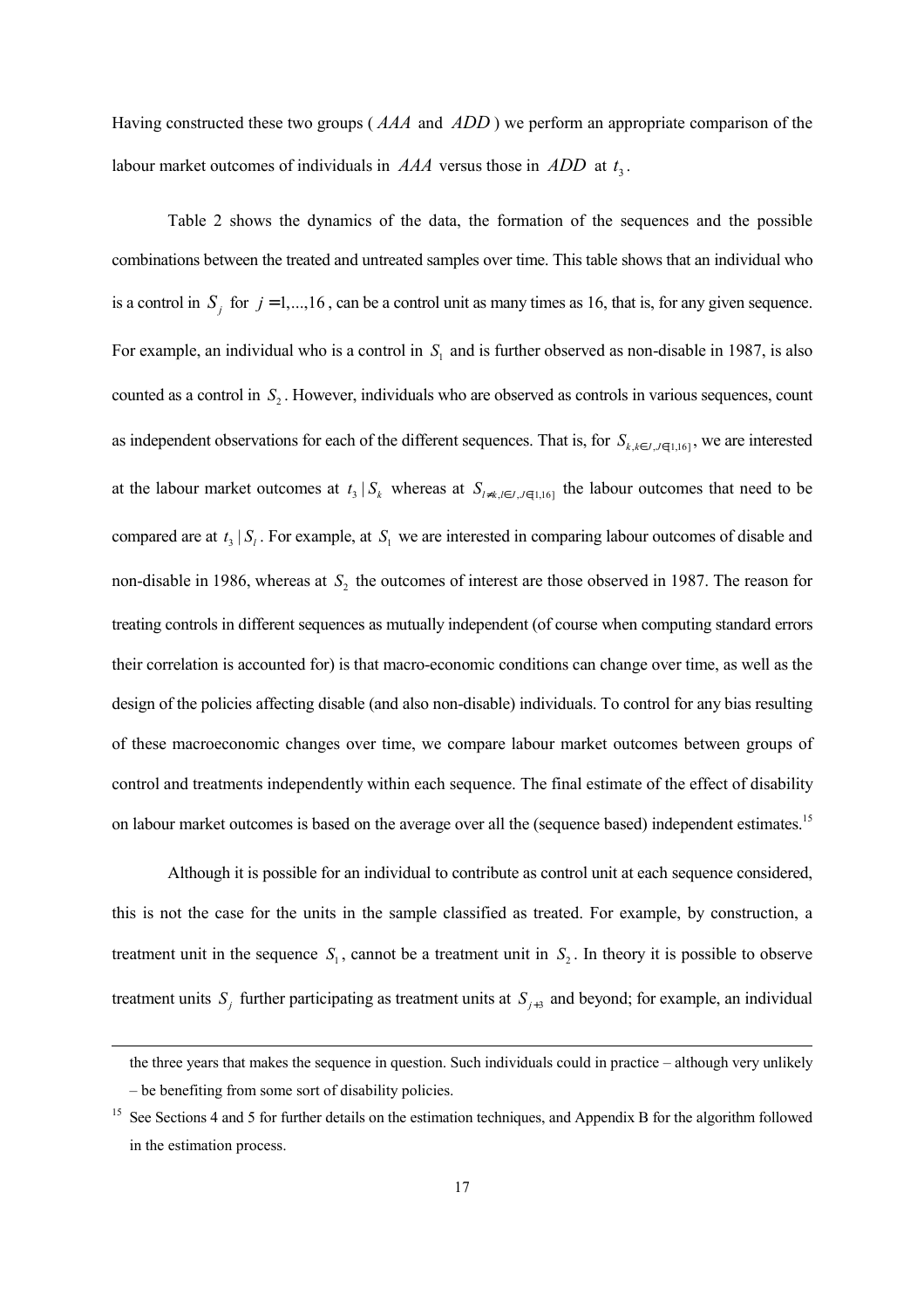who is classified as treatment unit in  $S<sub>i</sub>$  implies that we observe the sequence ADD over the years 1984, 1985 and 1986. If so, we cannot observe this individual as been non-disable in 1985, so that automatically a treatment unit in  $S_1$  cannot be a treatment unit in  $S_2$ . However, the same individual can be observed as reporting ADDADD between 1984 and 1989, such that he or she might count as a treatment unit in both  $S_1$  and  $S_4$ . Allowing for this possibility would imply that disability diagnosis is reversible, which is not the case according to the definition of the SDPA. What is more likely in this rare cases is that the records for the person are subject to data collection error, with the coding of non-disability in 1987 as a coding error. Our data construction strategy consists on eliminating any 'double-counts' of treatment such that if an individual is defined as a treated unit in  $S_i$  she or he will not appear again at any  $j+1$  follow up sequence, either as control or treatment unit. It is clear from Table 2 that individuals who do not show a (non-)disability pattern which does not allow for either sequence *ADD* or *AAA* – or a proper combination of the two – at least once over the 18 years, will not be used in the final estimate of the effect of disability on the labour market outcomes for disable, even if all those who are included in each of the samples – each defined over a three year period – are used in the estimation process in order to correctly account for uncertainty due to sampling error.<sup>16</sup>

<sup>&</sup>lt;sup>16</sup> In fact, each sequence of three years defines a 'sample set' of observations  $n_1, ..., n_{16}$ . Any one in this sample set is either a control unit, a treatment unit, or neither. The measure of interest (the average treatment effect on the treated) requires the use of treated and control units. However, anticipating Section 4.1 is worth noting at this point that for our purpose each sequence's population is defined as all individuals who comply with the sample selection criteria over the three years, even if their (non-)disability pattern is neither that of a control or a treatment. When estimating the distribution of the measure of interest (either quantiles or standard error), our naïve bootstrap procedure, which is based on drawing with replacement from the original population, takes into account 'anyone who belongs to the population of individuals over the three years', as opposed to simply resampling from the group made of controls and treatments only. Although for a small number of draws this would imply lowering the probability of selecting the correct match from the population, a sufficiently large number of draws leads to an empirical bootstrap distribution of the estimated measure that should be identical to the true distribution of the average treatment effect on the treated. See Section 4.1 for more details.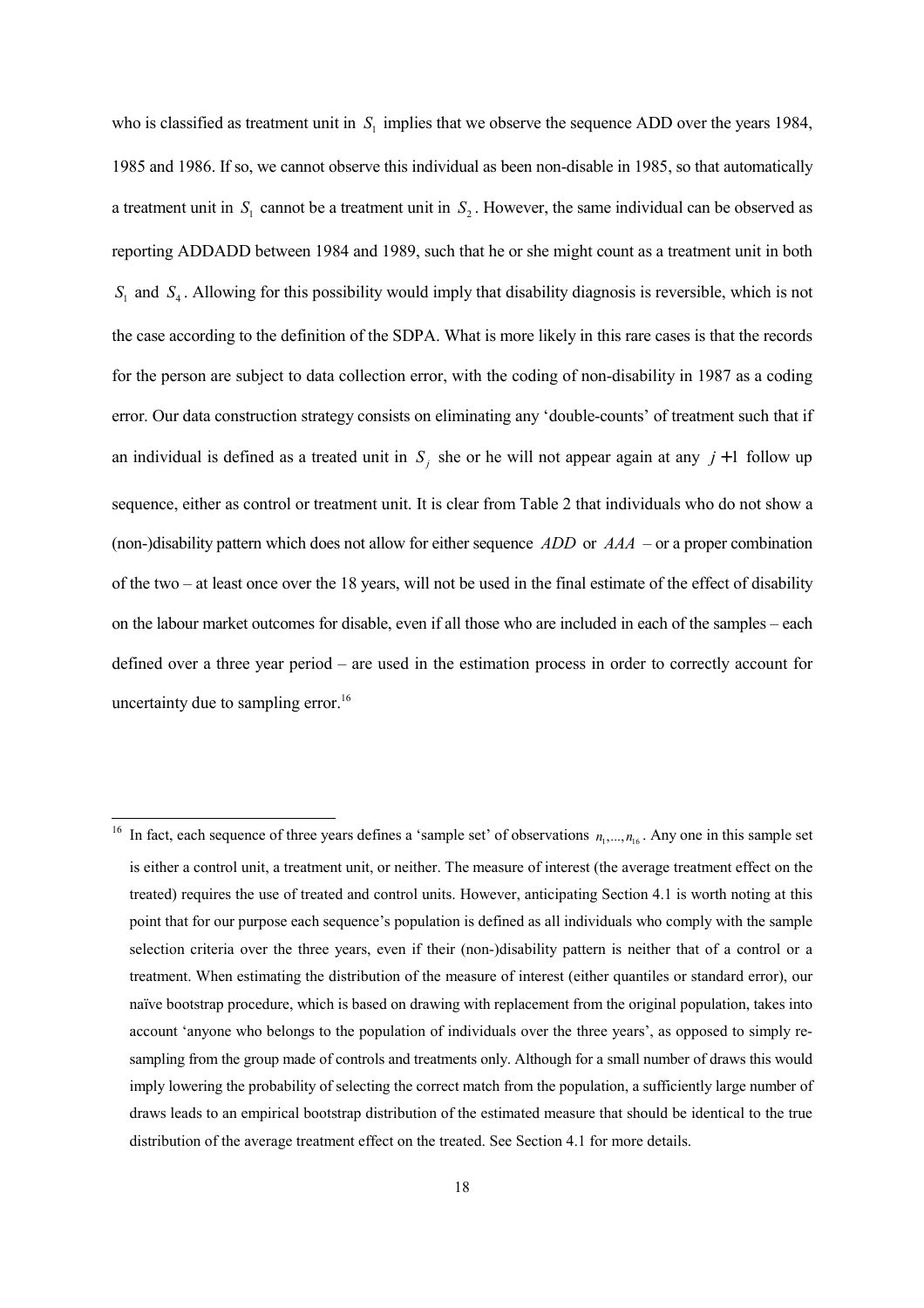|                             |          |          |          | <b>TREATMENT SAMPLE: ADD</b> |          |                                           |          |          |          |
|-----------------------------|----------|----------|----------|------------------------------|----------|-------------------------------------------|----------|----------|----------|
|                             | 1984     | 1985     | 1986     | 1987                         | $\cdots$ | 1998                                      | 1999     | 2000     | 2001     |
| S <sub>1</sub> [1984-1986]  | $A(t_1)$ | $D(t_2)$ | $D(t_3)$ |                              | $\cdots$ |                                           |          |          |          |
| S <sub>2</sub> [1985-1987]  |          | $A(t_1)$ | $D(t_2)$ | $D(t_3)$                     | $\cdots$ |                                           |          |          |          |
| $\cdots$                    |          |          |          |                              | $\cdots$ |                                           |          |          |          |
| S <sub>15</sub> [1998-2000] |          |          |          |                              | $\cdots$ | $A(t_1)$                                  | $D(t_2)$ | $D(t_3)$ |          |
| S <sub>16</sub> [1999-2001] |          |          |          |                              | $\cdots$ |                                           | $A(t_1)$ | $D(t_2)$ | $D(t_3)$ |
|                             |          |          |          |                              |          | <b>COMPARISON (untreated) SAMPLE: AAA</b> |          |          |          |
|                             | 1984     | 1985     | 1986     | 1987                         | $\cdots$ | 1998                                      | 1999     | 2000     | 2001     |
| S <sub>1</sub> [1984-1986]  | $A(t_1)$ | $A(t_2)$ | $A(t_3)$ |                              | $\cdots$ |                                           |          |          |          |
| S <sub>2</sub> [1985-1987]  |          | $A(t_1)$ | $A(t_2)$ | $A(t_3)$                     | $\cdots$ |                                           |          |          |          |
| $\cdots$                    |          |          |          |                              | $\cdots$ |                                           |          |          |          |
| S <sub>15</sub> [1998-2000] |          |          |          |                              | $\cdots$ | $A(t_1)$                                  | $A(t_2)$ | $A(t_3)$ |          |
| S <sub>16</sub> [1999-2001] |          |          |          |                              | $\cdots$ |                                           | $A(t_1)$ | $A(t_2)$ | $A(t_3)$ |

*Table 2: Definition of the comparison and treatment groups*

Out of the original 10,995 individuals who entered the sample at some point between 1984 and 2001, only 8,358 observations contribute to the formation of either control or treatment units.<sup>17</sup>

 $17$  As previously suggested, we have defined two sample selection criteria, SSC1 and SSC2, each of equal importance to our analysis. However, in order to facilitate the reading and for presentation purpose, the reminder of this section provides estimates, tables and summary statistics with respect to SSC1 only. All analogous estimates, tables and summary statistics with respect to SSC2 – except for final estimate results in Section 5 – are placed in Appendix C. Both samples are of equal importance to our final conclusions and presentation of SSC1 in the main text is merely the consequence that SSC2 is a sub-sample of the latter. We suggest the reader to read Appendix C alongside the main text.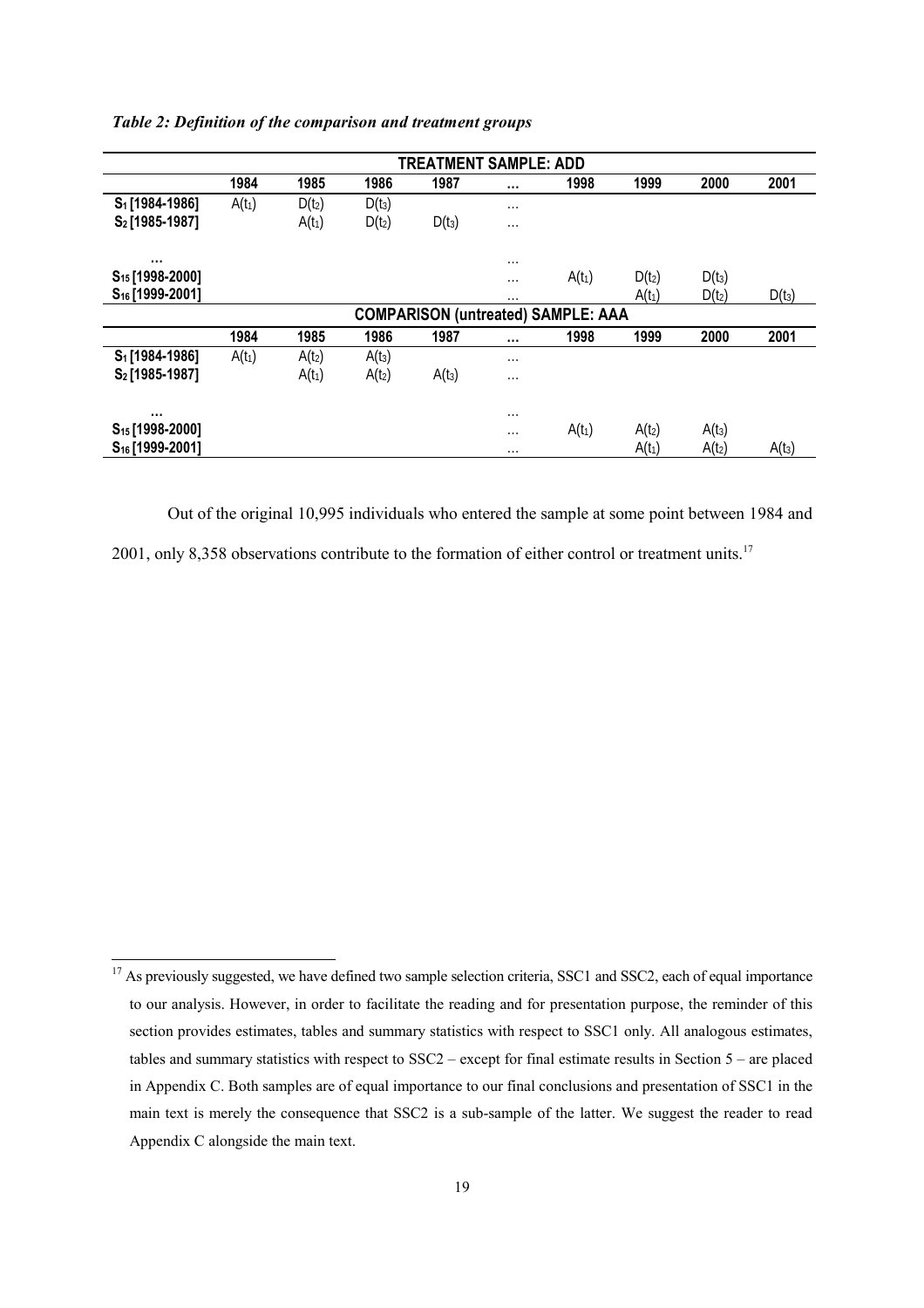|      |                |                  |        |                                | <b>NON-DISABLE</b> |                   |          | <b>DISABLE</b>                   |                   |
|------|----------------|------------------|--------|--------------------------------|--------------------|-------------------|----------|----------------------------------|-------------------|
|      |                |                  |        | (degree of disability 0 - 29%) |                    |                   |          | (degree of disability 30% - 89%) |                   |
| Year | New            | <b>Attrition</b> | Net    | As % of                        | <b>With</b>        | <b>Disability</b> | As % of  | <b>Disability</b>                | <b>Disability</b> |
|      | <b>Entries</b> | units            | sample | net                            | degree of          | 1% - 29%          | net      | $30\% - 49\%$                    | $50\%$ -          |
|      |                |                  | size   | sample                         | disability         |                   | sample   |                                  | 89%.              |
|      |                |                  |        | size                           | $= 0$              |                   | size     |                                  |                   |
| 1984 | 7074           |                  | 7074   | 93.9(0.3)                      | 99.4(0.1)          | 0.6(0.1)          | 6.1(0.3) | 26.9(2.1)                        | 73.1(2.1)         |
| 1985 | 432            | 900              | 6606   | 94.3(0.3)                      | 99.5(0.1)          | 0.5(0.1)          | 5.7(0.3) | 26.9(2.3)                        | 73.1(2.3)         |
| 1986 | 399            | 601              | 6404   | 94.0(0.3)                      | 97.9(0.2)          | 2.1(0.1)          | 6.0(0.3) | 23.1(2.1)                        | 76.9(2.1)         |
| 1987 | 296            | 505              | 6195   | 94.4(0.3)                      | 99.6(0.1)          | 0.4(0.1)          | 5.6(0.3) | 24.9(2.3)                        | 75.1 (2.3)        |
| 1988 | 243            | 595              | 5843   | 94.6(0.3)                      | 99.5(0.1)          | 0.5(0.1)          | 5.4(0.3) | 23.2(2.4)                        | 76.8 (2.4)        |
| 1989 | 228            | 523              | 5548   | 94.5(0.3)                      | 99.4(0.1)          | 0.6(0.1)          | 5.5(0.3) | 27.1(2.5)                        | 72.9 (2.5)        |
| 1990 | 227            | 315              | 5460   | 93.4(0.3)                      | 98.7(0.1)          | 1.3(0.1)          | 6.6(0.3) | 50.8(2.6)                        | 49.2 (2.6)        |
| 1991 | 204            | 312              | 5352   | 94.5(0.3)                      | 99.4(0.1)          | 0.6(0.1)          | 5.5(0.3) | 31.8(2.7)                        | 68.2(2.7)         |
| 1992 | 198            | 331              | 5219   | 94.4(0.3)                      | 99.3 (0.1)         | 0.7(0.1)          | 5.6(0.3) | 33.2(2.8)                        | 66.8(2.8)         |
| 1993 | 196            | 198              | 5217   | 94.2(0.3)                      | 99.2 (0.1)         | 0.8(0.1)          | 5.8(0.3) | 42.5(2.8)                        | 57.5(2.8)         |
| 1994 | 210            | 344              | 5083   | 94.1(0.3)                      | 99.2(0.1)          | 0.8(0.1)          | 5.9(0.3) | 36.7(2.8)                        | 63.3(2.8)         |
| 1995 | 207            | 222              | 5068   | 93.7(0.3)                      | 100                | $\Omega$          | 6.3(0.3) | 40.2(2.7)                        | 59.8 (2.7)        |
| 1996 | 203            | 300              | 4971   | 93.6(0.3)                      | 99.0(0.1)          | 1.0(0.1)          | 6.4(0.3) | 38.1(2.7)                        | 61.9(2.7)         |
| 1997 | 186            | 280              | 4877   | 93.8(0.3)                      | 99.2(0.1)          | 0.8(0.1)          | 6.2(0.3) | 41.4(2.8)                        | 58.6 (2.8)        |
| 1998 | 187            | 380              | 4684   | 93.9(0.3)                      | 99.1(0.1)          | 0.9(0.1)          | 6.1(0.3) | 41.6(2.8)                        | 58.4 (2.8)        |
| 1999 | 192            | 325              | 4551   | 94.1(0.3)                      | 99.1(0.1)          | 0.9(0.1)          | 5.9(0.3) | 43.0(3.0)                        | 57.0(0.3)         |
| 2000 | 164            | 394              | 4326   | 94.0(0.4)                      | 99.1(0.1)          | 0.9(0.1)          | 6.0(0.4) | 41.7(3.1)                        | 58.3(0.3)         |
| 2001 | 149            | 314              | 4161   | 94.1(0.4)                      | 99.0 (0.2)         | 1.0(0.2)          | 5.9(0.4) | 39.8(3.1)                        | 60.2(3.1)         |

*Table 3: Distribution, for each wave, between Non-disable and Disable, and within group distribution according to degree of disability (annual sample according to sample selection criteria)*

Table 3 shows the distribution of the 10,995; Column 2 shows the number of new entries per year, Column 3 shows number of attrition units per year and Column 4 shows the net number of individuals who comply with initial sample selection for SSC1 (with respect to age, employment status and degree of disability).<sup>18</sup> Column 4 shows that the sample size decreases over time to almost two thirds in 2001 relative to the total observations in 1984: this is a characteristic of the GSOEP data set, rather than a result of our sample selection criteria. The distribution between disable and non-disable is consistent over time, with each of

<sup>&</sup>lt;sup>18</sup> Notice that sample statistics shown in Table 3 do not as yet show the samples of control and treated group. For example, Table 3 Columns 5 and 8 show that the distribution of the 1984 sample between non-disable and disable is 93.9 and 6.1 percent, respectively. On the other hand, the number of controls and treatments within a sequence is defined over three years. For example, S<sub>i</sub> is defined over the years 1984 to 1986, and will combine the patters of (non-)disability of the 7,074 observations in 1984 with that of the 6,606 in 1985 and the 6,404 in 1986 (many of which might, of course, be the same overlapping individual over time). Whereas this latter can be thought as the dynamic process of disability over time – see Table 6 for this purpose – Table 3 shows the distribution of nondisables versus disable individuals as an static year by year process.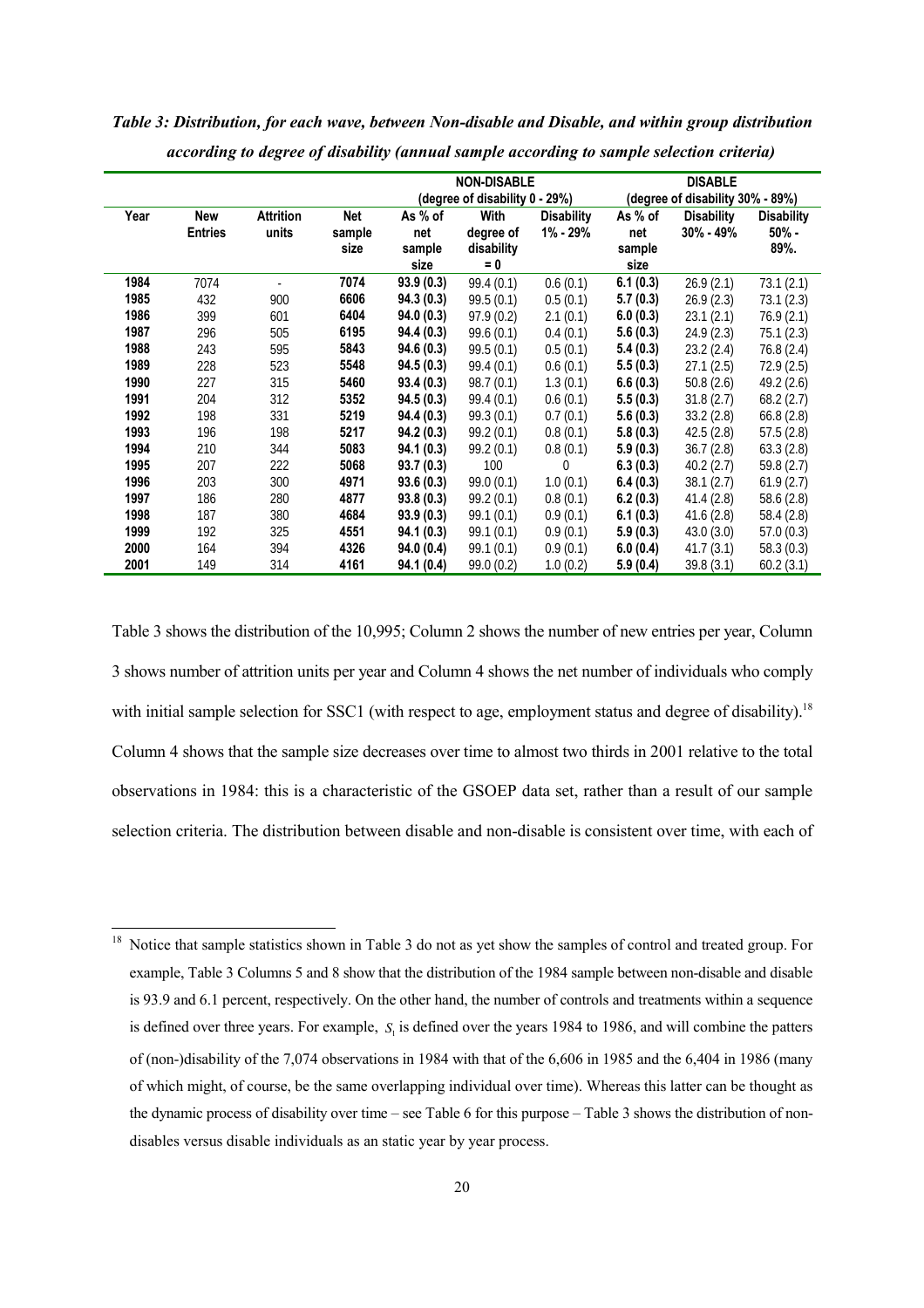the waves showing that approximately  $5.5 - 6.6$  % of individuals classified as legally disable.<sup>19</sup> Table 3 also shows that the percentage of individuals within the non-disability category who present some degree greater than 0 is almost negligent, with individuals who declare zero disability – we assume this to be individuals who have never been assess in a disability test – been the predominant majority. On the other hand, the distribution of the degree of disability within the group of those defined as legally disable shows a more even spread over the 30% to 89% mark.

Table 4 shows, also using the observations on a yearly basis, the interaction between one of the labour market outcomes considered – working versus not-working – and health status (disability versus non-disability). Clearly, due to relatively small number of disable in the sample (that, nevertheless, is the correct percentage relative to the true population), the percentage of working in the non-disable sample drives the estimated percentage in the full sample. Over the 18 years, there is almost no perceived change of the percentage of working in either of the two health status, with three quarters of the non-disable declaring to be working (employed, self-employed or in maternity leave) while the sample of disable shows a lower percentage of participation with some 40% of these declaring not to be working at the time of the survey (i.e., either registered unemployed, housework or early retirement). The final column in Table 4 shows that the distance in percentage between non-disable and disable is always significantly different than zero.

<sup>&</sup>lt;sup>19</sup> See Note 1, Table 1 to see that this estimate is a very good approximation to the population projection.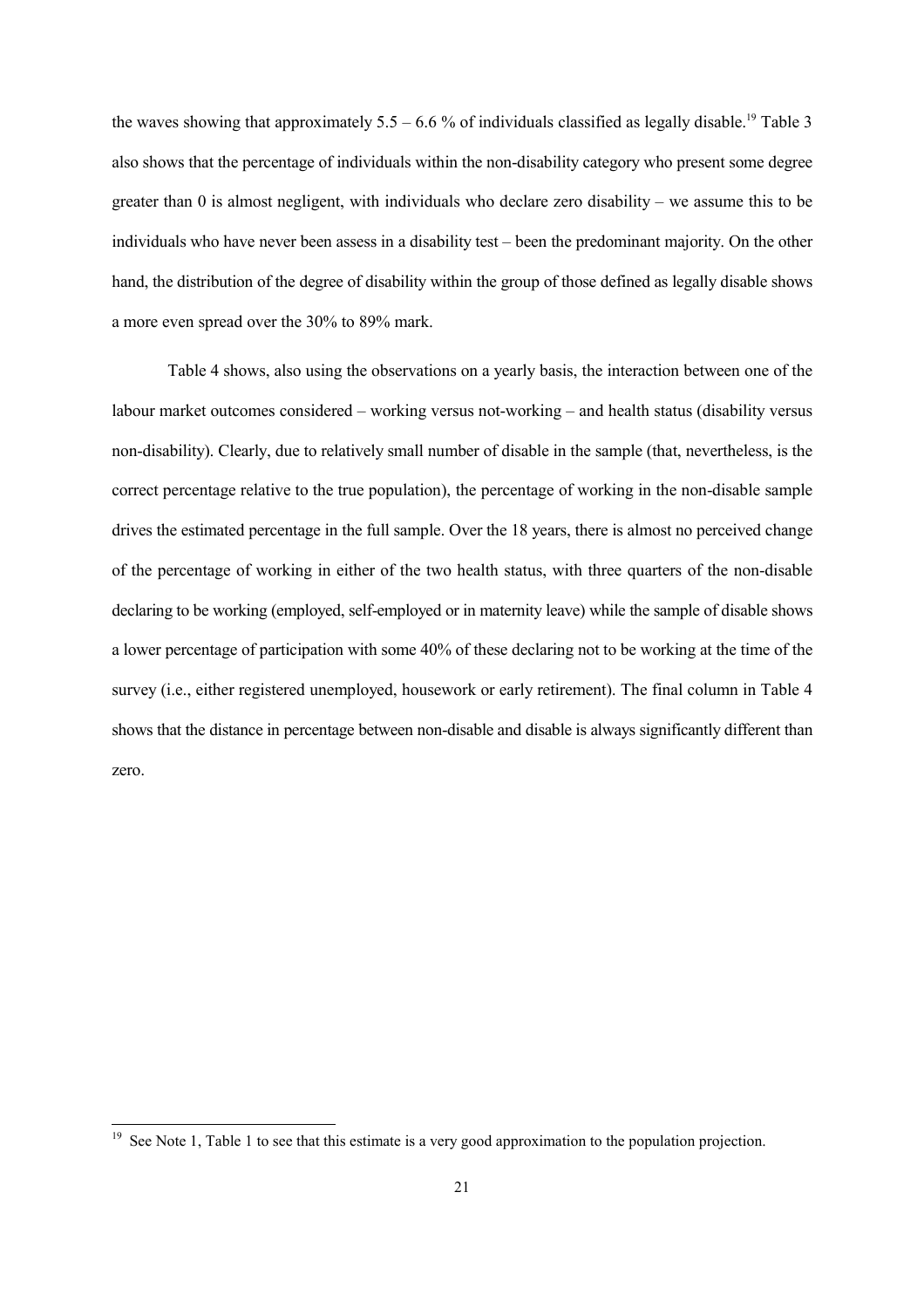|  | Table 4: Percentage estimates (standard errors) of working comparing samples according to disability |  |  |  |  |  |  |
|--|------------------------------------------------------------------------------------------------------|--|--|--|--|--|--|
|--|------------------------------------------------------------------------------------------------------|--|--|--|--|--|--|

*status.*

| % OF WORKING SAMPLES FOR: |                   |                    |                           |                |                             |  |  |
|---------------------------|-------------------|--------------------|---------------------------|----------------|-----------------------------|--|--|
| Year                      | <b>Net Sample</b> | <b>Full Sample</b> | <b>Non-disable Sample</b> | Disable Sample | One sided t-<br>statistics. |  |  |
| 1984                      | 7074              | 68.0(0.6)          | 68.6(0.6)                 | 59.3 (2.4)     | 3.8                         |  |  |
| 1985                      | 6606              | 68.8(0.6)          | 69.4(0.6)                 | 59.1(2.5)      | 4.2                         |  |  |
| 1986                      | 6404              | 68.8(0.6)          | 69.6(0.6)                 | 55.8(2.5)      | 5.6                         |  |  |
| 1987                      | 6195              | 70.7(0.6)          | 71.2(0.6)                 | 61.6(2.6)      | 3.9                         |  |  |
| 1988                      | 5843              | 71.6(0.6)          | 72.2(0.6)                 | 60.5(2.8)      | 4.1                         |  |  |
| 1989                      | 5548              | 73.5(0.6)          | 74.3 (0.6)                | 59.5 (2.8)     | 5.3                         |  |  |
| 1990                      | 5460              | 73.4(0.6)          | 74.7(0.6)                 | 54.4(2.6)      | 7.1                         |  |  |
| 1991                      | 5352              | 77.1(0.6)          | 78.1 (0.6)                | 61.0(2.9)      | 5.8                         |  |  |
| 1992                      | 5219              | 77.3(0.6)          | 78.2 (0.6)                | 61.0(2.9)      | 5.8                         |  |  |
| 1993                      | 5217              | 76.1(0.6)          | 77.4(0.6)                 | 56.1(2.9)      | 7.2                         |  |  |
| 1994                      | 5083              | 75.2(0.6)          | 76.2(0.6)                 | 58.3(2.8)      | 6.3                         |  |  |
| 1995                      | 5068              | 75.8(0.6)          | 77.0(0.6)                 | 57.9 (2.8)     | 6.7                         |  |  |
| 1996                      | 4971              | 75.8(0.6)          | 77.2(0.6)                 | 56.0(2.8)      | 7.4                         |  |  |
| 1997                      | 4877              | 75.5(0.6)          | 76.9(0.6)                 | 54.9 (2.9)     | 7.5                         |  |  |
| 1998                      | 4684              | 75.9(0.6)          | 77.0(0.6)                 | 58.0 (2.9)     | 6.4                         |  |  |
| 1999                      | 4551              | 75.9 (0.6)         | 76.9 (0.6)                | 61.1(3.0)      | 5.2                         |  |  |
| 2000                      | 4326              | 76.0(0.6)          | 77.0(0.7)                 | 59.8 (3.0)     | 5.5                         |  |  |
| 2001                      | 4161              | 76.6 (0.7)         | 77.7 (0.7)                | 58.9(3.1)      | 5.9                         |  |  |

Table 5 also shows – for selected years – the interaction between health status and the two labour market outcomes considered in the empirical section, namely annual labour income and per capita household disposable income. With respect to annual labour income, we consider two definitions; assigned labour income which includes zero income for those who declare a non-working status over the calendar year, and labour income for those who declare positive earnings. First, notice that for both non-disable and disable individuals, labour income and per capita household income has increased steadily over time. Accounting for zeros we observe that those in the non-disable sample are on average higher earners than their disable counterparts, although the difference is never significantly different than zero for any of the years considered; however, comparing sample medians, also allowing for zero incomes, shows that up to

1987 there was a higher probability of earning a higher income among disable individuals, relative to nondisable, while from 1990 onwards this probability reverses between the two health status groups. One result of this is that the earning of non-disable have increased, on average, 40% between 1984 and 2001, while the analogous increase for disable individuals is 21%. Once we account for positive earners only the roles between disable and non-disable seem to reveres, with disable showing slightly higher earnings than the non-disable population throughout all the years, except for the year 2001. This suggest that zero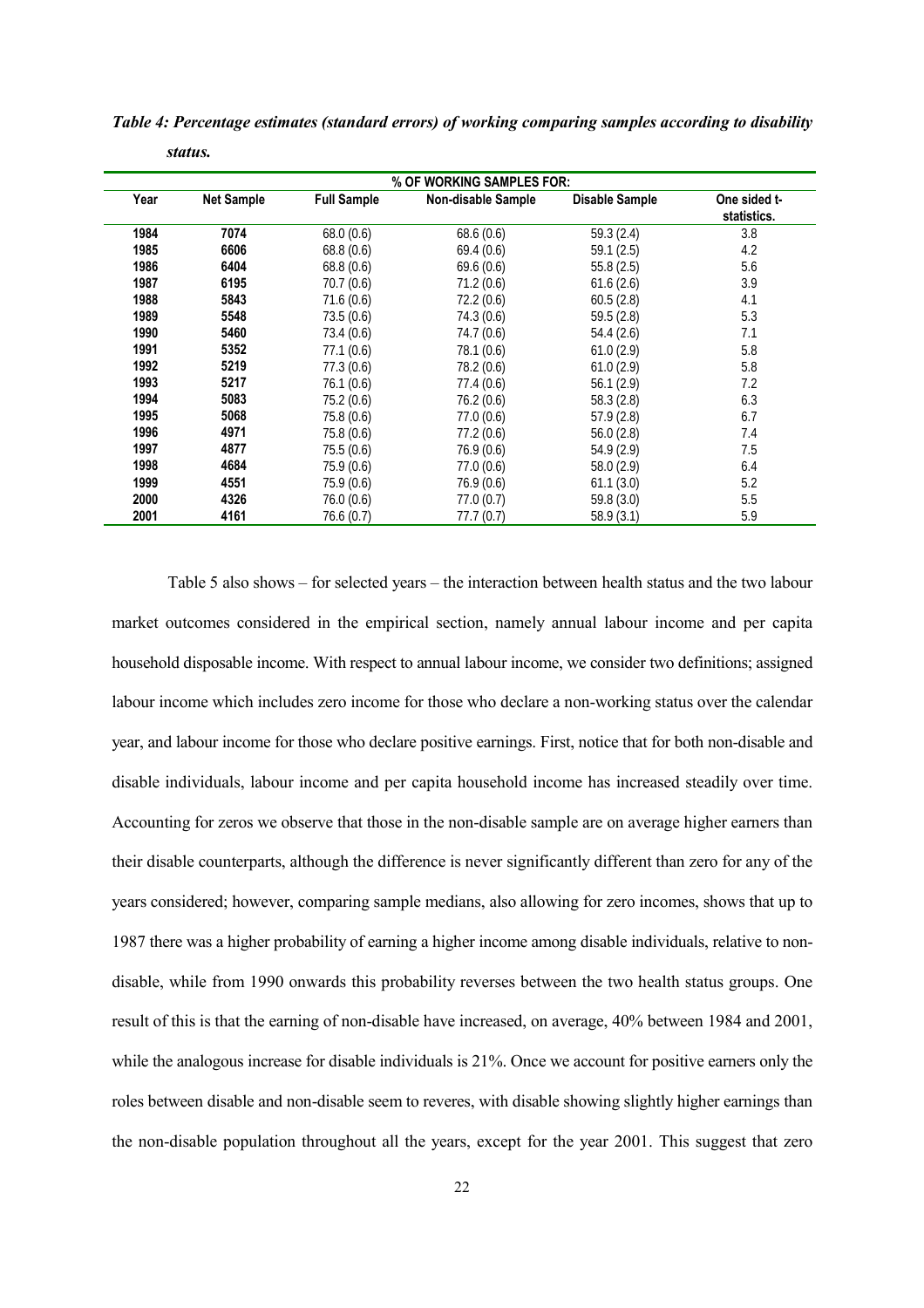incomes deflate the income of disable substantially more than the effect these might have on the nondisable sample. In fact, averaging over the years considered, some 20% in the non-disable sample are counted as zero incomes, while the percentage for the disable with zero incomes is, on average, 35%. Nevertheless, the per year distance between disable and non-disable using positive income is never significantly different than zero. The final measure of income we consider is annual per capita net household income, thus taking into account all income receipts by all household members. We can think of it as a measure to compare the purchasing power of the two groups. Non-disable show higher levels of disposable income, but the difference between the two samples is relatively small and never higher than 3,000 Deutsch Marks per year for any of the years considered. Table 5 also shows a measure of relative inequality by estimating the inter-quartile relative to the median. With this measure we see that within sample – i.e., for either disable or non-disable – the distribution of labour income leads to less equality than the distribution of per capita disposable income: this is expected since the distribution of labour income might be a reflection of within sample productivity, while net household per capita disposable income reflects government intervention (thus correcting for inequality in the population). The interesting observation with respect to IQR/Q50 is that for labour income, and specially with respect to the subpopulation of positive earners, there is more (productivity) inequality in the population of non-disable than in the disable counterpart. On the other hand, comparing between the two samples shows that the distribution of per capita disposable income leads to estimates between the two groups for IQR/Q50 that are never sufficiently different to suggest that the two groups differ in a significant way with respect to purchasing power inequality.20

Although both Table 4 and Table 5 shows the interaction between disability status and various labour market outcomes, neither tables provides evidence of a causal relation between disability and labour

 $20$  Table 5 makes reference to the sample selected according to SSC1. Table C5, Appendix C, shows similar estimates when the sample selection criteria refers to SSC2. Is worth noting at this point that for this selection, where everyone in the sample is a full time worker at the beginning of the three year sequence, the differentials in productivity inequality between samples and over time is much lower (as expected given the criteria behind SSC2).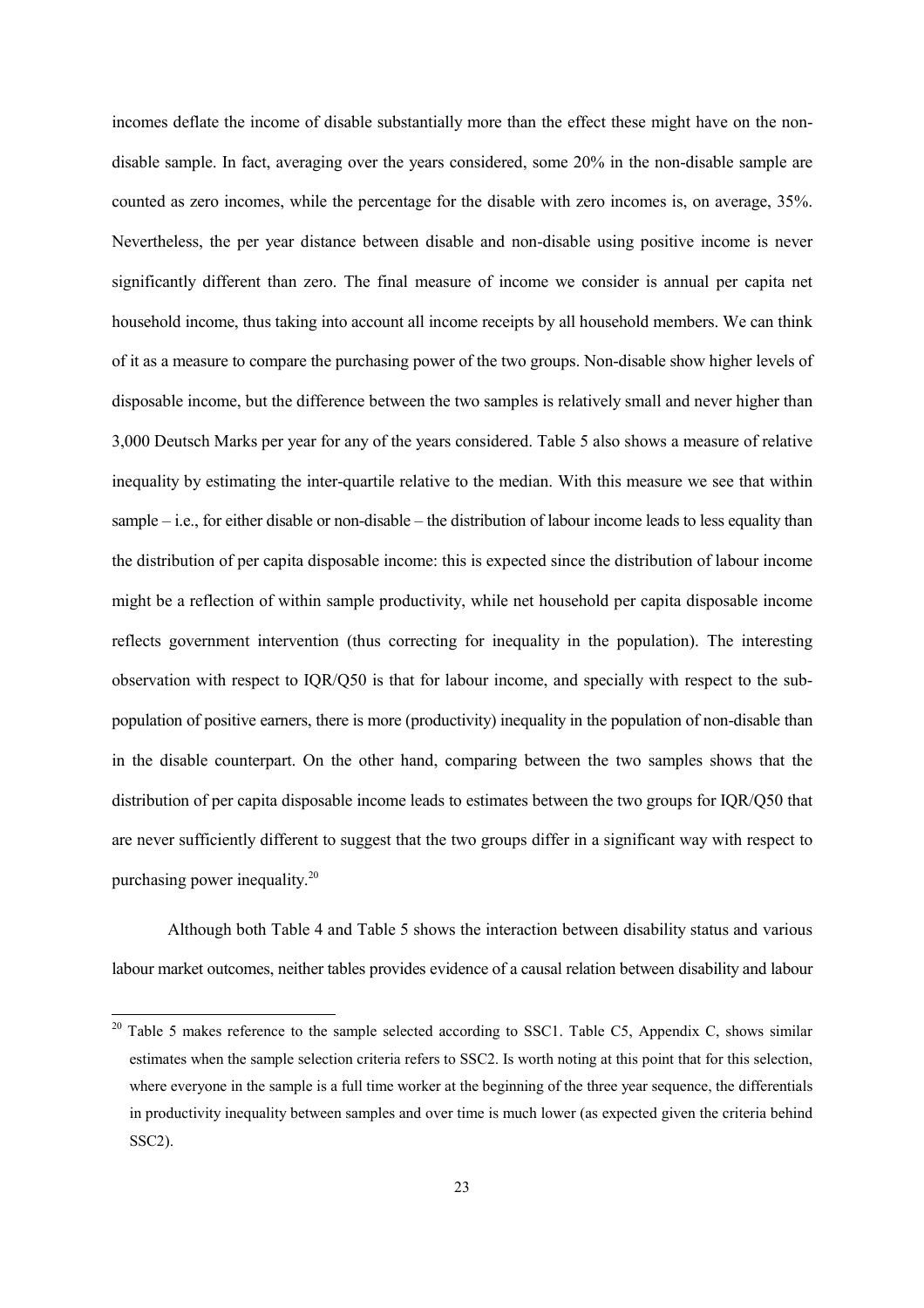market outcomes, but rather it summarizes evidence of possible differentials between disable and nondisable persons that need to be studied with more appropriate statistical tools.

## *Table 5: Summary statistics for two definitions of labour income and per capita household income according to disability status (all estimates are in Deutsch Marks, base year 1999).*

|                | <b>Labour Income</b> |                 |                 | <b>NON-ZERO</b><br>Labour income |                 | Per Capita household disposable<br>income |
|----------------|----------------------|-----------------|-----------------|----------------------------------|-----------------|-------------------------------------------|
| Year           | Non-disable          | <b>Disable</b>  | Non-disable     | <b>Disable</b>                   | Non-disable     | <b>Disable</b>                            |
| 1984           |                      |                 |                 |                                  |                 |                                           |
| Mean (s.d)     | 27,300 (33,400)      | 27,400 (27,200) | 38,700 (33,800) | 42,400 (22,500)                  | 28,600 (15,100) | 28,400 (17,000)                           |
| Median         | 21,800               | 26,300          | 36,100          | 42,100                           | 26,600          | 26,200                                    |
| <b>IQR/Q50</b> | 2.00                 | 1.75            | 0.90            | 0.61                             | 0.55            | 0.56                                      |
| 1987           |                      |                 |                 |                                  |                 |                                           |
| Mean (s.d)     | 30,100 (32,500)      | 30,000 (28,800) | 39,900 (31,800) | 44,700 (24,000)                  | 32,000 (16,600) | 30,500 (12,600)                           |
| Median         | 25,700               | 28,600          | 37,100          | 45,600                           | 29,800          | 29,700                                    |
| <b>IQR/Q50</b> | 1.81                 | 1.80            | 0.96            | 0.61                             | 0.53            | 0.52                                      |
| 1990           |                      |                 |                 |                                  |                 |                                           |
| Mean (s.d)     | 35,100 (42,200)      | 28,800 (30,100) | 44,100 (42,900) | 46,000 (25,700)                  | 35,300 (19,400) | 32,500 (14,100)                           |
| <b>Median</b>  | 31,400               | 23,800          | 41.200          | 47.200                           | 32,300          | 30.700                                    |
| <b>IQR/Q50</b> | 1.54                 | 2.20            | 0.95            | 0.63                             | 0.54            | 0.64                                      |
| 1993           |                      |                 |                 |                                  |                 |                                           |
| Mean (s.d)     | 39,800 (39,600)      | 31,600 (34,400) | 48,900 (38,400) | 51,100 (30,300)                  | 39,500 (20,200) | 37,400 (17,700)                           |
| Median         | 37,700               | 24,500          | 46,100          | 48,200                           | 36,700          | 35,400                                    |
| <b>IQR/Q50</b> | 1.40                 | 2.27            | 0.91            | 0.72                             | 0.58            | 0.60                                      |
| 1996           |                      |                 |                 |                                  |                 |                                           |
| Mean (s.d)     | 40,900 (41,900)      | 33,300 (35,100) | 50,200 (41,100) | 52,400 (30,600)                  | 39,400 (22,400) | 37,800 (17,900)                           |
| Median         | 37,200               | 29,700          | 47.000          | 50,100                           | 36,000          | 35,200                                    |
| <b>IQR/Q50</b> | 1.48                 | 1.91            | 0.97            | 0.68                             | 0.56            | 0.620                                     |
| 1999           |                      |                 |                 |                                  |                 |                                           |
| Mean (s.d)     | 40,900 (40,000)      | 35,700 (36,200) | 50,100 (38,700) | 51,800 (32,600)                  | 39,500 (21,600) | 37,800 (16,800)                           |
| Median         | 37,200               | 31,500          | 46,800          | 51,000                           | 36,200          | 35,200                                    |
| <b>IQR/Q50</b> | 1.51                 | 1.89            | 0.98            | 0.68                             | 0.57            | 0.63                                      |
| 2001           |                      |                 |                 |                                  |                 |                                           |
| Mean (s.d)     | 43,800 (44,300)      | 34,600 (35,000) | 52,500 (43,600) | 50,300 (31,500)                  | 41,600 (23,800) | 40,300 (17,000)                           |
| Median         | 39,300               | 31,000          | 47,800          | 45,900                           | 37,900          | 37,500                                    |
| <b>IQR/Q50</b> | 1.49                 | 1.89            | 1.02            | 0.86                             | 0.57            | 0.58                                      |

Note 1: IQR/Q50 refers to the relative Inter Quartile Range, weighted by the median. This estimate allows for a measure of inequality, while weighting by the median controls for overall shifts in the income distribution. If IQR/Q50=0, this reflects perfect equality, while IQR/Q50>0 reflects increased levels of inequality, with *IQR* / Q50 ∈ [0,  $\infty$ ). This measure is used with respect to per capita household income, since this constitutes a measure close to purchasing power inequality.

The sample of 10,995 forms the basis for the construction of the treatment and control (untreated) groups. Of those, only 1,642 are consistently observed between 1984 and 2001. Not all individuals contribute towards either control or treatment, as some might not comply with either group's definition, while other individuals might be observed either for less than three years or intermittently over the 18 years. Once we consider each sequential three years, the sample of interest becomes the number of individuals observed over the three years for each of the sequence, and these are distributed into three different groups: either controls, treated units, or non-contributing units (with respect to the control or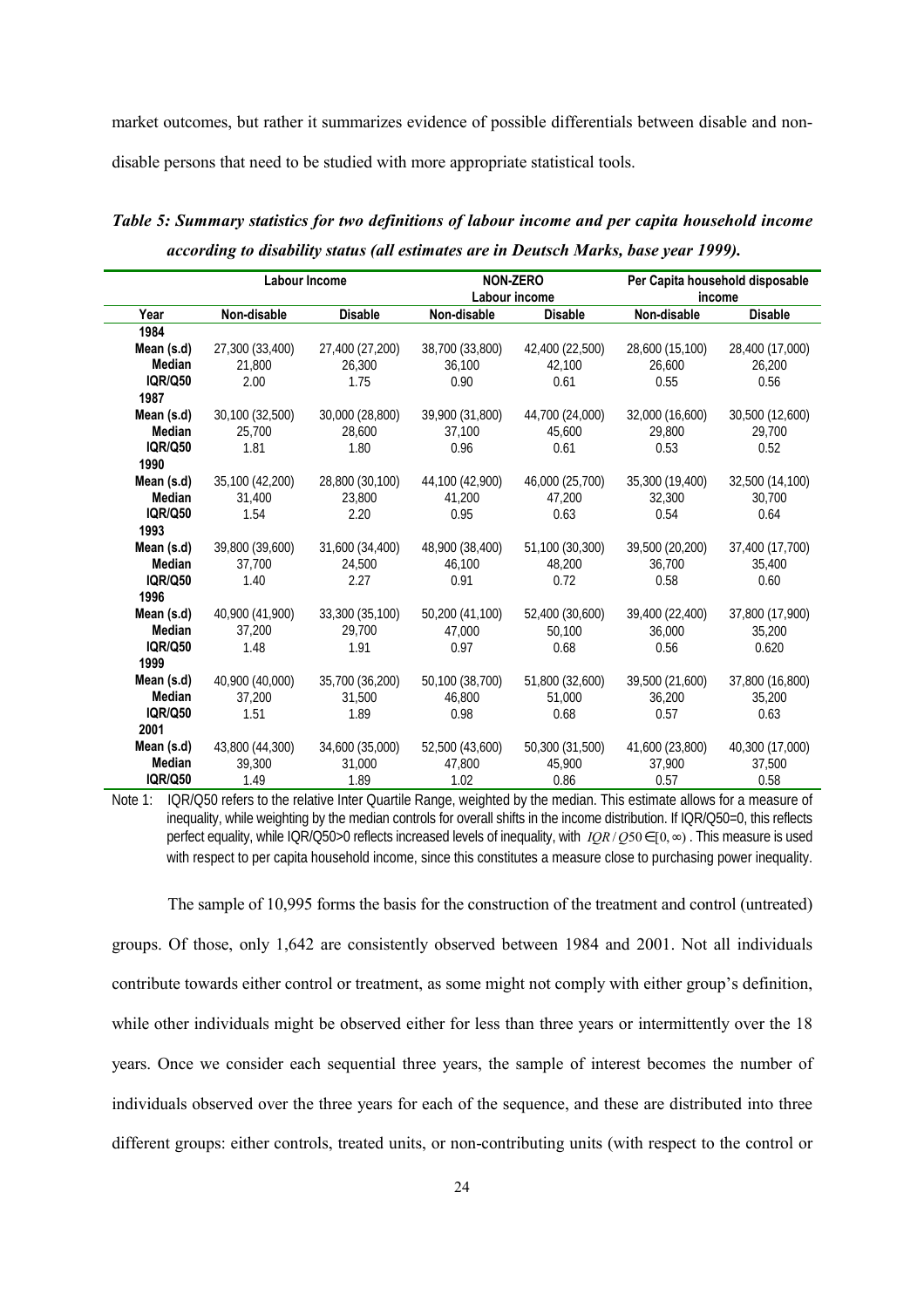treatment groups). Table 6 shows the sample size for each of the sequences  $S_1$  to  $S_{16}$ , and how each of

these samples is distributed between the three possible alternative groups.

|                  | group una treatea group |                                  |                                                                            |                                                                 |                                                           |
|------------------|-------------------------|----------------------------------|----------------------------------------------------------------------------|-----------------------------------------------------------------|-----------------------------------------------------------|
| <b>Sequences</b> | [t1, t2, t3]            | Total number of<br>sample points | Total number who<br>do not contribute<br>to either control or<br>treatment | Total in the<br>untreated sample,<br>i.e., comparisons<br>[AAA] | Total in the treated<br>sample, i.e.,<br>treatments [ADD] |
| S <sub>1</sub>   | [1984, 1985, 1986]      | 5,573                            | 471                                                                        | 5,056                                                           | 46                                                        |
| S <sub>2</sub>   | [1985, 1986, 1987]      | 5,329                            | 402                                                                        | 4,927                                                           | $\mathbf 0$                                               |
| S <sub>3</sub>   | [1986, 1987, 1988]      | 5,183                            | 397                                                                        | 4,737                                                           | 49                                                        |
| S4               | [1987, 1988, 1989]      | 4,923                            | 409                                                                        | 4,482                                                           | 32                                                        |
| S <sub>5</sub>   | [1988, 1989, 1990]      | 4,928                            | 629                                                                        | 4,267                                                           | 32                                                        |
| S <sub>6</sub>   | [1989, 1990, 1991]      | 4,700                            | 384                                                                        | 4,257                                                           | 59                                                        |
| S7               | [1990, 1991, 1992]      | 4,595                            | 379                                                                        | 4,214                                                           | $\boldsymbol{0}$                                          |
| S <sub>8</sub>   | [1991, 1992, 1993]      | 4,598                            | 334                                                                        | 4,225                                                           | 39                                                        |
| S <sub>9</sub>   | [1992, 1993, 1994]      | 4,427                            | 356                                                                        | 4,071                                                           | $\Omega$                                                  |
| <b>S10</b>       | [1993, 1994, 1995]      | 4,472                            | 378                                                                        | 4,040                                                           | 54                                                        |
| <b>S11</b>       | [1994, 1995, 1996]      | 4,401                            | 408                                                                        | 3,965                                                           | 28                                                        |
| <b>S12</b>       | [1995, 1996, 1997]      | 4,323                            | 386                                                                        | 3,905                                                           | 32                                                        |
| S <sub>13</sub>  | [1996, 1997, 1998]      | 4,159                            | 375                                                                        | 3,760                                                           | 24                                                        |
| <b>S14</b>       | [1997, 1998, 1999]      | 4,022                            | 327                                                                        | 3,666                                                           | 29                                                        |
| <b>S15</b>       | [1998, 1999, 2000]      | 3,850                            | 322                                                                        | 3,504                                                           | 24                                                        |
| <b>S16</b>       | [1999, 2000, 2001]      | 3,703                            | 304                                                                        | 3,378                                                           | 21                                                        |
|                  | <b>Totals</b>           |                                  |                                                                            | 66,454                                                          | 469                                                       |

*Table 6: Distribution of sequential observations between not –used individuals, untreated (control) group and treated group*

Note1: Sequences S2 (1985 to 1987), S7 (1990 to 1992) and S9 (1992 to 1994) are not used in the final estimates of Section 5 since they show zero counts of units with patter ADD over their corresponding 3 year periods.

As expected, the number of units in the control group far outweighs the number of treated units. Within each sequence, the situation cannot be improved given the existing panel. If we consider longer time periods per sequence (e.g., allow 4 instead of 3 years such that the outcome of interest is observed at  $t<sub>4</sub>$ ), the number of units drops for both control and treated units for each of the sequences, further reducing the number of observed units in the treated groups, thus becoming more of a problem.<sup>21</sup> On the other hand, considering sequences of two time periods only (so that our interest would fall on comparing labour market outcomes at  $t_2$ ) would not allow sufficient time for disability policies to have an impact on the labour market outcome for newly diagnosed disable persons. The overall count in Table 3 shows a total of 469 treated units. As more waves become available this number could increase if we increase the number of sequences considered, as long as this provides a positive number of individuals with a patter

<sup>&</sup>lt;sup>21</sup> See Footnote 16 and Appendix B.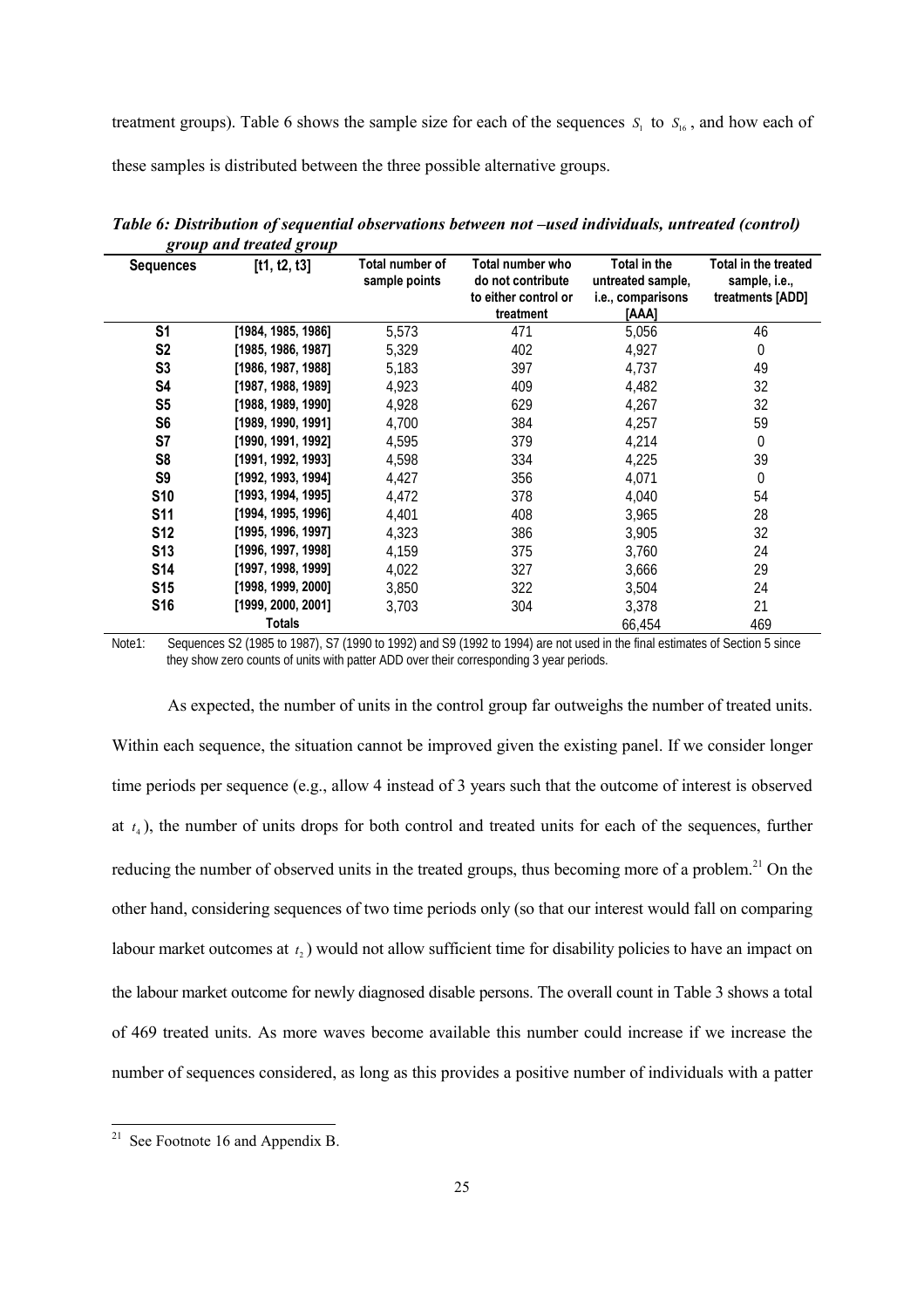ADD between non-disability and disability. Nevertheless 469 treated units appears to be a sufficiently large number of observations to make inference on the impact of such treatment on various definitions of labour market outcomes.<sup>22</sup>

Table 7 shows some comparative statistics for selected variables, comparing the average outcome of these at  $t_3$  to the average observed at  $t_1$ , between controls (totalling 66,424) and treatments (totalling 469). So, for example, averaging over all sequences, 56.4% in the control group experience increases (in real terms) in annual labour income between  $t_3$ 's and  $t_1$ 's, while 29.6% experience a decrease, with 14% suggesting no real change on annual earnings. Similar estimates for the treated group show that only 40.3% show increases in real earning between  $t_3$ 's and  $t_1$ 's, while 42.2% experience a real decrease and 17.2% no change. Column 5 in Table 7 tests for any significant difference between percentages (increase, decrease, no change) between the two groups, for any of the variables considered. It is surprising that whichever measure of income we look at (either earnings or per capita disposable income), the percentage of individuals with increasing incomes is significantly larger for the control group, relative to the treated group, although the percentage difference between groups in terms of labour income is almost 4 times as large as the difference in percentage that see their per capita household income increasing. With respect to changing employment status the difference is also significant: 8.4% more individuals in the treated group change from employment to non-employment, relative to the control group where only 6.1% experience such a change. Likewise, 7.4% more units in the treatment group show no change from the status not-employed, relative to the control group, with 23.9% of the treated units remaining in a nonemployment status between  $t_3$ 's and  $t_1$ 's while only 16.5% of the control units are classified as such. In

<sup>&</sup>lt;sup>22</sup> As previously suggested (see Table 1, and Section 2 in general), the percentage of disables in each wave is similar to national figures on working disable of the population in West Germany. Because there is no statistical knowledge on the distribution of disable over three year periods, we need to assume that our data represents such distribution correctly, so that even with a small number of counts in the treated group over the three years, this is what we would obtain in the actual population. The only factor that would affect this assumption is attrition over time, and if attrition is not independent from disability. For example, if attrition is a sign of motivation, our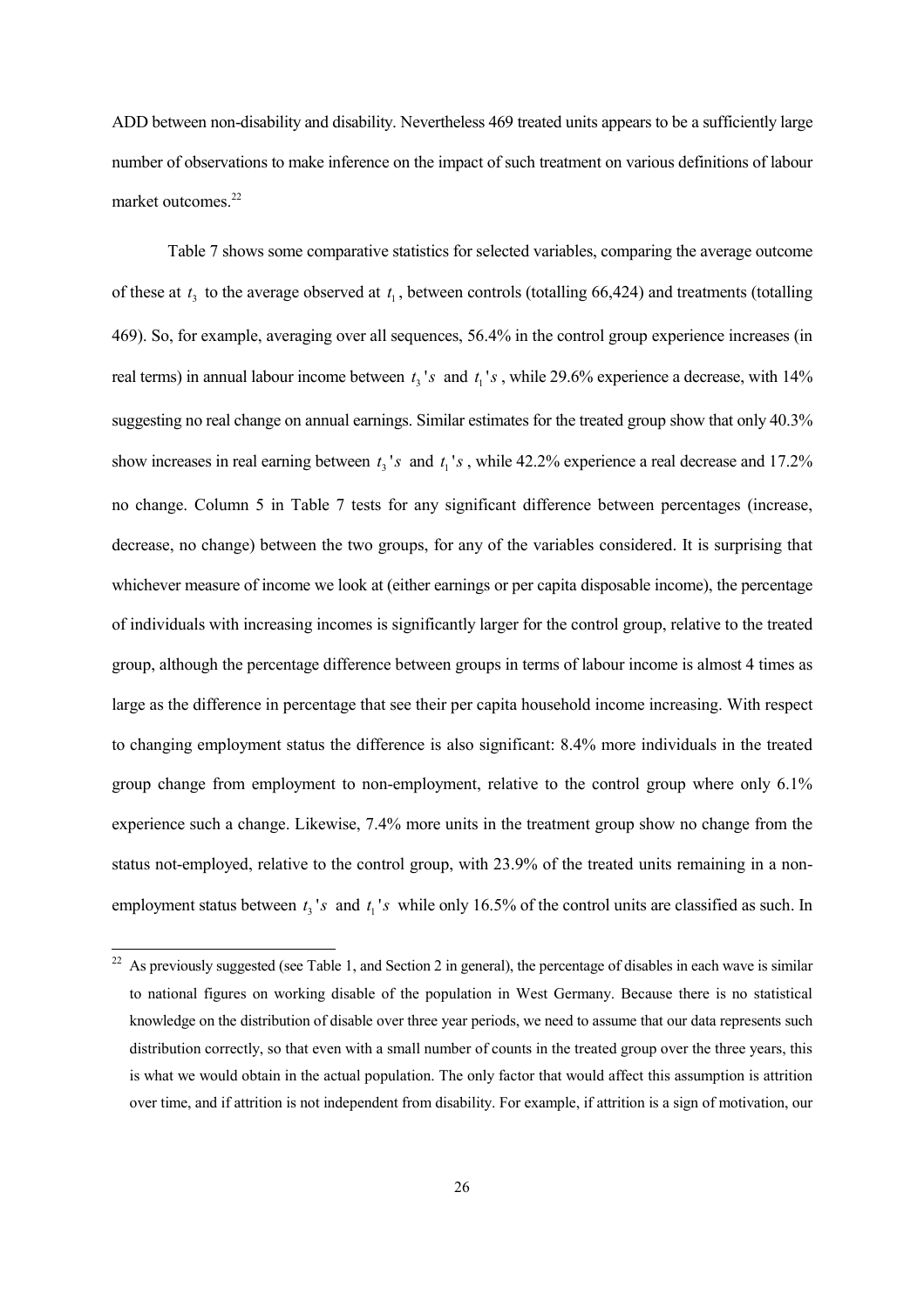terms of satisfaction with work, 31.5% see their job satisfaction increase if inside the control group, relative to only 24.5% who declare increase job satisfaction in the treated group. Paradoxically, there is a significantly greater percentage of individuals in the treated group that have experience an increase satisfaction with their health (17.9%) compared to individuals in the control group (only 4%); however, the percentage that also experience a decrease in health satisfaction is larger in the treated group, relative to the control group, with 13.9% versus 4.7%, respectively.

|                          | ares <i>incuith una work</i> suisfaction). |                                              |                                             |                      |
|--------------------------|--------------------------------------------|----------------------------------------------|---------------------------------------------|----------------------|
|                          |                                            | <b>Comparison Group</b><br>[A(t1)A(t2)A(t3)] | <b>Treatment Group</b><br>[A(t1)D(t2)D(t3)] | One sided t-<br>test |
| <b>Annual labour</b>     | increased                                  | 0.564                                        | 0.403                                       | 7.08                 |
| income                   | stayed the same                            | 0.140                                        | 0.175                                       | $-6.96$              |
|                          | decreased                                  | 0.296                                        | 0.422                                       | $-5.51$              |
| Annual per capita        | Increased                                  | 0.611                                        | 0.567                                       | 1.92                 |
| household net            | stayed the same                            |                                              |                                             |                      |
| income                   | decreased                                  | 0.389                                        | 0.433                                       | 1.92                 |
| <b>Employment status</b> | from $E$ to $NE$                           | 0.061                                        | 0.145                                       | $-5.16$              |
| (E= Employed)            | stayed E over time                         | 0.698                                        | 0.576                                       | 5.33                 |
| (NE=Not-Employed)        | stayed NE over time                        | 0.165                                        | 0.239                                       | $-3.75$              |
|                          | from NE to E                               | 0.077                                        | 0.041                                       | 3.91                 |
| Average number of        | increased                                  | 0.337                                        | 0.215                                       | 6.40                 |
| hours working per        | stayed the same                            | 0.349                                        | 0.394                                       | $-1.99$              |
| week                     | decreased                                  | 0.314                                        | 0.390                                       | $-3.36$              |
| <b>Satisfaction with</b> | increased                                  | 0.315                                        | 0.245                                       | 3.51                 |
| work                     | stayed the same                            | 0.352                                        | 0.371                                       | $-0.85$              |
| (subjective)             | decreased                                  | 0.333                                        | 0.384                                       | $-2.26$              |
| <b>Satisfaction with</b> | Increased                                  | 0.040                                        | 0.179                                       | $-7.85$              |
| health                   | stayed the same                            | 0.912                                        | 0.682                                       | 10.68                |
| (subjective)             | decreased                                  | 0.047                                        | 0.139                                       | $-5.75$              |

*Table 7: Change over time (between*  $t_1$  *and*  $t_3$ *, average over each of the two periods), for outcome variables (income, household income and employment), and two selected subjective measures (health and work satisfaction).*

Note: Estimates for subjective satisfaction with work are based the restricted sample of those declaring to be working only.

To some extend, Table 7 provides some evidence on the impact of health status over time, for the various outcome variables as defined in Column1. If one could assume that disability is a shock that affects the population in some random fashion, then Table 7 would provide unbiased estimates on the effect of disability on variables such as the various incomes considered and employment participation. However, the assumption that disability affects individuals randomly is not plausible, thus Table 7 is not appropriate for policy analysis given that estimates do not control for factors that might have a simultaneous effect on

results can be biased towards the outcome of disables with higher levels of motivation that decide to remain in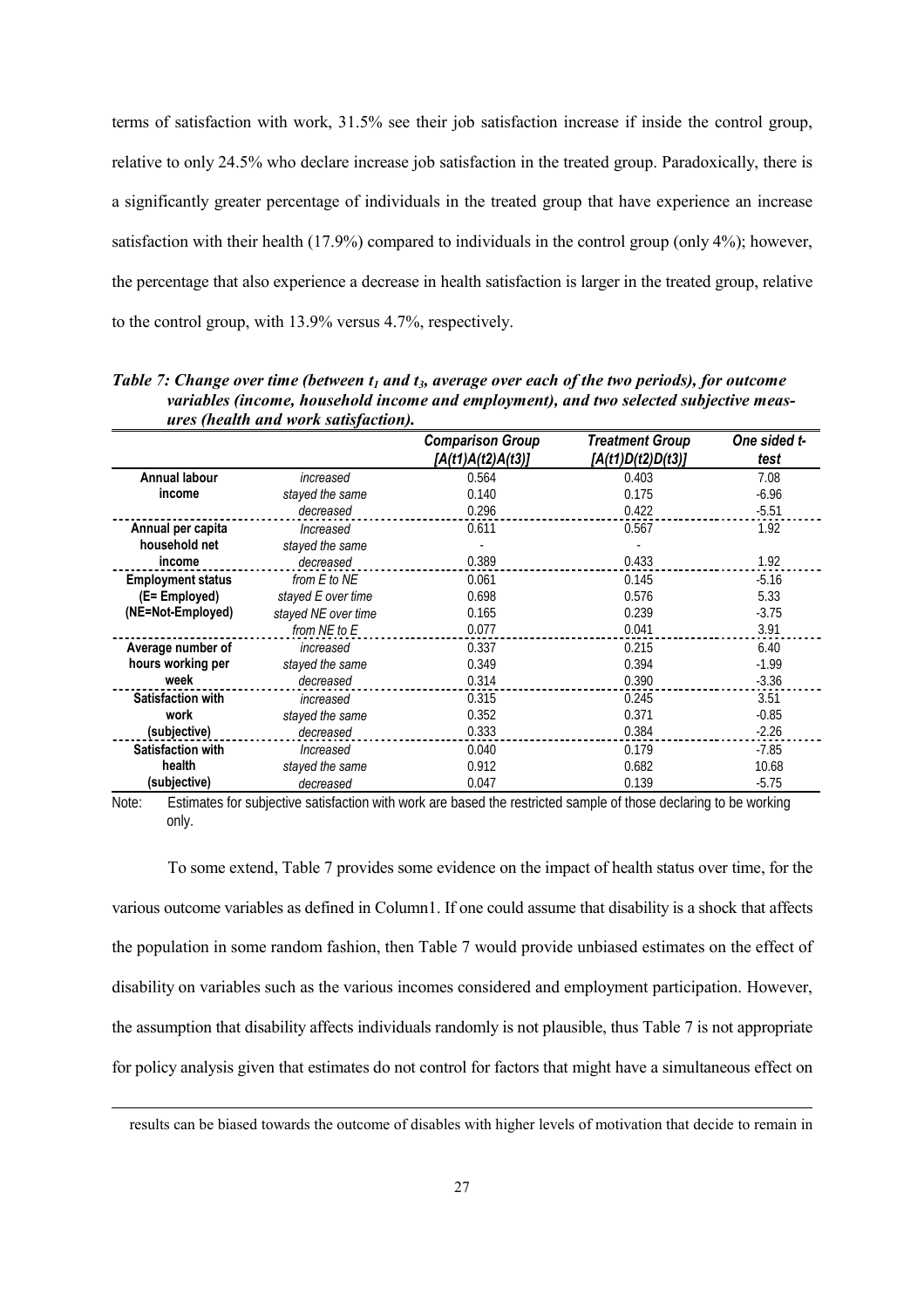both health and outcomes. Instead, Table 7 gives some indication on the dynamic changes of the data and variables of interest.

An additional characteristics for the treated group is the distribution of the degree of disability that can take values from 0 to 29% in the first period, and from 30% to 89% in the second and third periods for each of the sequences. We think of disability as a characteristic that increases over time, from 0 to 100%, and does not have an effect on the control group since these are defined as individuals who show a non-disability status consistently over the three year period (for any sequence) while declaring zero degree of disability. On the other hand, those in the treated group can have a degree of disability between 0 and 29% in period  $t_1$ , and see this measure increase over  $t_2$  and  $t_3$ , to be between 30% and 89%.<sup>23</sup> Table 8 shows the distribution of the degree of disability in terms of deciles over  $t_1, t_2$  and  $t_3$  accounting for all sequences with positive number of treated units.

| Degree of disability       | <b>Distribution between</b> | <b>Distribution between</b> | <b>Distribution between</b> |
|----------------------------|-----------------------------|-----------------------------|-----------------------------|
|                            | degree brackets at $t_1$    | degree brackets at $t_2$    | degree brackets at $t_3$    |
| 0 degree                   | 83.5%                       |                             |                             |
| $0 <$ degree $\leq 10$     | 0                           |                             |                             |
| 10 $\leq$ degree $\leq$ 19 | 0.2%                        |                             |                             |
| $20 \leq$ degree $\leq 29$ | 16.3%                       |                             |                             |
| $30 \leq$ degree $\leq 49$ | $\overline{a}$              | 53.8%                       | 45.9%                       |
| $50 \leq$ degree $\leq 69$ |                             | 34.7%                       | 40.1%                       |
| $70 \leq$ degree to 89     |                             | 11.4%                       | 14.0%                       |

*Table 8: Distribution of degree of disabilities*

Note: Table is based on 469 treated. The percentages are the result of constructing the sample according to degree of disability, therefore, 0% of those in the treated group in the groups below 30% of disability occurs by construction.

Table 8, Column 1 shows that the vast majority of individuals who been non-disable become disable in subsequent periods are individuals who start up the process with no degree of disability. Although we have no information as to how the disability occurred, one possible cause to explain the status

the panel study.

<sup>&</sup>lt;sup>23</sup> Recall that in our sample selection criteria one condition is that disability had to be between 0 and 89%, therefore beyond  $t_1$  anyone in the treatment group has a degree of disability of at most 89%.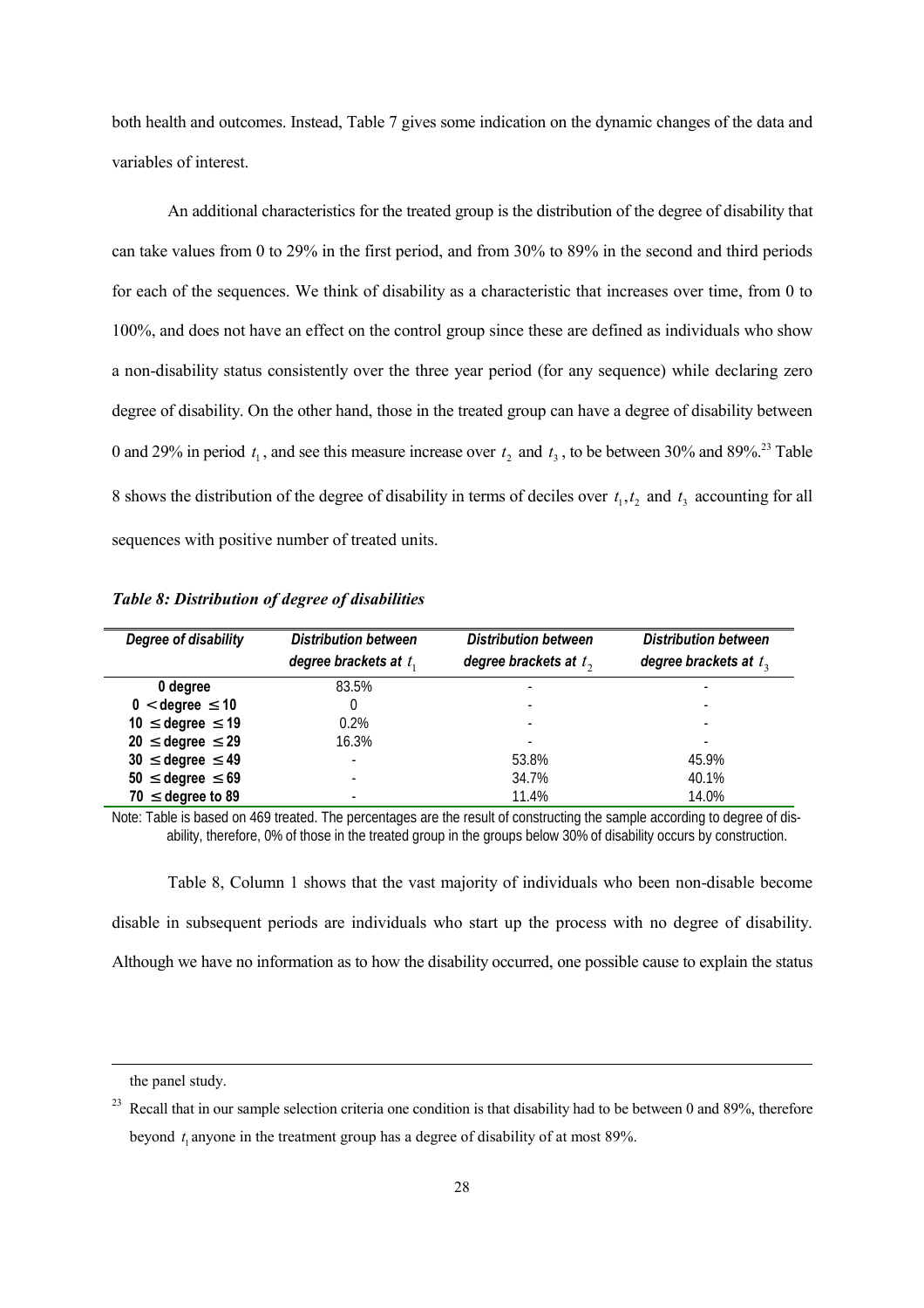change is a random shock that the individual receives.<sup>24</sup> Only a very small number (around 78 out of 469 in the total sample of treated) declare to have some degree of disability greater than zero at  $t_1$ . At  $t_2$ , and by construction, anyone in the treated group has a degree of disability between 30% and 89%, with more than 50% belonging to the group where disability is between 30% and 49%. The difference in distribution of disability degree between  $t_2$  and  $t_3$  – Columns 3 and 4, respectively – shows a gradual increase in the diagnosed degree of disability for the individuals in the treated group, with categories of degree beyond 49% increasing in percentage over the category with degree between 30%-49%.

#### *3.2 Control variables*

The GSOEP100 provides rich quality data at the individual level. The panel contains information on key variables that reflect the characteristics that drive the chances of individuals on becoming disable while having an effect on individual's labour market outcomes. These variables are needed because it is conditioning on them that allows for the assumption of independence between labour market outcomes in the control group and disability treatment.<sup>25</sup> The selection of such variables could be done following some international guidance on the classification of causes or underlying conditions on disability, for example "*The WHO international Classification of Disease and Related Health Problems (ICD-10)*". Surveys and census in countries that have used such guidelines<sup>26</sup> will often include a question – very similar in all of

 $24$  This been the case our analysis would be more valid still because then it is truly the case that pre-disability characteristics are independent from outcomes, and that once controlling for all observed characteristics, control and treated are otherwise identical. The distribution between degrees of disability for the SSC2 sample is even more inclined towards the zero-disability group in the first period (see Appendix C). On the other hand, it could be that the person is disable in some progressive way (for example, impaired hearing), but has never voluntarily submitted to a disability test that might have given that person some degree of disability between 0 and 29%. Once they proceed to a test after the  $t_1$  period, they jump from 0 to, say, 50%. This however, is not a random shock as would be loosing a limp, for example, due to a sport or work injury.

 $25$  See Section 4.

<sup>&</sup>lt;sup>26</sup> For example, the 1993 Australian Survey in Disability, the 1996 Household disability survey in New Zealand, or the 1998 Netherlands Health Interview Survey, but to mention a few.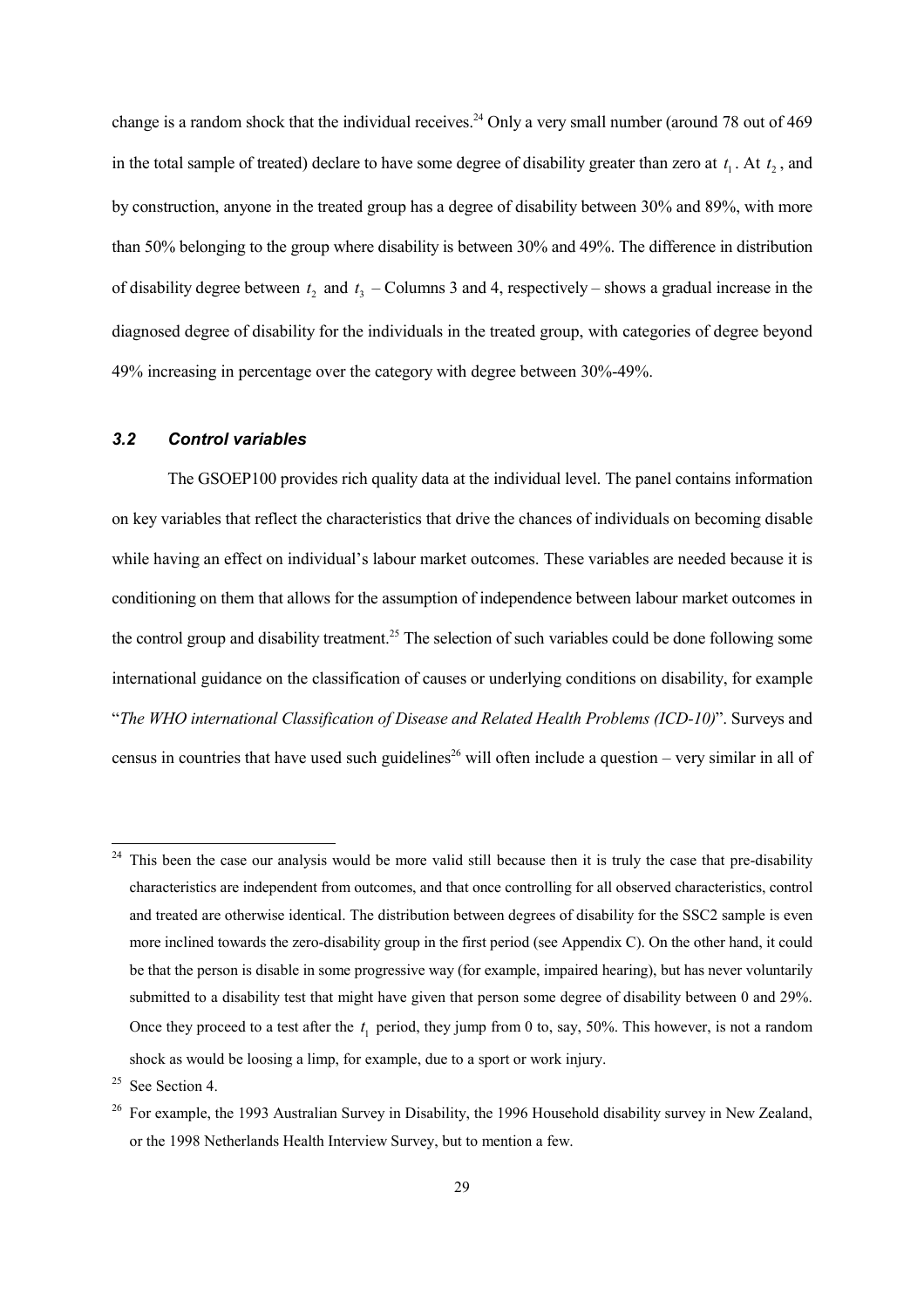them – where individuals are able to classify their impairment/limitations among a set of categories.<sup>27</sup> Based on examination of health surveys in various countries over time, the United Nations Statistical Division<sup>28</sup> has proposed a short list for classifying causes of disablement which includes three categories relating to genetics and acquire diseases (infectious and parasitic diseases, congenital anomalies and prenatal conditions, other diseases related conditions), four categories with references to external injuries (motor vehicle accidents, other transport accidents, accidental poisoning, injuries from activities – falls, fires and wars), and a category which includes all disability causes related to environmental factors.

We follow the UN guidelines in selecting those variables in the GSOEP survey that might have an effect (a priory) on the probability of people becoming disable. The selection of variables can be classified into five categories, namely (*i*) Traffic, (*ii*) Genetic, (*iii*) Labour market classification, (*iv*) Leisure activities and (*v*) Demographic and social-economic status (SES). In terms of 'Traffic', we think that the degree of urbanisation is positively correlated to the chances of becoming disable, while urbanisation is also an important determinant for the local employment rate and labour income of any given area in a country. By 'genetics' we mean any endowment which parents can pass on to their children that might affect both the chances of the child to become disable as an adult, but also their work status. Variables such as the level of parental education would enter this category: one would assume that, on average, parents with more education are better at transferring information on safety to their children (e.g., using seatbelts when driving) that will affect the probability of the child on becoming disable once the child becomes an adult. Another example is that parents with more education might be better at processing information, including the importance of nutritional needs of growing children, so that parental education may have a direct impact on the child's capacity to avoid illness in adulthood which are associated with

 $27$  The question differs among countries with respect to the detail given to each category. For example, in the 1998 Netherlands survey, individuals are asked to classify disability via illness between congenital or occurring at birth, illness of childhood, or illness of old age; the 1996 New Zealand survey is similar but provides further categories by age groups, distinguishing with reference to illness due to either psychological or physical abuse.

<sup>&</sup>lt;sup>28</sup> "Guidance and Principles for the development of disability Statistics"(2001), UN Development of Economics and Social Affairs, UN Publications, Statistical Division, http://www.un.org/depts.unsd.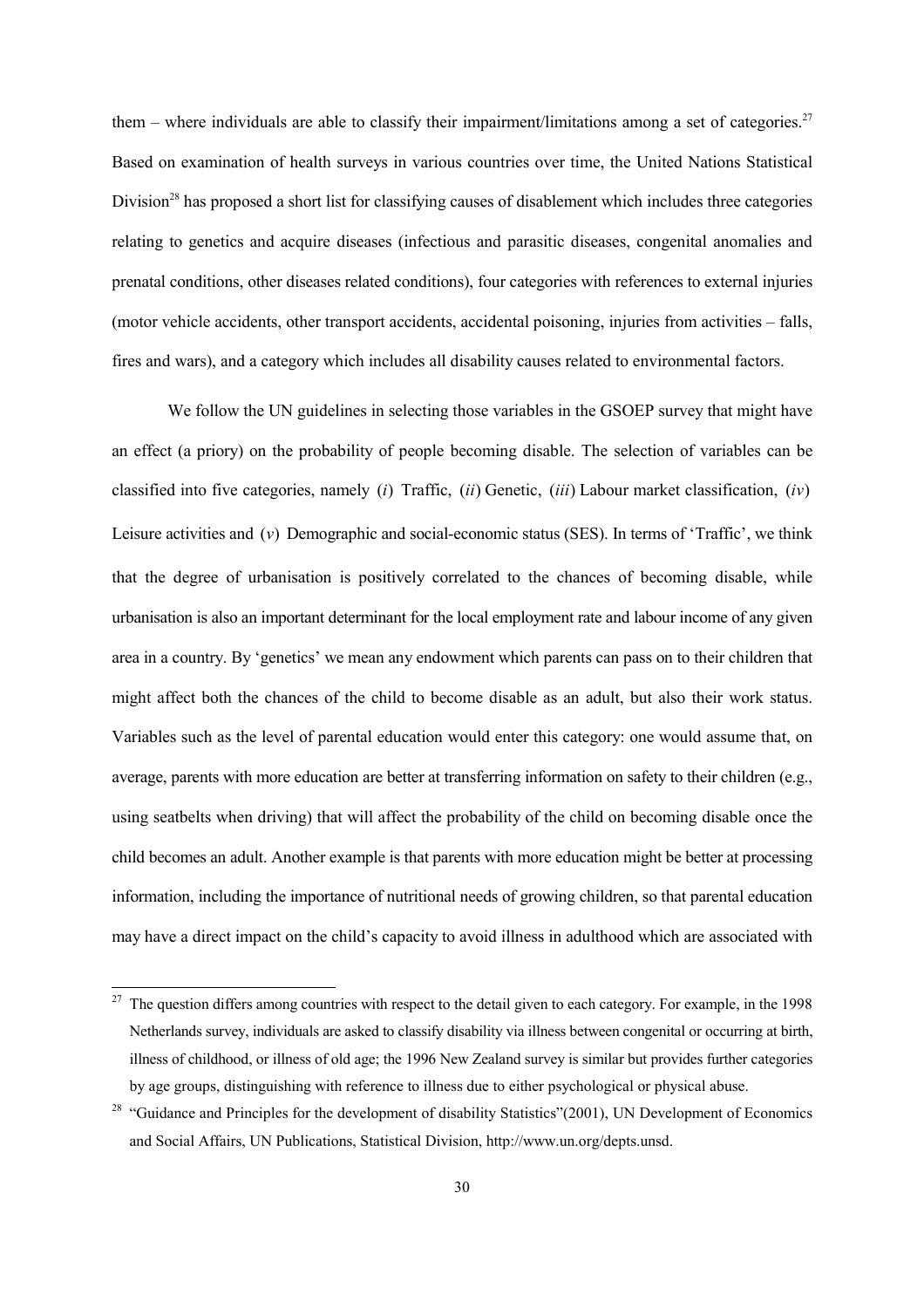poor environmental growing-up conditions. At the same time, parental education has a direct impact on the child's ability and education level, therefore directly affecting the child's work status once they reach adulthood. Ideally the category 'Genetics' would also include objective measures of parental health status (e.g., the parents disability status, chronic illness, etc.), but such variables are not found in the GSOEP survey, thus a measure of the highest level of education achieved by mother and father are the only two variables that we include in this category. The category 'Labour market status' includes variables such as occupational category (e.g., blue collar worker), as well as variables specifically related to work and work activities (e.g., number of hours work, level of risk of work activities, time in the firm and size of firm's workforce). The category 'Leisure' refers to activities outside work hours. This category includes information such as participation in sports, since we can think that such activities are often associated with the status of individuals (i.e., income, time availability), while the risk element in leisure activities can also affect disability status. Finally, demographic and socio-economic (SES) related variables (e.g., family size or number of dependent children, age, education, marital status, etc.), are also important controls that can affect both the treatment and outcomes to be analysed in the empirical section. Table 9 lists all variables used in the estimation process (see Sections 4 to 6) according to categories, while Appendix D (see Footnote 12) provides a more detail description of these variables and the construction of any secondary variable derived from them.

Table 9 shows that the GSOEP survey is excellent providing information on labour market status and activities, demographics and SES. As shown in Appendix A, the survey is also informative with respect to objective information on disability so that we can identify legally disable individuals without uncertainty.29 One problem with respect to the available information in the survey is the lack of information on individual's health habits (e.g., smoking habits, alcohol consumption or diet), since information for this variables is only available intermittently over the last three year of the survey. Although this health habits

<sup>&</sup>lt;sup>29</sup> This improves on many studies of disability where the degree of disability is often not well defined and subjectively interpreted by either researcher, data collection and subjective data presentation techniques, or surveyed individuals who are asked to declare subjective satisfaction with health that might not be easily interpretable or comparative between surveyed units.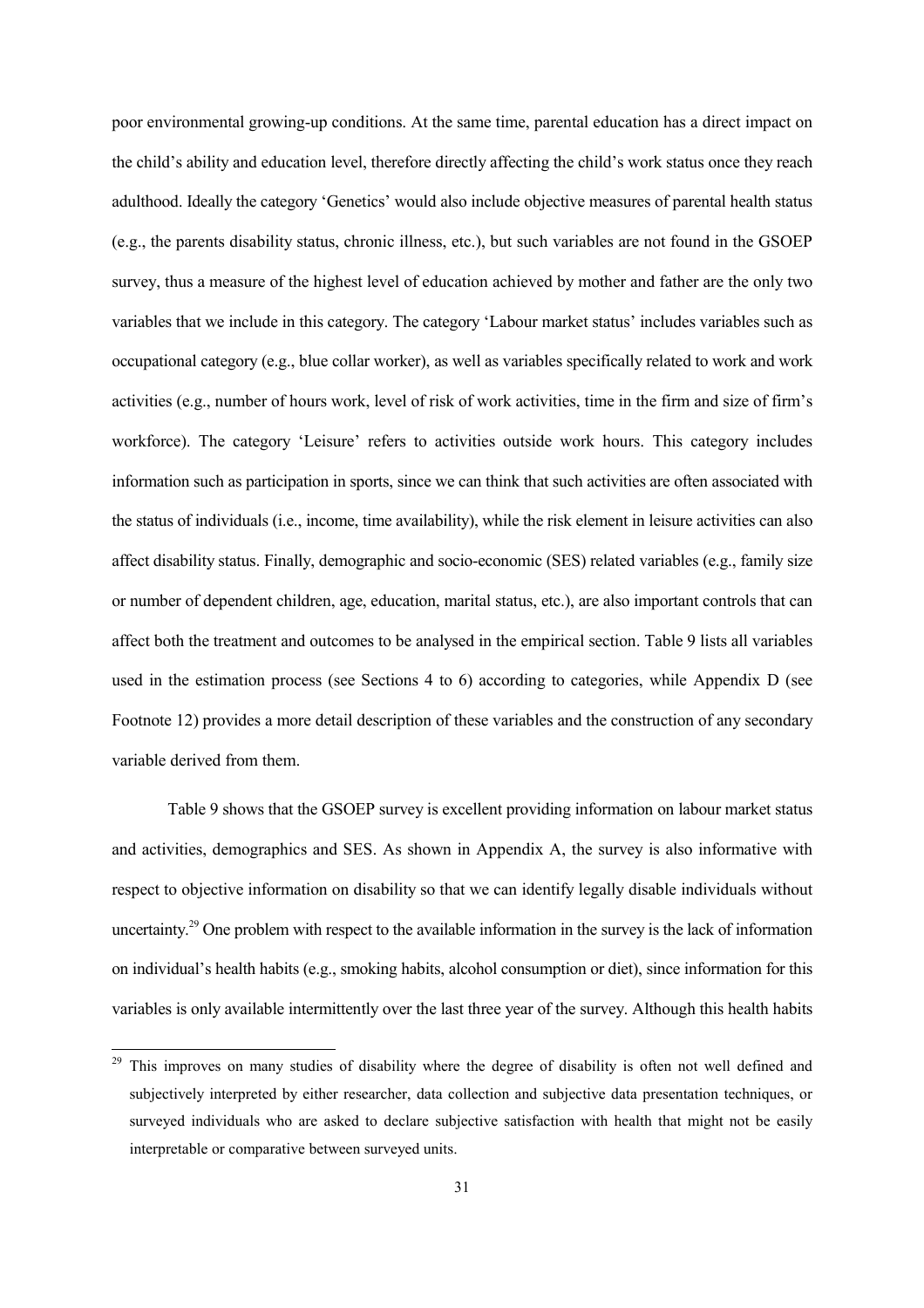might certainly have an impact on health, as well as been related to labour market status, due to the way we construct the treatment and control groups, the information in the panel at this point is insufficient to enter our analysis. We do, however, have a variable on sports practice of individuals that can be thought to be of some proxy to underlying information on the individual's health habits.

| Leisure                      | Traffic                                                                                                                                                                                                                                                                                                                                   | <b>WORK related variables</b>                                                                                                                                                                                                                                                                                                                                                                                                                                                              | Socio-economic<br>characteristics                                                                                                                                        | <b>Genetics (Parental</b><br>background)                                                                                               |
|------------------------------|-------------------------------------------------------------------------------------------------------------------------------------------------------------------------------------------------------------------------------------------------------------------------------------------------------------------------------------------|--------------------------------------------------------------------------------------------------------------------------------------------------------------------------------------------------------------------------------------------------------------------------------------------------------------------------------------------------------------------------------------------------------------------------------------------------------------------------------------------|--------------------------------------------------------------------------------------------------------------------------------------------------------------------------|----------------------------------------------------------------------------------------------------------------------------------------|
| (1) Sports<br>(2) Motivation | Land (dummies for<br>(1)<br>'Berlin', 'other cities', 'Non-<br>city area')<br>(2) Degree of urbanisation<br>(various<br>dummies<br>to<br>classify<br>according<br>to<br>density of inhabitants, from<br>very low if number below<br>1000 per area, to very high<br>if number of inhabitants is<br>greater than 100,000 per<br>given area) | (1) Satisfaction with work<br>(2) Blue collar<br>(3) White collar<br>(4) Civil servant<br>(5) Self-employed<br>(6) Farmer<br>(7) Level of risk at work (jointly<br>use of collar and ISCO code to<br>identify primary, secondary and<br>tertiary industry, and risk of<br>activity performed within industry)<br>(8) Size of company (number of<br>workforce)<br>(9) Time since individual started<br>working in present company<br>(10) Average number of Hours<br>spent at work per week | (1) Age<br>(2) Gender<br>(3) Household size<br>(4) Number of kids<br>Partner<br>(5)<br>indicator<br>(6)<br>Years<br>0f<br>education<br>(7) Status of house<br>ownership. | (1) Father's education<br>(2) Mother's education<br>(3) World origin (region of the<br>world where person was initially<br>brought up) |

*Table 9: Classification of covariates*

### **4 Parameters of interest and their identification**

The question we aim to answer is "What is the effect of becoming disable, for those who become disable, on their labour market outcomes, compared to the hypothetical state of not having received the impact of disability?" This question targets the causal relation from disability to outcome (i.e., labour earnings, participation), and can be answered using Rubin (1984) potential outcome approach to causality.

The population of interest in each  $S_j$  sequence, for  $j = 1, \ldots, J$ , is defined over periods of three years  $(t_1, t_2, t_3)$  and is represented by a sample of size  $n_j$ . Individuals  $i \in n_j$  only enter the sample if they are observed over the three years and, at the same time, comply with our sample selection criteria (see Section 3). In our case  $J = 16$ . For each unit we have health status information (either disable or nondisable) at each of the three years for any of the sequences. The dynamic (un-)change between non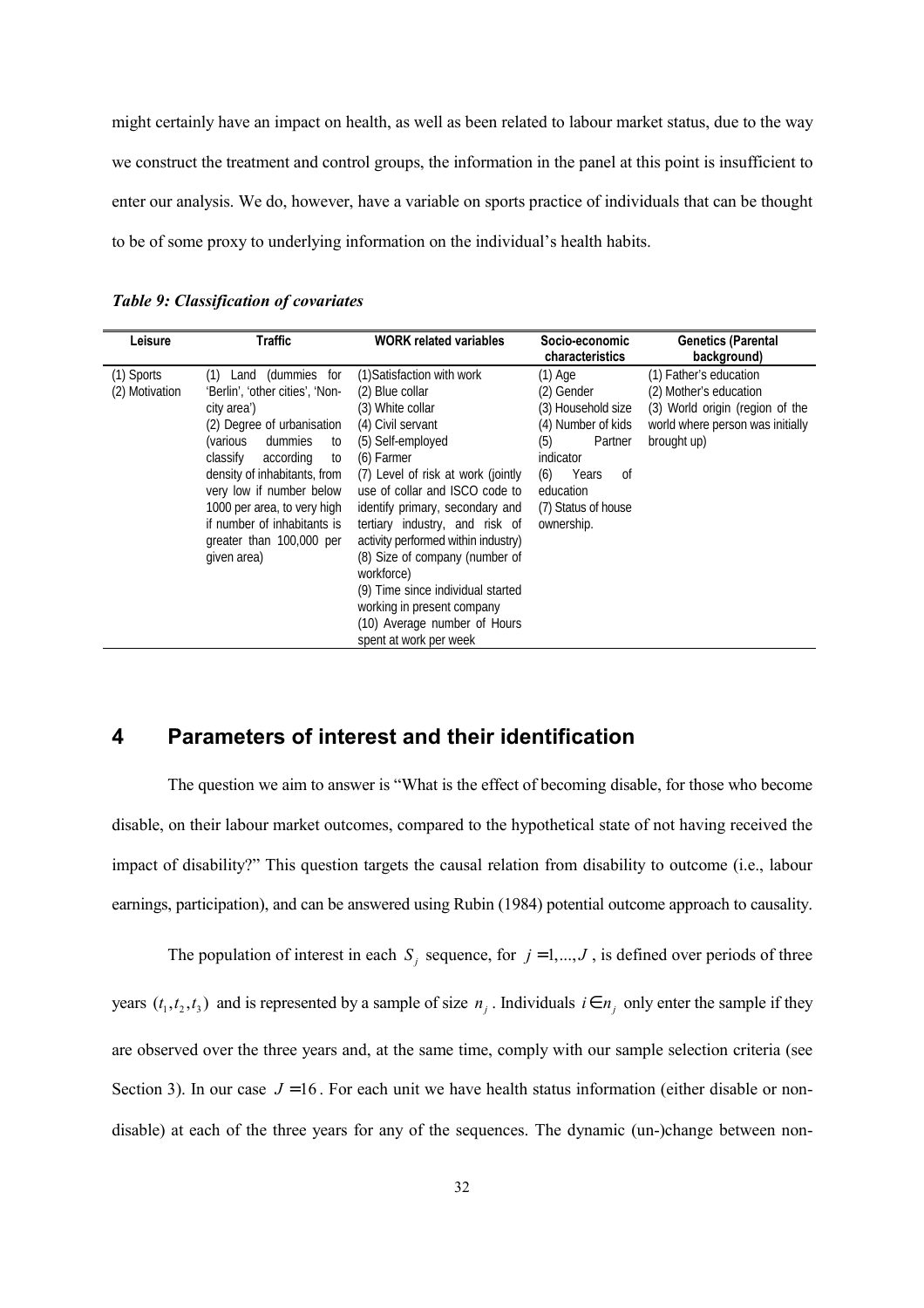disability and disability identifies three possible groups within each  $n_i$  : (1) individuals are controls units when their health patters is  $A_1A_2A_3$  over the sequence  $S_j$  or, (2) individuals are treated units, so that the patter in this case is  $A_1D_2D_3$  or (3) individual's health pattern does not comply with neither of these two alternatives<sup>30</sup>. Whereas only the treated and the control units are used when estimating the actual effect of disability on labour market outcome for the disable, the underlying population is represented by all three groups in  $n_i$  and, therefore, we need to use all three groups when estimating uncertainty due to sampling error (see Section 4.1).

Let  $T_{i,j}$  be a binary assignment indicator that determines whether unit  $i \in n_j$  gets the treatment  $(T_{i,j} = d; \Rightarrow A_{i1}D_{i2}D_{i3}$  over  $S_j$  or not  $(T_{i,j} = a; \Rightarrow A_{i1}A_{i2}A_{i3}$  over  $S_j$ ). Omitting the suffix *j* for simplicity, let  $Y_i^d$  and  $Y_i^a$  be the potential labour market outcomes associated with the treated and untreated (control) states, respectively. The notion "potential" is used to emphasis that only one of  $(Y_i^d, Y_i^a)$  is observed for every unit in the sample. Each unit that is either in the control or treatment group is an individual  $i \in n$  identified as non-disable in period 1  $(t_1)$ . The sub-sample of treated units is constructed so that an individual observed to be disable at  $t_2$  is also observed as disable at  $t_3$ :  $Y_i^d$  is the actual (observed) outcome  $(Y_i)$  at  $t_i$  associated with an individual  $i \in n$  with such health pattern. Likewise, the actual outcome  $(Y_i)$  at  $t_i$  is  $Y_i^a$  for a unit observed to be non-disable at  $t_2$  who, also by construction, is observed to be non-disable at  $t_3$ .

<sup>&</sup>lt;sup>30</sup> For example, an individual is AAD over a sequence  $S_j$  cannot count as either control or treatment over this three year period. If anything, this person might show a pattern AADD if we look one year ahead, so that the person would count as a treatment unit at  $S_{i+1}$ . Other combination – always over three-year periods – of disability status within  $n_i$  not contributing towards either control or treatments are  $ADA - a$  combination that is assumed to be error coding since disability status should be irreversible –, as well as any combination that shows a status D at  $t<sub>1</sub>$ , since by definition all those who eventually count as control or treatment are non-disable in each of the first period of each three year sequence. Thus, combinations DDD, DAD, DAA or DDA over any given sequence belong to the third group who are neither control or treatments).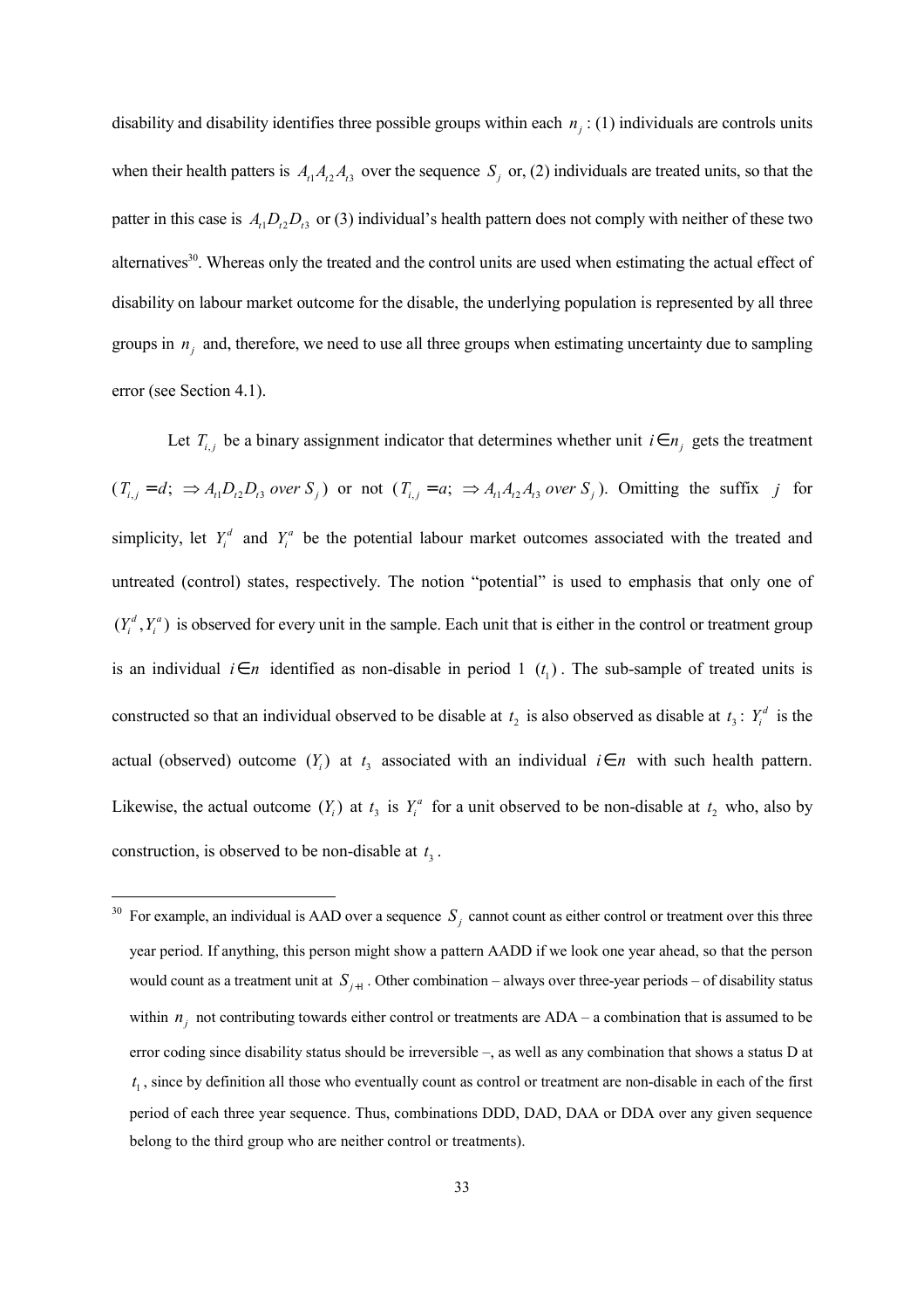Our parameter of interest,  $\vartheta^0$ , is the mean effect (at  $t_1$ ) of receiving the impact of a disability shock, rather than not receiving the shock, on those individuals who having become disable at  $t_2$  do in fact receive the impact of such an status thereafter (e.g., receiving the impact of the policies aimed at the disable, modification of behaviour with respect to labour market activities, etc.). This parameter is known in the literature as the "Average Treatment Effect on the Treated"(ATET), and can be expressed as:

$$
\mathcal{V}^0 = E[Y^d - Y^a | T = d] = E[Y^d | T = d] - E[Y^a | T = d]
$$
\n(1)

Clearly,  $\vartheta^0$  is not identified by the data, since identification of the causal effect would require the observations of the counterfactual outcome to  $Y_i^d$  (i.e.,  $Y_i^a$ ) for each *i* unit in the treated sub-sample, thus allowing us to estimate  $E[Y^a | T = d]$ . Assuming that the probability of becoming disable is a random process, i.e.,  $E[Y^a | T = a] = E[Y^a | T = d]$ , would solve the problem since the average outcome of the control sub-sample could be used as the (average) counterfactual outcome for the treated units. However in light of the evidence discussed in Sections 1 and 2, the random selection assumption is certainly violated in our context, specially with characteristics such as occupational sector clearly differing with respect to incidence of disability, since these characteristics are key determinants of labour market outcomes (see Table 1, Section 2).

Section 3 suggests that our data was very informative with respect to observed characteristics that might determine both health status and outcomes of interest (i.e., employment status, earning and income). Assume that a set of characteristics given by the vector *X* is both sufficiently informative and unaffected by the treatment itself. Then, identification of  $\vartheta^0$  is possible since conditioning on *X* implies that within sub-groups (as defined by *X* ), being a control (or not) is unrelated to what the outcome would have been if you had become disable (or not). This assumption is known as the Conditional Independence Assumption (CIA) and is formally given by:

$$
(Y^d, Y^a) \perp T \mid X = x; \qquad \forall x \in \chi; \quad \chi \subseteq \mathbb{R}^p \tag{2}
$$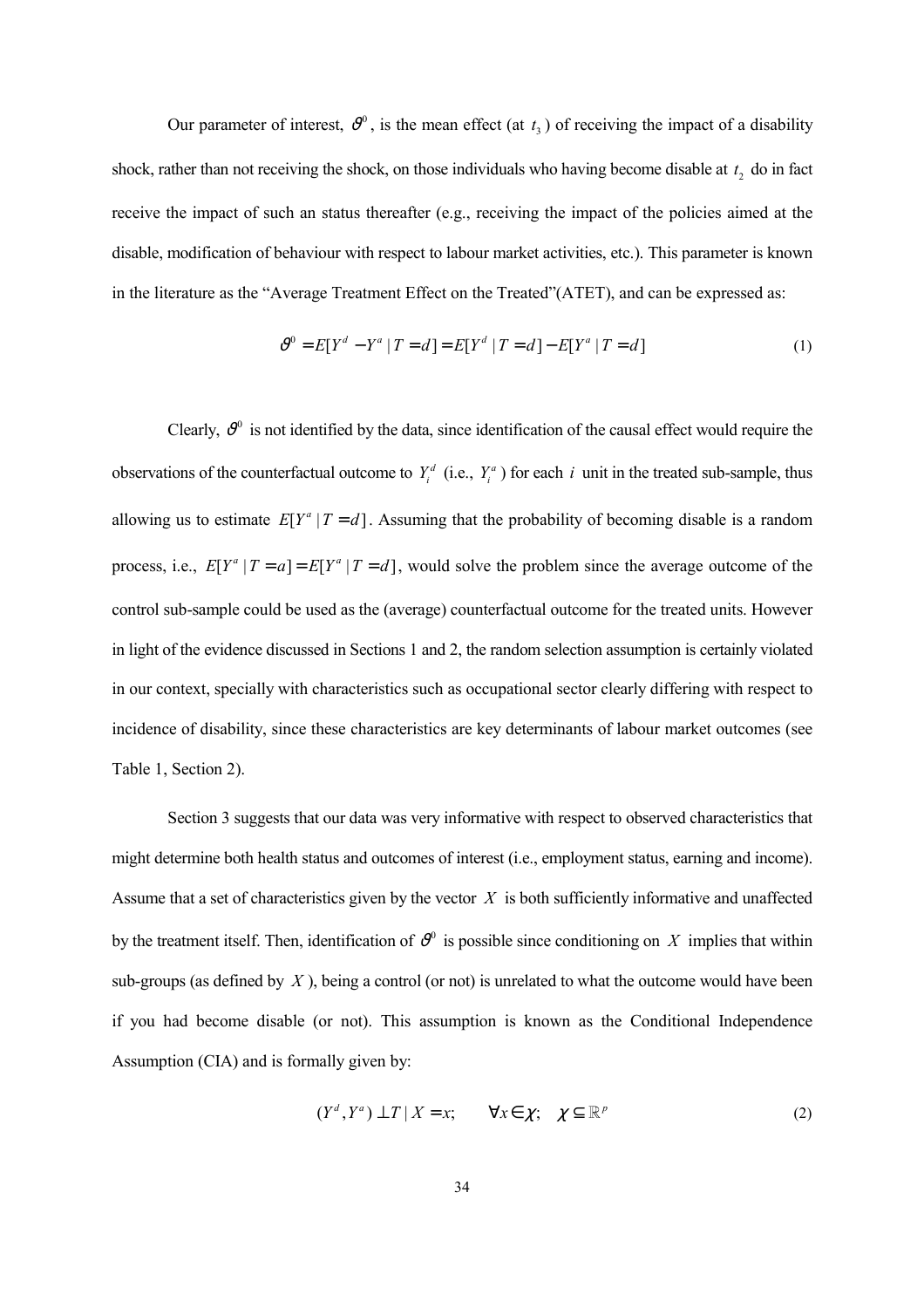Therefore,  $E[Y^a | T = d, X] = E[Y^a | T = a, X]$  and  $\vartheta^0$  is identified such that,

$$
\mathcal{V}^0 = E[Y^d | T = d] - E_{X|S=d}[E[Y^a | T = a, X = x]|T = d]
$$
\n(3)

The CIA is a workable assumption as long as it holds for the available *X* set, but does not account for unobserved characteristics that may also play a role in selection. As previously suggested, one further condition for the CIA is that all characteristics in the set *X* have to be unaffected by the treatment itself; a violation would lead to endogeneity between control and outcome variables. For example, an individual who becomes disable at  $t_2$  may decide to engage in further education, a decision that might affect her labour market outcome at  $t_3$ . In this case, if we allowed for years of education as measured at  $t_3$  to enter the conditioning set *X* in (3) we would end up with endogeneity problems because the treatment, which affects the outcome, determines the controls: in fact, once a person becomes disable, one possible disability policy is to engage these individuals into programs that might increase the number of years in education, so to become more marketable with respect to labour market activities. Clearly, if we want to estimate the effect of disability policies on their labour market outcomes for the disable, we need to avoid controlling for observed characteristics that might be the effect of the policies themselves. To make sure this is the case we need to use a set of *X* which is not influenced by the treatment. In our case, this is already given when we construct our treatment and control units, i.e., by construction all individuals (treated and controls) are non-disable in period  $t_1$ , and therefore, conditioning on *X* at  $t_1$  (i.e., conditioning on  $X_1$ ) implies that this exogeneity condition is fulfilled. With this, a more complete version of (3) is given by:

$$
\mathcal{O}^0 = E[Y_3^d \mid T = d] - \underset{X_1|S = d}{E}[E[Y_3^a \mid T = a, X_1 = x_1] \mid T = d] \tag{4}
$$

where (4) implies that we are interested on comparing outcomes at  $t<sub>3</sub>$  between treatment and comparison units, given that they shared similar characteristics a the point where both control and treatment units where in one single state of the world (non-disability).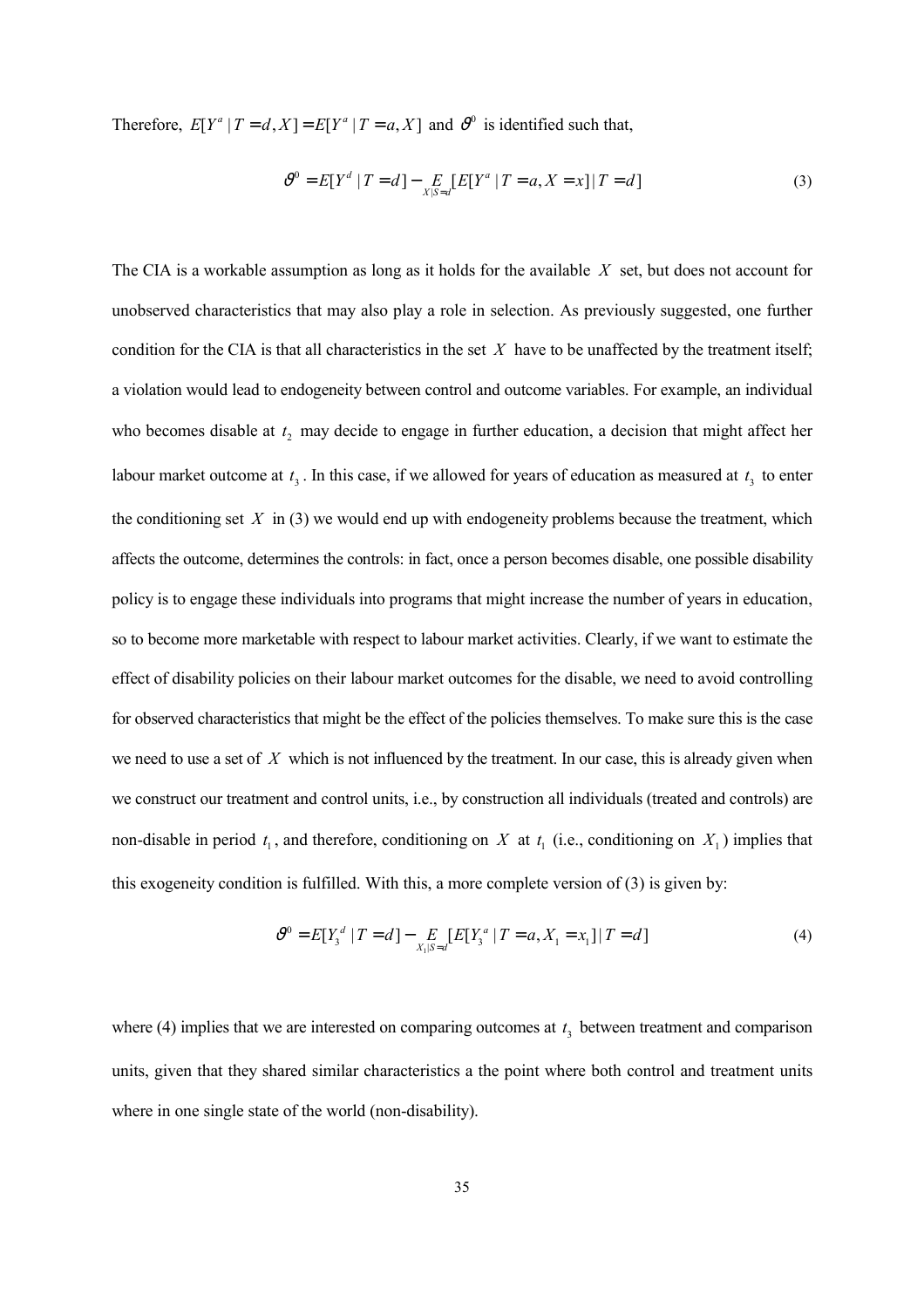$v^0$  can be estimated using the sample analogue, provided that for every treated unit there is a comparison unit in the control sub-sample with similar  $X_1$  characteristics. This is known as the common support condition, which for ATET in our particular application is defined as  $P(T = d | X_1 = x_1) < 1$ ;  $\forall x_1 \in \mathcal{X}_1 \subset \mathbb{R}^p$ . The implication is that there is a common overlap between the distribution of the set  $X_1$ in the two states.

When  $X_1$  is of high dimension, estimation of  $E[Y^a | S = a, X_1]$  using distribution free techniques such as Kernel based nonparametric methods is subject to the so-called curse of dimensionality (i.e., very low density per cell) and, therefore, increases imprecision in the parameter estimates, specially in the tails of the distribution. However, Rosenbaum and Rubin (1983) show that it is not necessary to compare observations with the same value of  $X_1$ , but it is sufficient to compare observations having the same conditional treatment probability,  $P(T = d | X_1 = x_1) = p(x_1)$ , where  $p(x_1)$  is also known as "the propensity score". Conditioning on  $p(x_1)$  rather than  $X_1$  itself reduces the estimation problem to a one dimension so that the estimate of  $v^0$  will be based on:

$$
\mathcal{V}^{0} = E[Y_{3}^{d} | T = d] - E_{p(x_{1})|S=d}[E[Y_{3}^{a} | T = a, p(X_{1}) = p(x_{1})] | T = d]
$$
\n(5)

#### *4.1 Matching methods*

Matching on the propensity score can be done in different ways. The key difference of these methods is the weight assigned to each observation in the control (or comparison) group. All matching methods are based on the following form:

$$
E_n[Y^a | P_n(X_i)] = \sum_{c=1}^C w\big(p_{ni}(x_i), p_{nc}(x_c)\big)Y_c^a
$$
\n(6)

where  $c = 1,..., C$  is the index for the control group and  $i = 1,..., I$  is the index for the treatment group, with *n* referring to the sample size (of any give sequence). The expectation in (6) is taken over all  $c \in C$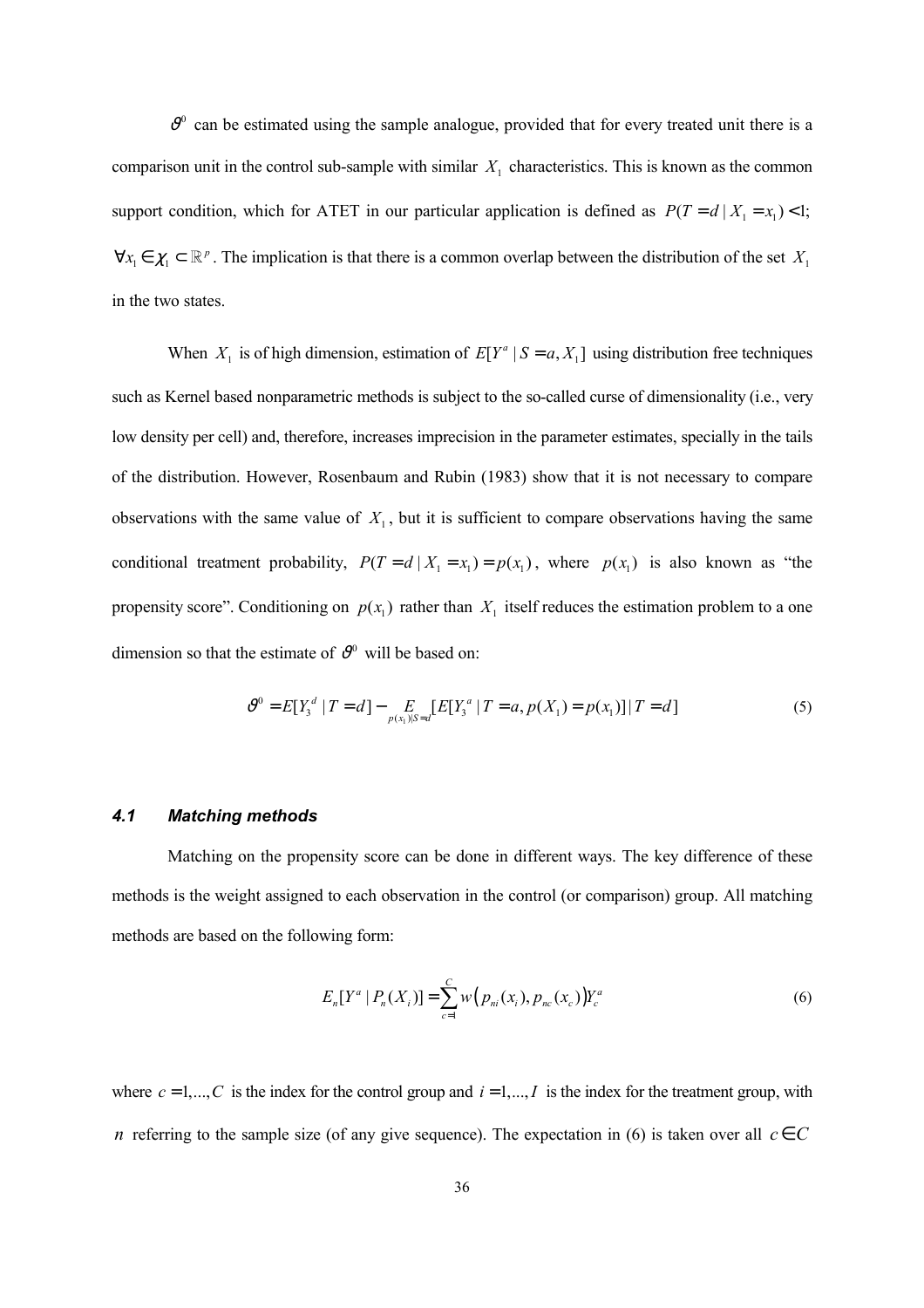control individuals for each  $i<sup>th</sup>$  individual in the treatment group, therefore the counterfactual outcome for each treated unit is a weighted average of the outcome of the untreated group, where  $w(.)$  is the interpretation of such weight. Different weighting methods (i.e., matching methods) imply different ways to weight the potential counterfactual observations, but also different ways to account for the common support problem.

The empirical section uses two alternative matching methods on the propensity score, leading to two comparative estimates of the average treatment effect on the treated for each of the three labour market outcomes of interest (working status, labour income and per capita household disposable income). The first matching method consists on comparing the estimate of the propensity score of each unit in the treated sample to the estimated propensity score of all control units, and assigning a weight of one to the observation in the control group whose estimated propensity score is closest to a treated unit, for each treated unit. This method is known as Nearest Neighbour matching, with  $w(.)$  in (6) expressed as:

$$
w(p_n(x_i), p_n(x_c)) = \begin{cases} 1 & \text{if } c = \arg\min_{k \in C} \{|p_n(x_i) - p_n(x_k)|\} \\ 0 & \text{otherwise} \end{cases}
$$
(7)

For cases showing a large overlap between the distributions of the two estimated propensity scores alongside a control pool much larger than the treated pool, it is common practice to follow the statistical literature and match without replacement; each observation in the control group is used at most once. Otherwise not using observations again might lead to the violation of the CIA, thus matching with replacement might be a more appropriate practice (see Black and Smith (2002) or Gerfin and Lechner (2002) for example). Weighting using the matching technique as given in (7) leads to different estimates according to how the absolute distance between estimated propensities accounts for the common support problem. As it stands, estimates based on (7) do not specify what constitutes an appropriate distance before an observation in the control group becomes a counterfactual for an observation in the treatment group and, therefore, (7) does not take the common support problem into account. To give an example, it might be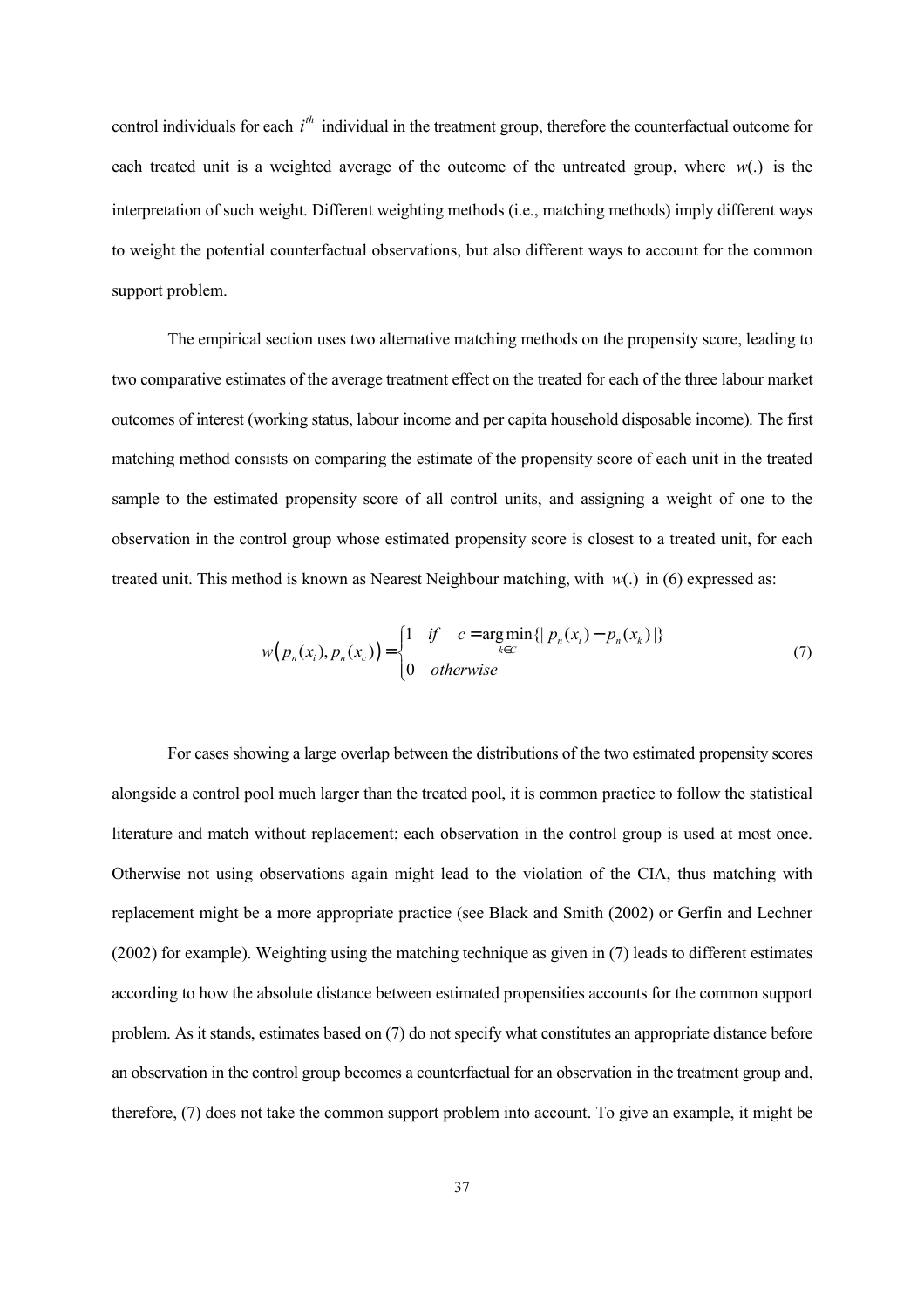that the  $i<sup>th</sup>$  observation in the treatment group shows a distance of 0.90 (with respect to estimated propensity scores) with the  $k^{th}$  observation in the control group, where the propensity score is always  $\in$  [0,1). If such distance is what minimises the argument in (7) for the *i*<sup>th</sup> treatment observation with respect to all control observations, then (7) will match the outcome of interest from the  $k<sup>th</sup>$  control as counterfactual for the  $i<sup>th</sup>$  treatment unit, even if by such distance of 0.90 the indication is that the  $k<sup>th</sup>$ control is a bad match for the  $i<sup>th</sup>$  observation in the treated sub-sample. To solve this problem, an alternative based on (7) is to match such that  $c = \arg \min_{k \in C} \{ | p_n(x_i) - p_n(x_k) | \leq \kappa \}$ , where  $\kappa$  is defined as a "calliper", thus accounting for the common support problem given that the calliper imposes a condition on the overlap between the density estimates of the propensity scores. In our case using a calliper or not has almost negligent effects on the matching process. For example, with  $\kappa = 0.10$  only 3 treated units fail to find a match in the control group, whereas with  $k = 0.05$  the number of un-matched treated units increases to 25. In both cases the effect of dropping these non-matched treated units on the final estimate of the ATET is almost negligent and, therefore, when using the Nearest Neighbour matching estimator we base our results on  $(7)$  without calliper.<sup>31</sup>

The second matching method considered in the empirical section is Kernel matching, with the analogue to (7) given as

$$
w(p_n(x_i), p_n(x_c)) = \frac{K\left[\frac{p_n(x_i) - p_n(x_c)}{h_n}\right]}{\sum_{k=1}^C \left[\frac{p_n(x_i) - p_n(x_k)}{h_n}\right]}
$$
(8)

 $\overline{\phantom{a}}$ 

<sup>&</sup>lt;sup>31</sup> This results because there is an almost perfect overlap between estimates of the propensity scores for control and treated for each of the periods 13 periods considered, so that in our particular application we have no common support problem. See Appendix F for a graphic comparison between densities of propensity score estimates of controls and treated sub-samples, where such estimates are based on SSC1. The same nesting between propensity scores would be observed if we use those based on the SSC2 selection criteria: this follows since SSC2 is a subsample from SSC1.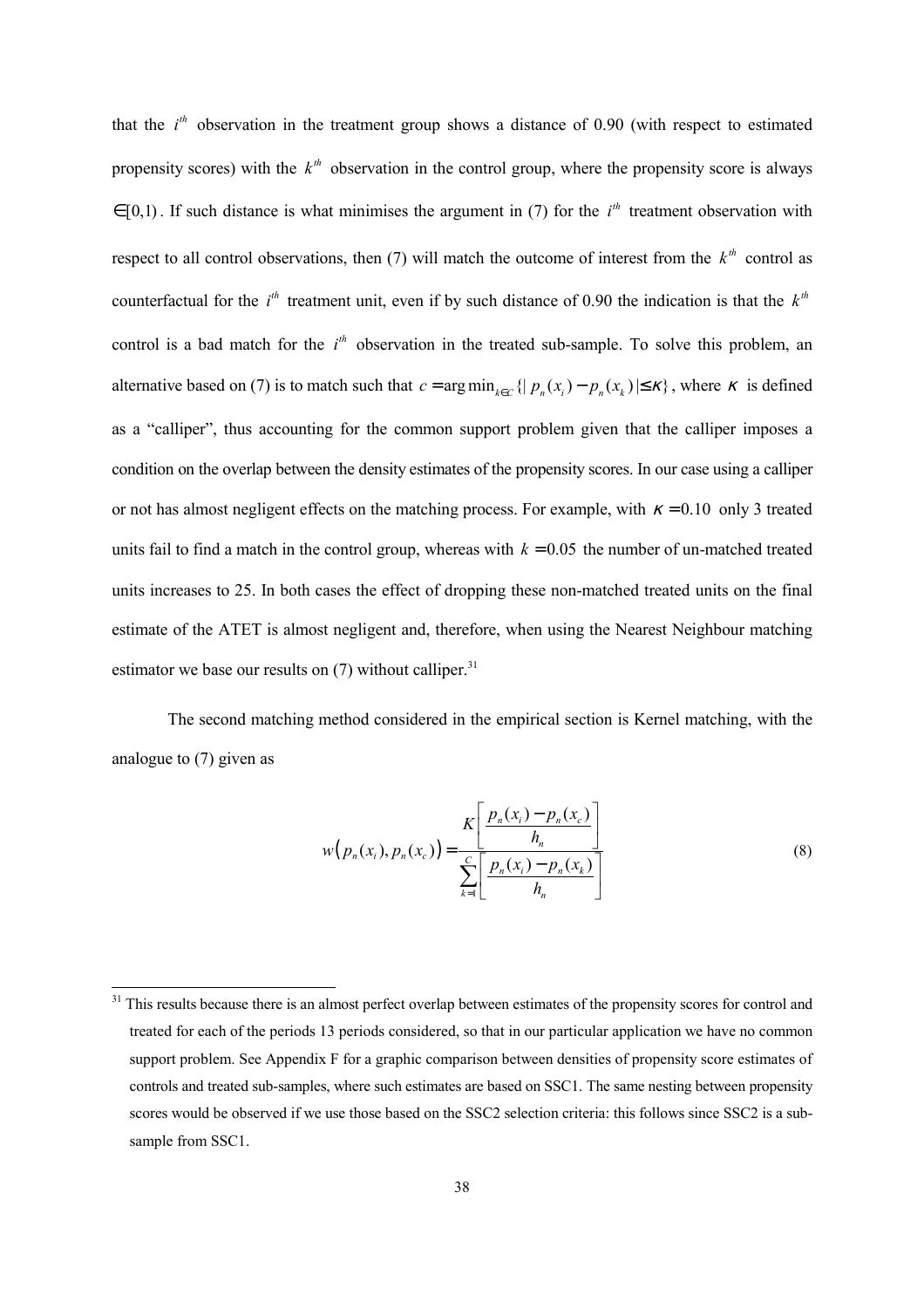where  $K[.]$  is the kernel function and  $h_n$  stands for the bandwidth. Relative to the Nearest Neighbour, a Kernel function might assign a non-zero weight to more than one observation (if not to all observations). As with the Nearest Neighbour, each observation in the control group is weighted according to distance between estimated propensity scores, but whereas with the Nearest Neighbour all control observations are simultaneously compared to each unit in the treatment group, in this case of using a Kernel the weights are determined by the distance within a sub-group of control observations where such sub-groups are determined by the bandwidths. In practice we choose the bandwidth small enough with respect to the variation in the density of the propensity score estimate for the control sample. The usual choices of bandwidths are based on either a normal approximation (see Silverman, 1986) or estimating a bandwidth by Cross Validation (see Haedler and Marron, 1985). We have used each of these two bandwidths on two types of Kernel function, namely, a Gaussian Kernel and Epanechnikov Kernel. Whereas with Gaussian Kernels there is no restriction on the support (for the weighted distance between treated and control units) the Epanechnikov Kernel "trims" away treated units at the tail of the density, thus accounting for the common support problem. Given that for our particular analysis there is no common support problem, (see Footnote 32), comparing matching estimates between Gaussian and Epanechnikov Kernels resulted negligent difference that have no effect on our final policy recommendation. Thus, our result section show only estimates using Gaussian Kernels with bandwidths estimates based on Silverman's (1986) normal approximation.<sup>32</sup>

 $\overline{\phantom{a}}$ 

<sup>&</sup>lt;sup>32</sup> Appendix H shows estimates of the Bandwidth using the normal approximation, and compares these to estimates using a cross-validation method, for each of the time sequences under study. Given the almost negligent difference between these two choices of bandwidth it is no surprising that results of estimating Gaussian Kernel do not differ significantly according to which of the two bandwidth is used. See Black and Smith (2002) for a discussion on the relative importance of choosing either Bandwidth or Kernel functions in the weighting process.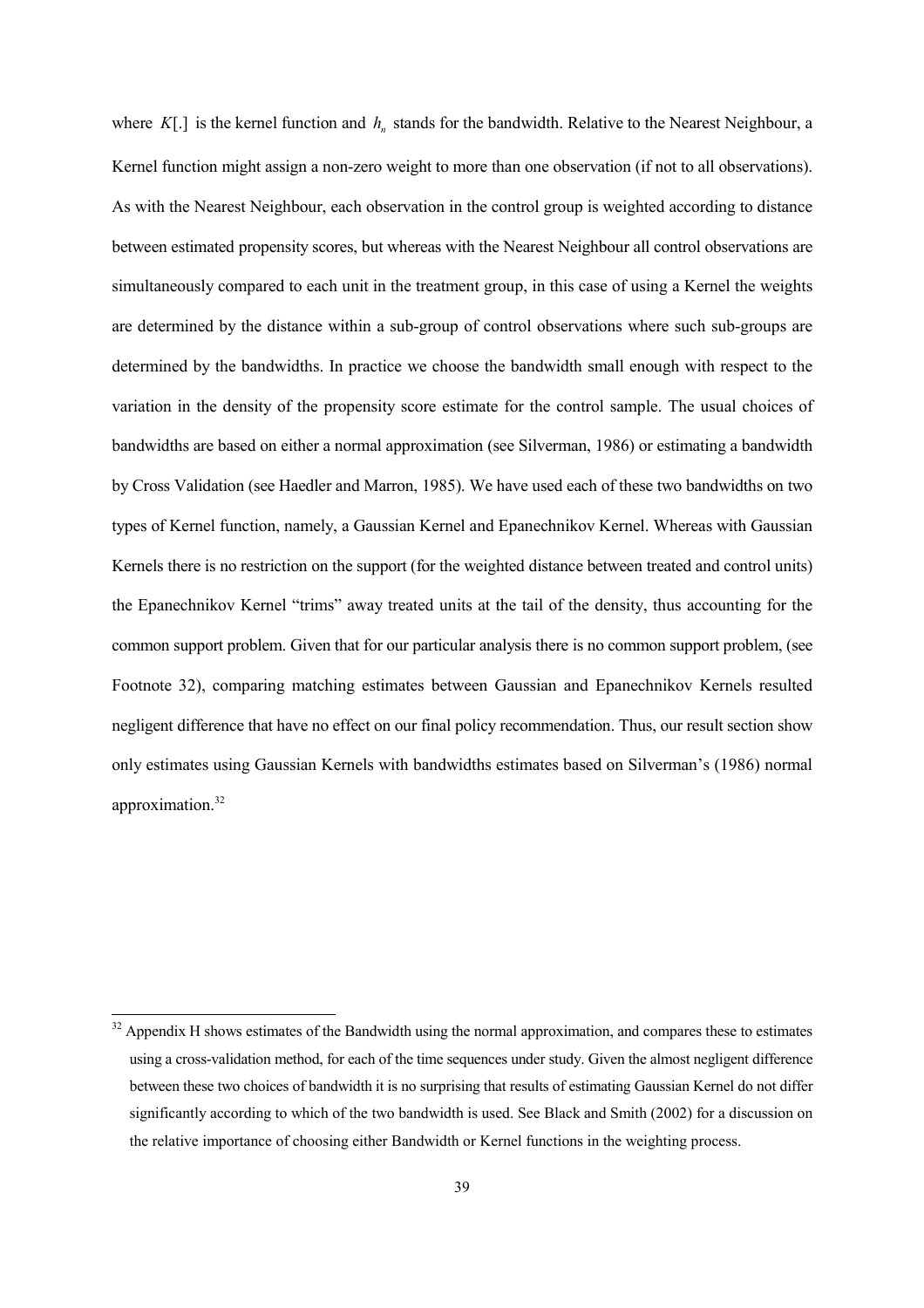No particular matching method (i.e., Nearest Neighbour of Kernel weighting) can be thought to be best. However, weighting with a Kernel function implies that more than one (if not all) observations in the control sub-sample might be given a non-zero weight, relative to the Nearest Neighbour where the full weight fall in one control unit. This leads to a difference between the two methods when computing standard errors, since the use of more observations in the case of a Kernel function reduces the variance in estimation, but always at the expense of inducing a bias due to the combined weighting. In the results section this theoretical point is visible in that standard errors on estimates of the ATET when matching by the Nearest Neighbour are always larger than when matching with a Gaussian Kernel. In practice, the precision of the estimated parameters is obtained by means of a naïve bootstrap procedure that consists on re-sampling with replacement from the original sample that we assume to be a random draw from the population. Notice that estimates of the ATET are based on the two sub-samples of treated and control units only. However, the full sample for each sequence,  $n_i$  for  $j = 1,...,16$ , is defined by observations over a three year period, including those whose health pattern over time means that they are neither control or treated units. In our bootstrap procedure, the empirical distribution is obtained by sampling with replacement from the full sample  $n_j$  for each bootstrap draw, given that all units inside  $n_j$  are assumed to be equally likely to be drawn in the underlying population. This process reduced the probability of optimal matching for each treated unit for any given bootstrap draw, although in the limit (i.e., with a sufficiently large number of draws) the empirical distribution of the ATET with a naïve bootstrap process should mimic the underlying distribution in the population. We obtain the empirical distribution of the error term by re-sampling (with replacement) 500 times from  $n_j$ , for each  $j = 1,...,16$ .<sup>33</sup>

 $\overline{a}$ 

<sup>&</sup>lt;sup>33</sup> See Appendix G for an illustration of the density for these empirical estimates.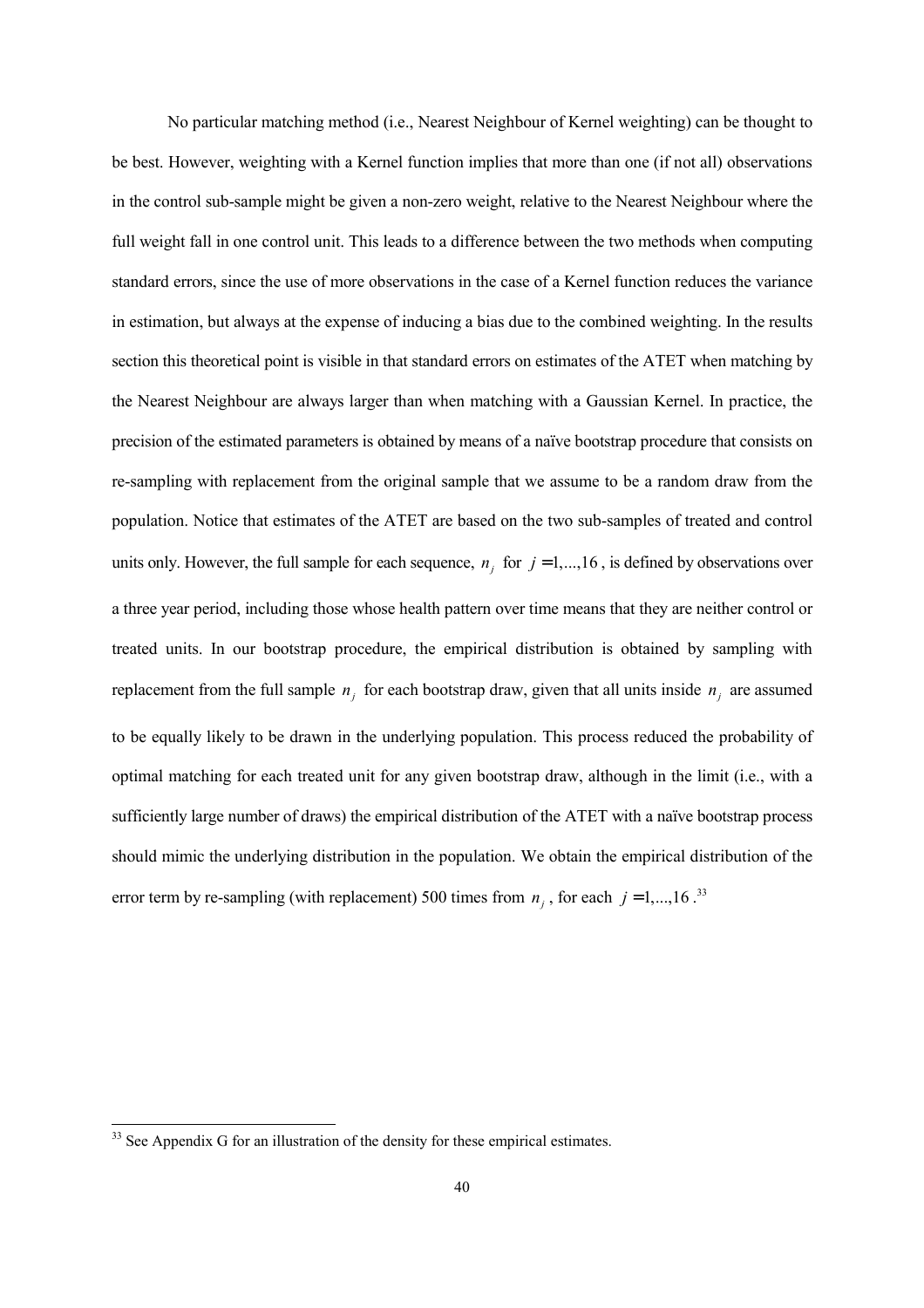#### **5 Results**

 $\overline{\phantom{a}}$ 

In this section we present estimates of the impact of becoming disable on three different labour market outcomes: working status (versus not working), annual labour earnings and per capita household disposable income. These estimates are obtained by matching on the propensity score.

Because we have a binary set up (two possible states, *ADD* versus *AAA* ), the propensity score  $P(T = d | X_1)$  is estimated using a Probit model, where  $T = d$  indicates  $ADD = 1 - i.e.,$  a non-disable individual at  $t_1$  becomes disable at  $t_2$  and is further observed as disable at  $t_3$ . The conditional set is indexed with suffix 1 to indicate that we condition on pre-disability variables, thus solving the question of endogeneity between state dependent and explanatory variables (see Section 4 for a detail account). Section 3 showed that we have 16 different sequences of three years each, with a set of control and treatment units for each of them. We treat our data as having 16 independent sets of information.<sup>34</sup> Therefore we estimate the propensity score for both treatment and controls by estimating a Probit model on each of the valid  $j$  sequences  $35$ , and use such estimates to apply matching methods independently to each sequence.<sup>36</sup> The specification of our Probit model is based on all variables shown in Table 9, allowing for square terms and interactions. As an example Appendix  $E$  – complemented by Appendix  $D$  – shows

 $34$  Notice that we are trying to match each individual treated unit to a counterfactual that will be the best match in the group of control units. We can think that one conditional variable for the matching process is that the treated and counterfactual have shared the same macroeconomic conditions while having had access to similar government policies that affect the workings of labour markets. By comparing treated to control units within sequences (as opposed to allowing all controls in any *j* sequence to be comparison units in other  $g = 1,...,16$ :  $g \neq j$  sequence), we are already braking the sample of controls and treatment units into cells with similar characteristics, in the same way as controlling – for example – for educational characteristics, would group controls and treatment units with similar number of years into education. What we do is to stratify the full sample according to characteristics as in Mueser et al. (2003), and our stratification takes into account sequential time variations.

 $35$  Table 6 – Section 3 – shows that sequences S2, S7 and S9 end up with zero number of treated units. This sequences are not valid for the final estimates, so that even if  $j=1,\ldots,16$ , the valid number of sequences is 13.

<sup>&</sup>lt;sup>36</sup> See Appendix B for a detail account of the algorithm leading to the propensity score estimate and the choice of counterfactual for all treated units over time.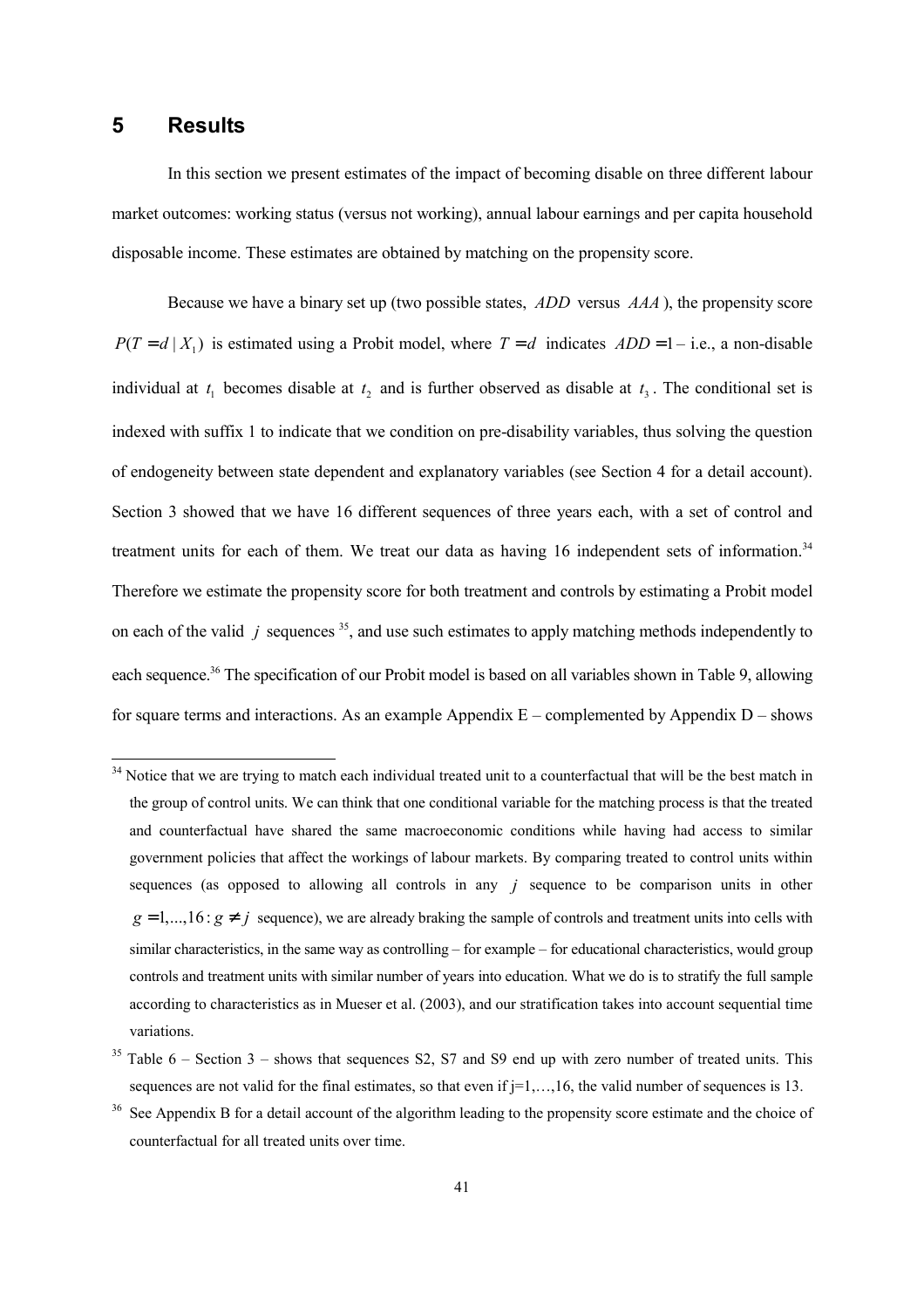the result of estimating the model for the first sequence (1984 to 1986). Score tests and goodness of fit test are used to find the appropriate variable specification for each of the estimated Probit in each of the samples as defined by three year sequences. For any sequence the choice of variables is always based on the unrestricted model, as is the case for the first sequence, the results of which are shown in Table E1, Appendix E.

Using the estimated Probit coefficient for each of the sequence, the propensity score estimates are based on  $\hat{P}(T = d \mid X_{1,i}) = \Phi(x_{1,i}\hat{\beta}_s)$  and  $\hat{P}(T = d \mid X_{1,c}) = \Phi(x_{1,i}\hat{\beta}_s)$  for treatment and control groups, respectively, where the suffix *S* indicates sequence. Appendix F shows a figure for each of the time sequences that enters the estimation process, comparing for each of them the paired estimate of propensity scores.<sup>37</sup> All figures – except Figure  $11$  – show that the two densities overlap, therefore, for our particular selection of covariates, the common support is well defined for the treated group with respect to the comparison group for all sequence sets. Figure 11 might be a consequence of the small sample size of the treated group in this case.

We estimate and compare ATET using two alternative matching methods, namely, Nearest Neighbour without calliper and Gaussian Kernel with a normal approximation bandwidth. Using the SSC1 sample, the range of value (over all estimable sequences) for the bandwidth by normal approximation is between 0.001 and 0.006, with what seems to be an outlier of 0.05 for the last sequence of time. Similar values apply to the SSC2 sample (see Appendix H for a detailed explanation on the bandwidth choice and estimates of the bandwidth for each *S*<sub>*i*</sub>).

For each of the matching methods, we estimate the impact of disability on the population of the disable, for each of the three different labour market outcomes considered. Table 12 shows the results of these estimates for the sample SSC1, whereas Table 13 shows similar results applied to the sample SSC2

 $\overline{\phantom{a}}$ 

Appendix F refers to the population represented by SSC1. Analogous estimates for the population represented by the SSC2 sample are available from the authors on request: they suggest similar conclusions than those under SSC1, although in the case of SSC2 estimates of the propensity score for the  $11<sup>th</sup>$  sequence imply good matching on the propensity score.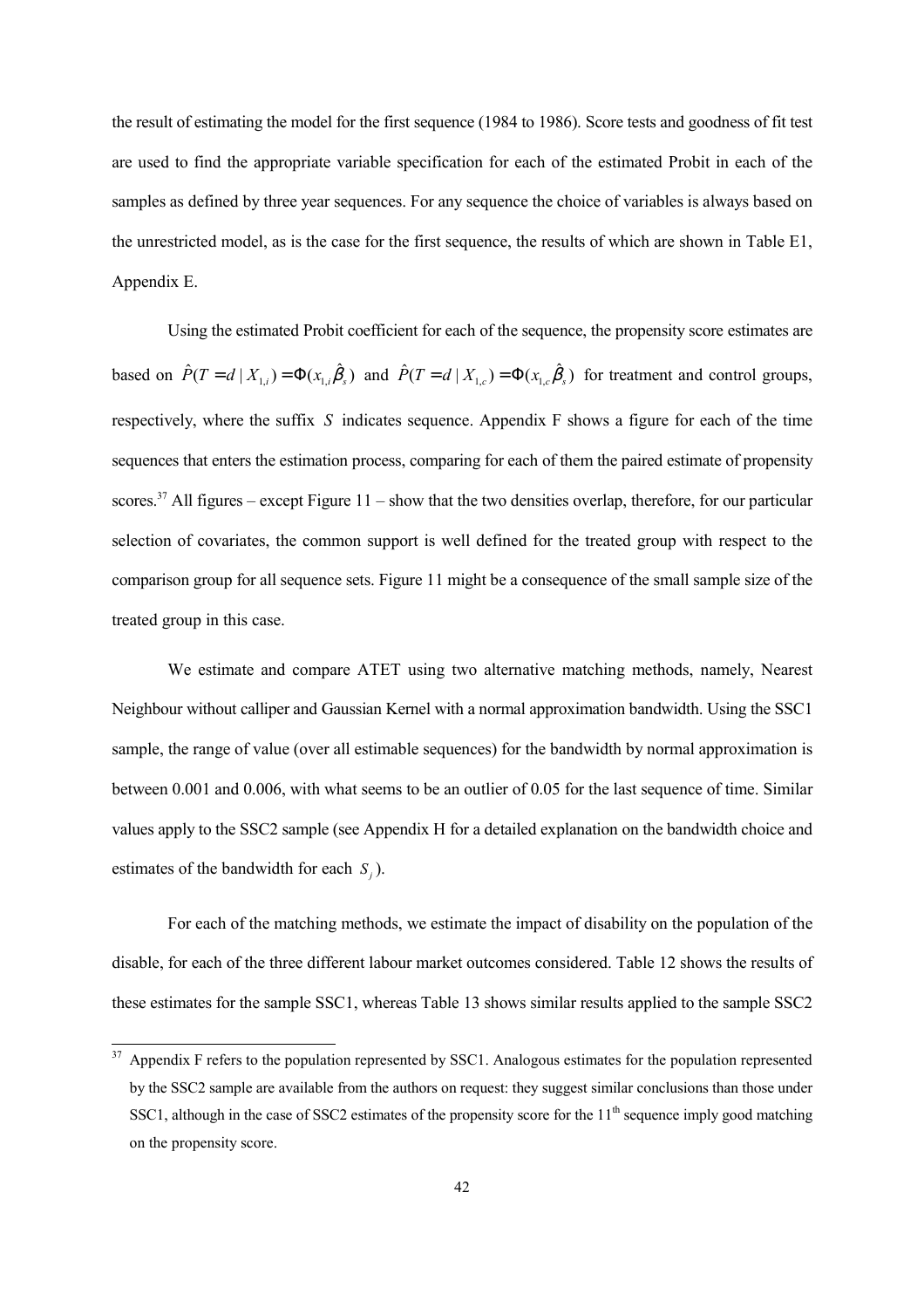(i.e., a sub-sample of SSC1 working full time at  $t_1$  of each  $S_j$ ). We comment on each of these two tables separately and then contrast both sets of results.

Table 12 makes inference on the population of prime age individuals. For the outcome "working" (versus "not working") we see that 61.6% who are treated (by a disability impact) over a three year period are actively working at the time of the survey, whereas their counterfactuals in the non-treated population show a percentage of actively working between 64% and 71.3%, a range that is due to difference in matching methods. The result of these estimates suggest that becoming disable can lead to a significantly lower probability of been in employment, with as much as 9.6% differential. In terms of the outcome annual labour income, the disable population shows an average of DM32,300 when measured two years after the disability kicks in. Their counterfactuals in the population show average year earnings that range between DM 35,250 and DM 38,230. This means that once a person becomes disable their potential for productivity earnings is significantly reduced, to the point that a non-disable person can earn as much as 16% more than a disable person (who is otherwise identical in observed characteristics). Furthermore, once we take sampling variation into account our estimates suggest a differential that is statistically significant at least at a 0.10 critical level. The final outcome measure of interest is net per capita household income. Since this is a measure that reflects household composition and government intervention, we think that comparison of treated and control corresponds to a relative measure of purchasing inequality (or wellbeing): this is also reflected since in this case, the distance between treated and counterfactuals is not as large in magnitude as was in the case of earnings, with a differential that ranges between DM 980 and DM 1,630, with counterfactuals consistently showing to have larger per capita disposable income for any of the matching methods employed. Clearly, the fact that there are significant differentials between nondisable and disable for all three outcome measures, and the fact that such differentials are statistically significant, are evidence which do not support the correct functioning of disability policies, the aim of which is precisely to reduce both employment and wage differentials between the two sub-sets of individuals in the population. In order to further investigate if this conclusion is robust to working status, we perform an identical analysis but allowing only for individuals who, on a sequence by sequence basis,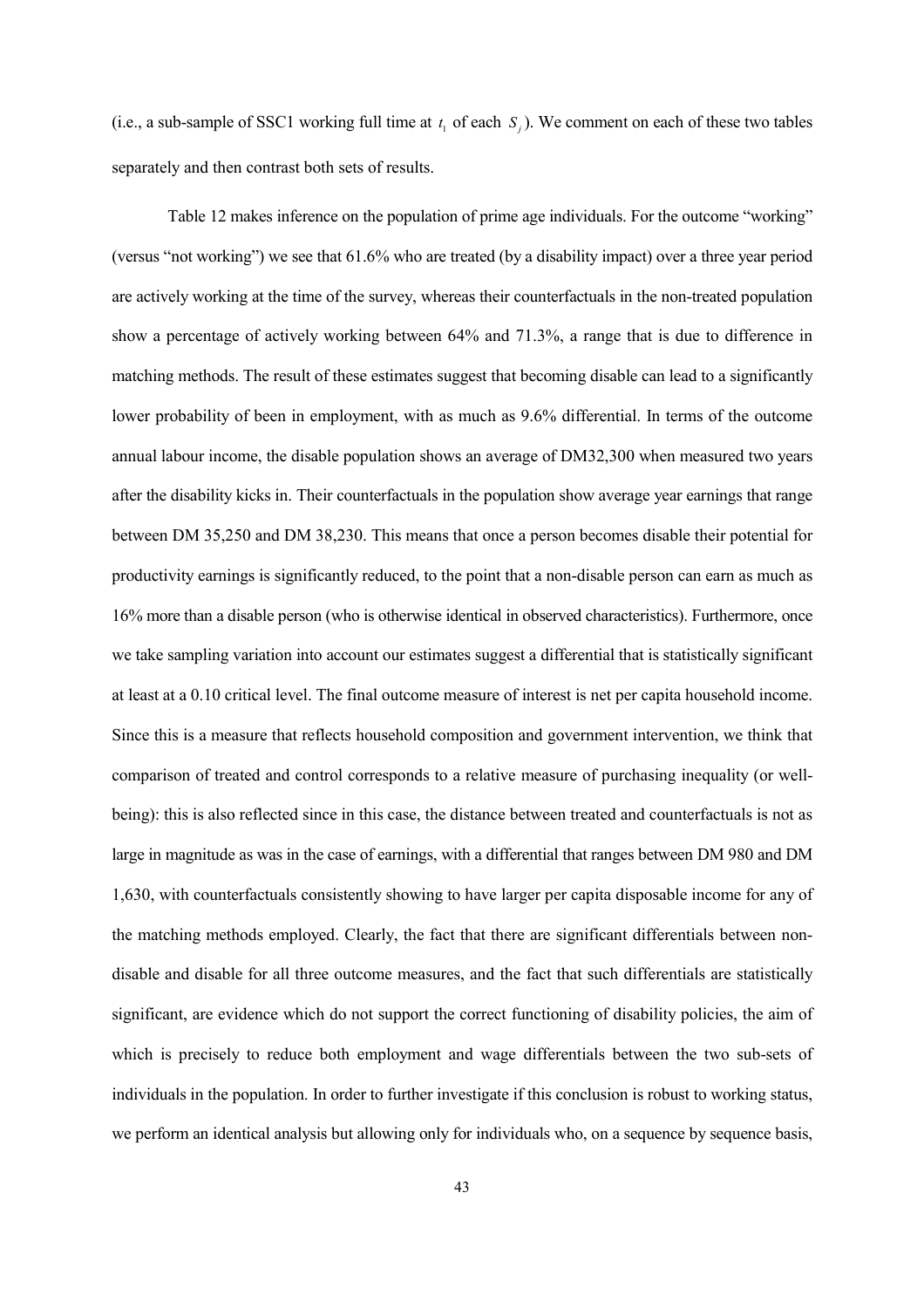declare to be full time employed at  $t_1$  (the pre-disability stage). We think of these individuals as people who are more aware of working conditions, including policies that aim at the disable, and who might be more incline to take advantage of such policies in the event of receiving a disability shock. For this reason one would think that with this population the disability impact on their labour market outcomes might be lower (relative to impact experience by all those in SSC1). Table 13 shows the result of estimation for SSC2. In terms of the variable "working" versus not working we see that, on average, after a three year period, those who become disable are more likely to be employed than in the case where we accounted for the full prime age population (i.e., around 81% versus the 61.6% previously observed in Table 12). The effect of disability on employment for SSC2 is only 0.4% lower than that for the SSC1 selection, with an estimated impact showing that disable can experience a 9.2% reduction in the probability of been employment, relative to their counterfactuals in the population. However, in the case of SSC2 the estimate impact of disability on the chance of working has a more precise range of values, moving between 8.5% and 9.2%, whereas for SSC1 the impact ranged between 2.3% and 9.6%: this reflects a more homogenous employment status between the SSC2's counterfactual selection, relative to the similarity in employment status of controls in SSC1 at  $t<sub>3</sub>$ , which can in turn be taken as evidence that the bias induced by the choice of Kernel as matching method is perhaps less evident in SSC2 estimates than in SSC1. In all cases, the impact of disability on employment is adverse to the disable persons as well as been statistically significant.

Similar comments will apply to the outcome labour income. In the case where only full time workers at  $t_1$  are considered (SSC2), both groups of treated and counterfactual show larger yearly earnings, on average, than in the SSC1 sample. However, the earnings differentials between treated and non-treated is now increased considerably, since this can be as high as 20% between disable and non-disable (who are thought to be otherwise identical). Finally, comparing averages of per capita household income between SSC1 and SSC2 shows that at least government intervention leads to no differential in disposable income between those who are full time and the rest of the prime age population: for example, treated units in SSC1 show an average per capita net income of DM 34,900 whereas for the SSC2 selection this is estimated at DM 36,660. However, comparing the treated (disable) group to their counterfactual within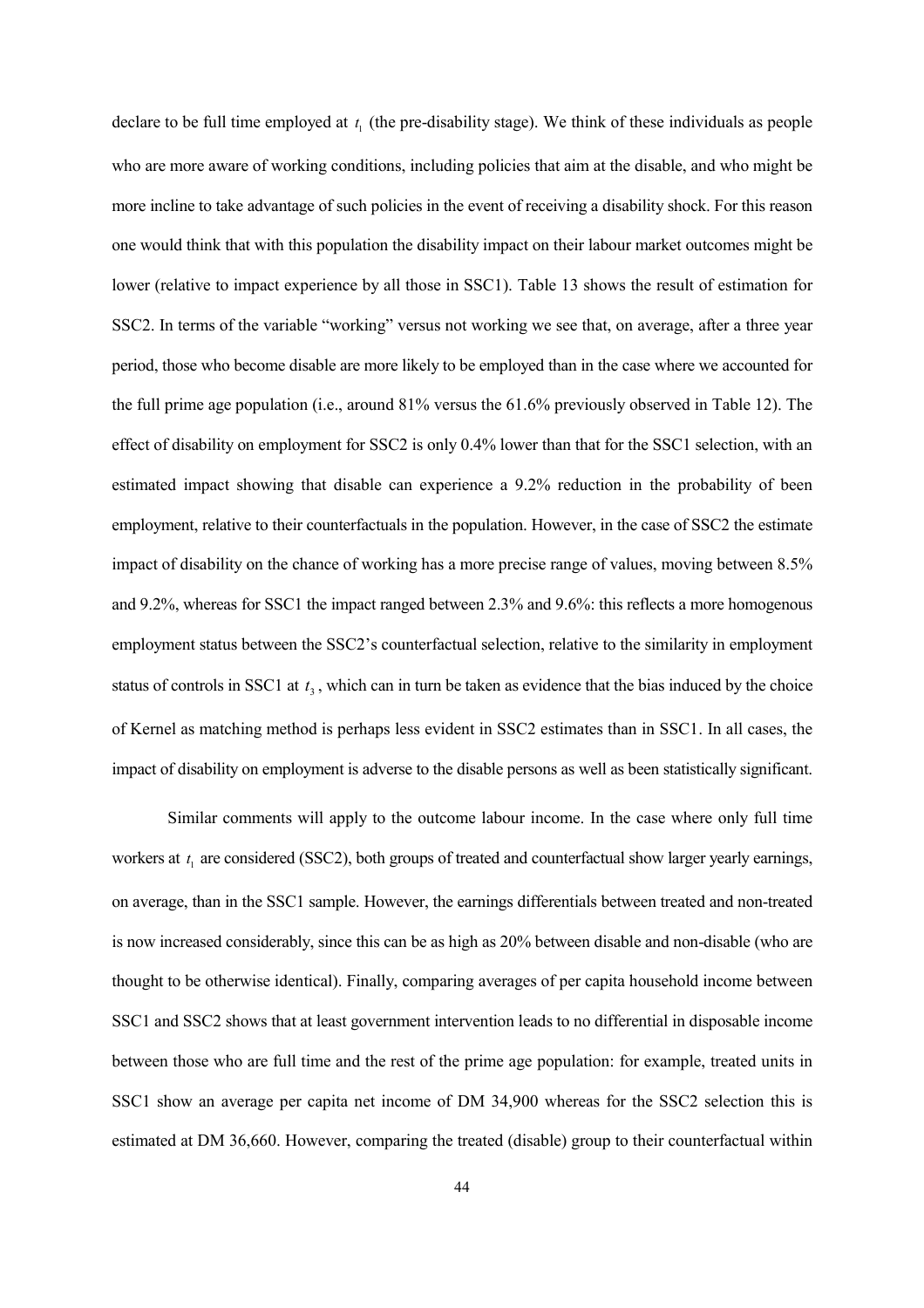SSC2 shows a significant difference between the two groups, with a differential that can be as large as 6%. Again, as with all other outcomes, the distance is statistically significant for most matching methods employed, at least at the 10% level of significance.

|                                                                                     | <b>OUTCOME:</b>                                                       |                | ACTIVE WORKING STATUS, expressed in 100% base (standard errors in brackets) |                                           |
|-------------------------------------------------------------------------------------|-----------------------------------------------------------------------|----------------|-----------------------------------------------------------------------------|-------------------------------------------|
|                                                                                     | E[YADD]S=d]                                                           | E[YAAA S=d]    | $\vartheta$<br>(impact estimate)                                            | 95% Confidence<br>Interval on $\vartheta$ |
| <b>NEAREST</b><br>NEIGHBOUR with no<br>calliper                                     | 61.6(2.2)                                                             | 64.0(5.1)      | $-2.3(5.0)$                                                                 | $[-17.0:2.8]$                             |
| <b>GAUSSIAN</b><br><b>KERNEL</b><br>with<br>bandwidth by<br>normal approximation    | 61.6(2.2)                                                             | 71.3(2.3)      | $-9.6(2.1)$                                                                 | $[-13.1: -4.9]$                           |
|                                                                                     | <b>OUTCOME:</b><br>ANNUAL LABOUR INCOME (in Deutsch Marks, Base 1999) |                |                                                                             |                                           |
|                                                                                     | E[YADD]S=d]                                                           | E[YAAA S=d]    |                                                                             | 95% Confidence                            |
|                                                                                     |                                                                       |                | $\vartheta$<br>(impact estimate)                                            | Interval on $\vartheta$                   |
| <b>NEAREST</b><br>NEIGHBOUR with no<br>calliper                                     | 32,300 (1,330)                                                        | 35,250 (3,380) | $-2,960(3,330)$                                                             | $[-11,502:1,550]$                         |
| <b>GAUSSIAN</b><br><b>KERNEL</b><br>bandwidth by<br>with<br>normal approximation    | 32,300 (1,330)                                                        | 38,230 (1,420) | $-5,940(1,320)$                                                             | $[-8,470:-3,390]$                         |
|                                                                                     | <b>OUTCOME:</b>                                                       |                |                                                                             |                                           |
|                                                                                     |                                                                       |                | PER CAPITAL NET HOUSEHOLD INCOME (in Deutsch Marks, Base 1999)              |                                           |
|                                                                                     | E[YADD]S=d]                                                           | E[YAAA S=d]    | $\vartheta$<br>(impact estimate)                                            | 95% Confidence                            |
|                                                                                     |                                                                       |                |                                                                             | Interval on $\vartheta$                   |
| <b>NEAREST</b><br>NEIGHBOUR with no<br>calliper                                     | 34,900 (660)                                                          | 35,920 (1,480) | $-1,000(1,590)$                                                             | $[-4,970:1,295]$                          |
| <b>GAUSSIAN</b><br><b>KERNEL</b><br>bandwidth<br>with<br>bv<br>normal approximation | 34,900 (660)                                                          | 36,450 (490)   | $-1,530(660)$                                                               | $[-2,980: -320]$                          |

*Table 12: Estimates of Impact of disability on labour market outcomes (ATET, SSC1)*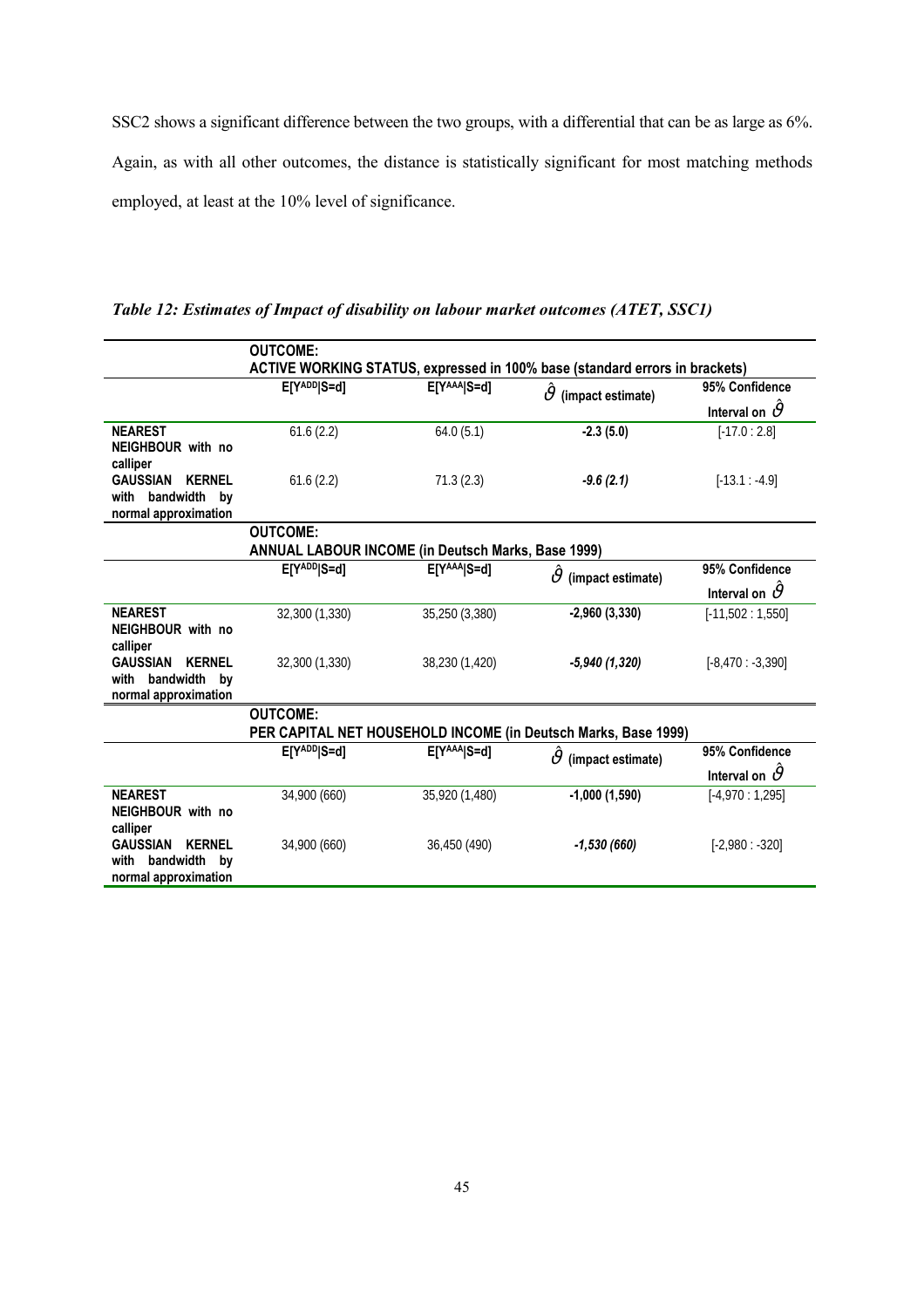|                                                          | <b>OUTCOME:</b>                                    |                |                                                                             |                         |
|----------------------------------------------------------|----------------------------------------------------|----------------|-----------------------------------------------------------------------------|-------------------------|
|                                                          |                                                    |                | ACTIVE WORKING STATUS, expressed in 100% base (standard errors in brackets) |                         |
|                                                          | E[YADD]S=d]                                        | E[YAAA S=d]    | $\vartheta$<br>(impact estimate)                                            | 95% Confidence          |
|                                                          |                                                    |                |                                                                             | Interval on $\vartheta$ |
| <b>NEAREST</b>                                           | 80.9(2.3)                                          | 89.4 (2.7)     | $-8.5(3.4)$                                                                 | $[-15.7:-2.4]$          |
| NEIGHBOUR with no                                        |                                                    |                |                                                                             |                         |
| calliper                                                 |                                                    |                |                                                                             |                         |
| <b>GAUSSIAN</b><br><b>KERNEL</b><br>bandwidth by<br>with | 80.9 (2.3)                                         | 90.0(1.4)      | $-9.2(2.6)$                                                                 | $[-15.2: -4.6]$         |
| normal approximation                                     |                                                    |                |                                                                             |                         |
|                                                          | <b>OUTCOME:</b>                                    |                |                                                                             |                         |
|                                                          | ANNUAL LABOUR INCOME (in Deutsch Marks, Base 1999) |                |                                                                             |                         |
|                                                          | E[YADD]S=d]                                        | E[YAAA S=d]    | $\vartheta$ (impact estimate)                                               | 95% Confidence          |
|                                                          |                                                    |                |                                                                             | Interval on $\vartheta$ |
| <b>NEAREST</b>                                           | 46,840 (1,610)                                     | 54,290 (2,860) | $-7,450(3,050)$                                                             | $[-14, 140: 2, 090]$    |
| NEIGHBOUR with no                                        |                                                    |                |                                                                             |                         |
| calliper<br><b>KERNEL</b><br><b>GAUSSIAN</b>             | 46,840 (1,610)                                     | 54,050 (1,280) |                                                                             | $[-11,630:-4,520]$      |
| bandwidth by<br>with                                     |                                                    |                | $-7,210(1,690)$                                                             |                         |
| normal approximation                                     |                                                    |                |                                                                             |                         |
|                                                          | <b>OUTCOME:</b>                                    |                |                                                                             |                         |
|                                                          |                                                    |                | PER CAPITAL NET HOUSEHOLD INCOME (in Deutsch Marks, Base 1999)              |                         |
|                                                          | E[YADD]S=d]                                        | E[YAAA S=d]    | $\vartheta$ (impact estimate)                                               | 95% Confidence          |
|                                                          |                                                    |                |                                                                             | Interval on $\vartheta$ |
| <b>NEAREST</b>                                           | 36,660 (800)                                       | 37,600 (1,570) | $-940(1,685)$                                                               | $[-6, 250 : 380]$       |
| NEIGHBOUR with no                                        |                                                    |                |                                                                             |                         |
| calliper<br><b>GAUSSIAN</b><br><b>KERNEL</b>             |                                                    |                |                                                                             |                         |
| bandwidth by<br>with                                     | 36,660 (800)                                       | 39,060 (690)   | $-2,410(915)$                                                               | $[-4,570: -930]$        |
| normal approximation                                     |                                                    |                |                                                                             |                         |
|                                                          |                                                    |                |                                                                             |                         |

*Table 13: Estimates of Impact of disability on labour market outcomes (ATET, SSC2)*

## **7 Conclusions**

In this paper we estimate the impact of disability status on three different labour market outcomes (working versus not working, annual labour income and per capita household disposable income), allowing for two different types of underlying populations, one that includes anyone of prime age, SSC1, and a second that restricts the sample to those who, been in prime age, declare to be full time workers at the first period of each three-year sequences in which they might become disabled.

Our empirical section makes use of matching methods to allow for the counterfactual approach associated with treatment effect techniques for program evaluation. In particular, we estimate by matching on the propensity score. Such methods improves on other parametric and semi-parametric approaches to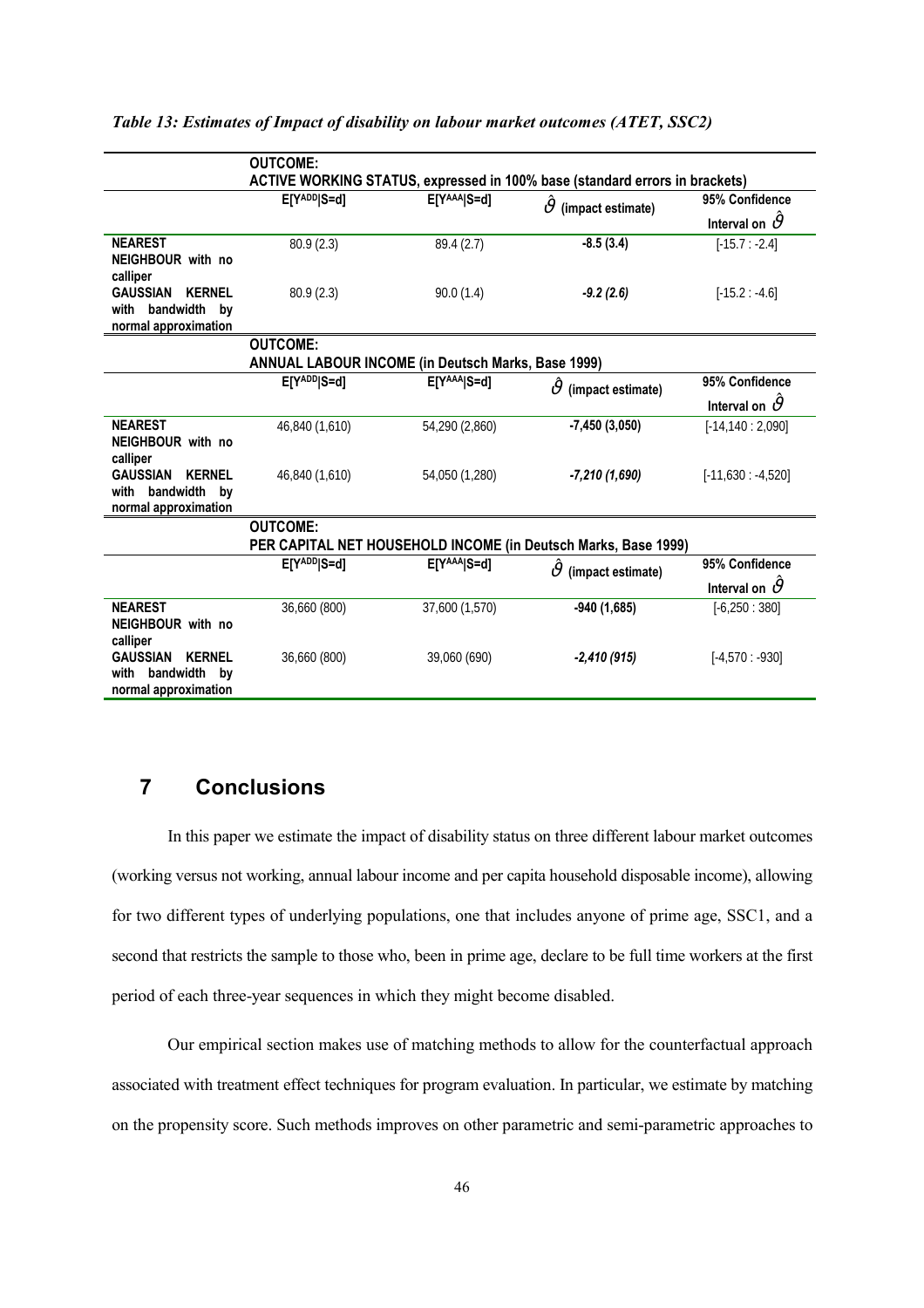program evaluation because they avoid many potential biases due to model misspecification. At the same time, matching on the propensity score allows to compare the outcome of sub-groups in the same support as defined by a set of observed characteristics.

Our empirical study is based on data from 18 waves of the German Socio-Economic Panel (GSOEP, 1984-2001), thus using all years for which the information is available. This panel provides information not only with respect to all labour market outcomes of interest, but also information on legal disability status, while being also rich on information with respect to other social and economic aspects needed for the analysis. The use of several waves allows us to construct two groups of individuals defined as treated individuals and control (or comparison) individuals. Those in the treatment group are individuals who, been non-disable at a particular year, become disable and remain so in the consecutive second and third year. According to German law, from the moment a person becomes (legally) disable she is entitled to advantages (e.g., particular re-training, free rehabilitation, subsidised wages for employers, etc.) which should help her to lower the cost of engaging in paid labour market activities. Thus, we assume these policies to have some impact on the observed labour market outcome of treatment units, given that they have been disable for at most two years. The control group are individuals who declare non-disability status over a given set of three years, and, therefore, do not receive the impact of policies which are built specifically for disable persons.

We estimate the propensity score using variables grouped according to categories of observed predisability characteristics which may have an effect on both labour market outcomes and the probability of becoming disable. Matching on the propensity score can lead to different estimates according to which matching methods is used. We compares estimates using two different matching techniques, namely, Nearest Neighbour and Kernel matching. As expected, the magnitudes of the estimates do not differ much between methods. Where they differ is with respect to sampling variance estimates, with Nearest Neighbour consistently showing larger variance: this is expected since, for any given calliper, the Nearest Neighbour method is based on placing all the weight in one observation in the control group only to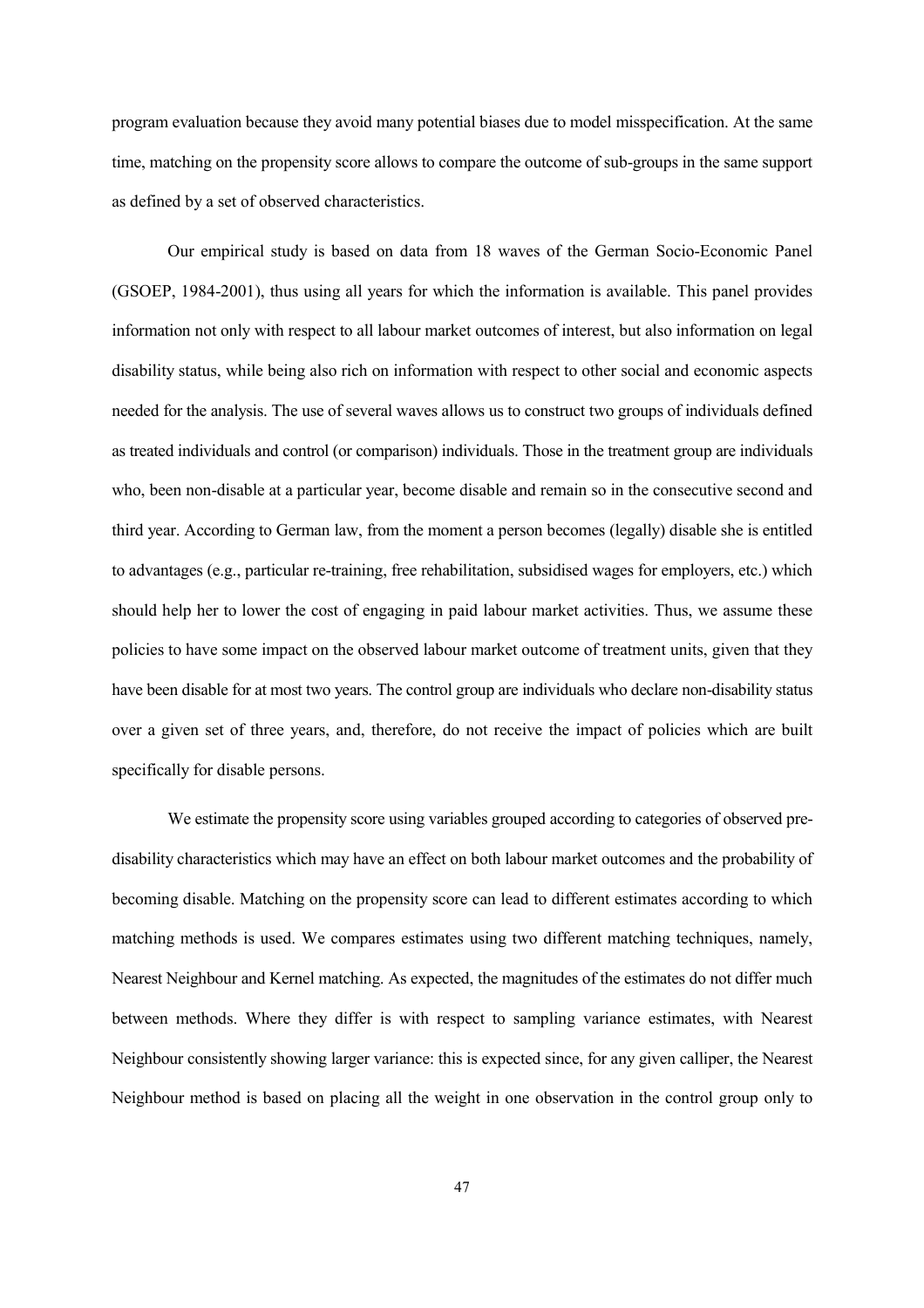minimise bias, whereas the counterfactuals assigned when using Kernel estimation give weight to more than one observation, thus reducing variance in the typical bias-variance trade-off.

With respect to the outcome "working" versus "not working", results suggest that non-disable fair better in that they might experience as much as a 9.6% greater chance to be working than their disable counterparts. Similarly, after disability has kicked in, there is a considerable earnings gap between the nondisable and the population of disable individuals, with those in disability status experiencing annual earnings differentials of up to approximately DM 6,000, translating into a 16% earnings differential between the two groups. With respect to per capita disposable income, the differential is not so large as with earnings, showing that non-disable enjoy, on average, levels of annual disposable income that are between 1% and 5% higher than the prime age disable population. However, such differential is statistically significant.

We have compared estimation for two sample definitions. Whereas the one commented so far focuses on a selection of the population that affects prime age individuals, we have repeated the exercise focusing on individual who, while been of prime age, declare to be full time workers at the beginning of the period under study (when all individuals are, by construction, non-disable). We believe that, once the disability kicks in, and given that this sub-population is already actively engaged in full time work, the policies will be more relevant and the impact of these policies more prominent so that we might expect the impact of disability to be lower in magnitude (for example, they might become more aware of the different re-training programs, be better advised, etc.). However, estimates of the effect of disability on the labour market outcomes for these individuals who declare to be full time workers at a pre-disability stage do not differ in magnitude (or significance) relative to the impact that disability might have in the overall population of prime age, thus further reinforcing those conclusions obtained under SSC1 with respect to the effectiveness of the aim of disability policies. If at all, and comparing the ATET estimate of this initial full time workers to estimates using the original sample (all prime age individuals), the suggestion is that been in full time employment, once there is a shift from a non-disable to a disable status, the probability of been out of work can increase to range between 8.5% and 9.2%, on average their earnings will be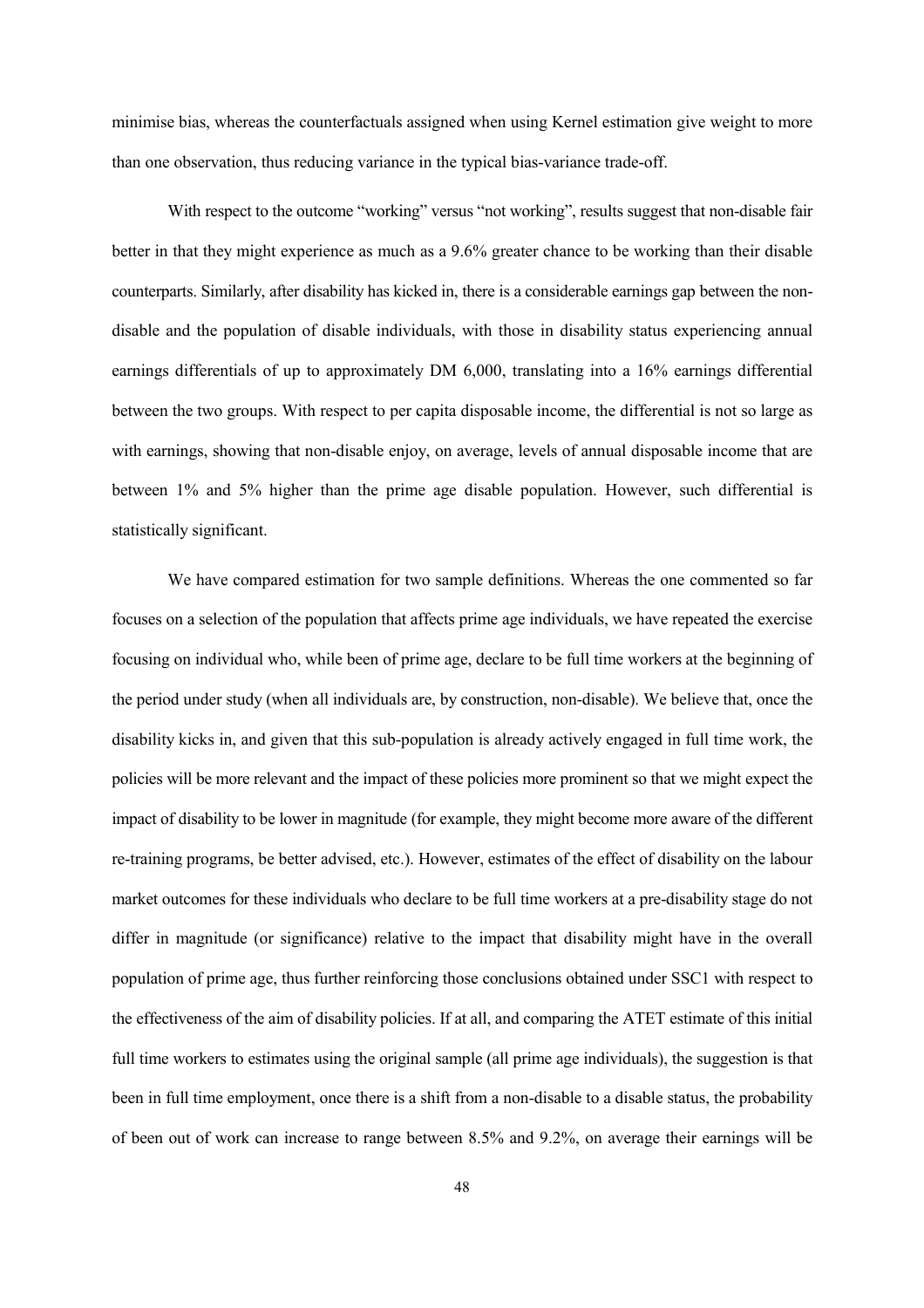reduced, possibly by as much as 20% relative to their non-disable counterparts, and will experience greater purchasing power inequality than the non-disable population, with their per capita disposable income been reduced possibly as much as 6.1% when compared to those who did not receive a disability shock.

Besides our contribution to a growing area in applied econometrics that uses treatment effect techniques for program evaluation, we believe that this paper makes an important contribution to the understanding of how disable individuals fair in the labour market. Many studies suggest an adverse participation and wage differential for disable individuals who are able and willing to participate in paid labour market activities. For example, in the case of Germany, Albrecht and Braum (1998), suggest large differentials in unemployment rate, whereas the Kid et al. (1998) study estimates a 50% gap in the participation rate, where only half of it can be explained by productivity differentials. Because of our particular way of constructing treatment and control units, a direct implication of our results is that policies aiming at helping disable individuals into paid labour market activities are not effective at their aim, either because they do not motivate individuals sufficiently to take up paid activities (as would show the results of SSC1), or because they do not break down the barriers of entry for those who have become disable but who where previously engaged in full time paid labour market activities.

Furthermore, earning and purchasing power differentials suggest that social differentials between the disable and non-disable exist, in itself something that might act as a deterrent for those who, being disable, might otherwise choose to participate as active members in the labour market. In Germany the system obliges employers with a workforce of 16 or more to employ disable employees at least up to a minimum of 6% of the total workforce. Non fulfilment of this quota is often used to suggest that disable fair worst in the labour market, with less chances of been employed than non-disable. To some extend our work provides quantitative backing for such claims.

### **References**

Aakvik, A., (2003), "Estimating the employment effects of education for disabled workers in Norway", *Empirical Economics*, vol.28, 3, 515-534.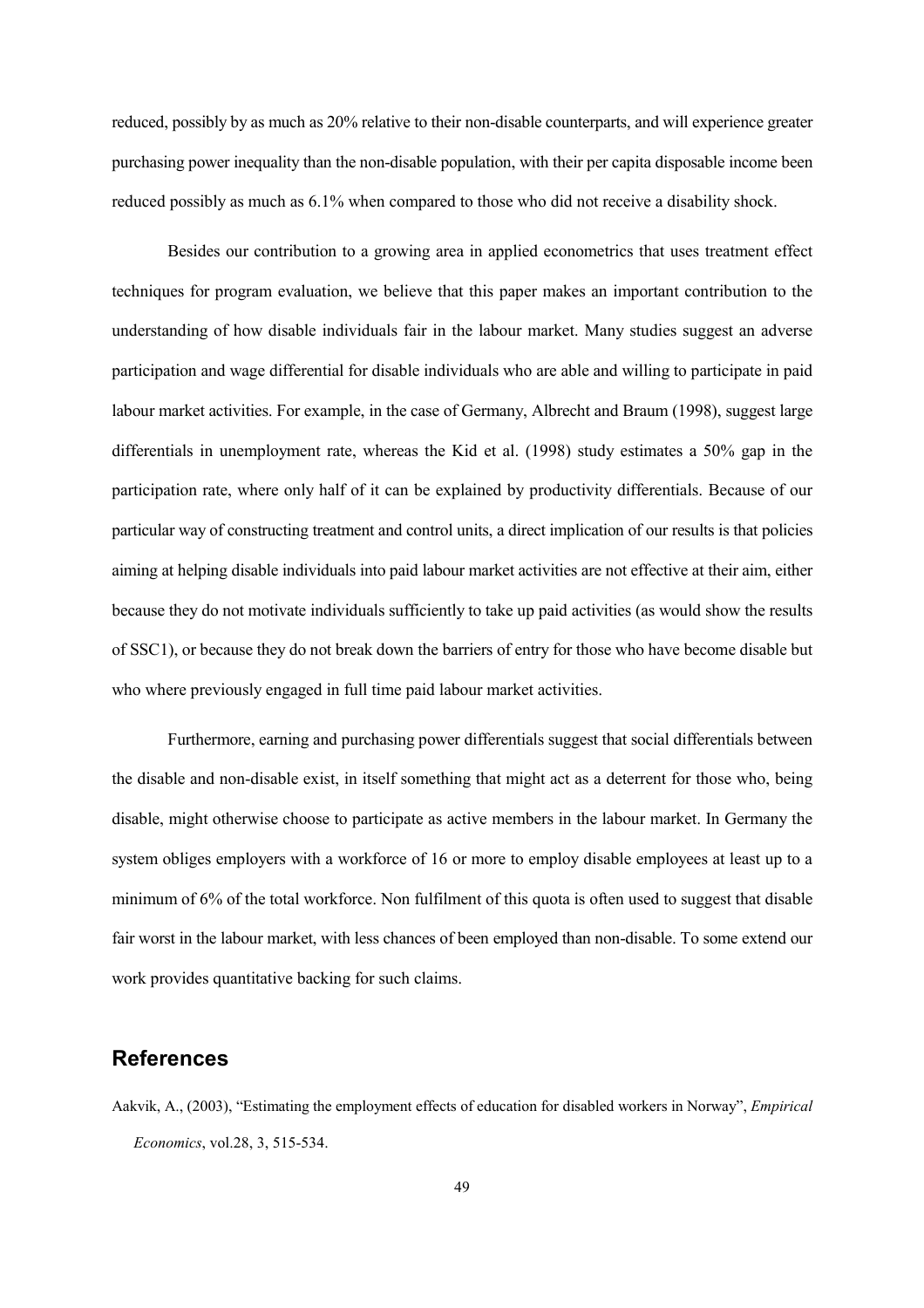- Albrecht, M., and H. Braun (1998), "International research project on job retention and return to work strategies for disable workers". Study Report: Germany, ed. *International Labour Organization*, Geneva.
- Black, D., and J. Smith (2002), "How Robust is the evidence on the effects of college quality? Evidence from matching", *University of Maryland working paper*.
- Contoyannis, P. and N. Rice (2001), "The impact of health on wages: Evidence from the British Household Panel Study", *Empirical Economics*, vol.26,4,599-622.
- Even, W. E., and D. A. MacPherson (1990), "Plant size in the decline of unionism", *Economic Letters*, 32, 392-398.
- Härdle, W., and J. S. Marron (1985), "Optimal bandwidth selection in nonparametric regression functions estimation", *Annals of Statistics*, 13, 1465-1481.
- Heckman, J. J., and J. Hotz (1989), "Choosing among alternative methods for estimating the impact of social programs: The case of manpower training", *Journal of the American Statistical Association*, 84, 862-874.
- Heckman, J. J., H. Ichimura, and P. Todd (1997), "Matching as an econometric evaluation estimator: evidence from evaluating a job training programme", *Review of Economics Studies*, 64, 605-654.
- Kidd, M., P. Sloane and I. Ferko (2000), "Disability and labour market: an analysis of British males", *Journal of Health Economics*, 19, 961-981.
- Kreider, B., and J. Pepper (2002), "Disability and employment: re-evaluating the evidence in light of reporting errors", *CRR WP 2002-6*, Boston College.
- Lechner, M. (1999), "Continuous off-the job training in East Germany after Unification", Journal of Business and Economics Statistics, 17, 74-90.
- Manski, C., (1994), "The selection problem", in: *Advances in Econometrics,* ed. C. Sims, Cambridge University Press, 143-170.
- Mueser, P., K. Troske and A. Gorislavsky (2003), "Using state administrative data to measure program performance", *Working paper*, University of Missouri-Columbia.
- Oyen, R. (1989), "Vocational training, labour market opportunities, and internal company integration of disable persons. Survey of the empirical research of the 1980s", *Mitteilungen aus der Arbeitsmrket – und Berufsforschung (MittAB)*, ed. Stuttgart et al., 4, 507-522.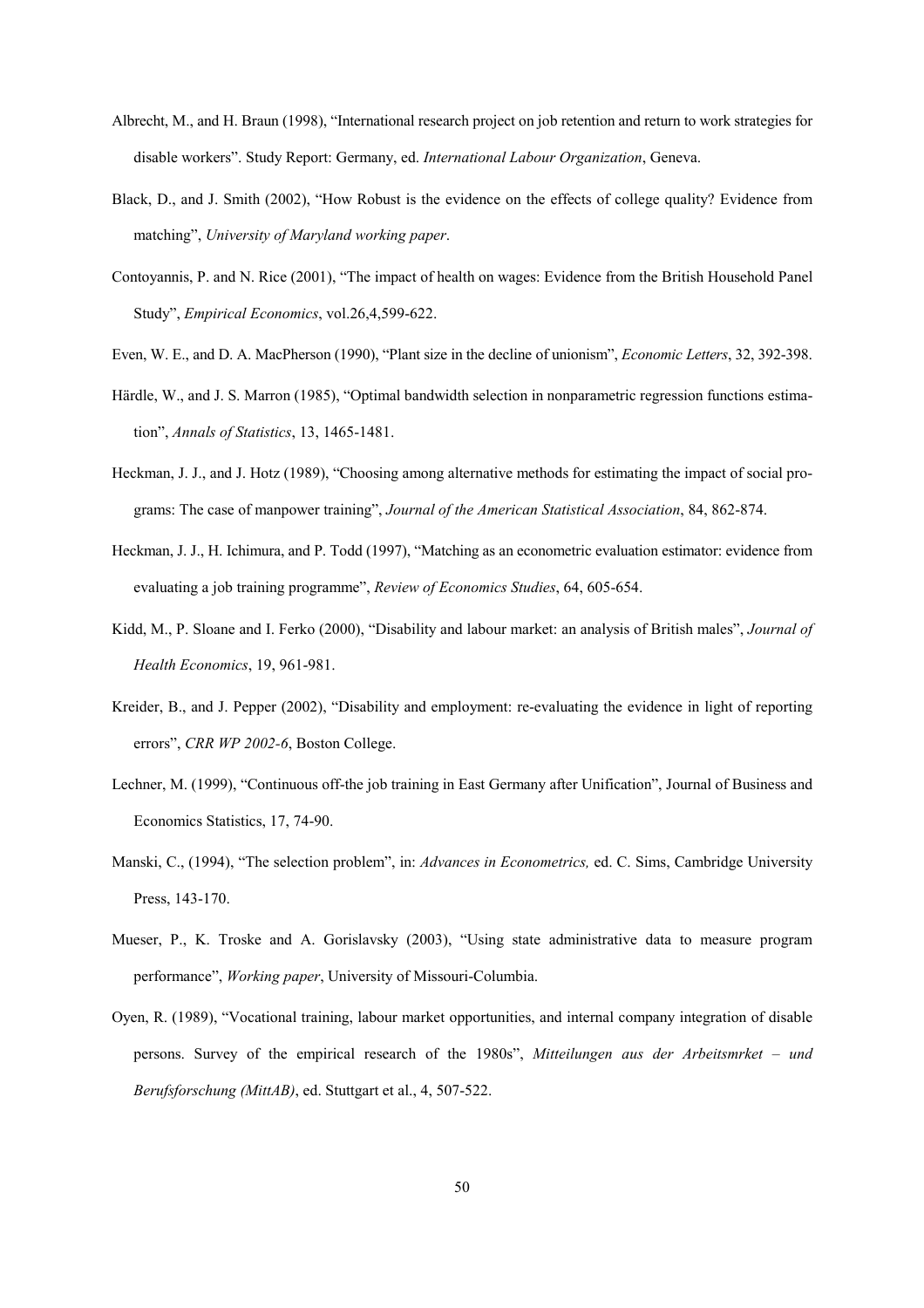- Rosenbaum, P., and D. Rubin (1983), "The central role of the propensity score in observational studies for causal effects", *Biometrika*, 70(1), 41-55.
- Rubin, D. (1974), "Estimating casual effects of treatments in randomised and non-randomised studies", *Journal of Educational Psychology*, 66, 688-701.

Silverman, R. (1986), "Density estimation", *London: Chapman and Hall*.

- Smith, J. and P. Todd (2002), "Does matching overcome LaLonde's critique of non-experimental methods?", *Journal of Econometrics*, forthcoming.
- Sundberg, G. (1996), "Essays on Health Economics", *PhD. Thesis Series*, Department of Economics, Uppsala University.
- Thornton, P. (1998), "International research project on job retention and return to work strategies for disabled workers. Key issues". *International Labour Organization Publications*, Geneva.
- Thornton, P. and N. Lunt (1997), "Employment policies for disabled people in eighteen countries: a review", *York Social Policy Research Unit WP series*, University of York.
- Walker, I and A. Thompson, (1996), "Disability, wages and labour force participation: Evidence from UK panel data", *WP Series Department of Economics, Keele University*, Working Paper no.96/14.
- Williamson, J. and T. McNamara, "The effects of unplanned changes in marital and disability status: interrupted trajectories and labour force participation", *CRR WP 2002-6*, Boston College.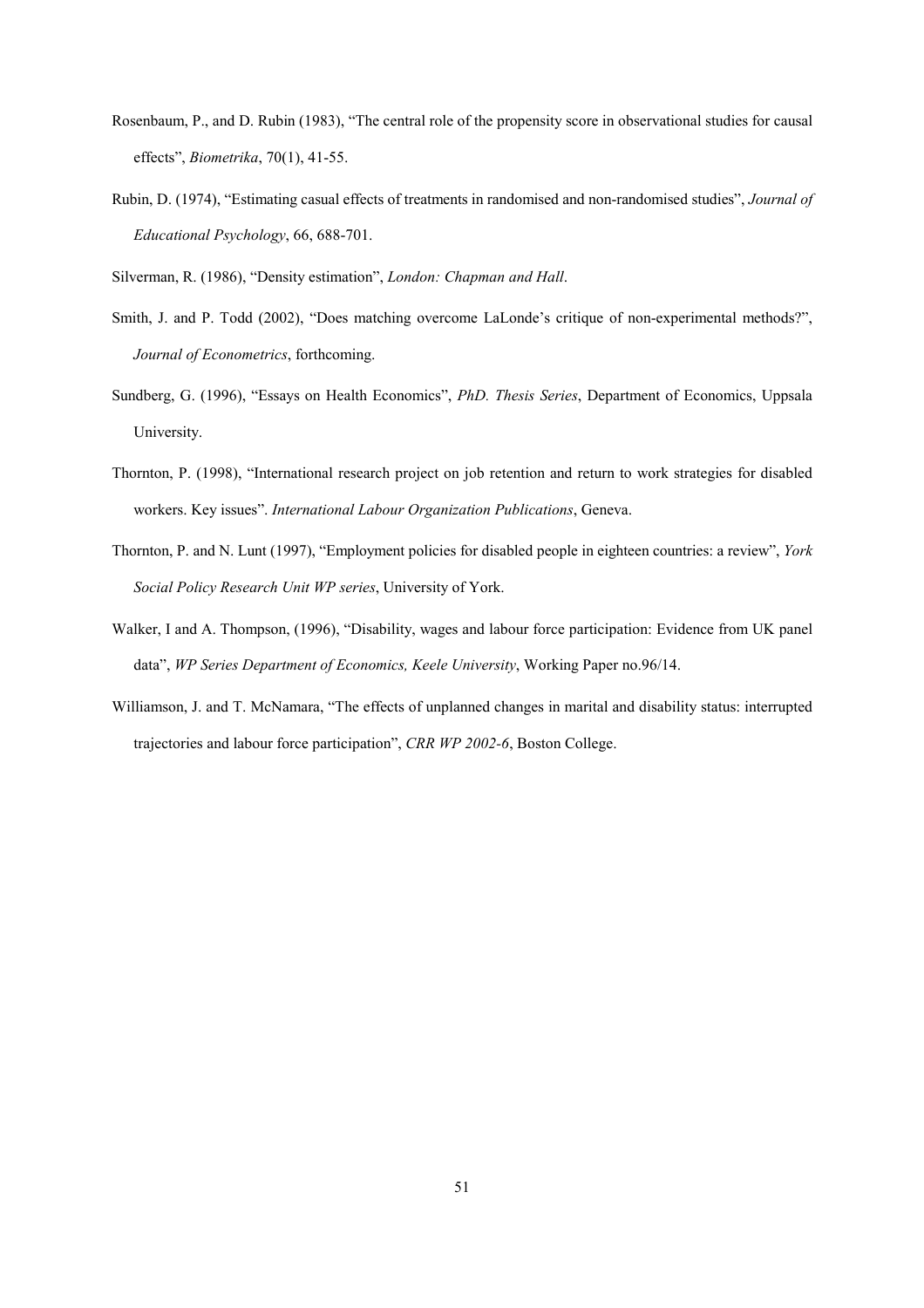### **Appendix A:**

Each wave contains a set of questions with reference to health status. Among this questions, individuals are asked if (a) they are classified as legally disable, and (b) the degree (in percentages) of disability, if any. Both questions are reproduced below, in their English translation format.

*(a) "Are you officially registered as having a reduced capacity for work or of being severely disabled? (If you are receiving disability benefits, then enter "yes"). Yes\_\_\_\_\_\_\_\_ No\_\_\_\_\_\_\_\_\_ (b) "If yes to (a), what is the degree of your disability? percentage of disability\_\_\_\_\_\_\_\_*

The above questions refer to questionnaires from 1984 to 1997. In 1998 and thereafter the wording of both questions changed slightly, although the intended information remained equivalent. The new wording is reproduced below:

- *(c) "Are you legally classified as handicapped or capable of gainful employment only to a reduced extent due to medical reasons? (If you receive social security due to disability, please enter "yes")*
	- *Yes\_\_\_\_\_\_\_\_*
	- *No\_\_\_\_\_\_\_\_\_*
- *(d) "What is the extend of this capability reduction or handicap according to the most recent diagnosis?*

 $\frac{0}{0}$ 

## **Appendix B:**

We are interested on estimating the impact of disability on labour market outcomes at  $t_3$  of individuals who been non-disable at  $t_1$ , become disable at  $t_2$  and remain classified as disable at  $t_3$ . Our data is based on an annual survey, meaning that we require individuals who are observed for at least for 3 consecutive years. For example, if the first wave is for the year 1994, we need to observe both the labour market outcome  $Y_{t3}$ , and the health pattern – non-disability or disability – of the sample consecutively for the years 1994, 1995 and 1996. However, from 1994 onwards the survey provides a total of 7 years of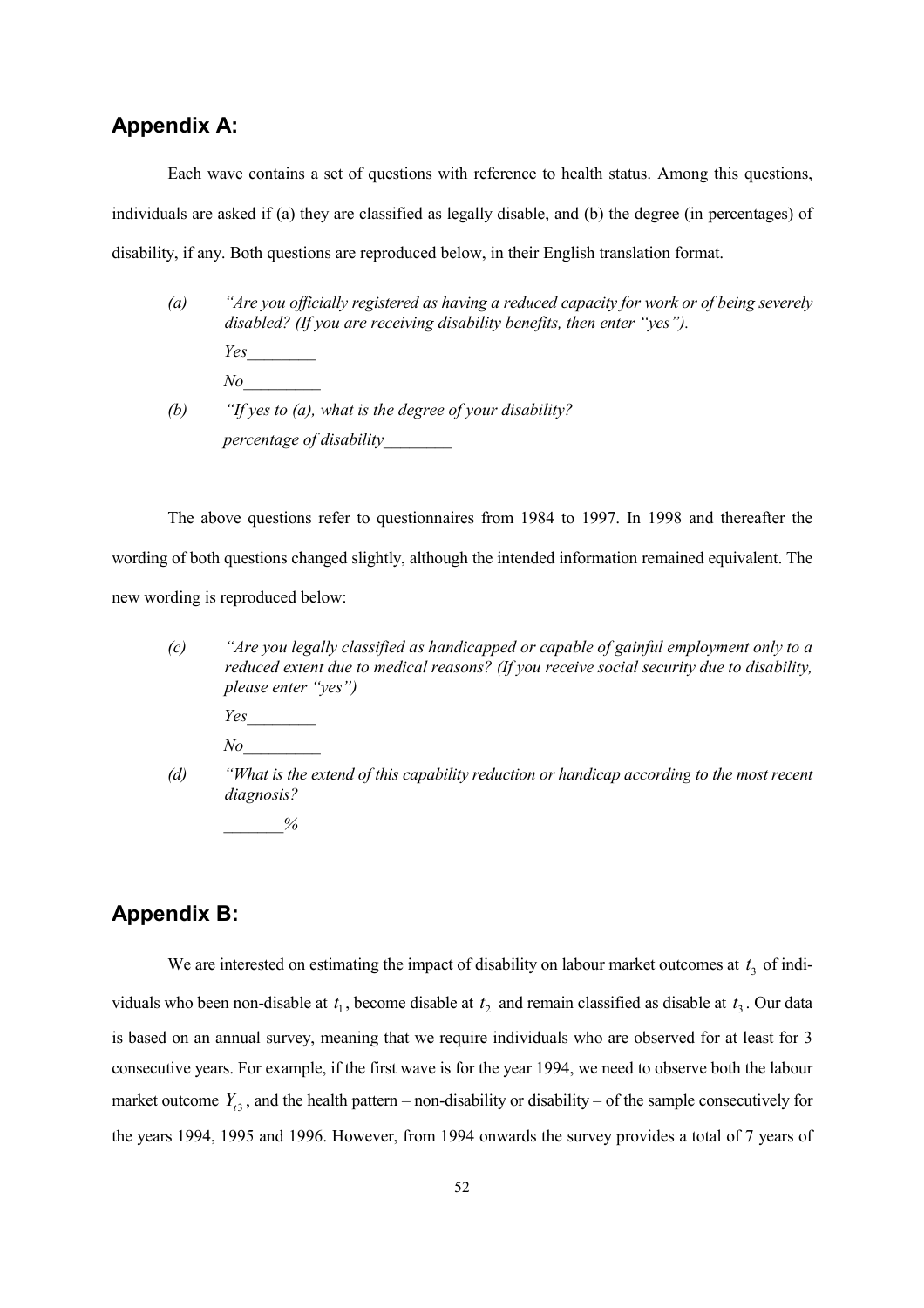information (1994 to 2000), such that 5 different sequence of three years each can be used to estimate the parameter of interest. The following shows the algorithm to estimate the final ATET:

- Step 1: Starting with the first three year sequence  $S_i$ ;  $j = 1$ , select individuals from the original *N* sample who are, first, observed consistently over the three year period, and secondly, have a health pattern either defined as AAA (or *a* for short) – the controls or comparison group – or ADD (or *d* for short) – the treated group. Disregard any other units in the sample. The sample *n* of controls and unit form a mutually exclusive binary outcome, with  $n = n_a + n_d$ . Our assumption is that the original *N* sample is a representative sample of the target population.
- Step 2: Select any variable in the information set at  $t_1$  within the survey that might be thought to have an effect on both the treatment and outcome of interest. Let the  $(k,n)$  matrix  $X_1 = [X'_{a,1} : X'_{a,1}]$ identify these variables allowing for any properly justified interaction between them. With this, estimate the propensity scores  $p_j(x_{a,1}) = \Phi_j(x_{a,1} \hat{\beta}_n)$  and  $p_j(x_{d,1}) = \Phi_j(x_{d,1} \hat{\beta}_n)$  for comparison and treatment groups, respectively, where  $\Phi$  stands for the cumulative normal distribution, and  $\hat{\beta}_n$  is the parameter estimate of a binary model (e.g., Probit) such that  $P(ADD = 1 | X_1 = x_1; \beta)$ .
- Step 3: With an appropriate matching method, compare the distance of the *ith* element of the estimated propensity score vector for treated units  $p_j(x_{d,1})$ , to all elements in  $p_j(x_{d,1})$ , the estimated propensity score vector for the comparison units. The *ith* element in the treated group receives the counterfactual outcome  $Y_i^c$ , where  $Y_i^c$  is the labour market outcome belonging to the comparison unit that minimises  $p_j^i(x_{d,1}) - p_j(x_{d,1})$ . Repeat the process for each *i* unit in  $n_d$  to end up with a vector of counterfactual outcomes  $y_j^c = (y_1^c, ..., y_{nd}^c)$ .
- Step 4: Repeat step 1 to step 3 for each of the available 3 year sequences. In our case we end up with 5 vectors of counterfactuals  $y_1^c, y_2^c, ..., y_5^c$ , one for each of our constructed 3 year sequence.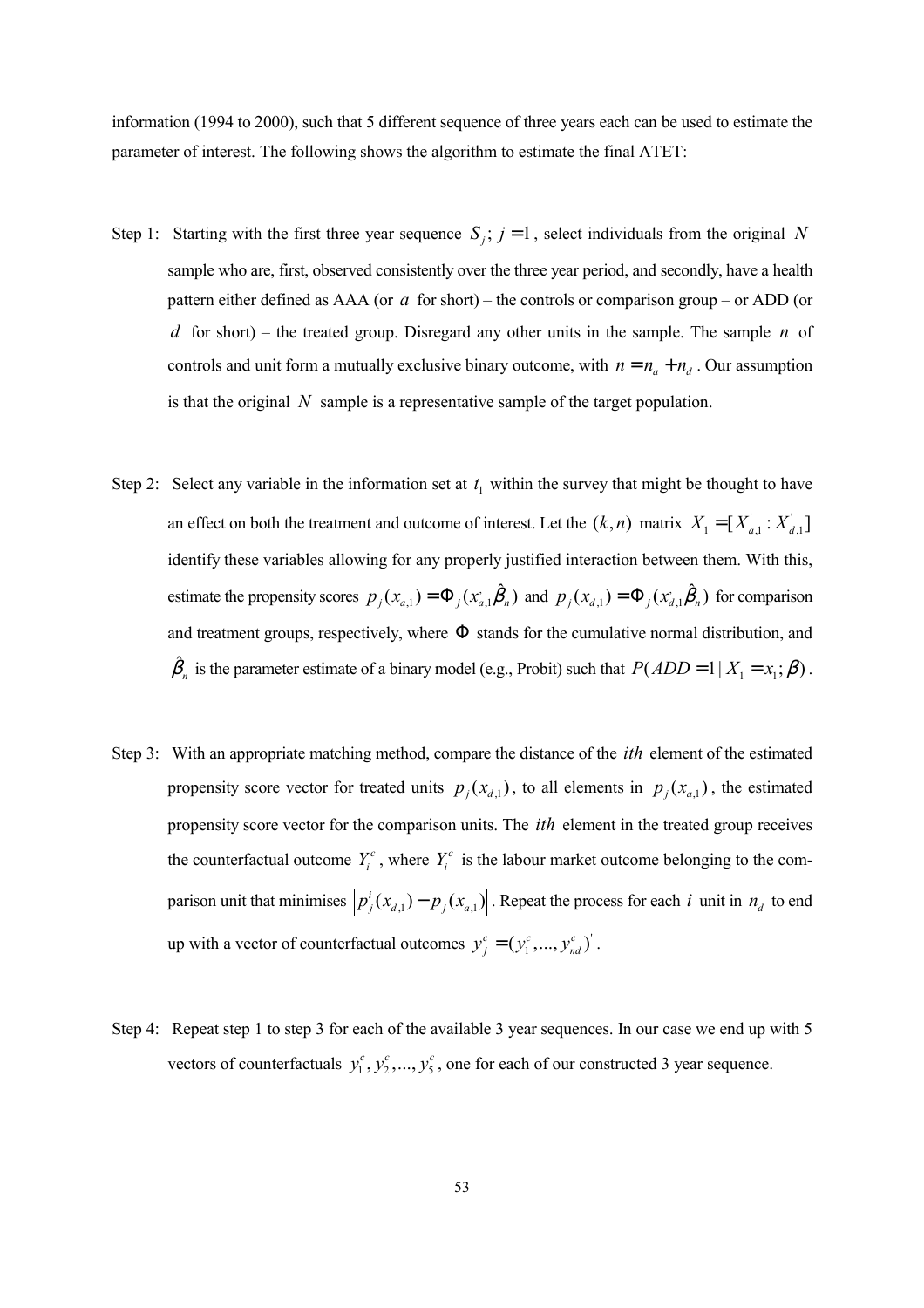Step 5: Estimate the expected value of the counterfactual outcome with the sample average such that 5  $\hat{E}[Y^a | ADD] = (1/n_a) \sum_{j=1}^5 \sum_l y^c_{l \in j}$ , where *l* is the number of treatment units in sequence *j*. Do the same with respect to the expected value of the actual outcome for the treated units, such that  $\hat{E}[Y^d | ADD] = (1/n_d) \sum_{j=1}^5 \sum_l y_{l \in j}^d$ . The average treatment effect on the treated, or ATET, is given by  $\hat{E}[Y^a | ADD] - \hat{E}[Y^d | ADD].$ 

To find the empirical distribution for each estimated ATET, repeat steps 1 to 5 an appropriate number of times (for example, 500), each time re-sampling with replacement from the original *N* in the survey (defined as anyone who is observed over each of the three year sequences). This process will give a vector of ATET estimates,  $(ATET_1, ..., ATET_{500})$ . The standard error or quantiles of the sampling error for the actual estimate ATET is obtained by estimating the standard error of  $(ATET_1, ..., ATET_{500})$  and its distribution (Appendix G provides a visual interpretation of the empirical distribution of these estimates using the SSC1 sample, while similar estimate with respect to SSC2 are available from the Authors on request).

### **Appendix C: Results from SSC2**

 $\overline{a}$ 

Section 3.1 provides several tables for the analysis of the data defined as SSC1. In this appendix we provide similar summary statistics for the sample defined under the sample selection criterion SSC2. This corresponds to a sub-selection from SSC1, where those selected comply with the conditions imposed to SSC1 but furthermore, classify themselves as been full time employed in the first period under observation. <sup>38</sup> Initially 10,995 belong to the SSC1 selection. Of these, 7,611 comply with the sample selection criteria defined under SSC2.

<sup>&</sup>lt;sup>38</sup> In this set we include anyone that declares to be in maternity leave, since we have no information of whether these individuals were full or part-time employed at the time of leave.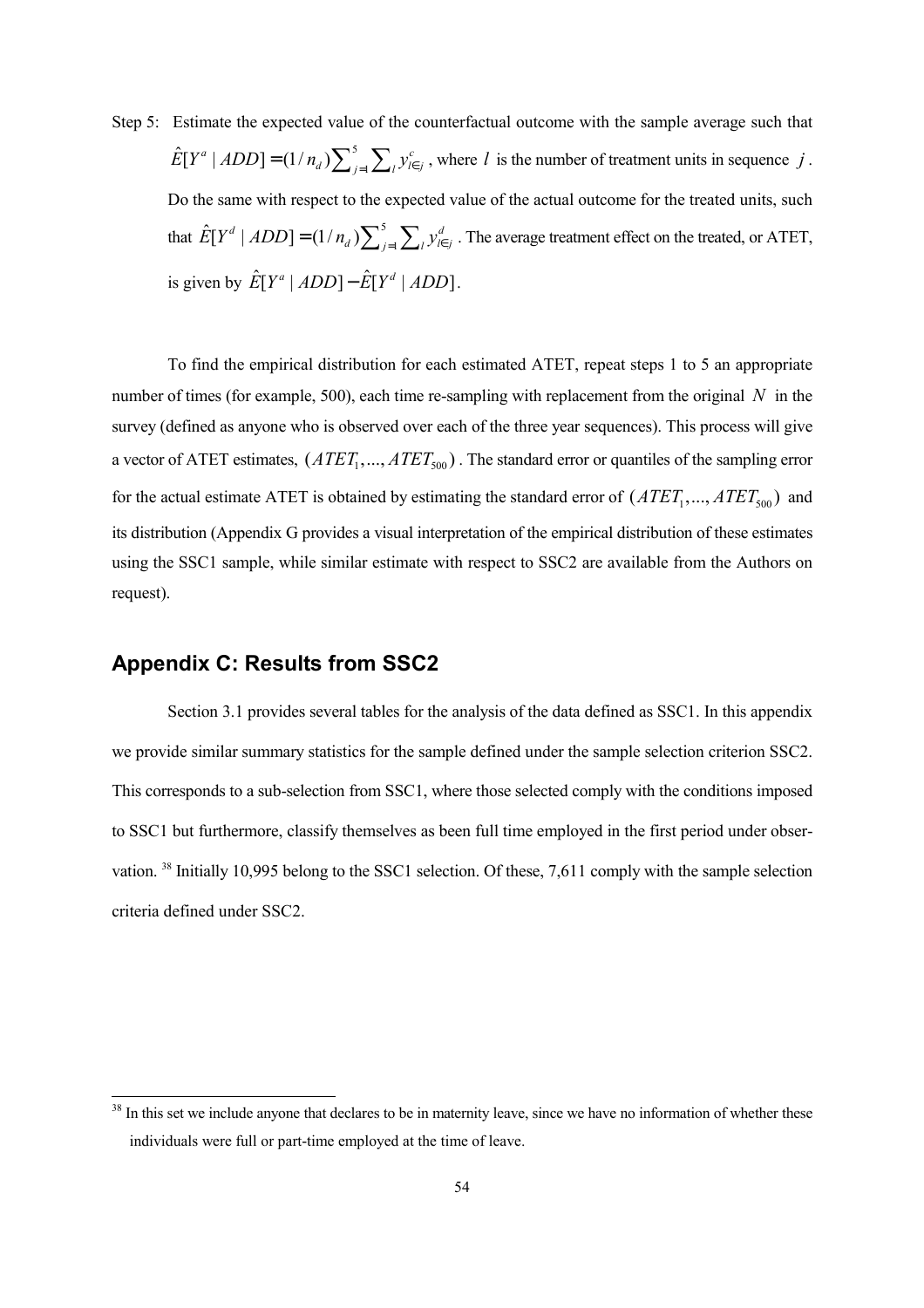|      |                              |                           |                       | <b>NON-DISABLE (degree of disability</b><br>between 0 and 29%) |                                            |                                      | <b>DISABLE</b> (degree of disability<br>between 30% and 89%) |                                                |                                                 |
|------|------------------------------|---------------------------|-----------------------|----------------------------------------------------------------|--------------------------------------------|--------------------------------------|--------------------------------------------------------------|------------------------------------------------|-------------------------------------------------|
| Year | <b>New</b><br><b>Entries</b> | <b>Attrition</b><br>units | Net<br>sample<br>size | As % of<br>Net<br>Sample<br>size                               | With a<br>degree of<br>disability<br>$= 0$ | <b>Disability</b><br>of 1% to<br>29% | As % of<br>Net<br>sample<br>size                             | <b>Disability</b><br>between<br>30% and<br>49% | <b>Disability</b><br>between<br>50% and<br>89%. |
| 1984 | 3,738                        |                           | 3,738                 | 94.2                                                           | 92.5                                       | 0.75                                 | 5.8                                                          | 37.7                                           | 62.3                                            |
| 1985 | 471                          | 647                       | 3,562                 | 94.7                                                           | 93.2                                       | 0.68                                 | 5.3                                                          | 29.1                                           | 70.9                                            |
| 1986 | 356                          | 477                       | 3,441                 | 93.6                                                           | 91.9                                       | 0.81                                 | 6.4                                                          | 30.9                                           | 69.1                                            |
| 1987 | 273                          | 316                       | 3,398                 | 94.7                                                           | 92.2                                       | 0.78                                 | 5.3                                                          | 32.0                                           | 68.0                                            |
| 1988 | 230                          | 397                       | 3,231                 | 95.0                                                           | 92.4                                       | 0.76                                 | 5.0                                                          | 25.5                                           | 74.5                                            |
| 1989 | 261                          | 300                       | 3,192                 | 95.0                                                           | 91.9                                       | 0.81                                 | 5.0                                                          | 30.2                                           | 69.8                                            |
| 1990 | 250                          | 329                       | 3,113                 | 94.0                                                           | 90.8                                       | 0.92                                 | 6.0                                                          | 53.2                                           | 46.8                                            |
| 1991 | 246                          | 165                       | 3,194                 | 95.3                                                           | 92.1                                       | 0.79                                 | 4.7                                                          | 36.4                                           | 63.6                                            |
| 1992 | 230                          | 271                       | 3,153                 | 95.4                                                           | 92.5                                       | 0.75                                 | 4.6                                                          | 38.9                                           | 61.1                                            |
| 1993 | 208                          | 265                       | 3,096                 | 95.6                                                           | 93.3                                       | 0.67                                 | 4.4                                                          | 44.5                                           | 55.5                                            |
| 1994 | 216                          | 332                       | 2,980                 | 95.2                                                           | 92.3                                       | 0.77                                 | 4.8                                                          | 50.0                                           | 50.0                                            |
| 1995 | 183                          | 166                       | 2,997                 | 94.9                                                           | 92.6                                       | 0.74                                 | 5.1                                                          | 51.6                                           | 48.4                                            |
| 1996 | 183                          | 275                       | 2,905                 | 95.0                                                           | 91.7                                       | 0.83                                 | 5.0                                                          | 50.7                                           | 49.4                                            |
| 1997 | 171                          | 234                       | 2,842                 | 95.2                                                           | 91.8                                       | 0.82                                 | 4.8                                                          | 56.3                                           | 43.7                                            |
| 1998 | 164                          | 266                       | 2,740                 | 95.2                                                           | 91.5                                       | 0.85                                 | 4.8                                                          | 50.0                                           | 50.0                                            |
| 1999 | 162                          | 328                       | 2,574                 | 94.8                                                           | 90.8                                       | 0.92                                 | 5.2                                                          | 50.0                                           | 50.0                                            |
| 2000 | 138                          | 234                       | 2,478                 | 95.2                                                           | 90.6                                       | 0.94                                 | 4.8                                                          | 49.3                                           | 50.8                                            |
| 2001 | 131                          | 224                       | 2,385                 | 95.3                                                           | 90.8                                       | 0.92                                 | 4.7                                                          | 49.3                                           | 50.5                                            |

*Table C1: Distribution, for each wave, between Non-disable and Disable, and within group distribution according to degree of disability (annual sample according to sample selection criteria SSC2)*

Note 1: This table is analogous to Table 3, Section 3.1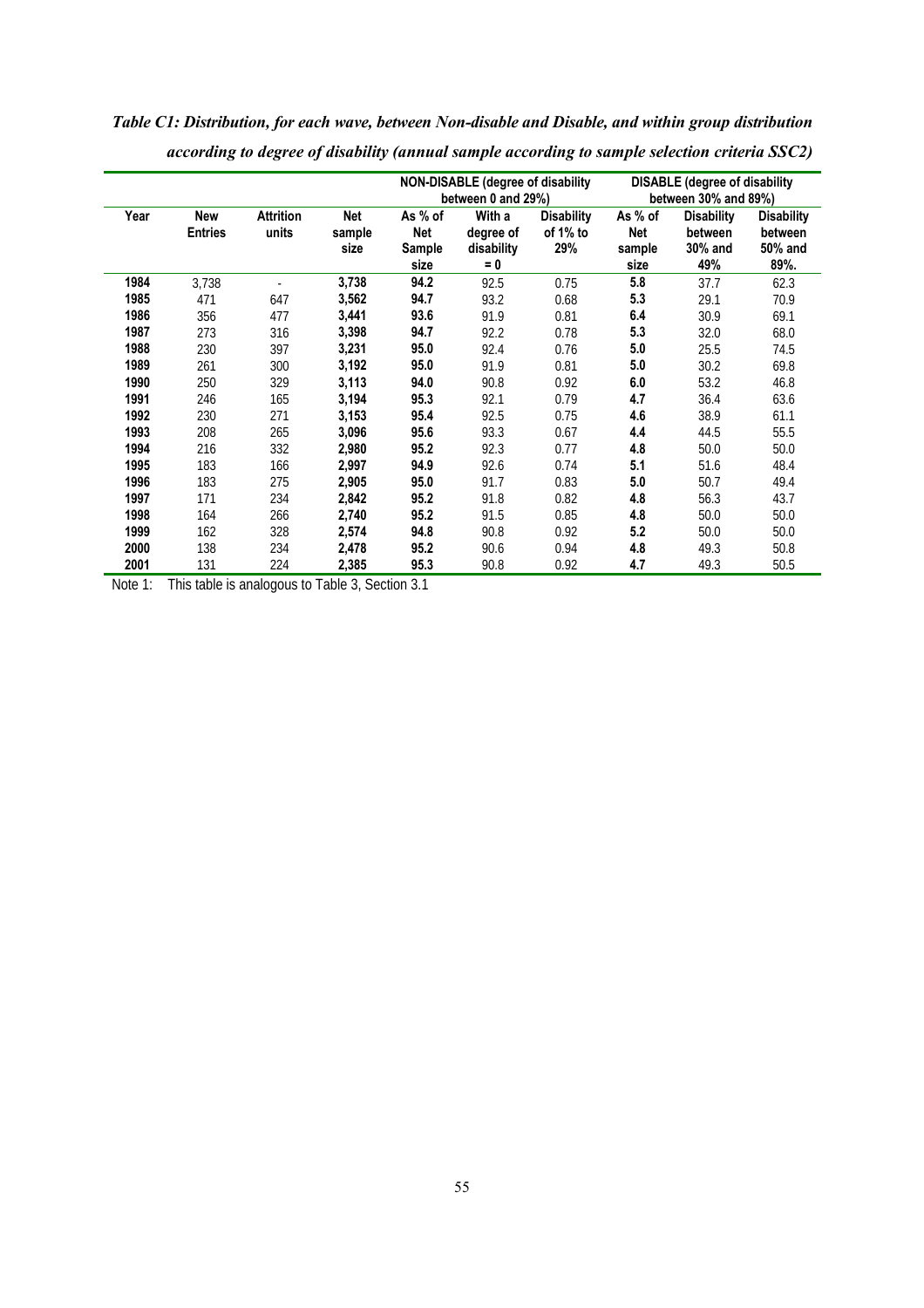|                | Labour Income   |                 |                 | <b>NON-ZERO</b> |                 | Per Capita household disposable |
|----------------|-----------------|-----------------|-----------------|-----------------|-----------------|---------------------------------|
|                |                 |                 |                 | Labour income   |                 | income                          |
| Year           | Non-disable     | <b>Disable</b>  | Non-disable     | <b>Disable</b>  | Non-disable     | <b>Disable</b>                  |
| 1984           |                 |                 |                 |                 |                 |                                 |
| Mean (s.d)     | 52,300 (20,500) | 48,900 (20,400) | 48,340 (34,700) | 49,600 (19,700) | 31,100 (16,100) | 31,000 (11,400)                 |
| <b>Median</b>  | 49.900          | 45.700          | 43,000          | 45,900          | 28,900          | 29,600                          |
| <b>IQR/Q50</b> | 0.57            | 0.48            | 0.55            | 0.49            | 0.50            | 0.46                            |
| 1987           |                 |                 |                 |                 |                 |                                 |
| Mean (s.d)     | 49,700 (31,700) | 52,300 (20,500) | 50,600 (31,200) | 52,900 (19,900) | 34,600 (16,900) | 34,400 (10,600)                 |
| <b>Median</b>  | 45.100          | 49.900          | 45,600          | 50,600          | 32,200          | 33,000                          |
| <b>IQR/Q50</b> | 0.57            | 0.42            | 0.56            | 0.41            | 0.50            | 0.37                            |
| 1990           |                 |                 |                 |                 |                 |                                 |
| Mean (s.d)     | 55,670 (45,000) | 54,840 (20,900) | 56,400 (44,900) | 55,500 (20,100) | 38,100 (20,800) | 37,600 (12,900)                 |
| <b>Median</b>  | 48.900          | 52,600          | 49,200          | 52,700          | 35,100          | 35,100                          |
| <b>IQR/Q50</b> | 0.56            | 0.41            | 0.56            | 0.40            | 0.51            | 0.52                            |
| 1993           |                 |                 |                 |                 |                 |                                 |
| Mean (s.d)     | 59,900 (38,500) | 62,000 (28,200) | 61,400 (37,700) | 63,400 (26,900) | 42,300 (19,900) | 43,200 (19,000)                 |
| <b>Median</b>  | 53.700          | 57.200          | 54,600          | 57.900          | 39,000          | 38,800                          |
| <b>IQR/Q50</b> | 0.62            | 0.40            | 0.58            | 0.39            | 0.52            | 0.49                            |
| 1996           |                 |                 |                 |                 |                 |                                 |
| Mean (s.d)     | 61,600 (41,100) | 60,400 (29,400) | 63,800 (40,100) | 61,700 (28,300) | 42,100 (22,200) | 42,900 (16,900)                 |
| <b>Median</b>  | 56,500          | 56,800          | 57,300          | 57.100          | 38,300          | 38,400                          |
| <b>IQR/Q50</b> | 0.62            | 0.42            | 0.60            | 0.42            | 0.52            | 0.58                            |
| 1999           |                 |                 |                 |                 |                 |                                 |
| Mean (s.d)     | 64,900 (37,500) | 60,700 (32,300) | 65,600 (37,100) | 61,700 (31,700) | 42,500 (19,900) | 44,100 (16,900)                 |
| Median         | 58,800          | 58,800          | 59,000          | 59,400          | 39,300          | 42,100                          |
| <b>IQR/Q50</b> | 0.58            | 0.38            | 0.57            | 0.39            | 0.52            | 0.43                            |
| 2001           |                 |                 |                 |                 |                 |                                 |
| Mean (s.d)     | 68,150 (43,700) | 62,200 (30,100) | 69,100 (43,200) | 63,300 (29,100) | 44,300 (22,600) | 44,700 (15,000)                 |
| Median         | 60.700          | 58,700          | 61,100          | 58,700          | 40,500          | 41,200                          |
| <b>IQR/Q50</b> | 0.58            | 0.61            | 0.57            | 0.51            | 0.53            | 0.43                            |

## *Table C2: Summary statistics for two definitions of labour income and per capita household income according to disability status (all estimates are in Deutsch Marks, base year 1999, SSC2)*

Note 1: IQR/Q50 refers to the relative Inter Quartile Range, weighted by the median. This estimate allows for a measure of inequality, while weighting by the median controls for overall shifts in the income distribution. If IQR/Q50=1, this reflects perfect equality, while IQR/Q50=0 reflects perfect inequality, with  $IQR/Q50 \in [0, \infty)$ . This measure is used with respect to per capita household income, since this constitutes a measure close to purchasing power inequality.

Note 2: Table C2 is analogous to Table 5 in Section 3.1. Notice that what would be analogous to Table 4 – Section 3.1 – for the SSC2 sample becomes redundant, given that by definition all selected work in the first period, therefore distribution between working and not working in each year considered would not be information of interest.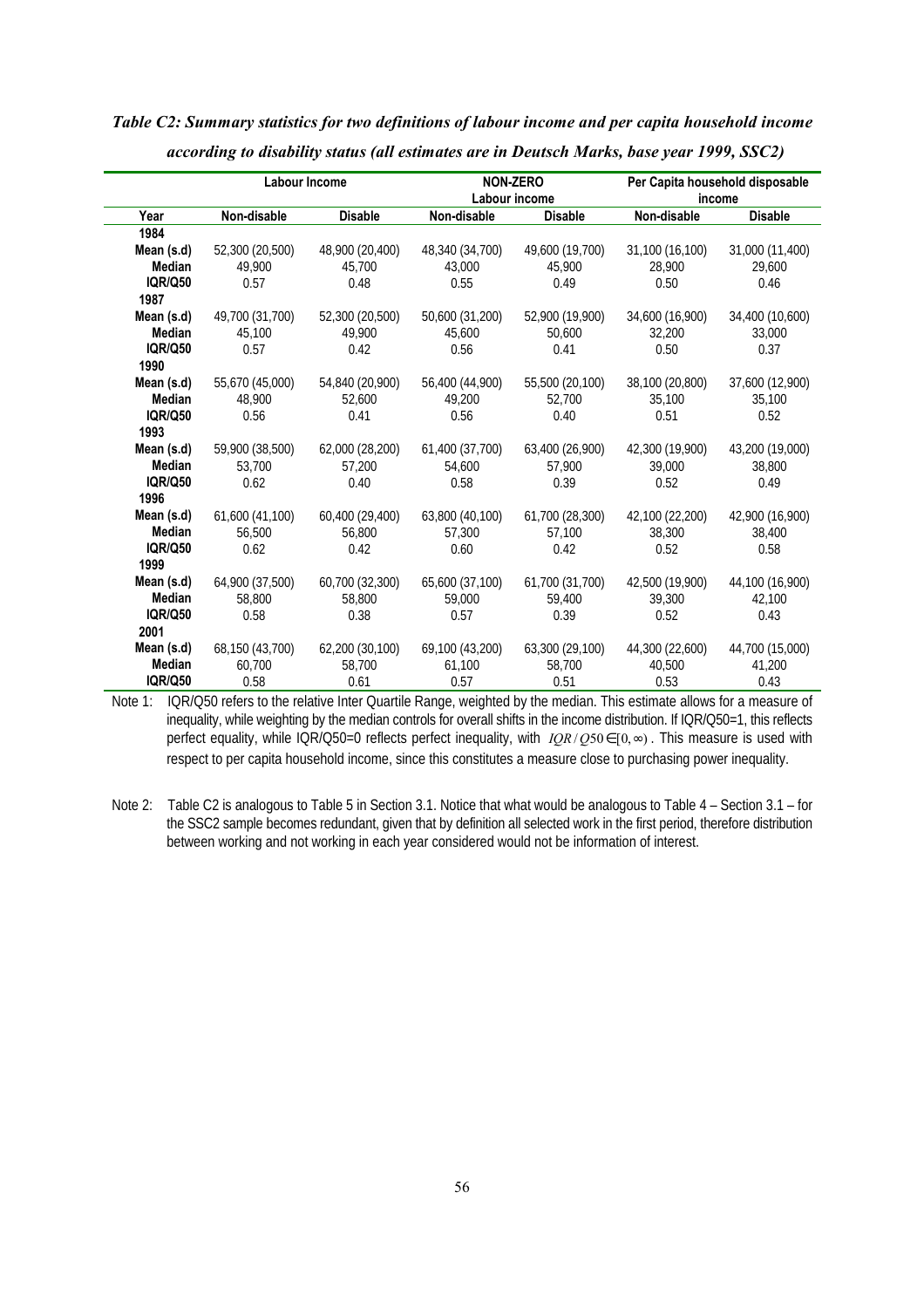| <b>Sequences</b> | $\mathbf{S}$ <i>comp</i> and include $\mathbf{S}$ <i>comp</i> (BBC2)<br>[t1, t2, t3] | Total number of<br>sample points | Total number who<br>do not contribute<br>to either control or<br>treatment | Total in the<br>untreated sample,<br>i.e., comparisons<br>[AAA] | Total in the treated<br>sample, i.e.,<br>treatments [ADD] |
|------------------|--------------------------------------------------------------------------------------|----------------------------------|----------------------------------------------------------------------------|-----------------------------------------------------------------|-----------------------------------------------------------|
| S <sub>1</sub>   | [1984, 1985, 1986]                                                                   | 2,954                            | 270                                                                        | 2,661                                                           | 23                                                        |
| S <sub>2</sub>   | [1985, 1986, 1987]                                                                   | Na                               | na                                                                         | na                                                              | Na                                                        |
| S <sub>3</sub>   | [1986, 1987, 1988]                                                                   | 2,856                            | 247                                                                        | 2,583                                                           | 26                                                        |
| S4               | [1987, 1988, 1989]                                                                   | 2,731                            | 249                                                                        | 2,463                                                           | 19                                                        |
| S <sub>5</sub>   | [1988, 1989, 1990]                                                                   | 2,713                            | 335                                                                        | 2,360                                                           | 18                                                        |
| S <sub>6</sub>   | [1989, 1990, 1991]                                                                   | 2,661                            | 233                                                                        | 2,390                                                           | 38                                                        |
| S7               | [1990, 1991, 1992]                                                                   | Na                               | na                                                                         | na                                                              | na                                                        |
| S <sub>8</sub>   | [1991, 1992, 1993]                                                                   | 2,726                            | 197                                                                        | 2,500                                                           | 29                                                        |
| S <sub>9</sub>   | [1992, 1993, 1994]                                                                   | Na                               | na                                                                         | na                                                              | Na                                                        |
| <b>S10</b>       | [1993, 1994, 1995]                                                                   | 2,661                            | 230                                                                        | 2,402                                                           | 29                                                        |
| <b>S11</b>       | [1994, 1995, 1996]                                                                   | 2,602                            | 239                                                                        | 2,345                                                           | 18                                                        |
| <b>S12</b>       | [1995, 1996, 1997]                                                                   | 2,572                            | 229                                                                        | 2,322                                                           | 21                                                        |
| <b>S13</b>       | [1996, 1997, 1998]                                                                   | 2,443                            | 219                                                                        | 2,206                                                           | 18                                                        |
| <b>S14</b>       | [1997, 1998, 1999]                                                                   | 2,354                            | 185                                                                        | 2,150                                                           | 19                                                        |
| <b>S15</b>       | [1998, 1999, 2000]                                                                   | 2.267                            | 186                                                                        | 2,070                                                           | 11                                                        |
| <b>S16</b>       | [1999, 2000, 2001]                                                                   | 2,097                            | 183                                                                        | 1,901                                                           | 13                                                        |
|                  | <b>Totals</b>                                                                        |                                  |                                                                            | 30,353                                                          | 282                                                       |

*Table C3: Distribution of sequential observations between not –used individuals, untreated (control) group and treated group (SSC2)*

Note1: Sequences S2 (1985 to 1987), S7 (1990 to 1992) and S9 (1992 to 1994) are not used in the final estimates of Section 5 since they show zero counts of units with patter ADD over their corresponding 3 year periods. This table is analogous to Table 6 in Section 3.1.

*Table C4: Change over time (between*  $t_1$  *and*  $t_3$ *, average over each of the two periods), for outcome variables (income, household income and employment), and two selected subjective measures (health and work satisfaction) (SSC2)*

|                          |                     | <b>Comparison Group</b><br>[A(t1)A(t2)A(t3)]<br>Sample size = $30,353$ | <b>Treatment Group</b><br>[A(t1)D(t2)D(t3)]<br>Sample size = 282 | One sided t-<br>test |
|--------------------------|---------------------|------------------------------------------------------------------------|------------------------------------------------------------------|----------------------|
| <b>Annual Labour</b>     | Increased           | 0.635                                                                  | 0.504                                                            | 4.38                 |
| income                   | Stayed the same     | 0.014                                                                  | 0.007                                                            | 1.40                 |
|                          | Decreased           | 0.351                                                                  | 0.487                                                            | $-4.55$              |
| <b>Annual Per Capita</b> | Increased           | 0.602                                                                  | 0.557                                                            | 1.52                 |
| household net            | Stayed the same     |                                                                        |                                                                  |                      |
| income                   | Decreased           | 0.398                                                                  | 0.443                                                            | $-1.51$              |
| <b>Employment status</b> | From E to NE        | 0.061                                                                  | 0.191                                                            | $-5.54$              |
| (E= Employed)            | Stayed E over time  | 0.939                                                                  | 0.809                                                            | 5.54                 |
| (NE=Not-Employed)        | Stayed NE over time | 0.000                                                                  | 0.000                                                            | n.a                  |
|                          | From NE to E        | 0.000                                                                  | 0.000                                                            | n.a                  |
| Average number of        | Increased           | 0.312                                                                  | 0.248                                                            | 2.48                 |
| hours working per        | Stayed the same     | 0.278                                                                  | 0.230                                                            | 1.91                 |
| week                     | Decreased           | 0.411                                                                  | 0.521                                                            | $-3.68$              |
| <b>Satisfaction with</b> | Increased           | 0.308                                                                  | 0.270                                                            | 1.43                 |
| work                     | Stayed the same     | 0.284                                                                  | 0.213                                                            | 2.90                 |
| (Subjective)             | Decreased           | 0.407                                                                  | 0.518                                                            | $-3.71$              |
| <b>Satisfaction with</b> | Increased           | 0.038                                                                  | 0.156                                                            | $-5.45$              |
| health                   | Stayed the same     | 0.915                                                                  | 0.699                                                            | 7.89                 |
| (subjective)             | Decreased           | 0.047                                                                  | 0.145                                                            | $-4.67$              |

Note: Estimates for subjective satisfaction with work are based the restricted sample of those declaring to be working only. This table is analogous to Table 7, Section 3.1. Column 5 shows a one tail test of significance difference between AAA and ADD for each paired of estimated probabilities. In the cell "Employment Status", changes from NE(t1) to E(t3) and NE(t1) to NE(t3) are zero by construction since all at t1 are E.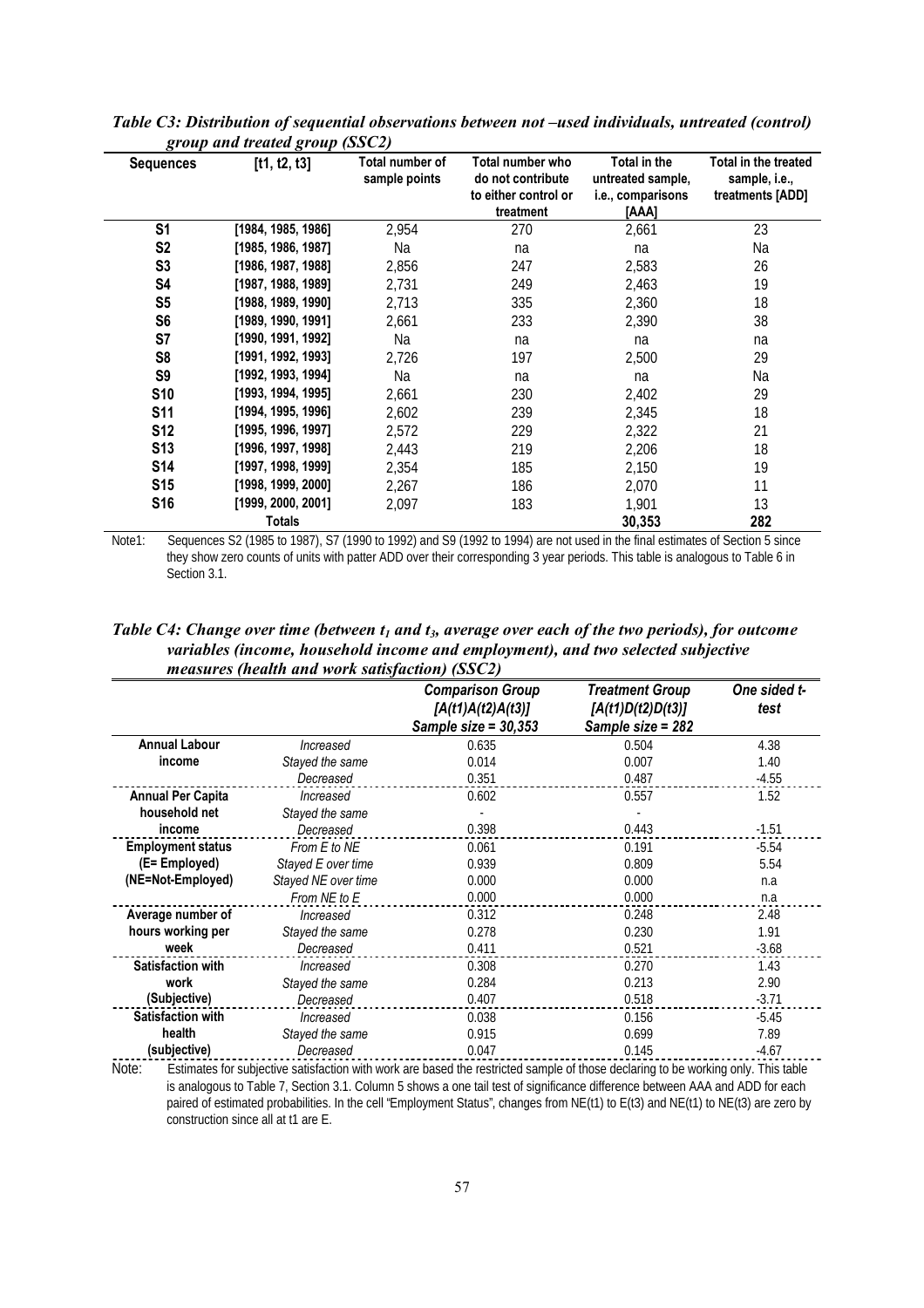| Degree of disability | <b>Distribution between</b> | <b>Distribution between</b> | <b>Distribution between</b> |
|----------------------|-----------------------------|-----------------------------|-----------------------------|
|                      | degree brackets at $t_1$    | degree brackets at $t_2$    | degree brackets at $t_3$    |
| 0 degree             | 84.0%                       | $\overline{\phantom{a}}$    |                             |
| $0 <$ degree #9      |                             | $\overline{\phantom{0}}$    |                             |
| 10 # degree # 19     | $0.4\%$                     | $\overline{\phantom{a}}$    | $\overline{\phantom{a}}$    |
| 20 # degree # 29     | 15.6%                       | $\overline{\phantom{a}}$    | $\overline{\phantom{a}}$    |
| 30 # degree #49      | $\overline{\phantom{0}}$    | 57.4%                       | 48.6%                       |
| 50 # degree # 69     | $\overline{\phantom{a}}$    | 32.3%                       | 37.9%                       |
| $70$ # degree to 89  | $\overline{\phantom{a}}$    | 10.3%                       | 13.5%                       |

#### *Table C5: Distribution of degree of disabilities*

Note: Table is based on 282 treated in SSC2. The percentages are the result of constructing the sample according to degree of disability, therefore, 0% of those in the treated group in the groups below 30% of disability occurs by construction. This table is analogous to Table 8, Section 3.1

### **Appendix D:**

In this appendix we provide a detail description of all variables in Table 9 (Section 3) that enter the estimation process (i.e., level variables in the set  $X_{1,i}$ , for all j-sequences). Table D1 provides a description of the three outcome variables. Column 1 is the mnemonic used for the variable. Column 2 provides a description of the variable. Column 3 shows minimum and maximum values for each variable and Column 4 identifies the origin within the original raw data. Column 5 provides some information on the construction. Table D2 shows the description of the variables that enter the set of covariates that allow for the CIA assumption. Appendix E shows how these variables are combined (between level and interaction terms) to estimate the parameters of interest that build up results in Section 5.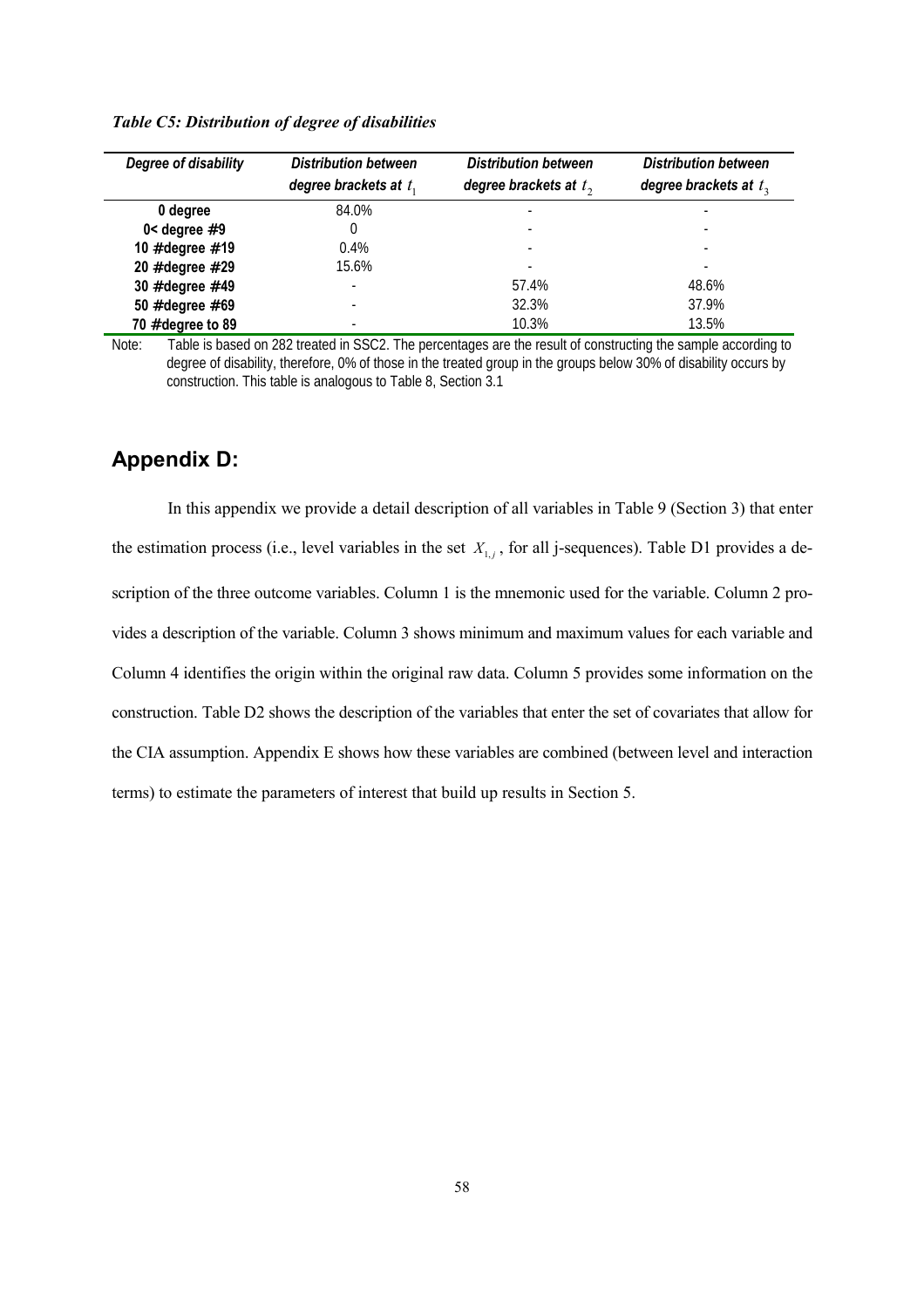## *Table D1: Description of Outcome variables.*

| <b>Mnemonic</b> | <b>Description</b>                                                                                                                                                                                                                             | Minimum,<br><b>Maximum</b>            | <b>Origins</b> | <b>Construction Variable</b><br>(e.g. based on 1984 and<br>2001 names) |
|-----------------|------------------------------------------------------------------------------------------------------------------------------------------------------------------------------------------------------------------------------------------------|---------------------------------------|----------------|------------------------------------------------------------------------|
| <b>EMP</b>      | Dummy variable that equals 1 if person is actively<br>employed in paid labour market activities (full time,<br>self employed, part time employment and<br>maternity leave)                                                                     | 0,1                                   | P              | 1984: AP08<br>2001:RP12                                                |
| INC             | Variable generated by the GSEOP data, which<br>imputes zero to all those who declare to have had<br>zero earnings based on labour market activities.<br>Corrected for base year 1999.                                                          | 0 to max<br>(continuous)<br>variable) | <b>PGEN</b>    | 1984:11111084<br>2001:11111001                                         |
| <b>HINC</b>     | Variable generated by the GSOEP data base. It<br>includes all incomes in the household, together<br>with benefits and transfers. Corrected for base<br>year 1999, with a per capita estimate based on the<br>square root of the household size | 0 to max<br>(continuous<br>variable)  | <b>PGEN</b>    | 1984:11111384<br>2001:11111301                                         |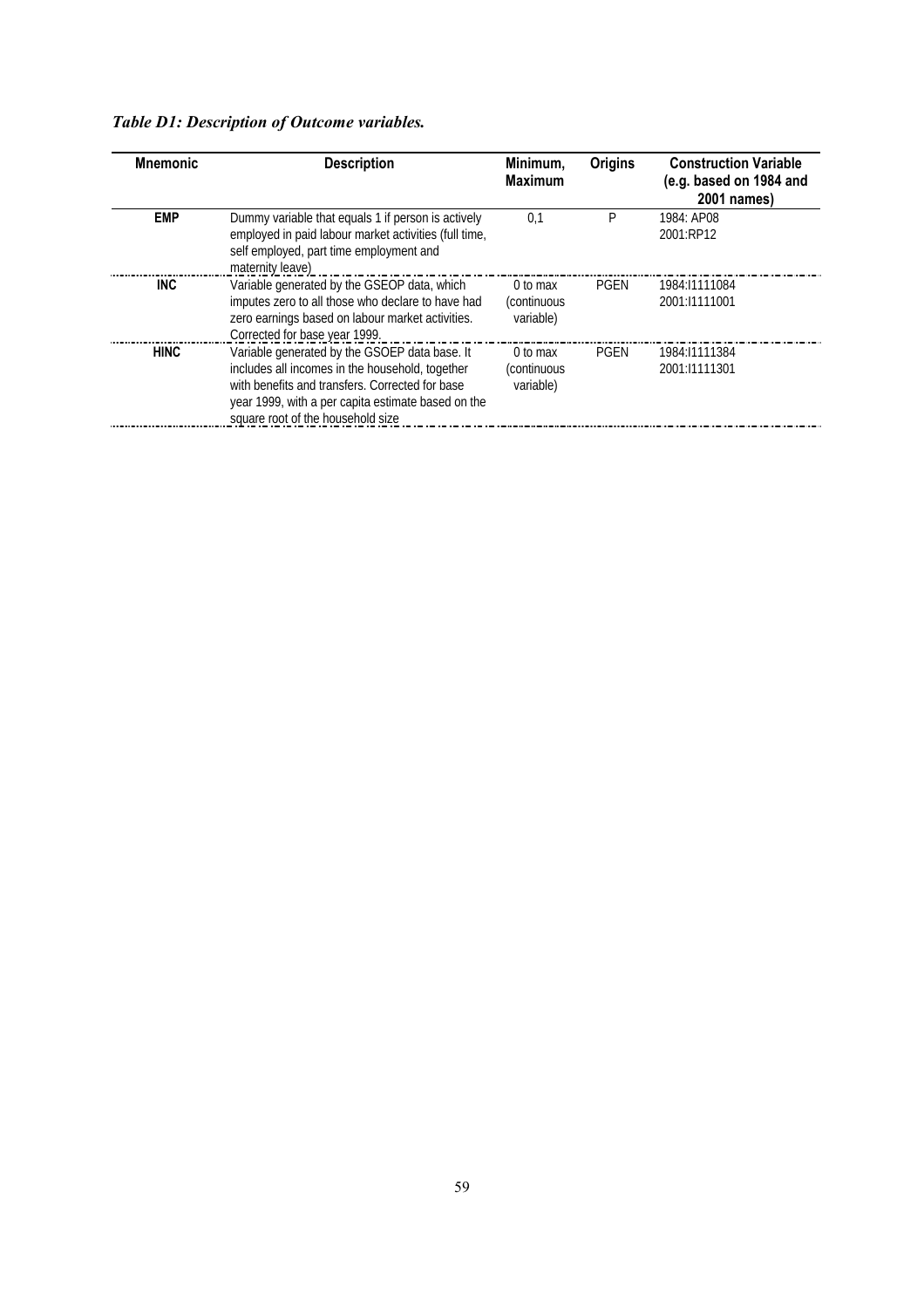| <b>Mnemonic</b> | <b>Description</b>                                                                     | Minimum,<br><b>Maximum</b> | <b>Origins</b> | <b>Construction Variable</b><br>(e.g. based on 1984 and |
|-----------------|----------------------------------------------------------------------------------------|----------------------------|----------------|---------------------------------------------------------|
|                 |                                                                                        |                            |                | 2001 names)                                             |
| <b>SPORT</b>    | Dummy to indicate if person practices sport regu-<br>larly $(=1)$ , otherwise $(=0)$   | 0,1                        | P              | 1984: AP0202<br>2001:RP0303                             |
| <b>MOTI</b>     | Ranking Motivation of individuals from very low to                                     | 0 to 3                     | P              | 1984:AP0203,AP0204,AP020                                |
|                 | very high, allowing for 4 categories, where we use                                     |                            |                | 5,AP0206                                                |
|                 | information on attending social gatherings, interest                                   |                            |                | 2001:RP0304, RP0306,                                    |
|                 | on politics and other social events participation on                                   |                            |                | RP0305, RP0308, RP0309                                  |
|                 | volunteer basis.                                                                       |                            |                |                                                         |
| <b>CAPITAL</b>  | Dummy to indicate that person lives in Berlin                                          | 0,1                        | PEQ            | 1984:L1110184                                           |
| <b>CITY</b>     | Dummy to indicate that person lives in a city, other                                   | 0,1                        | PEQ            | 2001:L1110101<br>1984:L1110184                          |
|                 | than Berlin (e.g., Hamburg, Hessen or Bremen)                                          |                            |                | 2001:L1110101                                           |
| <b>NOCITY</b>   | Dummy to indicate that person has been classified                                      | 0,1                        | PEQ            | 1984:L1110184                                           |
|                 | in a Land, but no city is mention (e.g., Lives in area                                 |                            |                | 2001:L1110101                                           |
|                 | of Bavaria)                                                                            |                            |                |                                                         |
| URBAN1          | If person lives in an area with less than 5000 in-                                     | 0,1                        | G              | One file for all: GGKBOU                                |
|                 | habitants in the surroundings                                                          |                            |                |                                                         |
| URBAN2          | If person lives in area with around 5000 to 50,000                                     | 0,1                        | G              | One file for all: GGKBOU                                |
|                 | inhabitants                                                                            |                            |                |                                                         |
| URBAN3          | If person lives in area with around 50,000 to                                          | 0,1                        | G              | One file for all: GGKBOU                                |
|                 | 100,000                                                                                |                            |                |                                                         |
| URBAN4          | If person lives in area with more than 100,000.                                        | 0,1                        | G              | One file for all: GGKBOU                                |
| <b>BLOW</b>     | Indicator for blue collar worker, unskilled                                            | 0.1                        | P              | 1984: AP2801                                            |
|                 |                                                                                        |                            |                | 2001:RP4001                                             |
| <b>BMED</b>     | Indicator for blue collar worker, semi-skilled                                         | 0,1                        | P              | 1984:AP2801<br>2001:RP4001                              |
| <b>BHIGH</b>    | Indicator for blue collar worker, skilled                                              | 0,1                        | P              | 1984:AP2801                                             |
|                 |                                                                                        |                            |                | 2001:RP4001                                             |
| <b>WLOW</b>     | Indicator for white collar worker, unskilled                                           | 0,1                        | P              | 1984:AP2804                                             |
|                 |                                                                                        |                            |                | 2001:RP4004                                             |
| <b>WMED</b>     | Indicator for white collar worker, semi-skilled                                        | 0,1                        | P              | 1984:AP2804                                             |
|                 |                                                                                        |                            |                | 2001:RP4004                                             |
| <b>WHIGH</b>    | Indicator for white collar worker, skilled                                             | 0,1                        | P              | 1984:AP2804                                             |
|                 |                                                                                        |                            |                | 2001:RP4004                                             |
| <b>CLOW</b>     | Indicator for civil servant, unskilled                                                 | 0,1                        | P              | 1984: AP2805                                            |
|                 |                                                                                        |                            |                | 2001:RP4005                                             |
| <b>CMED</b>     | Indicator for civil servant, semi-skilled                                              | 0,1                        | P              | 1984:AP2805                                             |
|                 |                                                                                        |                            |                | 2001:RP4005                                             |
| <b>CHIGH</b>    | Indicator for civil servant, skilled (e.g., functionary<br>with a managerial position) | 0,1                        | P              | 1984:AP2805<br>2001:RP4005                              |
| <b>SELF</b>     | If declares to be self-employed, but not farmer                                        | 0.1                        | P              | 1984: AP2802                                            |
|                 |                                                                                        |                            |                | 2001:RP4002A,B,C                                        |
| <b>FARM</b>     | If the variable indicating self-employed, the indi-                                    | 0,1                        | P              | 1984:AP2802                                             |
|                 | viduals declares to be a self-employed farmer                                          |                            |                | 2001:RP4002A,B,C                                        |
| <b>SIZEF</b>    | Size of the firm where individual works. This is                                       | 1, 2, 3, 4                 | <b>PGEN</b>    | 1984: BETR84                                            |
|                 | given in categories and we take the categories as                                      |                            |                | 2001:BETR01                                             |
|                 | given since they simulate higher number per each                                       |                            |                |                                                         |
|                 | increase category (e.g., category 1: less than 20                                      |                            |                |                                                         |
|                 | employees, category 2: up to 200, , category 3:                                        |                            |                |                                                         |
|                 | more than 2000 employees).                                                             |                            |                |                                                         |
| <b>TIMEF</b>    | Time spent in the firms where presently working.                                       | Years, 0 to                | <b>PGEN</b>    | 1984: AERWZEIT                                          |
|                 |                                                                                        | max. (con-                 |                | 2001:RERWZEIT                                           |
| <b>HOURS</b>    | Number of hours, weekly average declared to be                                         | tinuous)<br>Hours, 0 to    | <b>PGEN</b>    | 1984: AARTZEIT                                          |
|                 | spent on paid labour market activities.                                                | max (continu-              |                | 2001:RARTZEIT                                           |
|                 |                                                                                        | ous)                       |                |                                                         |
| <b>SATIW</b>    | Category given by actual question where individu-                                      | Category, 1                | P              | 1984:AP0304                                             |
|                 |                                                                                        |                            |                |                                                         |

## *Table E2: Description of Outcome variables.*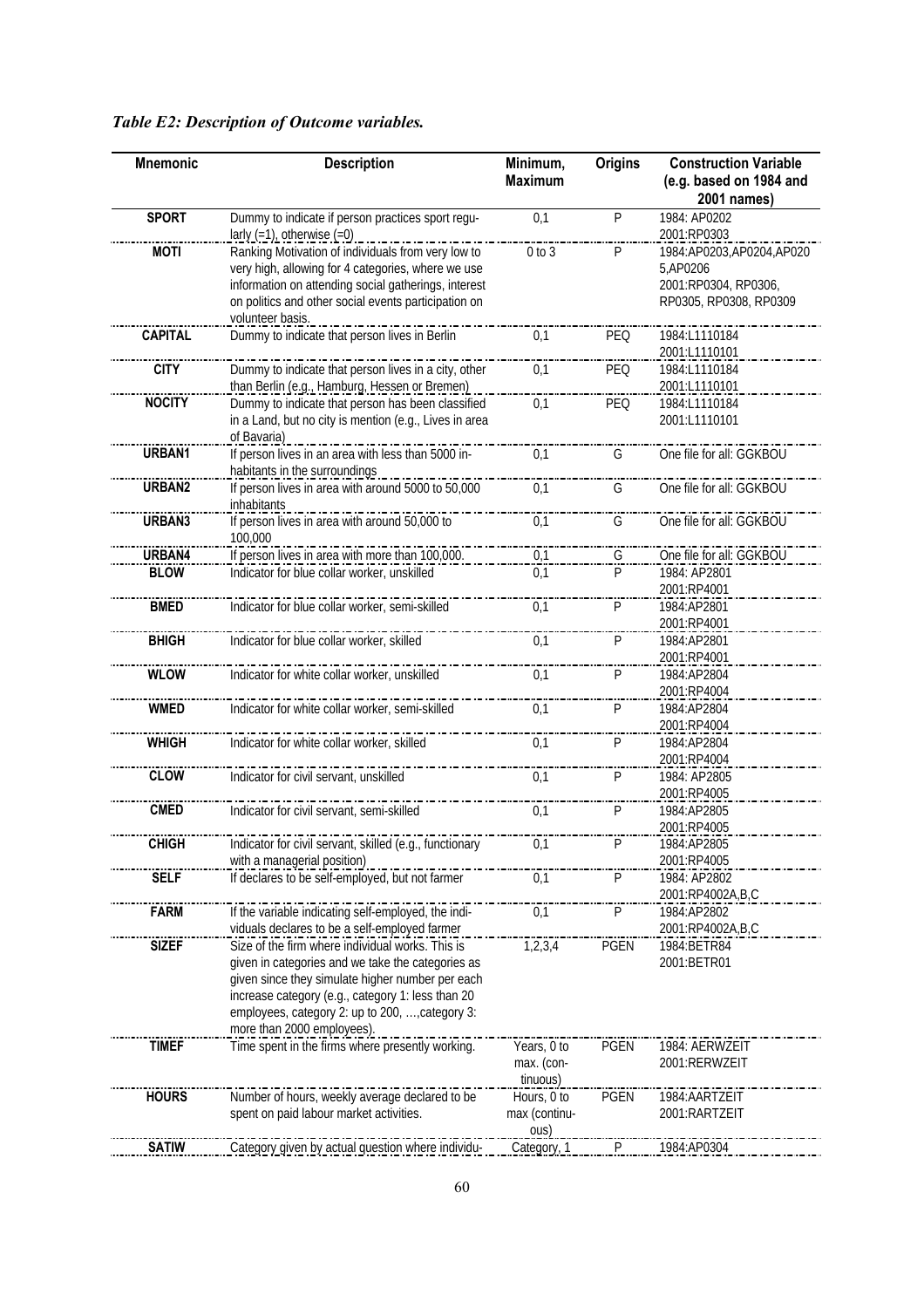|                | als declare how satisfied they are with working life,<br>from no satisfaction (1) to very satisfied (10) | to 10, taken  |               | 2001:RP0201                      |
|----------------|----------------------------------------------------------------------------------------------------------|---------------|---------------|----------------------------------|
|                |                                                                                                          | as such.      |               |                                  |
| <b>AGE</b>     | Age of individual                                                                                        | Continuous    | P             | 1984: AP62Z                      |
|                |                                                                                                          | variable      |               | 2001:RP13002                     |
|                |                                                                                                          | artificially  |               |                                  |
|                |                                                                                                          | trimmed to be |               |                                  |
|                |                                                                                                          | between 17    |               |                                  |
|                | _______________                                                                                          | and 60.       |               |                                  |
| <b>MALE</b>    | Dummy for male, gender                                                                                   | 0,1           | P             | 1984:AP57                        |
|                |                                                                                                          |               |               | 2001:RP13001                     |
| <b>HSIZE</b>   | Household size of individual, including kids                                                             | 1 to max,     | PEQ           | 1984:D1110684                    |
|                |                                                                                                          | continuous    |               | 2001:D1110601                    |
|                |                                                                                                          | variable      |               |                                  |
| <b>PARTNER</b> | Dummy if individual has partner living together                                                          | 0,1           | P             | 1984:AP58                        |
|                | under same household.                                                                                    |               |               | 2001:RP13001                     |
| <b>EDU</b>     | Years of education.                                                                                      | 7 to max,     | <b>PGEN</b>   | 1984:ABILZEIT                    |
|                |                                                                                                          | continuous    |               | 2001:RBILZEIT                    |
|                |                                                                                                          | variable      |               |                                  |
| <b>OWN</b>     | Dummy to indicate if person owns house where                                                             | 0,1           | H             | 1984: AH18, AH39                 |
|                | they live, or owns housing property at all.                                                              |               |               | 2001:RH06,RH22                   |
| <b>EFLOW</b>   | Dummy to indicate that Father of interviewed                                                             | 0,1           | <b>BIOPAR</b> | <b>VSBIL</b>                     |
|                | individual has achieved a low level of education/                                                        |               | EN            | VBBIL, for all years in one file |
|                | work experience.                                                                                         |               |               | (Bioparen)                       |
| <b>EFMED</b>   | Dummy to indicate that Father of interviewed                                                             | 0.1           | <b>BIOPAR</b> | <b>VSBIL</b>                     |
|                | individual has achieved a medium level of educa-                                                         |               | EN            | VBBIL, for all years in one file |
|                | tion/ work experience.                                                                                   |               |               | (Bioparen)                       |
| <b>EFHIGH</b>  | Dummy to indicate that Father of interviewed                                                             | 0,1           | <b>BIOPAR</b> | <b>VSBIL</b>                     |
|                | individual has achieved a high level of education/                                                       |               | EN            | VBBIL, for all years in one file |
|                | work experience.                                                                                         |               |               | (Bioparen)                       |
| <b>EMLOW</b>   | Dummy to indicate that Mother of interviewed                                                             | 0,1           | <b>BIOPAR</b> | <b>MSBIL</b>                     |
|                | individual has achieved a low level of education/                                                        |               | EN            | MBBIL, for all years in one file |
|                | work experience.                                                                                         |               |               | (Bioparen)                       |
| <b>EMMED</b>   | Dummy to indicate that Mother of interviewed                                                             | 0,1           | <b>BIOPAR</b> | <b>MSBIL</b>                     |
|                | individual has achieved a medium level of educa-                                                         |               | EN            | MBBIL, for all years in one file |
|                | tion/ work experience.                                                                                   |               |               | (Bioparen)                       |
| <b>EMHIGH</b>  | Dummy to indicate that Mother of interviewed                                                             | 0,1           | <b>BIOPAR</b> | <b>MSBIL</b>                     |
|                | individual has achieved a high level of education/                                                       |               | EN            | MBBIL, for all years in one file |
|                | work experience.                                                                                         |               |               | (Bioparen)                       |
| <b>WEST</b>    | Dummy to indicate that individual's origins are                                                          | 01,           | FF            | One file only, PPFAD, and we     |
|                | from a western type o society (with similar food                                                         |               |               | take CORIGIN, from which we      |
|                | costumes, traffic costumes, medical services, etc).                                                      |               |               | define dummy                     |
|                | These are North America, E.U (West Europe),                                                              |               |               |                                  |
|                |                                                                                                          |               |               |                                  |
|                | Australia and New Zealand.                                                                               |               |               |                                  |

Note1: **P:** Personal level files [ap],….,[rp]. **FF:** PFADD file with general household information for all individuals who ever participated in the survey. **G:** GGKOU file. This file is unique to the 100% release of the GSOEP data set, and contains information on degree of urbanization at household level. **PGEN:** Files that on an yearly basis [apgen],…,[rpgen], gathers generated variables – by the data analysts at the GSOEP centre – and allow for information such as Education and income variables. **PEQ:** Files with variables, also generated from personal and household variables, per year so that the original files are [apequiv],…,[rpequiv]. **H:** Household level files [ah],…,[rh]. **BIOPAREN:** Information, for anyone that ever participated in the panel, on parental background, mostly level of education and/or work experience, origins, mortality, etc.

Note2: Since we are using 18 data sets, Column 5 cannot include all variables names of origin. As guide we include those in 1984 and 2001, and refer to http:/panel.Gsoep.de/soepinfo2001/ for further detail, where a list for all years is available by simply typing the name of any of the two years provided.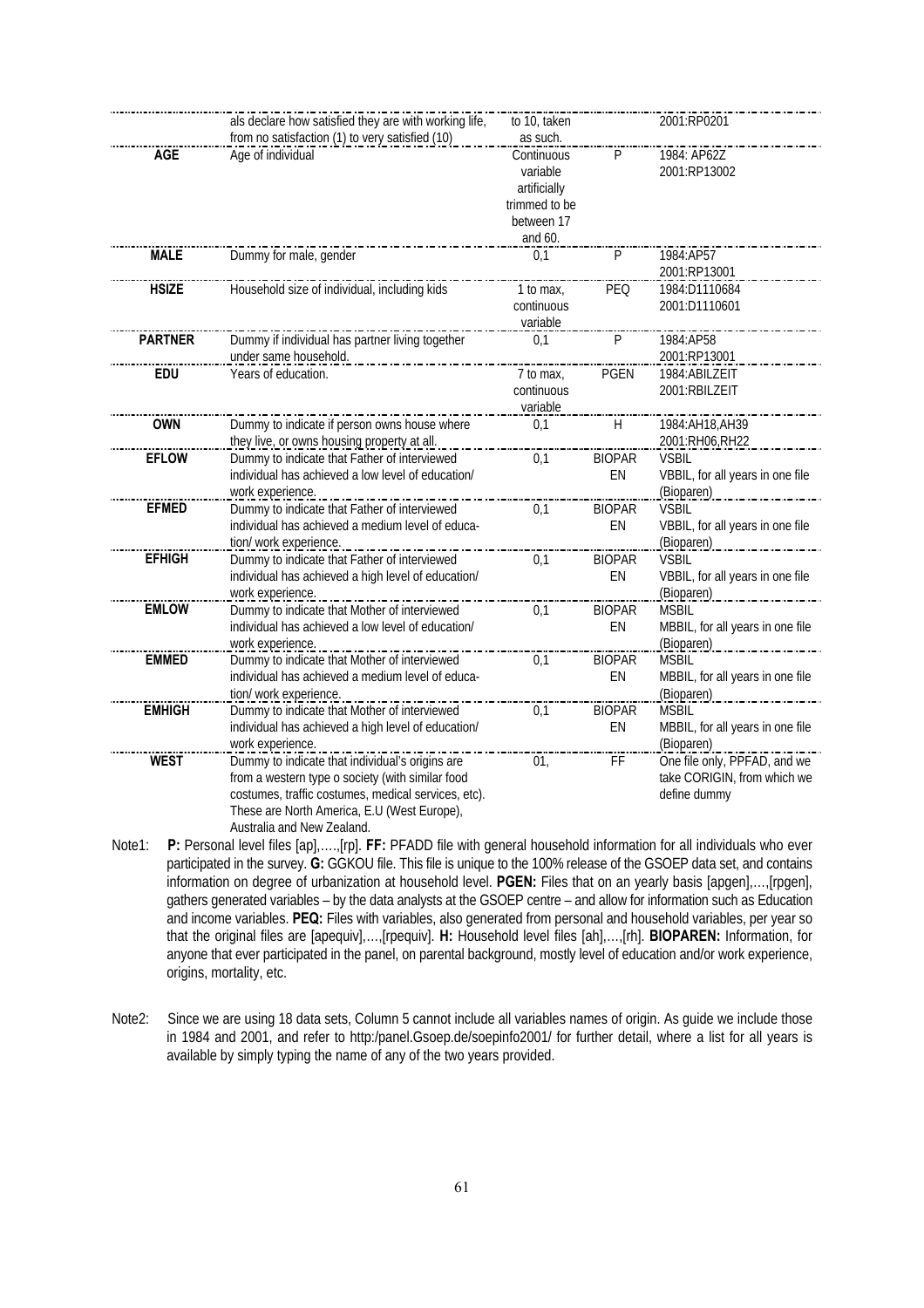## **Appendix E: Probit estimates**

Section 4 explains the use of a Probit set up to estimate  $\hat{\beta}_j$  for each of the sequences of three time periods years, so that  $\hat{\beta}_j$  is obtained by estimation of  $P_{nj}(ADD=1 | X_i; \beta)$ . The process requires the choice of variables for the  $X_{1,j}$  set. Initially, variables as defined in Table 9 (Section 3) and Appendix D are selected, together with plausible interaction terms. For each sequence  $j = 1, \ldots, 16$ , and *each* of this variables, we run the probit set up and use a likelihood ration test as a goodness of fit test. This decides which variables and interaction terms are to enter the final set  $X_{1,j}$ . With this set, a probit is run so that the parameter of interest is found, and thus the propensity score. Using **Sequence 1 as example (i.e. the sequence defining controls according to their health status over 1984-1986), Table E2** shows the estimation of the overall probit. The selection contains 64 variables plus a constant term.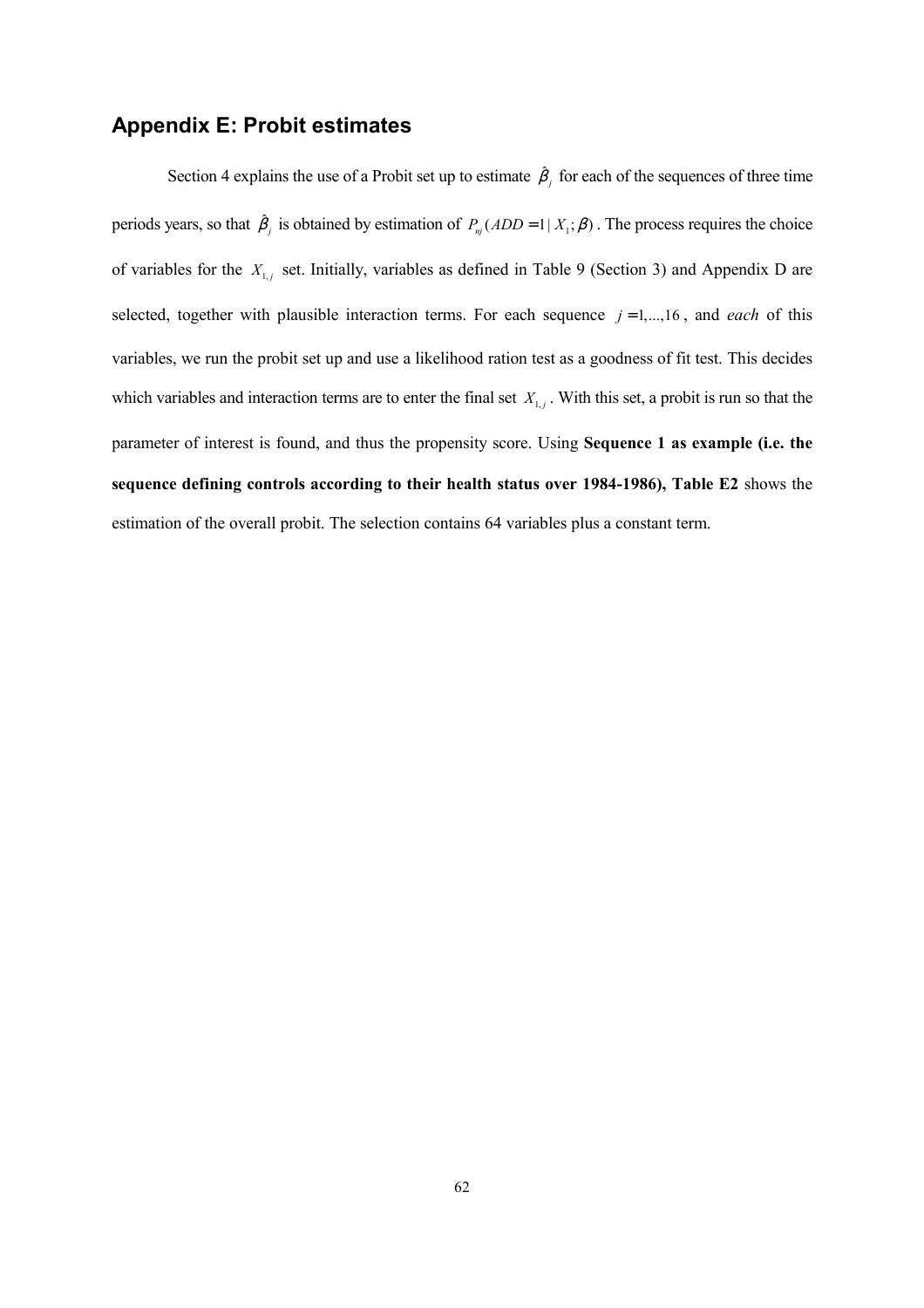| Variable          | <b>Coefficient</b> | <b>Standard</b> |
|-------------------|--------------------|-----------------|
|                   |                    | Error           |
| Constant          | $-2.98$            | 2.18            |
| Sport             | $-0.073$           | 1.05            |
| Motivation        | $-0.34$            | 0.81            |
| Capital           | $-1.35$            | 0.862           |
| Nocity            | 0.25               | 0.262           |
| Urban3            | $-0.331$           | 0.285           |
| Urban1            | 0.024              | 0.211           |
| <b>Blow</b>       | 0.393              | 0.318           |
| <b>Bmed</b>       | $-0.616$           | 0.404           |
| Farm              | $-1.23$            | 1.454           |
| Whigh             | $-0.05$            | 0.471           |
| Chigh             | 0.28               | 0.478           |
| Sizef             | 0.136              | 0.293           |
| Timef             | 0.041              | 0.054           |
| Hours             | $-0.006$           | 0.025           |
| <b>Satiw</b>      | $-0.322$           | 0.182           |
| Age               | 0.057              | 0.077           |
| Male              | 2.878              | 0.644           |
| <b>Hsize</b>      | $-0.097$           | 0.199           |
| Partner           | $-0.538$           | 1.027           |
| Edu               | 0.024              | 0.142           |
| Own               | 0.119              | 0.154           |
| <b>Eflow</b>      | $-3.74$            | 1.84            |
| <b>Emhigh</b>     | $-2.17$            | 0.460           |
| West              | 0.353              | 0.450           |
| Age.Age           | 0.0001             | 0.001           |
| Age.Sport         | -0.071             | 0.024           |
| Age.Moti          | 0.005              | 0.013           |
| Age.Sizef         | 0.005              | 0.003           |
| Age.Timef         | 0.001              | 0.006           |
| Age.Hours         | $-0.002$           | 0.001           |
| Age.Edu           | 0.0001             | 0.0001          |
| Age.Partner       | 0.0001             | 0.002           |
| Age.Eflow         | 0.007              | 0.019           |
| <b>Male.Sport</b> | -0.052             | 0.033           |
| Male.Edu          | $-0.292$           | 0.450           |
| <b>Male.Blow</b>  | $-0.221$           | 0.048           |
| Male.Farm         | $-0.440$           | 0.393           |
| Sport.Moti        | 0.63               | 0.386           |
| Sport.Satiw       | $-3.58$            | 0.876           |
| Sport.Bhigh       | 0.197              | 0.076           |
| Sport. Whigh      | $-0.481$           | 0.501           |
| Sport.Chigh       | 0.147              | 0.641           |
| Sport.Hours       | $-0.112$           | 0.652           |
| Sport.Hsize       | 0.012              | 0.015           |
| Sport.Edu         | $-0.231$           | 0.171           |
| Sport.Satil       | 0.094              | 0.055           |
| Moti.Capital      | $-0.062$           | 0.073           |
| Moti.Self         | 1.051              | 0.358           |
| <b>Moti.Hours</b> | 0.72               | 0.308           |
| Moti.hsize        | $-0.011$           | 0.007           |

## *Table E2: Probit estimate, P(ADD=1|X), n=5,119 observations.*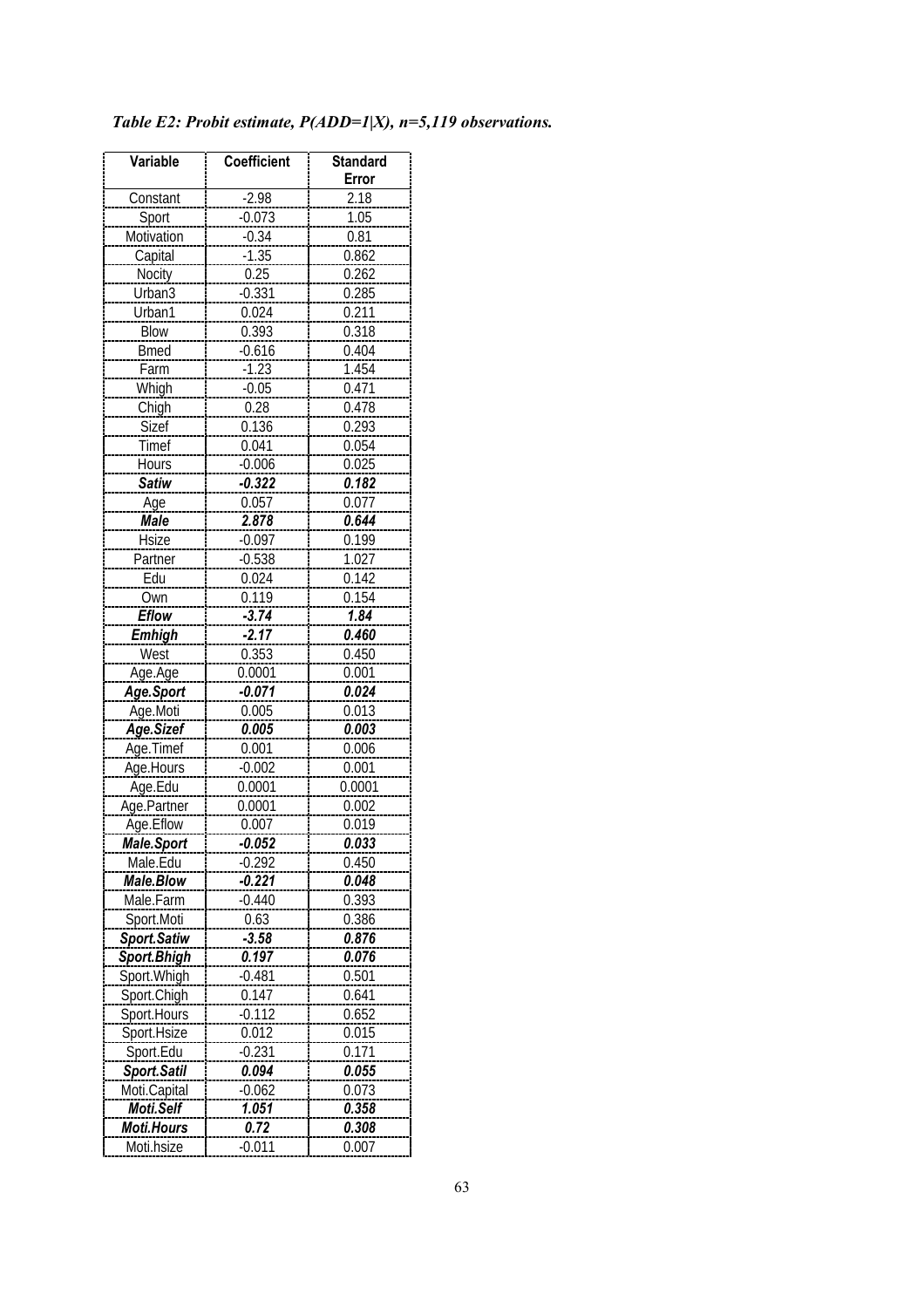| Moti.Partner       | 0.045      | 0.111 |
|--------------------|------------|-------|
| Moti.Edu           | 0.074      | 0.383 |
| Moti. Eflow        | 0.016      | 0.044 |
| Moti.Satiw         | $-0.454$   | 0.296 |
| Satiw.Capital      | 0.057      | 0.039 |
| Satiw.Urban1       | $-0.052$   | 0.059 |
| Satiw.Self         | 0.061      | 0.020 |
| Satiw.Sizef        | $-0.213$   | 0.057 |
| Satiw.timef        | $-0.013$   | 0.022 |
| <b>Satiw.hours</b> | 0.005      | 0.002 |
| Satiw.kids         | $-0.00001$ | 0.002 |
| Satiw.edu          | 0.018      | 0.017 |
| Satiw.Satil        | $-0.004$   | 0.007 |

Value of the **Likelihood function =** -201.813. **Pseudo-R2 =** 0.243, LR = 129.4, against the restricted model where Chi-Square critical value with 64 degrees of freedom is **CH(df=64)** 47.5, so that the restricted model is rejected. Those variables in *black* marking are significant, at least at a 0.10 level.

# **Appendix F: Common support (SSC1)**

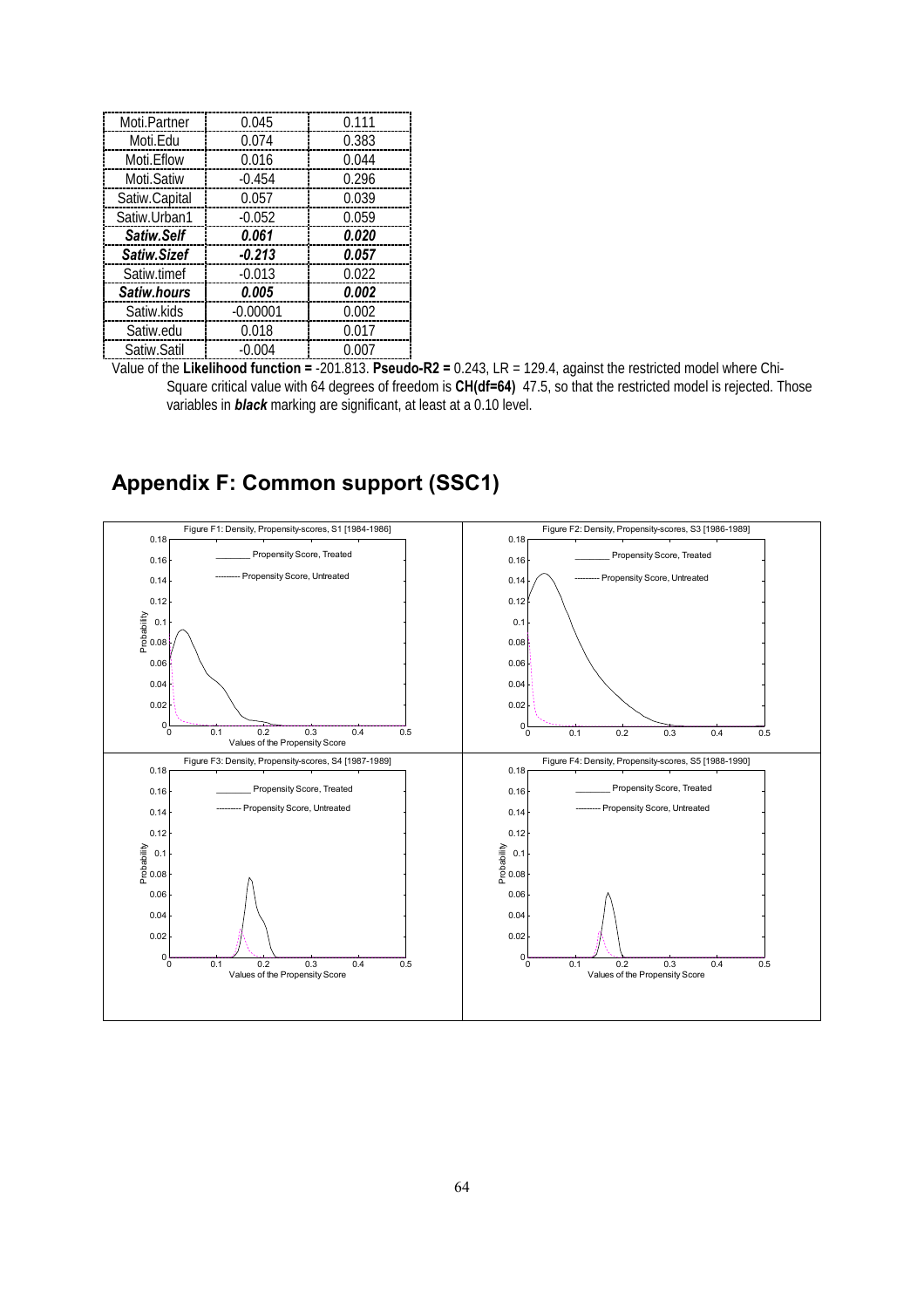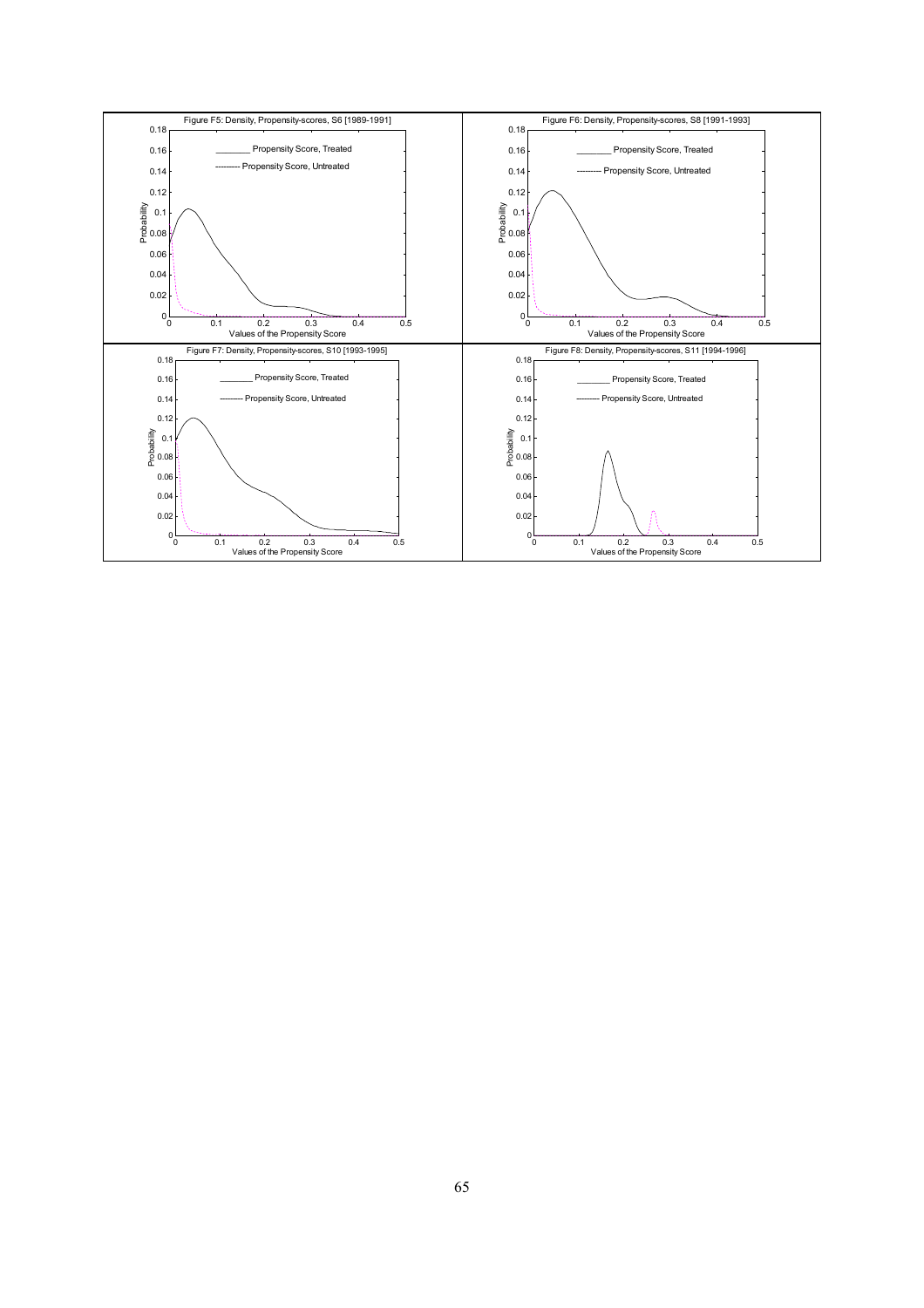

## **Appendix G: Details of the ATET from the bootstrap (SSC1)**

 $\overline{\phantom{a}}$ 

Density Estimate of the Average Treatment Effect on the Treated (ATET), based on the empirical distribution of 500 bootstrap estimates. Each Figure shows the density estimate for each of the 7 methods employed to obtain the ATET, and for each of the three outcomes.<sup>39</sup> In each Figure, the density is

<sup>&</sup>lt;sup>39</sup> For all Figures, NN0 = Nearest Neighbour, no caliper, NN5 = Nearest Neighbour, Caliper = 0.05, NN1 = Nearest Neighbour, Caliper =0.10, KG1 = Kernel Gaussian with a normal approximation bandwidth, KG2 = Kernel Gaussian with bandwidth based on Cross Validation, KE1 = Epanechnikov Kernel with a normal approximation bandwidth and KE2= Epanechnikov Kernel based on Cross validation bandwidth.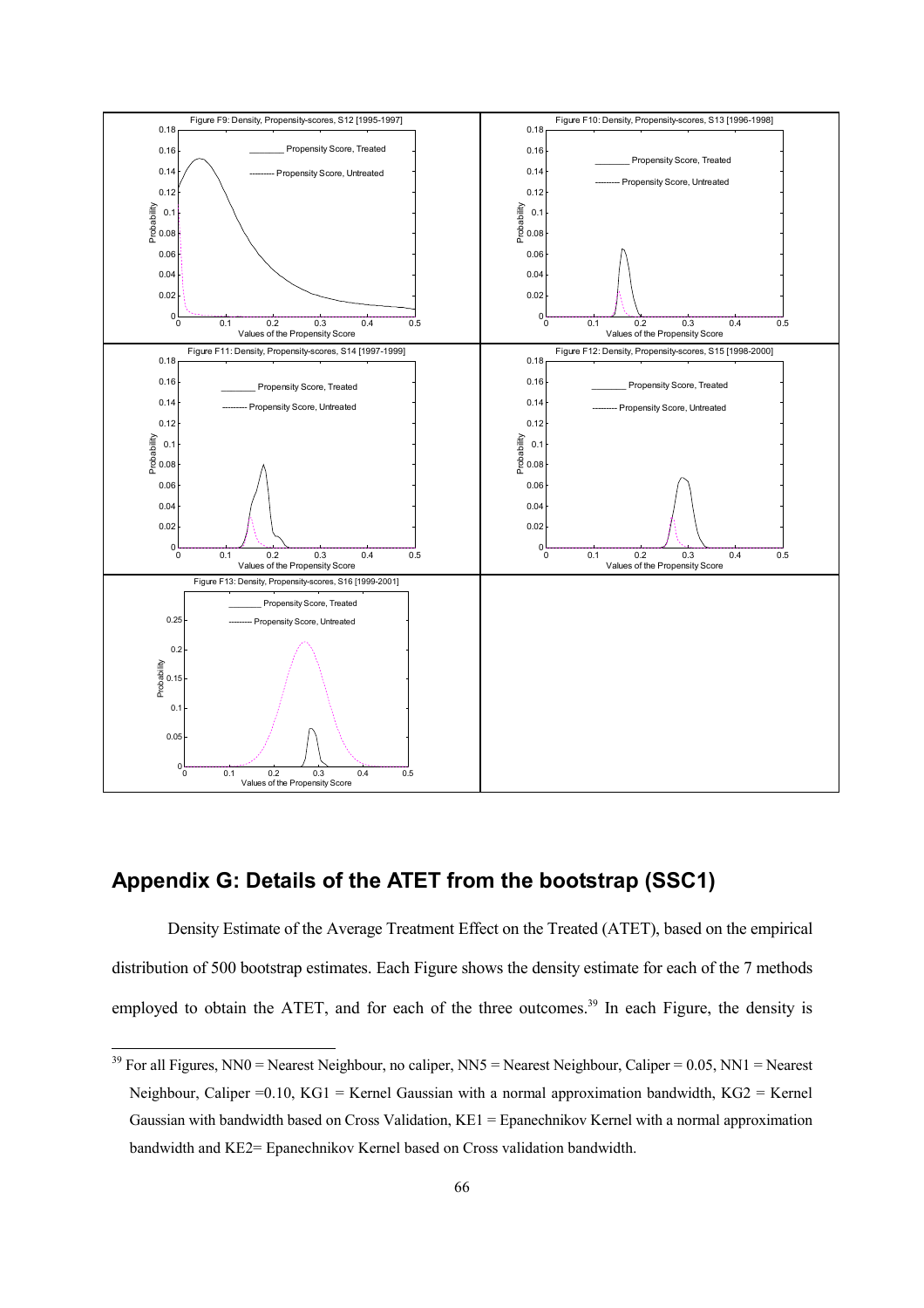compared to the position of the actual ATET estimate (based on the actual sample) by drawing a vertical line over the point estimate.



*Figure G1: Densities for Outcome 'Working'*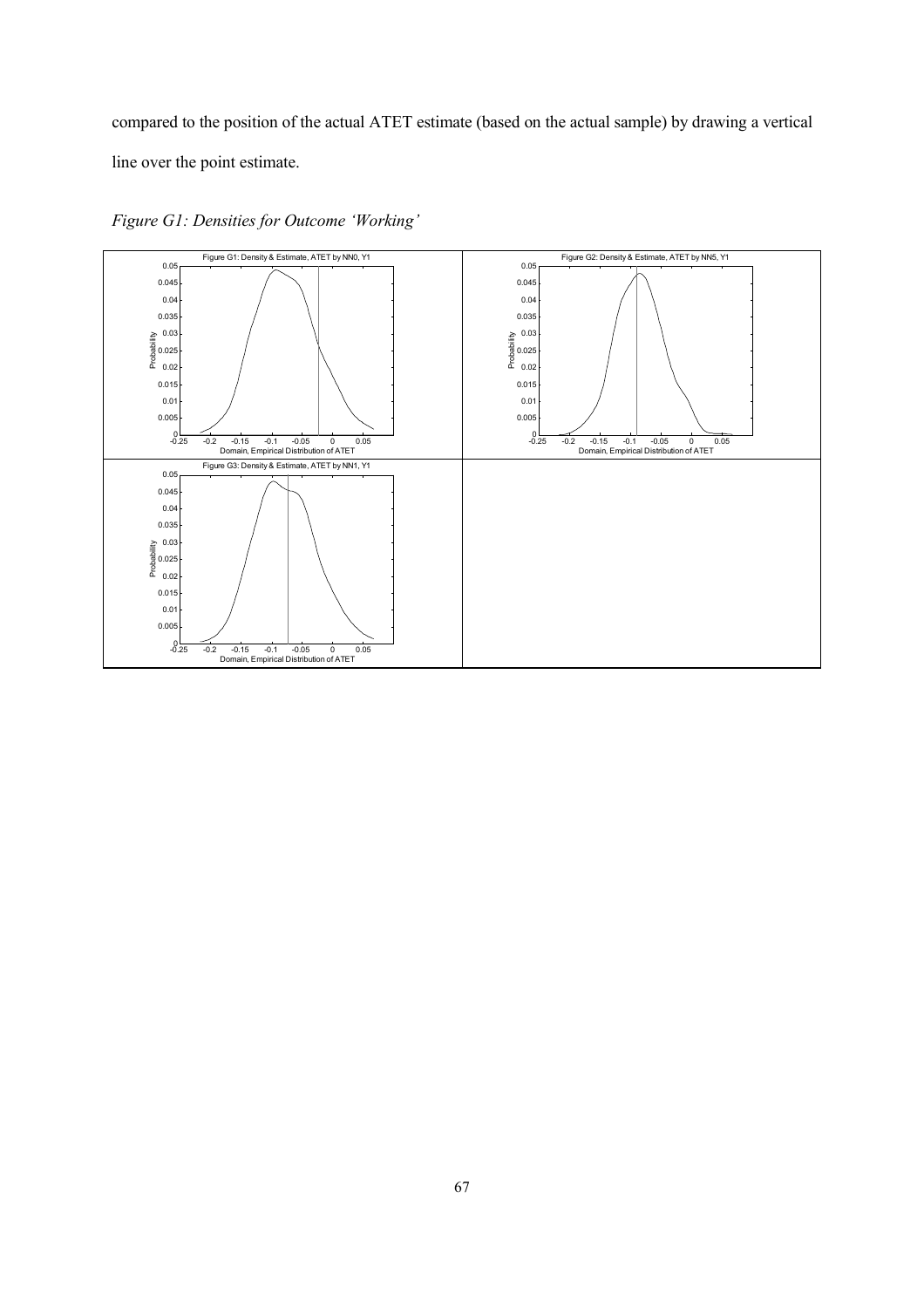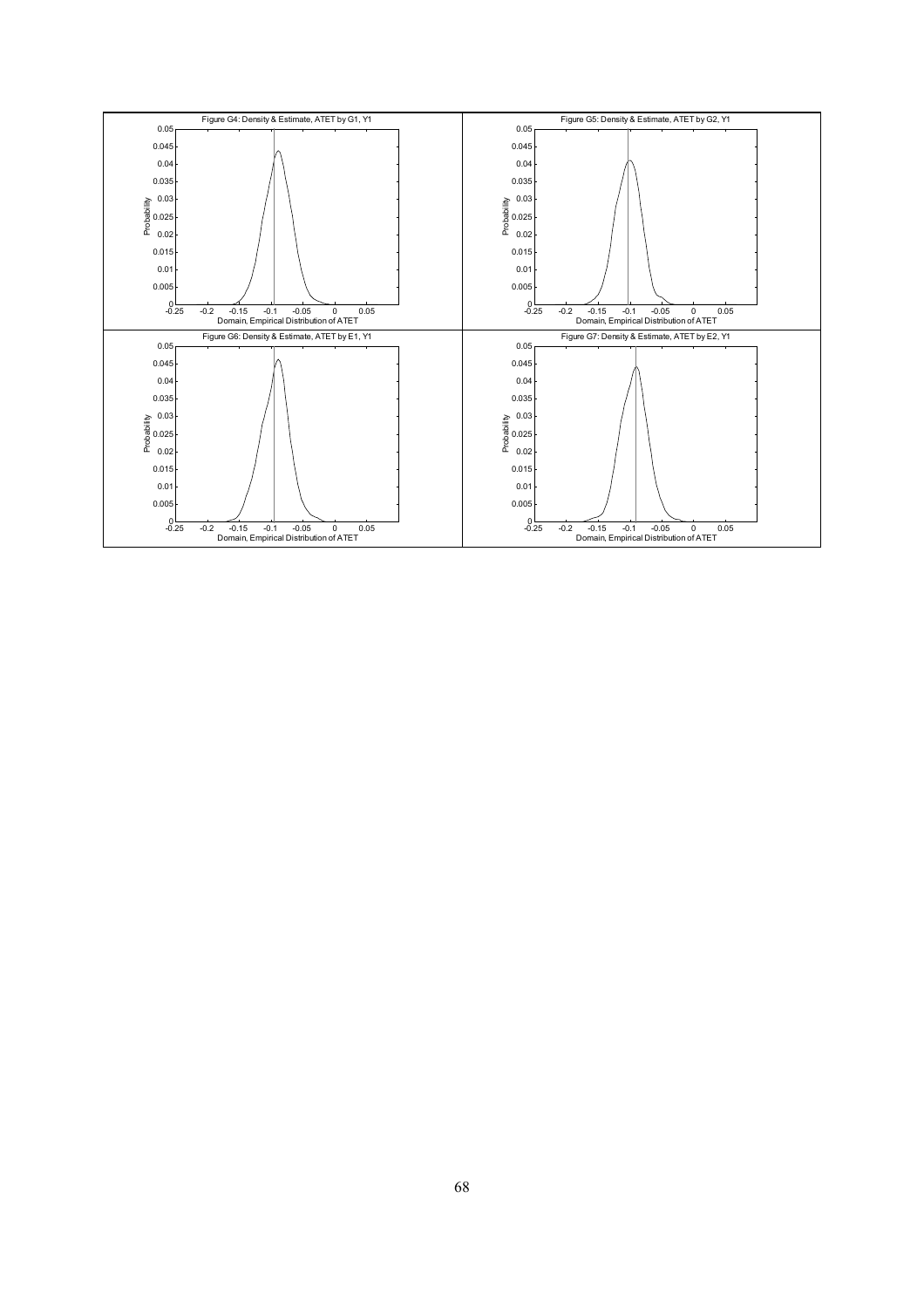

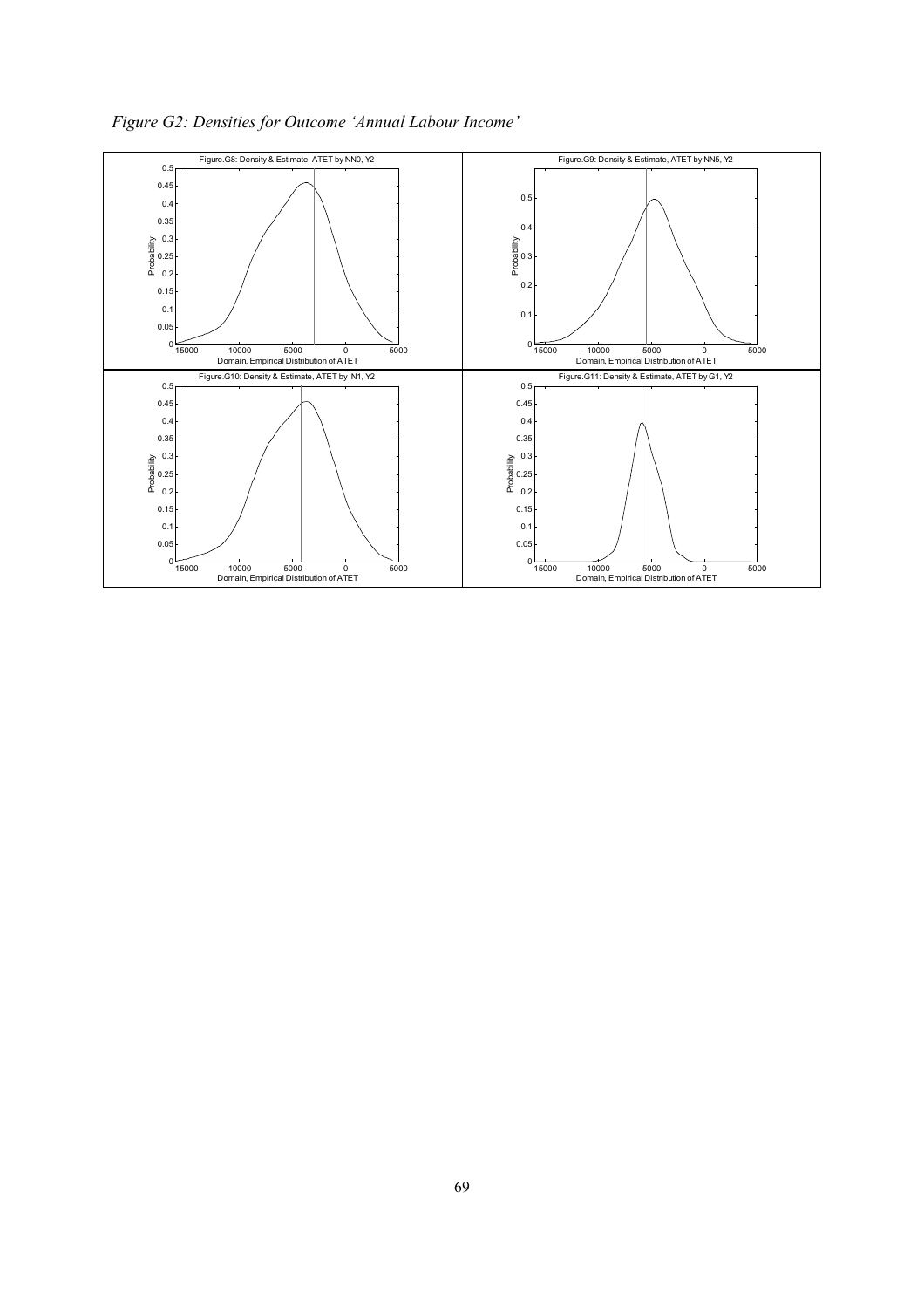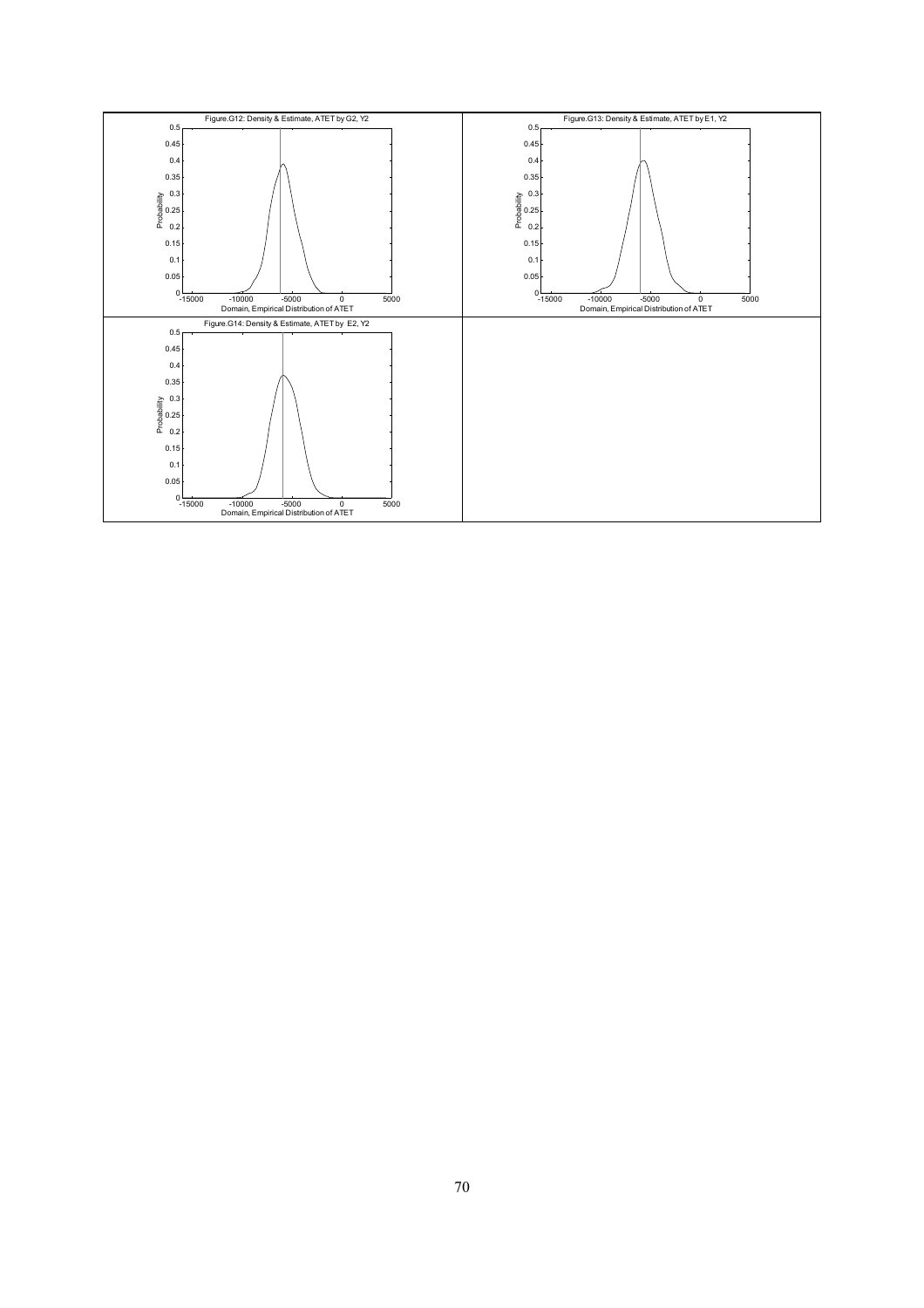

*Figure G.3: Densities for Outcome 'Per Capita household net annual income'*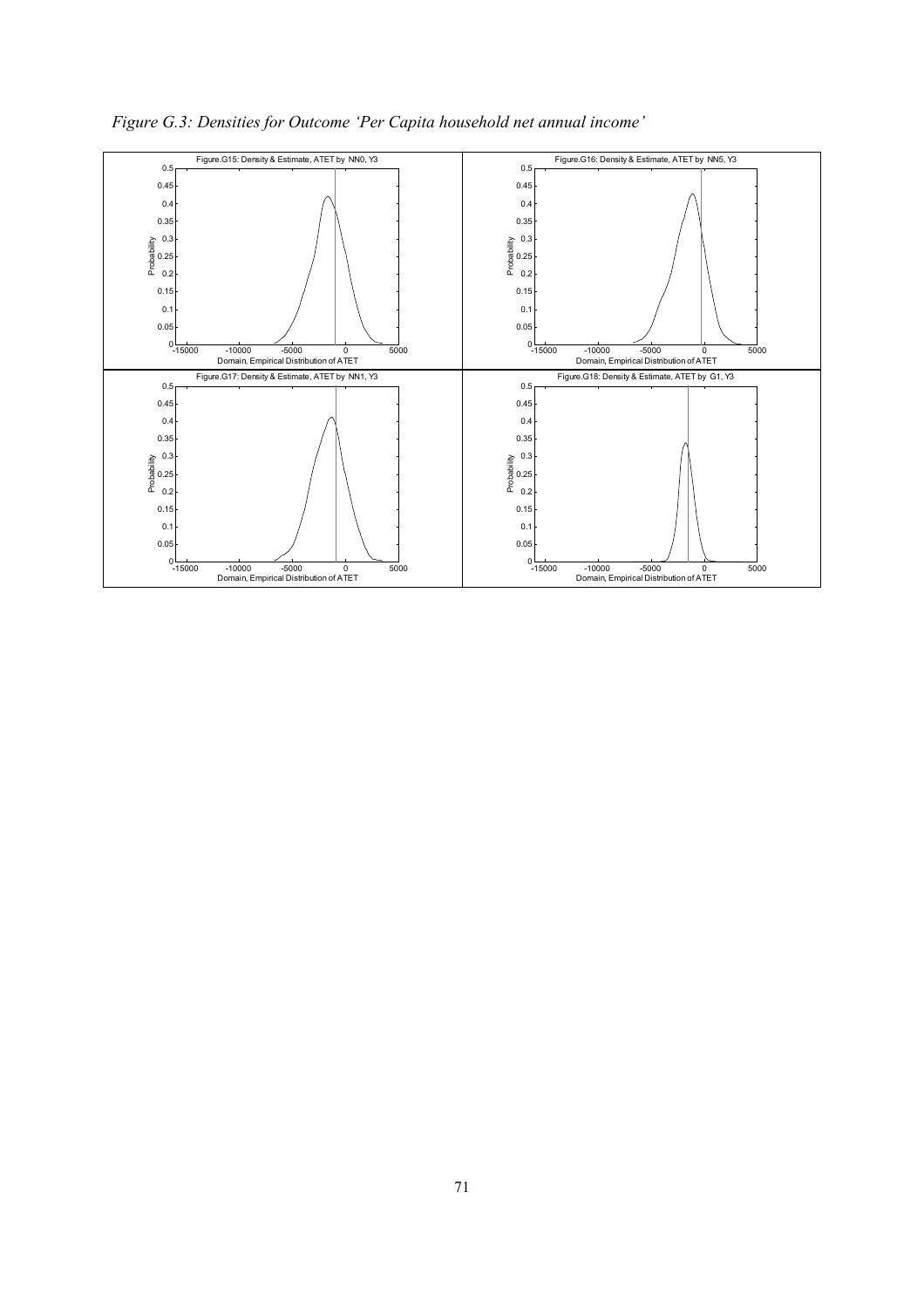

## **Appendix H: Bandwidth for the Kernel-Method estimation**

Gaussian Kernel requires a choice of a bandwidth estimated using the generic form  $h_n = h_0 \times \sigma(x) \times n^{(-0.2)}$ , where the choice of  $h_0$  is some optimal normalizing value,  $\sigma(.)$  stands for the standard deviation of the weighting variable, and  $n$  is the number of units defined within  $x$ , the weighting variable. In our case, the bandwidth is with respect to the density of the propensity score for the control group  $(p(x<sub>c</sub>))$ , relative to its distance with each  $i<sup>th</sup>$  unit in the estimated propensity score for the treated group  $(p(x_i))$ . To estimate we use two different choices for  $h_0$ . Kernel based estimates of the ATET parameter in Table 12 (results section) are based on a bandwidth by normal approximation following Silverman, such that  $h_n = 1.06 \times \sigma(p(x_c)) \times n_c^{(-0.2)}$ . Table H1 shows the pairs  $(h_0, h_n)$  for each of the 13 sequences that enter the estimation method.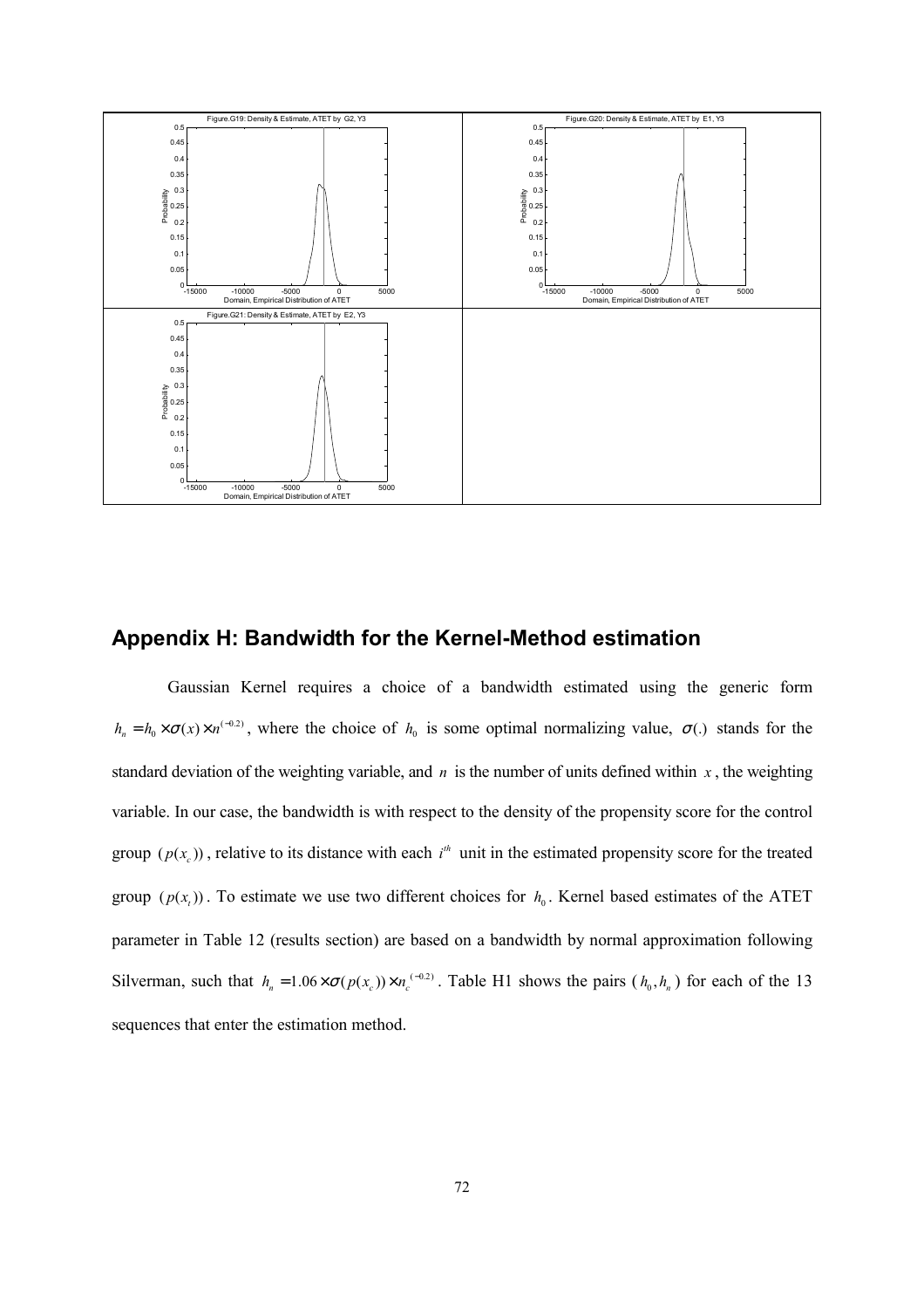|            | SSC <sub>1</sub>    | SSC <sub>2</sub>    |  |
|------------|---------------------|---------------------|--|
|            | <b>Bandwidth by</b> | <b>Bandwidth by</b> |  |
|            | normal              | normal              |  |
|            | approximation       | approximation       |  |
|            | (h, h0)             | (h, h0)             |  |
| S1         | 0.004(1.06)         | 0.003(1.06)         |  |
| S3         | 0.005(1.06)         | 0.002(1.06)         |  |
| S4         | 0.002(1.06)         | 0.002(1.06)         |  |
| S5         | 0.002(1.06)         | 0.002(1.06)         |  |
| S6         | 0.006(1.06)         | 0.004(1.06)         |  |
| S8         | 0.005(1.06)         | 0.003(1.06)         |  |
| <b>S10</b> | 0.006(1.06)         | 0.003(1.06)         |  |
| <b>S11</b> | 0.002(1.06)         | 0.003(1.06)         |  |
| <b>S12</b> | 0.005(1.06)         | 0.007(1.06)         |  |
| <b>S13</b> | 0.001(1.06)         | 0.002(1.06)         |  |
| <b>S14</b> | 0.002(1.06)         | 0.003(1.06)         |  |
| <b>S15</b> | 0.002(1.06)         | 0.002(1.06)         |  |
| <b>S16</b> | 0.050(1.06)         | 0.008(1.06)         |  |

*Table H1: Bandwidths estimates by normal approximation and Cross-Validation.*